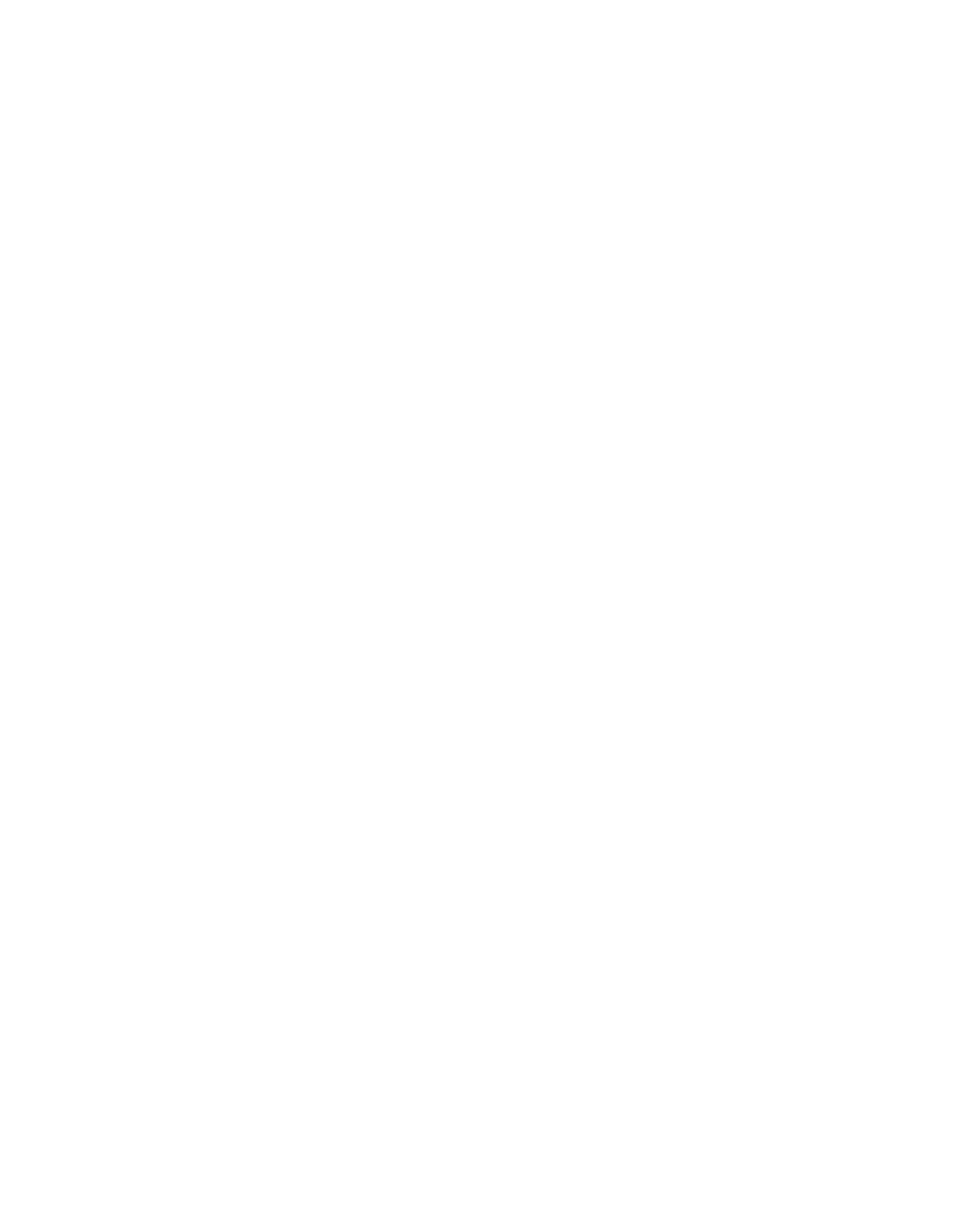**JOURNALS** OF THE **LEGISLATIVE ASSEMBLY** OF THE **PROVINCE OF ALBERTA** OF THE **TWENTY-EIGHTH LEGISLATURE**

FROM MARCH 3, 2014, TO SEPTEMBER 18, 2014 (BOTH DATES INCLUSIVE)

 $\overline{\phantom{a}}$   $\overline{\phantom{a}}$   $\overline{\phantom{a}}$   $\overline{\phantom{a}}$   $\overline{\phantom{a}}$   $\overline{\phantom{a}}$   $\overline{\phantom{a}}$   $\overline{\phantom{a}}$   $\overline{\phantom{a}}$   $\overline{\phantom{a}}$   $\overline{\phantom{a}}$   $\overline{\phantom{a}}$   $\overline{\phantom{a}}$   $\overline{\phantom{a}}$   $\overline{\phantom{a}}$   $\overline{\phantom{a}}$   $\overline{\phantom{a}}$   $\overline{\phantom{a}}$   $\overline{\$ 

IN THE SIXTY-THIRD YEAR OF THE REIGN OF OUR MOST SOVEREIGN LADY HER MAJESTY QUEEN ELIZABETH II

> BEING THE SECOND SESSION OF THE TWENTY-EIGHTH LEGISLATIVE ASSEMBLY OF THE PROVINCE OF ALBERTA

> > SITTING

 $\mathcal{L}=\mathcal{L}$ 

MARCH 3, 2014, TO MAY 8, 2014

**2014**

PUBLISHED BY ORDER OF THE LEGISLATIVE ASSEMBLY

HON. GENE ZWOZDESKY, SPEAKER

VOLUME CXXII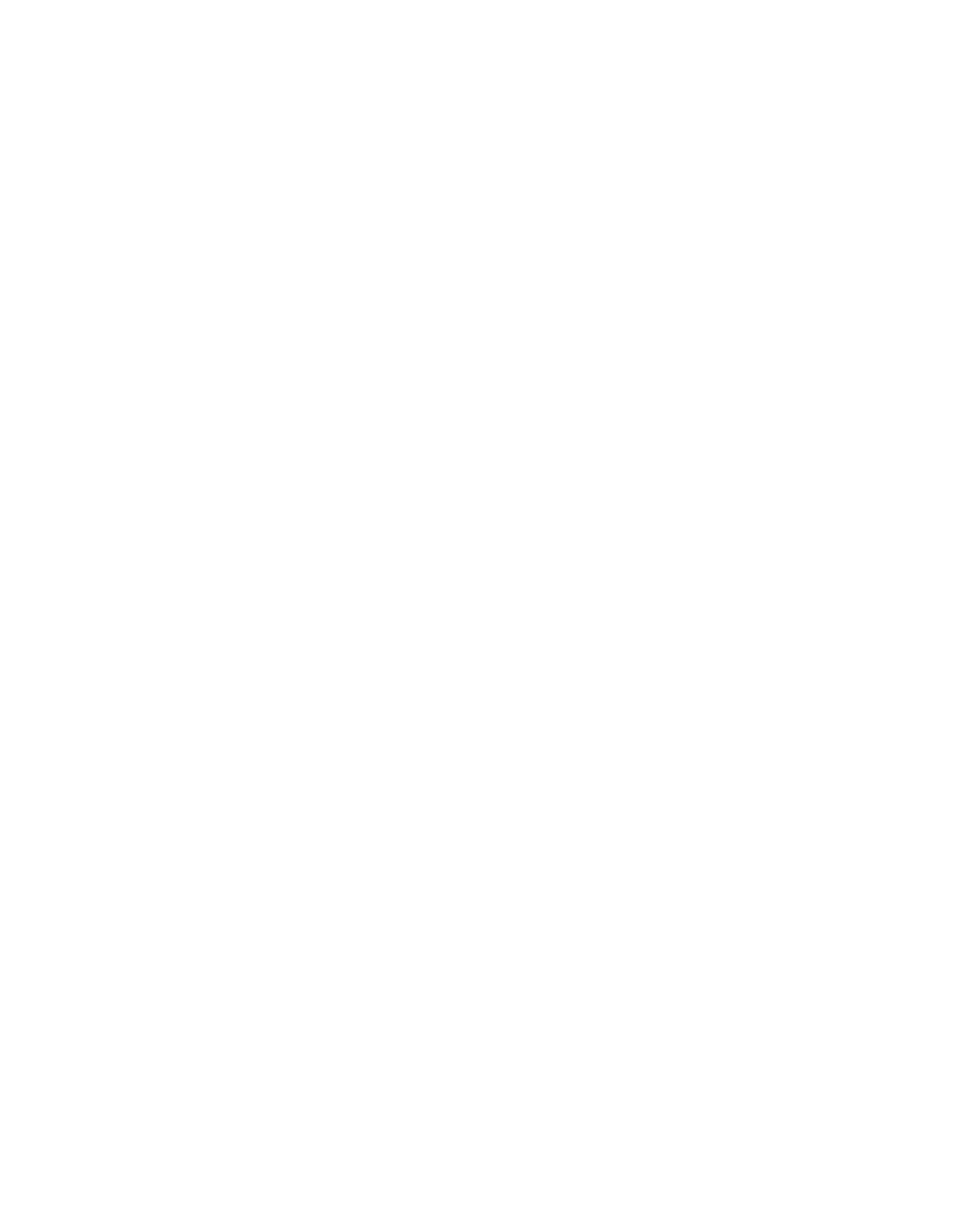# **SPRING SITTING**

MARCH 3, 2014, TO MAY 8, 2014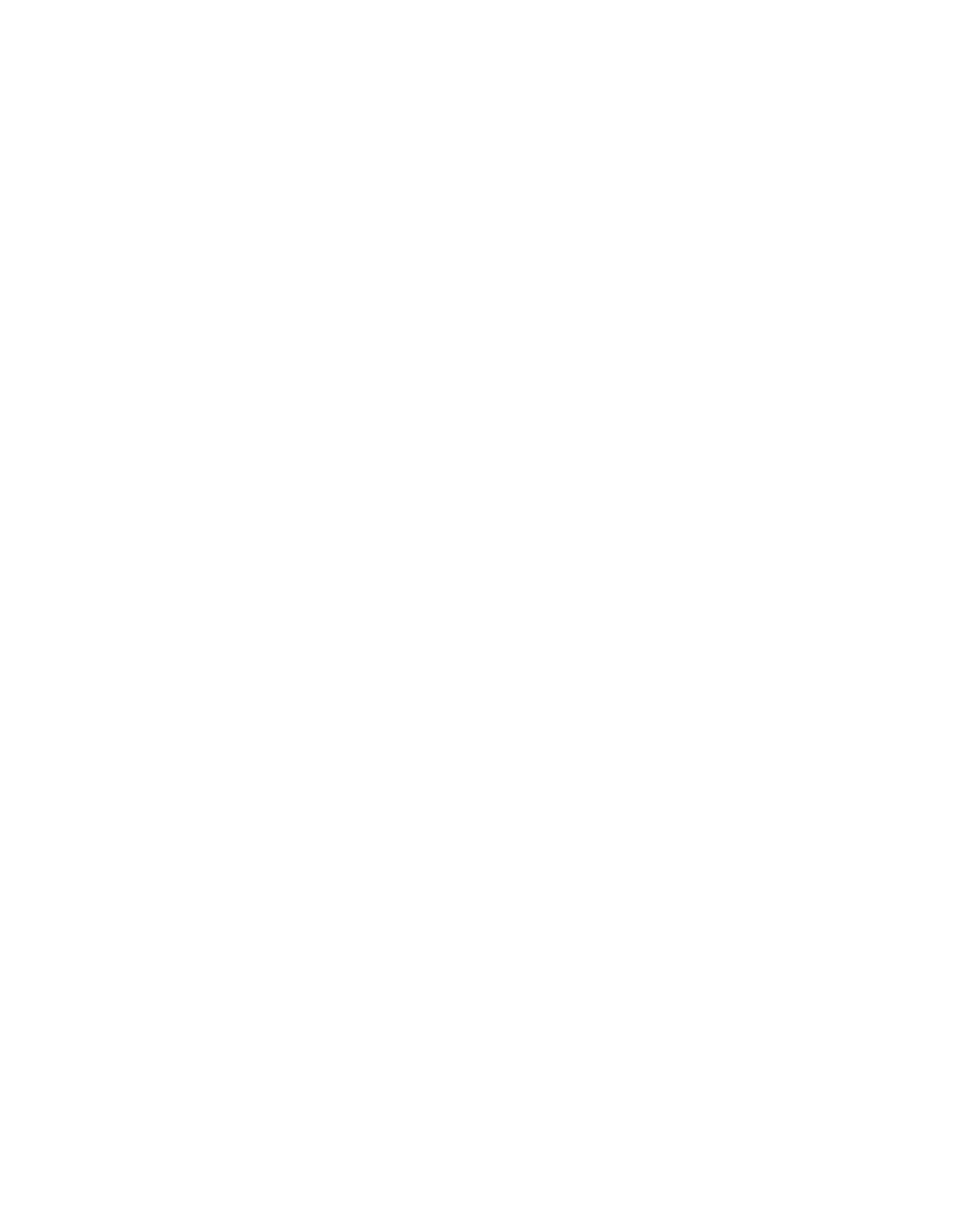## **JOURNALS**  OF THE **LEGISLATIVE ASSEMBLY**  OF THE **PROVINCE OF ALBERTA**

#### TWENTY-EIGHTH LEGISLATURE **SECOND SESSION**

## Monday, March 3, 2014

This being the first Day of the Second Session of the Twenty-Eighth Legislative Assembly of the Province of Alberta, for the despatch of business pursuant to a Proclamation of His Honour Colonel (Retired) the Honourable Donald S. Ethell, OC, OMM, AOE, MSC, CD, LLD, Lieutenant Governor, dated the 26th day of February in the year of our Lord Two Thousand Fourteen;

The Clerk of the Legislative Assembly read the Proclamation as follows:

| [GREAT SEAL]        |                                     |
|---------------------|-------------------------------------|
| CANADA              | COLONEL (RETIRED) DONALD S. ETHELL, |
| PROVINCE OF ALBERTA | Lieutenant Governor.                |

ELIZABETH THE SECOND, by the Grace of God, of the United Kingdom, Canada, and Her Other Realms and Territories, QUEEN, Head of the Commonwealth, Defender of the Faith

#### PROCLAMATION

TO OUR FAITHFUL, the MEMBERS elected to serve in the Legislative Assembly of Our Province of Alberta and to each and every one of you,

#### GREETING …

WHEREAS it is Our will and pleasure by and with the advice and consent of Our Executive Council of Our Province of Alberta to prorogue the First Session of the Twenty-eighth Legislature of Alberta:

Kim Armstrong, Deputy Attorney General WE DO hereby prorogue, effective March 1, 2014, the said Legislature; and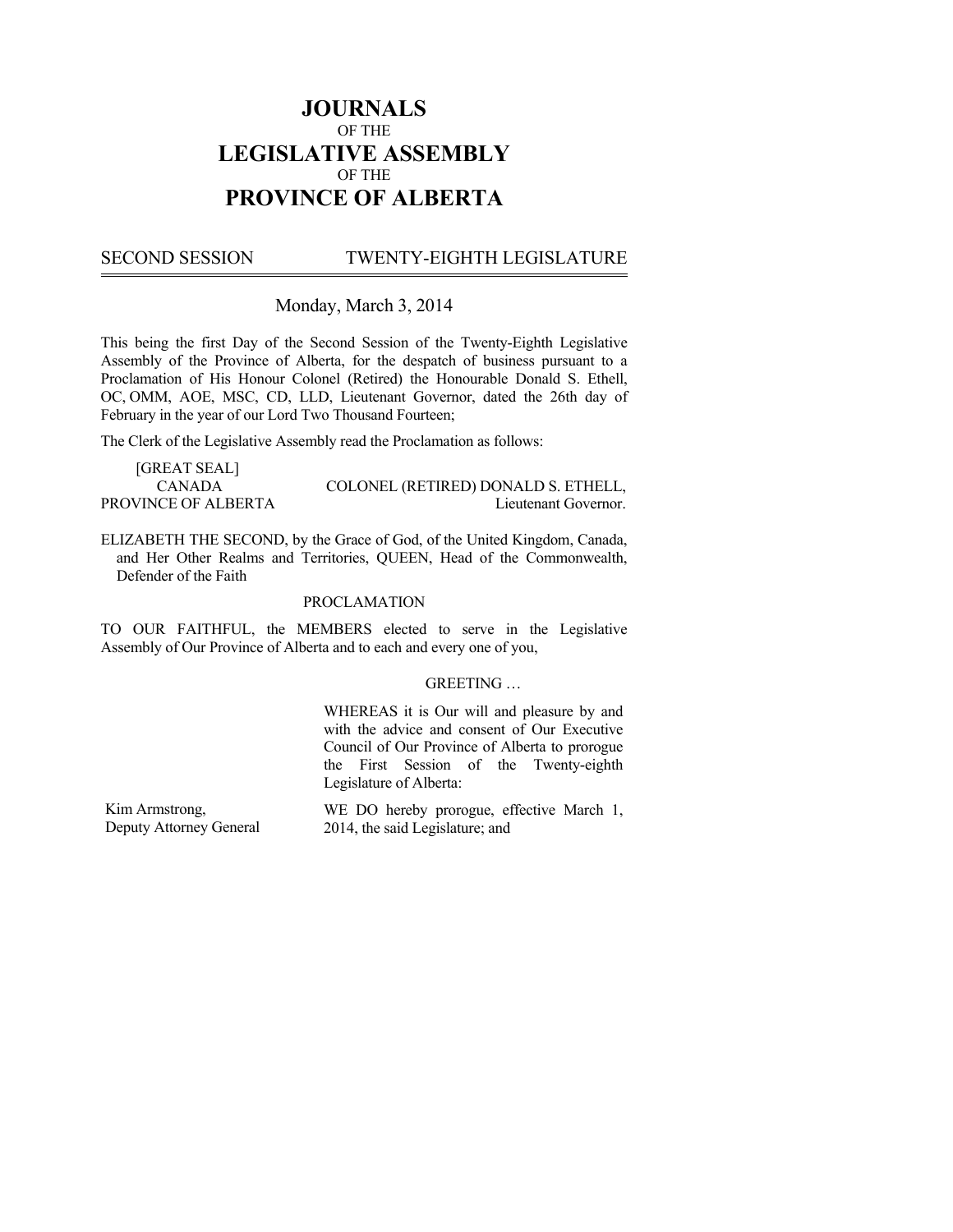WHEREAS it is deemed expedient for certain causes and considerations to convene the Legislative Assembly of Our Province of Alberta for the Second Session of the Twenty-eighth Legislature, WE DO WILL that you and each of you, and all others in this behalf interested, on Monday, the 3rd day of March, 2014, at the hour of THREE o'clock in the afternoon, at Our City of Edmonton, personally be and appear, for the despatch of business, to treat, act, do and conclude upon those things which, in the Legislature of Our Province of Alberta, by the Common Council of Our said Province, may, by the favour of God, be ordained.

#### HEREIN FAIL NOT

IN TESTIMONY WHEREOF We have caused these Our Letters to be made Patent and the Great Seal of Our Province of Alberta to be hereunto affixed.

WITNESS: COLONEL (RETIRED) THE HONOURABLE DONALD S. ETHELL, Lieutenant Governor of Our Province of Alberta, this 26th day of February in the Year of Our Lord Two Thousand Fourteen and in the Sixty-third Year of Our Reign.

BY COMMAND: JONATHAN DENIS, Provincial Secretary.

The Speaker entered the Assembly and took the Chair. After delivering the opening day prayer he invited Mr. Robert Clark to lead the Members of the Assembly and guests in singing Canada's National Anthem.

While awaiting the arrival of His Honour the Honourable the Lieutenant Governor, the Royal Canadian Artillery Band played a brief musical interlude.

His Honour the Honourable the Lieutenant Governor entered the Assembly and took his seat on the Throne.

His Honour then read the following Speech from the Throne:

## **Speech From the Throne**

To the people of Alberta, Honourable Premier and Honourable Members of the Legislative Assembly, distinguished visitors and guests, it is my privilege to deliver the Speech from the Throne as we celebrate the opening of the Second Session of the 28th Alberta Legislature.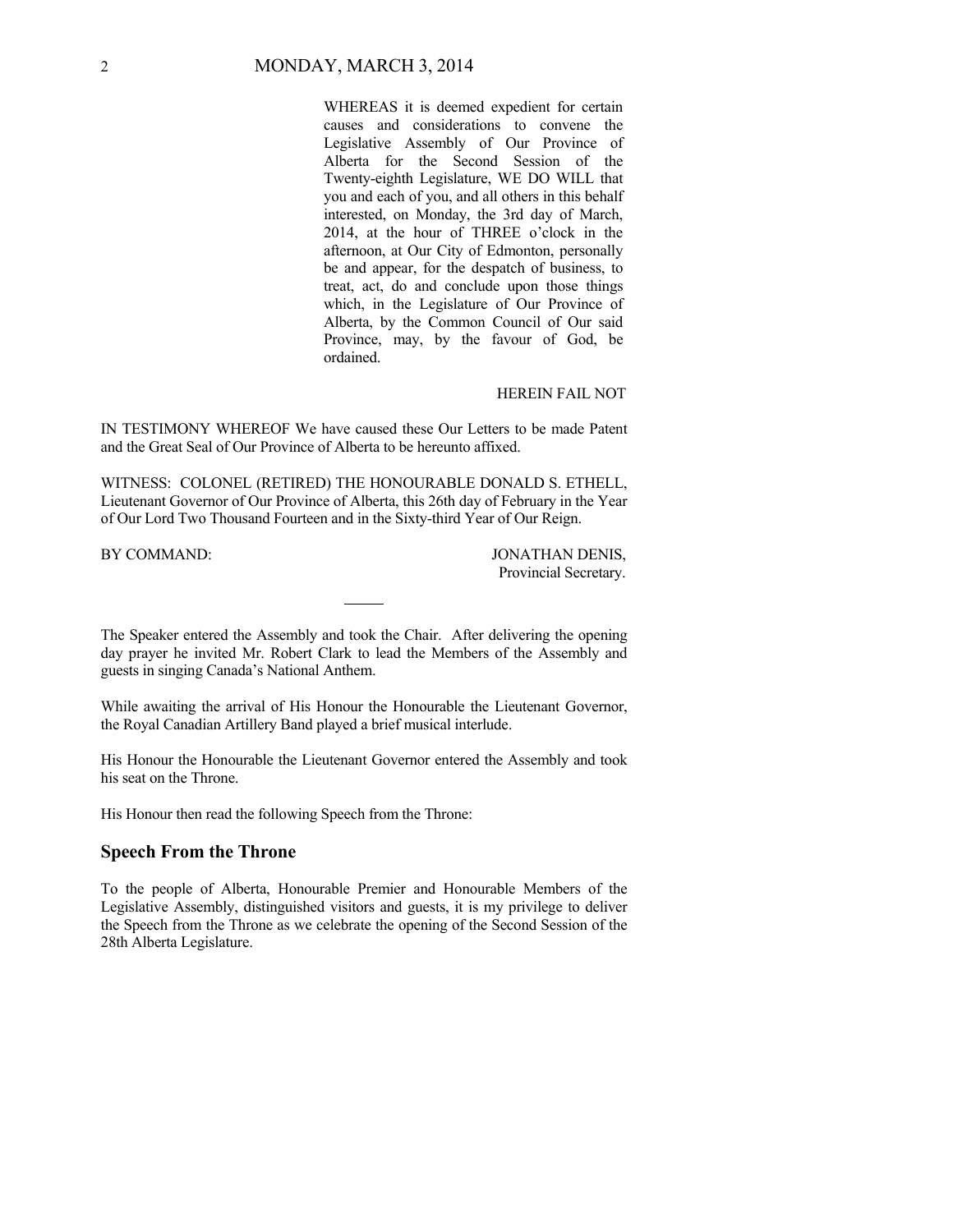Today we live in the most open, unabashedly confident, and forward-looking province in Canada, an Alberta asserting itself proudly on the world stage.

You told your Government to work with determination to build an even stronger, safer, healthier, more innovative, and prosperous Alberta. You chose a clear path forward, grounded in our proud Western values, that have built the Alberta we know today, where hard work and bold, innovative ideas are rewarded, where we enjoy well-paying jobs and continue to have the lowest taxes in Canada while at the same time supporting our most vulnerable citizens, a place where being a good neighbour still matters, where we work together to build caring communities that are as tolerant and welcoming as our people, and a place where families have confidence that their Government will stay true to its word and be there with the education, health care, and infrastructure they need.

Your Government has an unwavering belief that while our quality of life is great, it can be even better, and that core principle is the very foundation of the Building Alberta Plan.

#### **The Building Alberta Plan**

Almost two years ago I delivered this Government's first Speech from the Throne. It contained the following passage.

Over the next four years this Government will . . . deliver and fulfill a clear, focused, target-driven mandate. Albertans will know where the province is headed and how progress is being made because this is a government that will stay true to its promises.

The Building Alberta Plan is your Government's answer to that commitment, the blueprint for action focused clearly on the three priorities you told your Government are most important: investing in families and communities, opening new markets for Alberta's resources, and ensuring Government lives within its means.

Since 2012 your Government has made tremendous progress on all three fronts despite the challenges our province faced from the worst flood in Canadian history and the deep discount Alberta receives for its oil and gas. But neither nature's wrath nor economic fury stood in the way of your Government's plan to build an even better quality of life for Albertans.

Investing in families means your Government is making good on its key promise to build 50 new schools and modernize 70 more over the next three years, keeping class sizes low with over 86,000 new spaces for our children.

Your Government is already working with communities across Alberta to develop the first wave of family care clinics that are open later and provide health care closer to home. More FCCs will follow.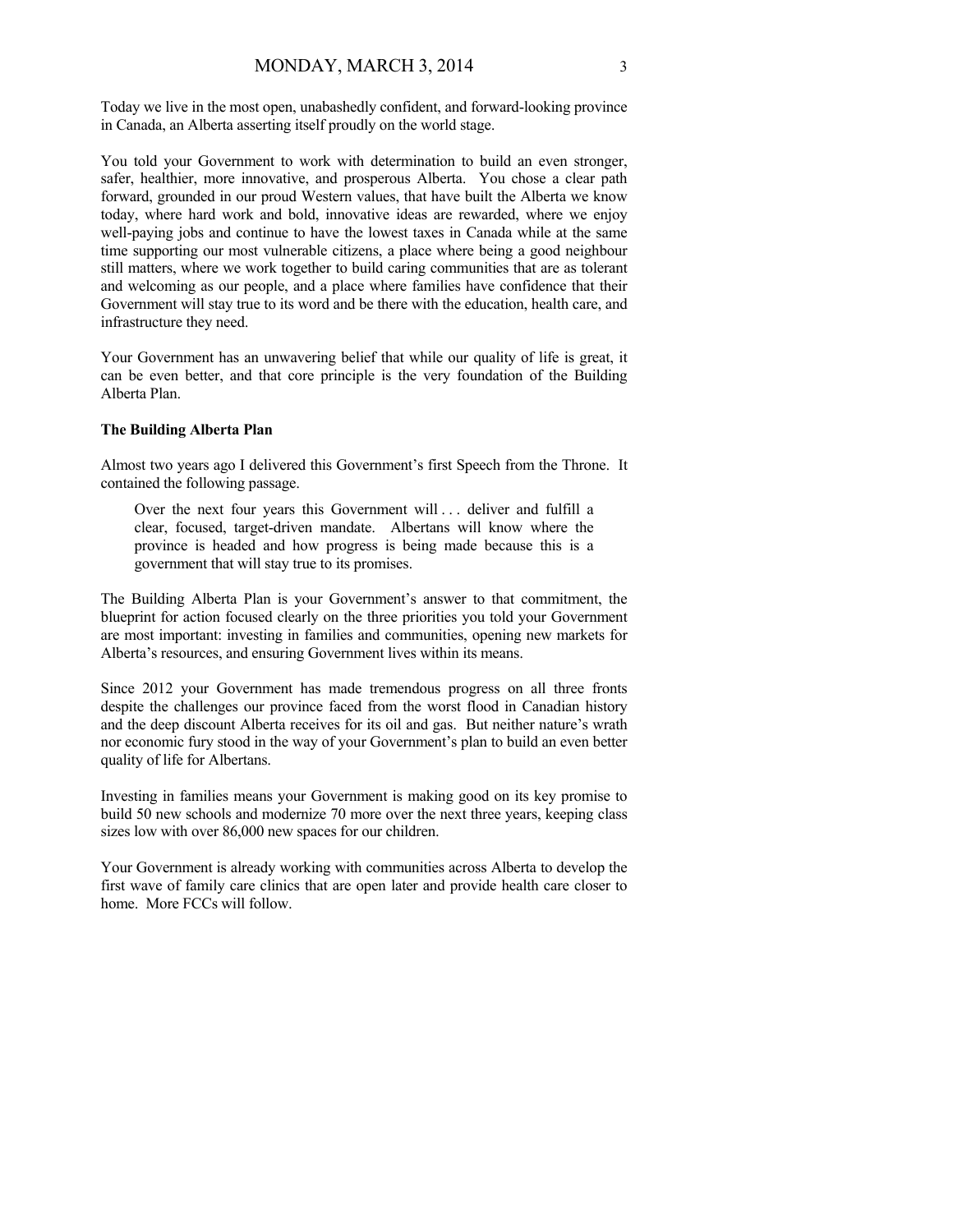Just last month new neonatal intensive care beds at the Alberta Children's Hospital were opened to help give parents peace of mind and more newborns a healthy start in life.

From the Calgary film studio, the new seniors' care home in Strathmore, and the new training labs in Lethbridge to the new nurse training program in Grande Prairie, the final mile initiative to connect our rural and remote regions, and our partnership on affordable housing with Habitat for Humanity in Edson, the largest rural build in Canada, under the Building Alberta Plan your Government is making the investments today that matter to Albertans.

Last fall your Government signed an agreement 50 years in the making to complete Calgary's ring road. This Government is three years ahead of schedule in finishing Edmonton's ring road and will twin Highway 63 from Grassland to Fort McMurray in full and on time by 2016.

To support these initiatives and investment in the quality services Albertans expect, your Government is opening new markets. Key to the Building Alberta Plan, new markets mean higher royalties, better jobs, and fairer prices for our products.

In November the Governments of Alberta and British Columbia signed a landmark agreement to move Alberta's oil and gas to the B.C. coast while protecting Alberta's royalties. The first-ever provincial energy agreement with China was signed last year. To increase agriculture exports, already Alberta's second-largest industry, we signed trade agreements with the states of Meghalaya and Punjab in India this January. Over the last year alone this Government's focus on building new markets in Asia resulted in at least \$460 million in new investment and trade for Alberta in addition to major new investments in our province by companies like CNOOC and the Industrial and Commercial Bank of China.

Your Government will continue to fight for Alberta's producers and against unfair country of origin labelling rules in the United States while leading the charge for better rail service so our rural farm families can get their grain to international markets. This includes pushing the federal government to impose real penalties for those shippers who fail to meet their grain delivery obligations to our producers.

To meet the commitment under the Building Alberta Plan to live within its means, your Government made difficult decisions in Budget 2013, decisions that helped Alberta turn the corner, putting our province on the path to a balanced budget. Some 375 programs have already been reviewed under results-based budgeting, with the third phase set to begin and be fully completed this year.

Last year MLAs froze their pay for four years, following an eight per cent MLA pay cut in 2012. Your Government negotiated long-term wage agreements with Alberta's hard-working teachers and doctors to ensure stability in learning and care.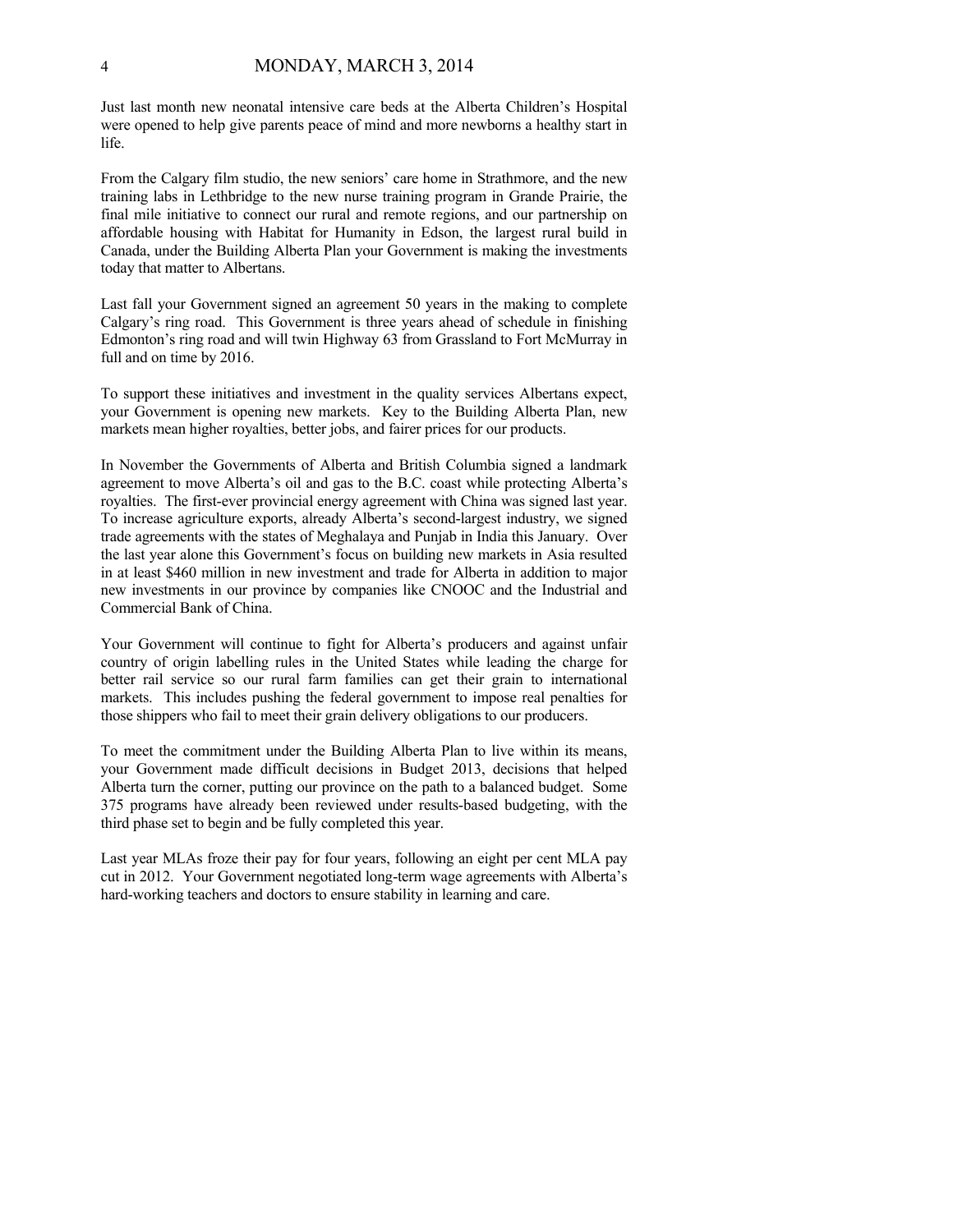Through a new single energy regulator, a new environmental monitoring agency, and a refocused Alberta Petroleum Marketing Commission your Government has acted on many years of consultation and hard work to make Alberta more competitive. With the commitment to keep royalties steady and partner with our oil and gas industry on innovative solutions to enhance Alberta's position as a responsible energy producer, your Government continues to build our competitive advantage.

And, clearly, the Building Alberta Plan is working.

#### **The Building Alberta Plan is Working**

Alberta is Canada's economic engine. We led the country in economic growth for the last two years. TD Bank says that we will do so again this year, Statistics Canada shows that we have the highest rate of job creation and the highest family incomes in Canada with the lowest taxes, and the Canadian Federation of Independent Business says that we have the friendliest small business climate in Canada.

It's no secret why Alberta saw our highest rate of population growth since 1981 last year, when we proudly welcomed over 100,000 new Albertans to our province. Our population will grow from four million people today to five million in the next decade. That's equivalent to adding a new city the size of Red Deer to our province every year for the next 10 years.

While new Albertans bring skills and innovative new ideas, pressures will continue to mount on our schools, health facilities, roads, and transit systems. The actions we take today under the Building Alberta Plan will have a direct bearing on life in Alberta 20 years from now. Building nothing would sacrifice Alberta's future. That's clearly not an option. Today marks the beginning of the next phase of the Building Alberta Plan, focused on meeting Alberta's enormous growth head-on while having the courage to invest in innovation and in future generations to set our province up for long-term success.

#### **The Next Phase: Investing in Families and Communities**

Our cities and towns are at the forefront of dealing with Alberta's explosive growth, and we know that Alberta's success depends on all regions of the province, no matter how small, being able to meet that growth head-on.

To keep building communities, your Government will complete the review of the Municipal Government Act, working with municipal leaders and partners like Bob Barss, president of the Alberta Association of Municipal Districts and Counties, and Helen Rice from the Alberta Urban Municipalities Association, who have joined us today.

Your Government recognizes the unique challenges faced by our two largest cities and will finalize the Calgary and Edmonton city charters with Mayor Nenshi and Mayor Iveson, who is also here today.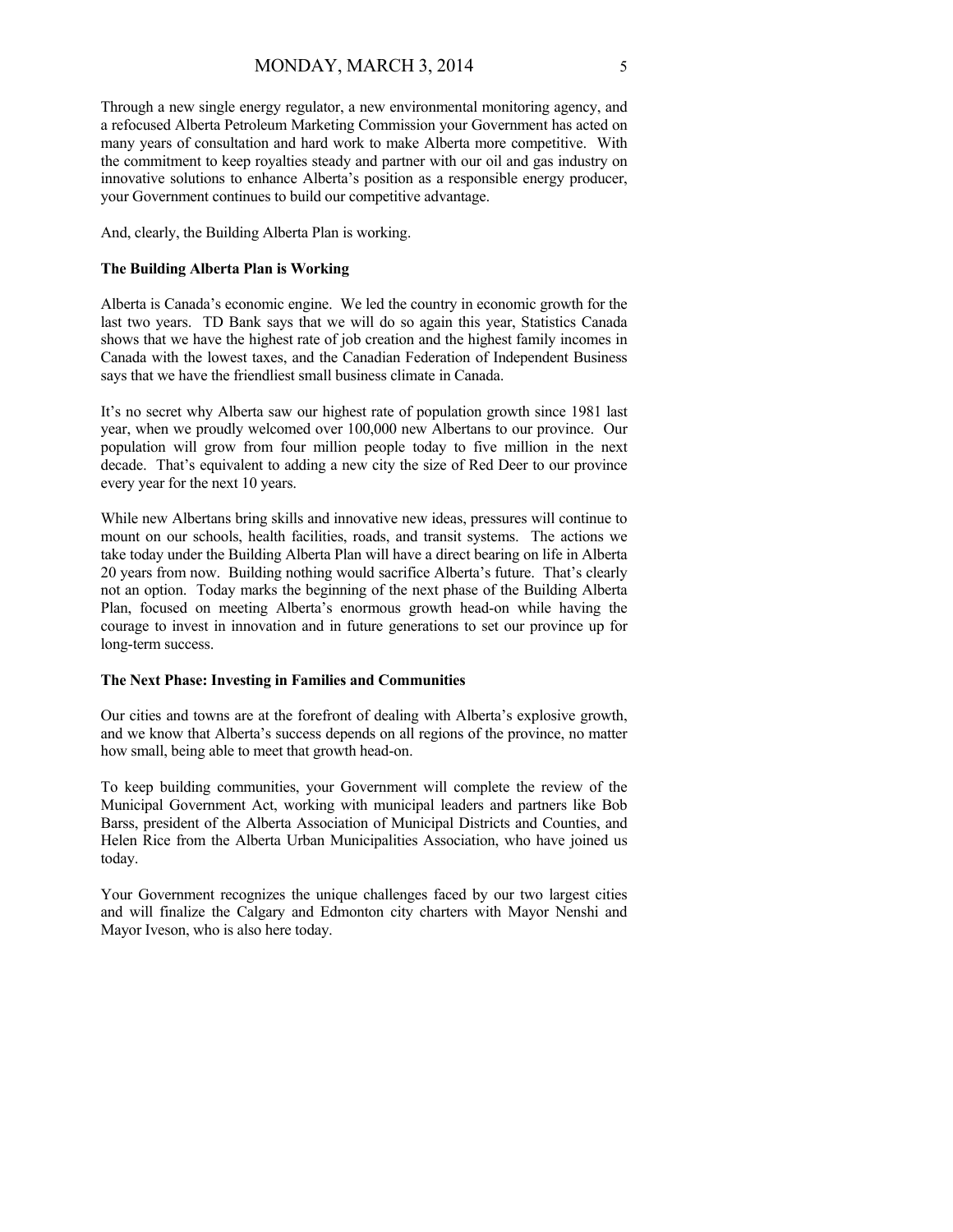To help our rural towns and urban communities keep up with growth, your Government will renew the long-term funding commitment to the Municipal Sustainability Initiative and GreenTRIP funding in Budget 2014.

Standing with those communities hard hit by last June's floods, this Government will make firm the commitment to build community mitigation projects and to undertake new flood hazard mapping throughout the province, starting with southern Alberta watersheds.

The next phase of the Building Alberta Plan will continue to invest in families. This Government will invest in better seniors' care, focusing funding on aging in place and on innovative new technology that allows patients to recover in their own homes. Your Government will consider options, including using provincial land, to meet the commitment to build new continuing care beds.

For a healthier and more prosperous Alberta your Government will implement Alberta's wellness strategy to lower acute health costs and improve quality of life, working closely with champions like Jim Gray who have done much to promote the importance of wellness in our province.

To give Alberta's kids the best start in life, your Government will invest in additional newborn screening, support for parents, and child mental health, working across government departments to ensure our families receive the help they need.

To ensure Alberta's kids are able to compete in a dynamic, highly competitive world, your Government is developing a new, student-centred curriculum that will ensure a strong understanding of basic literacy and numeracy. Your Government is replacing provincial achievement tests with new student learner assessments to better identify areas of strength and areas where children may require additional supports throughout the school year.

Your Government is committed to building a culture of transparency, quality care, and continuous improvement in Alberta's child intervention system on the foundation of changes made to date and the recent childcare round-table. These changes will include extending support for young adults in care by two years, to age 24, to help youth transition more successfully to adulthood.

And your Government will challenge Albertans, including businesses, non-profit organizations, and employers, to provide mentorship opportunities for young people and connect those who are already driving these initiatives to ensure our kids have positive influences to help shape their future.

To better protect families, this Government reaffirms its commitment to projects like I-TRAC to bring together police, specialized court officers, and counselling for Albertans facing domestic violence, including immediate protection for victims and punishment for offenders.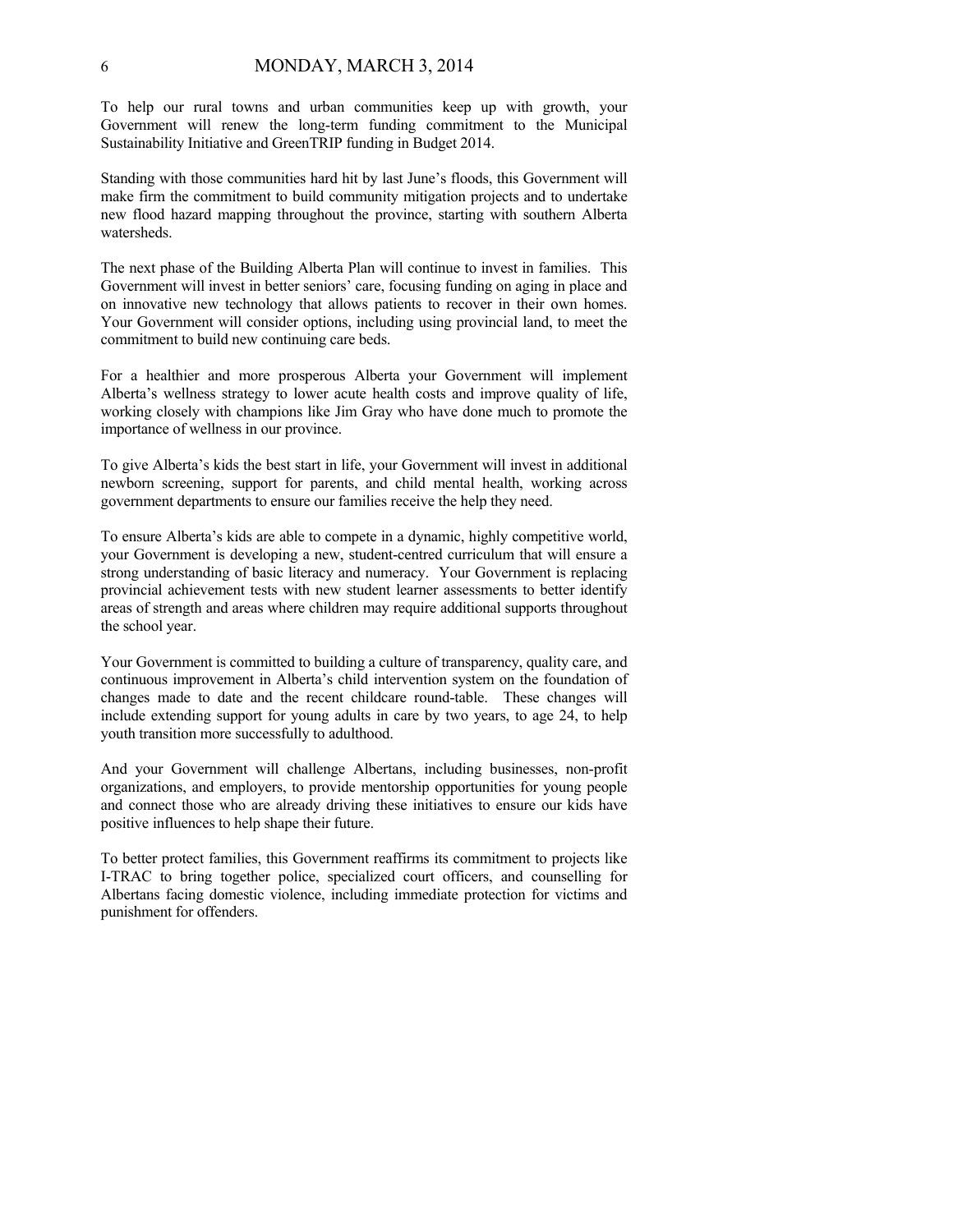Your Government will take the long view when it comes to investments in higher education, working on innovative new ways to ensure Albertans have the opportunity to acquire the skills and knowledge they need to become the entrepreneurs, skilled workers, and researchers we need to thrive. To ensure rural residents have quality education opportunities without having to leave home, your Government will work to ensure that distance education is an important part of Campus Alberta.

With the support of industry partners your Government will build Canada's first and only dedicated pipeline training facility to train more heavy equipment operators and those who work in pipeline construction and land reclamation. Your Government will also work to diversify Alberta's own domestic energy mix and will introduce an alternative and renewable energy framework that empowers consumers to exercise choice within the market-based electricity system.

#### **The Next Phase: Living Within Our Means**

And while this Government will continue to invest in programs, services, and infrastructure to build a better quality of life for Albertans, it reaffirms the commitment under this next phase of the Building Alberta Plan to live within its means and balance the budget. By expanding the results-based budgeting process and holding spending below population and inflation growth until 2016, your Government is keeping its commitment.

The first Bill of this Session will create new supports, funded from Alberta's growing savings, for research and world-leading innovation to drive growth and economic diversification for decades to come.

The Agriculture and Food Innovation Endowment will fund research in rural Alberta and help new made-in-Alberta agricultural solutions get to market.

The Social Innovation Endowment will invest in new research and coordinate action between small businesses, cultural organizations, and non-profits to address social issues, including poverty and family violence.

The Alberta Heritage Scholarship Fund will be expanded to support excellence in the apprenticeship, trade, and technology systems and encourage training to build the skilled workforce Alberta needs.

To further set our future leaders up for success, your Government will fund the creation of the Lougheed Leadership Institute, working with the University of Alberta and the Banff Centre.

And your Government will create the Alberta Institute for Research and Commercialization as a clearing house to help solve challenges and turn Alberta's best ideas into tomorrow's solutions.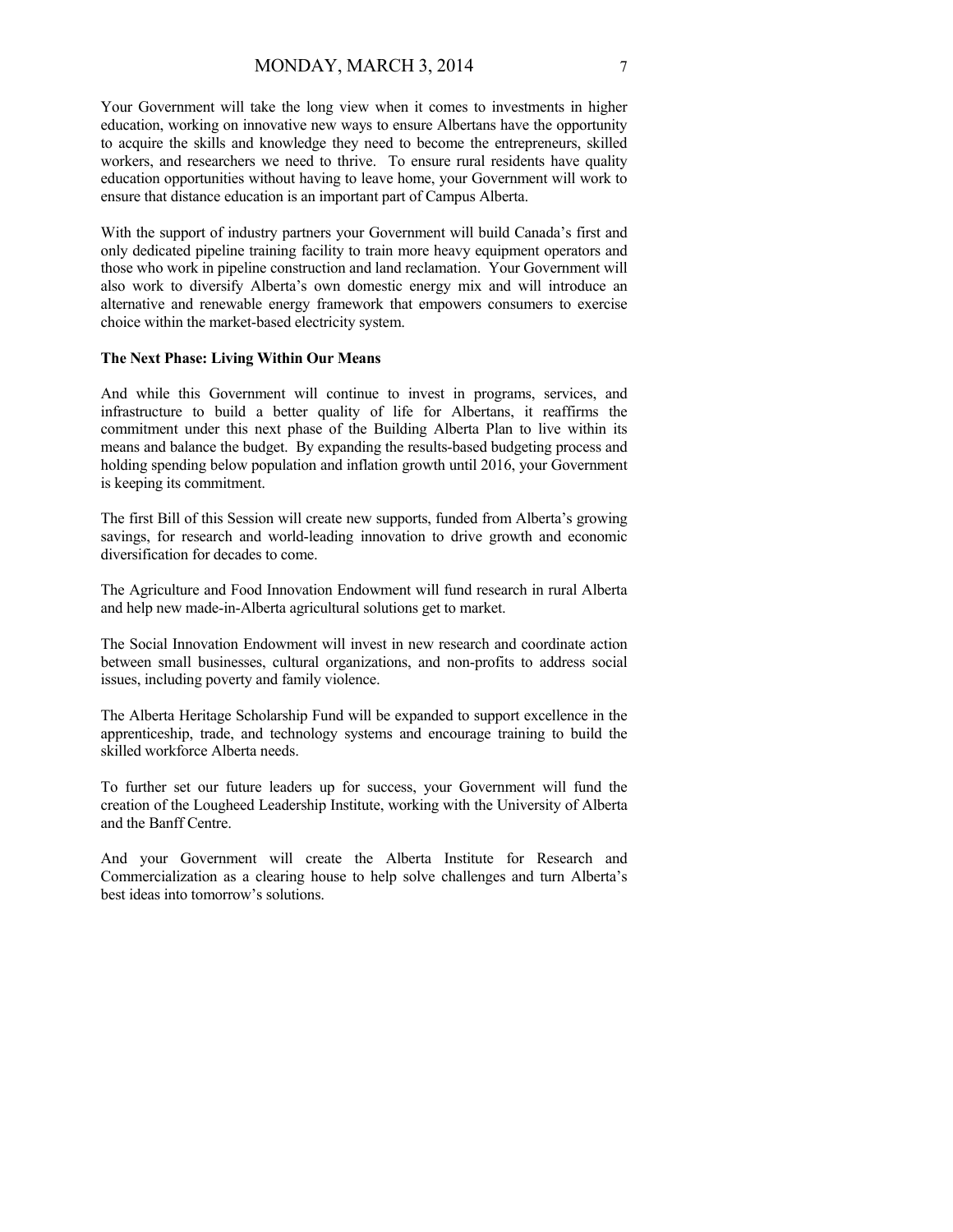#### **The Next Phase: Opening New Markets**

What makes all of this possible, indeed what your Government has deemed job one, is an unrelenting focus on selling Alberta to the world. The next phase of the Building Alberta Plan continues to build new markets for our products and welcomes the world's investment in Alberta so your Government can keep investing in what matters most.

Building on the success of the Premier's Canadian Energy Strategy, your Government will advocate for a Canada free trade zone, seizing the opportunity to have provinces reduce internal trade barriers that often make it more difficult to trade within our own borders than outside.

To increase trade, business, and tourism, this Government will support open skies, building on the work being done by both the Calgary and Edmonton airports. This week marks the inaugural Icelandair flight out of the Edmonton International, an initiative led by the airport's past President Reg Milley. Alberta's doors are open, and we are ready to welcome the world and tell our story.

To support rural families in communities like Peace River, Slave Lake, and Whitecourt, your Government will continue to support innovation in the forestry sector, Alberta's fifth-largest industry, that today employs 13,000 people. By opening new markets for our forestry products, even more jobs will be created.

The Government of Alberta will continue to work with the federal government on areas of shared interest, making sure Alberta has the skilled workers it needs while standing up for our province by seeking clarity on foreign direct investment rules and improvements in aboriginal consultation and care.

And no matter where or when it arises, your Government will continue to advocate for important projects like Keystone XL, which are so vital to our long-term prosperity, while meeting misunderstanding with fact in promoting our record as a responsible energy producer.

#### **Conclusion**

Under the next phase of the Building Alberta Plan our province will continue to stand as a beacon of opportunity, where we work every day to build a stronger, modern, better province together. Your Government will rise above the daily fray and remain squarely focused on what truly matters to Albertans. Thank you, ladies and gentlemen. May God bless you all.

God bless Alberta. God bless Canada. God save the Queen.

## **Tabling Documents**

The Speaker informed the Assembly he had obtained a copy of the Speech of His Honour the Honourable the Lieutenant Governor, which was laid on the Table.

Sessional Paper 1/2014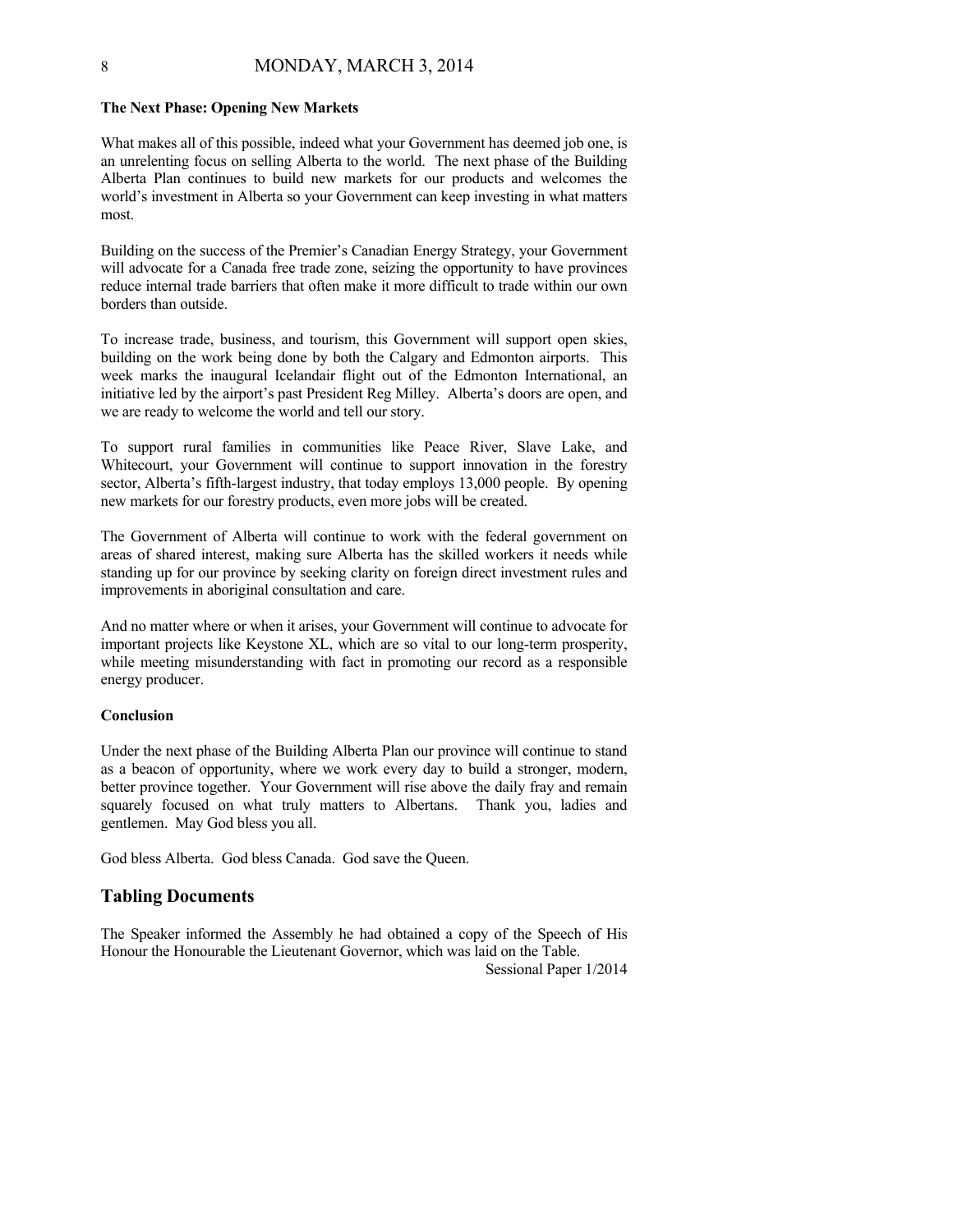#### **Introduction of Bills (First Reading)**

Ordered, that the Honourable Ms Redford have leave to introduce a Bill entitled "Savings Management Act (\$)." Hon. Ms Redford accordingly presented the Bill and the same was received and read a First time.

### **Government Motions**

**1.** Moved by Hon. Ms Redford:

Be it resolved that the Speech of His Honour the Honourable the Lieutenant Governor to this Assembly be taken into consideration March 4, 2014.

The question being put, the motion was agreed to.

## **Intersessional Deposits**

Pursuant to Standing Order 38.1(3), the following documents were deposited with the Clerk of the Assembly and are deemed to have been laid before the Assembly:

Hon. Mr. Bhullar, Minister of Human Services, pursuant to the Persons with Developmental Disabilities Community Governance Act, cP-8, s22(4):

Persons with Developmental Disabilities Community Boards, Consolidated Annual Report 2012-13, deposited on December 19, 2013

Sessional Paper 1232/2012-13

Hon. Mr. Horne, Minister of Health:

Pursuant to the Health Professions Act, cH-7, s4(2):

College and Association of Registered Nurses of Alberta, Financial Statements, Year Ended September 30, 2012, deposited on December 19, 2013

Sessional Paper 1233/2012-13

College of Alberta Psychologists, Annual Report 2012-13, deposited on December 19, 2013

Sessional Paper 1234/2012-13

College of Alberta Dental Assistants, Annual Report 2012-13, June 1, 2012, to May 31, 2013, deposited on December 19, 2013

Sessional Paper 1235/2012-13

College of Hearing Aid Practitioners of Alberta, Annual Report 2010-2011, deposited on December 19, 2013

Sessional Paper 1236/2012-13

College of Hearing Aid Practitioners of Alberta, Annual Report 2011-2012, deposited on December 19, 2013

Sessional Paper 1237/2012-13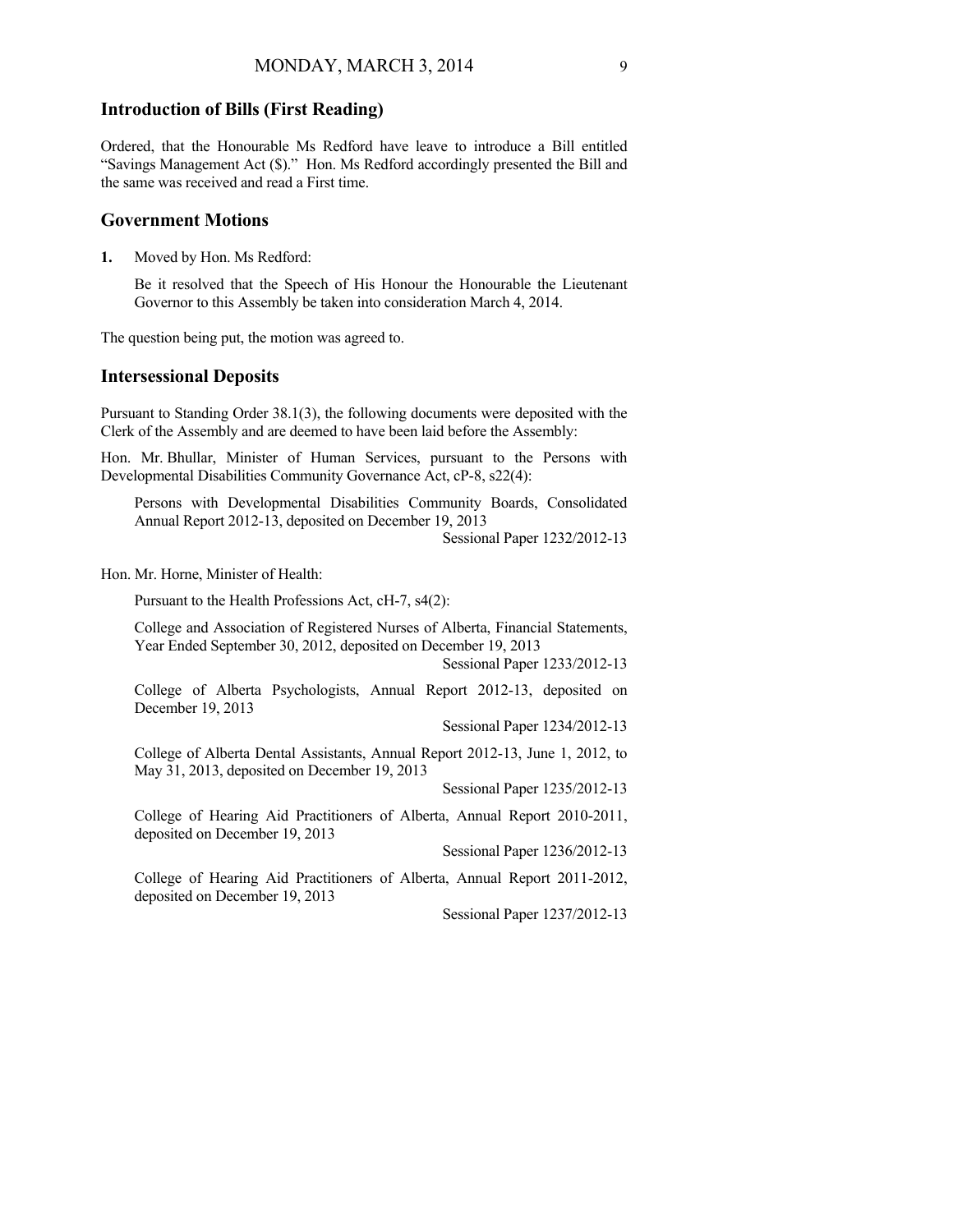College of Opticians of Alberta, 2012 Annual Report, deposited on December 19, 2013

Sessional Paper 1238/2012-13

Pursuant to the Mental Health Act, cM-13, s47(2), Alberta Mental Health Patient Advocate Office, 2012-2013 Annual Report, deposited on December 19, 2013 Sessional Paper 1239/2012-13

Hon. Mrs. McQueen, Minister of Energy:

Response to Written Question WQ41, asked for by Mr. Bikman on October 28, 2013, deposited on January 9, 2014:

What are the amounts for which the Crown has settled legal actions for each fiscal year commencing April 1, 2008, and ending March 31, 2012, where the Minister or Ministry of Energy is the defendant, and what were the causes of action in those legal actions?

Sessional Paper 1240/2012-13

Hon. Mr. Horne, Minister of Health, pursuant to the Health Professions Act, cH-7, s4(2):

College of Hearing Aid Practitioners of Alberta, Annual Report 2012-2013, deposited on January 17, 2014

Sessional Paper 1241/2012-13

Hon. Mr. Campbell, Minister of Environment and Sustainable Resource Development, pursuant to the Environmental Protection and Enhancement Act, cE-12, s34(2):

Environmental Protection Security Fund, Annual Report, April 1, 2012 – March 31, 2013, deposited on January 21, 2014

Sessional Paper 1242/2012-13

Hon. Mr. Lukaszuk, Minister of Jobs, Skills, Training and Labour:

Pursuant to the Government Organization Act, cG-10, sch10, s10(3):

Alberta College and Association of Chiropractors, Radiation Health Administrative Organization, Annual Report, Year End: June 30, 2013, with attached Financial Statements of the Alberta College and Association of Chiropractors dated June 30, 2013, deposited on February 10, 2014

Sessional Paper 1243/2012-13

Alberta Dental Association and College, 2012 Radiation Health and Safety Program, Annual Report, January 1, 2012, to December 31, 2012, with attached Financial Statements dated December 31, 2012, deposited on February 10, 2014 Sessional Paper 1244/2012-13

Alberta Veterinary Medical Association, Radiation Protection Program, 2012 Annual Report, with attached Financial Statements dated October 31, 2012, deposited on February 10, 2014

Sessional Paper 1245/2012-13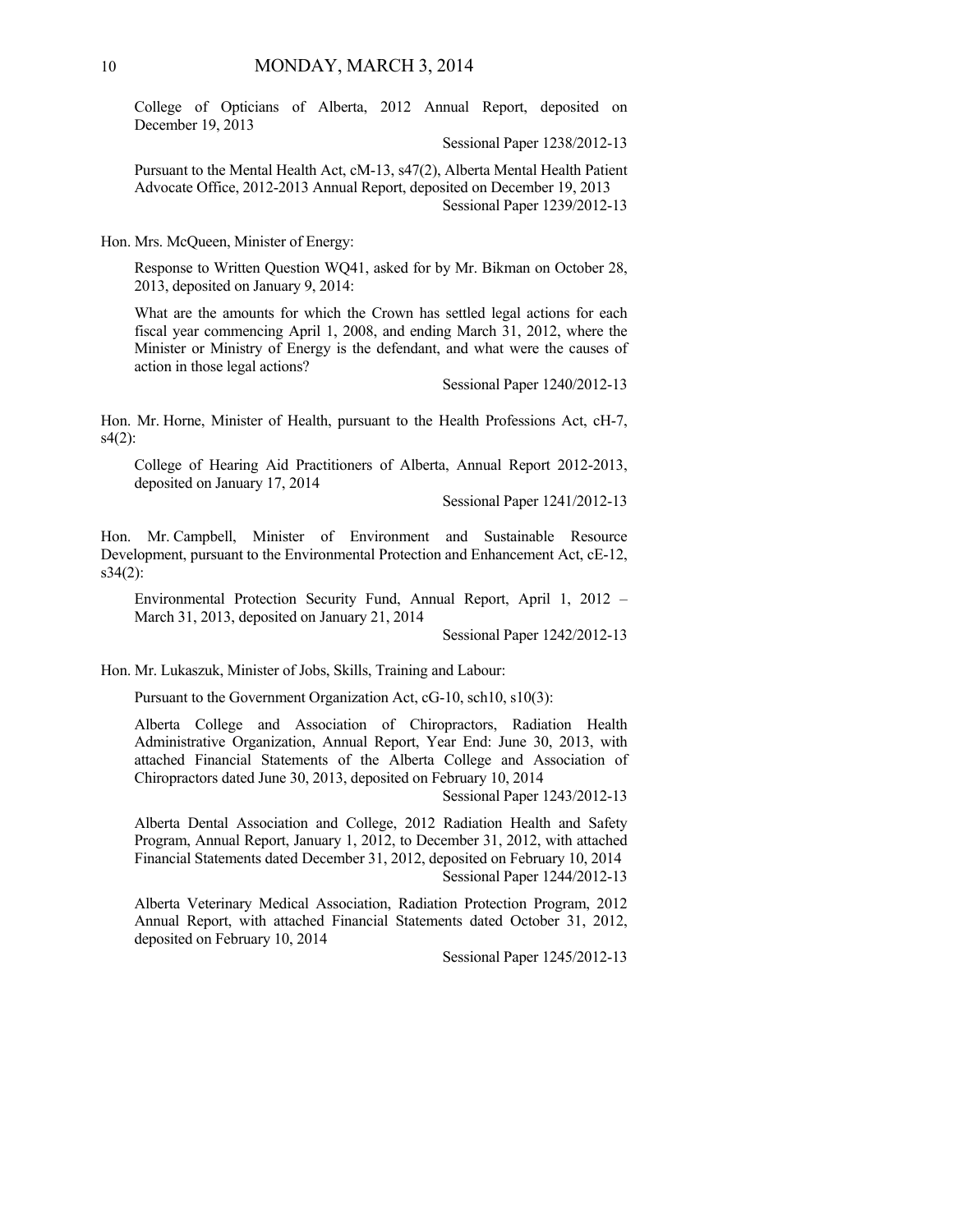College of Physicians and Surgeons of Alberta, Radiation Health Administrative Organization, Annual Report for the period of January 1, 2012, to December 31, 2012, deposited on February 10, 2014

Sessional Paper 1246/2012-13

University of Alberta Authorized Radiation Health Administrative Organization, Annual Report 2012-2013, deposited on February 10, 2014

Sessional Paper 1247/2012-13

University of Calgary Radiation Health Administration Organization, Annual Report for the period April 1, 2012, to March 31, 2013, with attached Financial Statements for the year ended March 31, 2013, deposited on February 10, 2014 Sessional Paper 1248/2012-13

Mr. Cao, Chair, Standing Committee on Legislative Offices, pursuant to the Auditor General Act, c.A-46, s20(2):

Report of the Auditor General of Alberta, February 2014, deposited on February 13, 2014

Sessional Paper 1249/2012-13

Hon. Mr. Lukaszuk, Minister of Jobs, Skills, Training and Labour, pursuant to the Veterinary Profession Act, cV-2, s6.1(2):

Alberta Veterinary Medical Association, 2013 Annual Report, deposited on February 19, 2014

Sessional Paper 1250/2012-13

Hon. Mr. McIver, Minister of Infrastructure:

Response to Written Question WQ36, asked for by Mr. McAllister on May 6, 2013, deposited on February 27, 2014:

What are the criteria currently used by the Ministry of Infrastructure to determine where new schools are constructed?

Sessional Paper 1251/2012-13

## **Adjournment**

On motion by Hon. Mr. Campbell, Government House Leader, the Assembly adjourned at 3:52 p.m. until Tuesday, March 4, at 1:30 p.m. 

### Tuesday, March 4, 2014

The Speaker took the Chair at 1:30 p.m.

The Speaker offered a prayer, and a moment of silence was observed in recognition of the death of former Member Mrs. Muriel Ross Abdurahman, Member for Clover Bar-Fort Saskatchewan, 1993 to 1997, who passed away on December 22, 2013.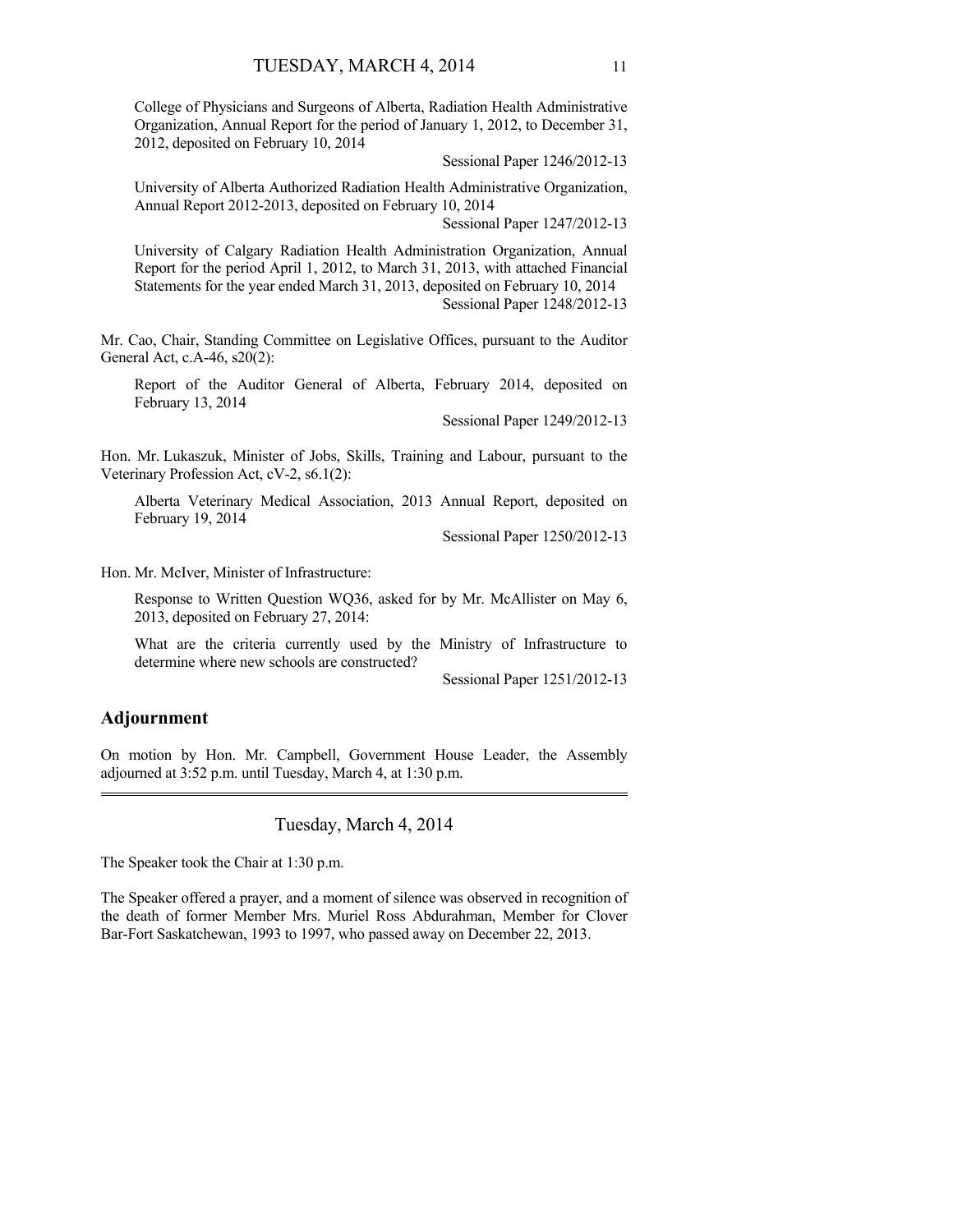#### **Ministerial Statements**

Hon. Ms Redford, Premier, made a statement regarding the current situation in Ukraine.

Ms Smith, Hon. Leader of the Official Opposition, commented on the statement.

Ms Blakeman, Hon. Member for Edmonton-Centre, requested and received the unanimous consent of the Assembly to allow additional Members to comment on the Ministerial Statement.

Dr. Sherman, Hon. Member for Edmonton-Meadowlark, and Mr. Mason, Hon. Member for Edmonton-Highlands-Norwood, then commented on the statement.

#### **Speaker's Statement – Rotation of Oral Questions and Members' Statements**

Honourable Members, let us begin the process in just a moment. I want to indicate a couple of brief comments that affect the rotation. Before we proceed with the actual Daily Routine of question period, I want to make this brief statement about that rotation and Members' Statements as well. This statement that I'm about to offer is further to the memo I sent to each of you on February 11, and included there were some attachments that pertained to projected sitting days and to the Oral Question Period rotation for this Second Session. There was a slight change required because of the change in caucus membership when the Member for Edmonton-Manning rejoined the Government caucus in December 2013.

The Member for Fort McMurray-Wood Buffalo, who is the sole independent Member, receives question six on day four of the Oral Question Period rotation. Accordingly, the Member will have his first opportunity to ask a question next Monday, March 10, 2014. This will give that Member one question every four days, which replicates what happened in the Fall Sitting of 2013, when each independent Member received one question per sitting week. Furthermore, it mirrors what happened the last time there was only one independent Member in this Assembly, during the Fall Sitting of the Fourth Session of the 27th Legislature, when the independent Member at that time was given one question every four days.

Question six on day one, which was asked by an independent Member during the last sitting, will now revert to the Official Opposition. The PC caucus will receive one additional spot for one question on day one.

With respect to the rotation for Members' Statements, this has also been modified to provide for one statement for the independent Member every three weeks. This is reflected on the Projected Sitting Days Calendar that I sent to you under the same aforementioned memo of February 11.

Hon. Mr. Campbell, Government House Leader, requested and received the unanimous consent of the Assembly to waive Standing Order 7(7) in order to complete the Daily Routine.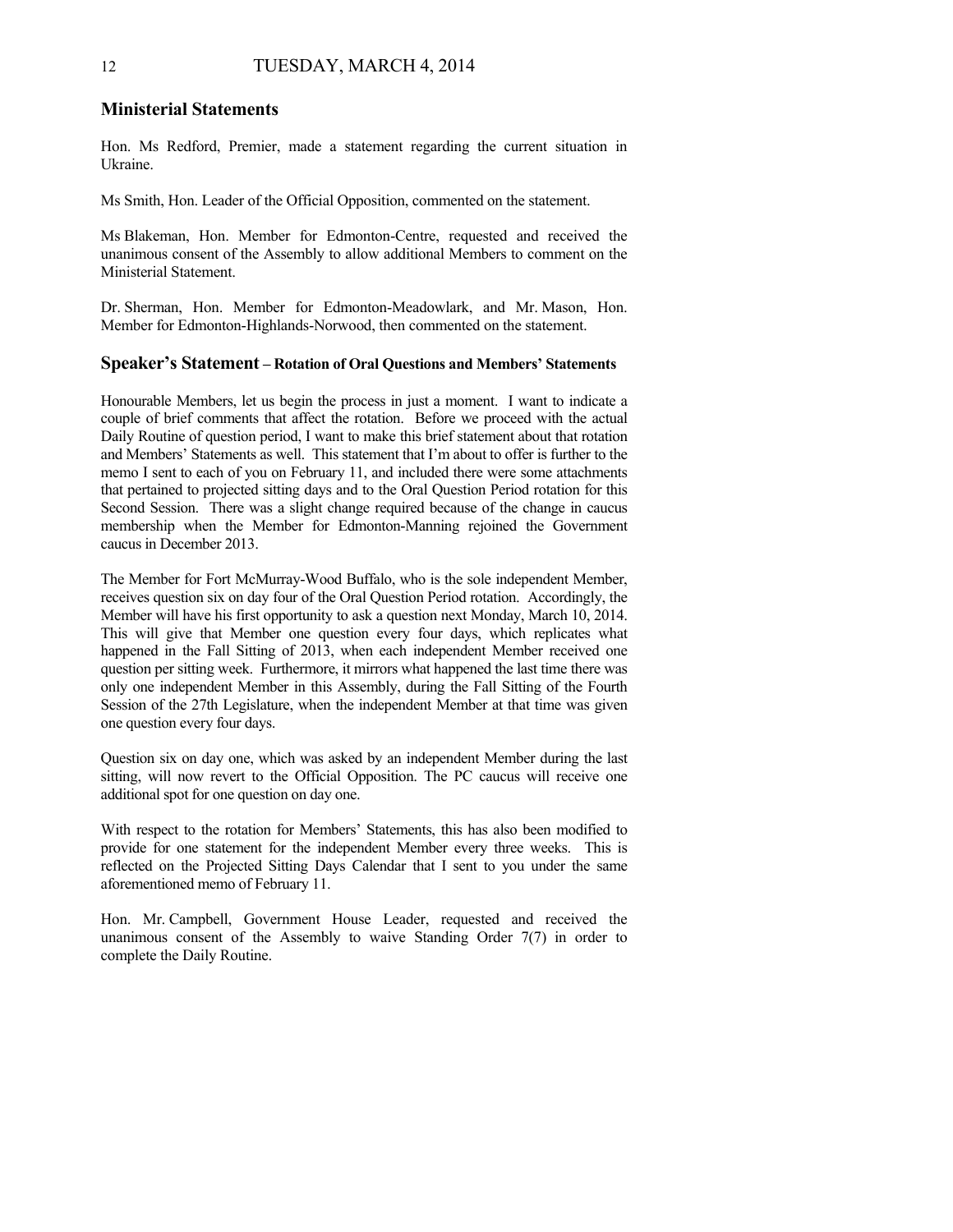## **Members' Statements**

Mr. Goudreau, Hon. Member for Dunvegan-Central Peace-Notley, made a statement regarding the 16th annual Les Rendez-vous de la Francophonie to be held from March 7 to 23, 2014 (comments made in French).

Mr. Wilson, Hon. Member for Calgary-Shaw, made a statement regarding the Wildrose 10-10 Community Infrastructure Transfer Plan.

Ms Fenske, Hon. Member for Fort Saskatchewan-Vegreville, made a statement recognizing the work of Royal Canadian Mounted Police officers in the Fort Saskatchewan-Vegreville constituency as well as those across the province.

Mr. Lemke, Hon. Member for Stony Plain, made a statement regarding the lack of rail cars available to haul Alberta grain to market.

Mr. VanderBurg, Hon. Member for Whitecourt-Ste. Anne, made a statement regarding the ninth Fallen Four Memorial candlelight ceremony held in Mayerthorpe on March 3, 2014.

Mrs. Towle, Hon. Member for Innisfail-Sylvan Lake, made a statement regarding family care clinics and health services in Slave Lake.

#### **Tabling Returns and Reports**

Hon. Mr. Horne, Minister of Health:

Alberta Health Care Insurance Plan Statistical Supplement 2012-2013 Sessional Paper 2/2014

Ms Blakeman, Hon. Member for Edmonton-Centre, on behalf of Dr. Sherman, Hon. Member for Edmonton-Meadowlark:

Evaluation Report dated December 2013 entitled "Schools as Community Hubs (SACH)," prepared by Reach, Edmonton Council for Safe Communities, and Leger, the Research Intelligence Group

Sessional Paper 3/2014

Edmonton Journal website article dated February 11, 2014, entitled "Editorial: Health stats veer off course"

Sessional Paper 4/2014

Ms Blakeman, Hon. Member for Edmonton-Centre, on behalf of Mr. Hehr, Hon. Member for Calgary-Buffalo:

Document dated June 17, 2010, entitled "MSA Discussion Paper, Analytical Framework for the Monitoring of Bids, Offers and Market Health"

Sessional Paper 5/2014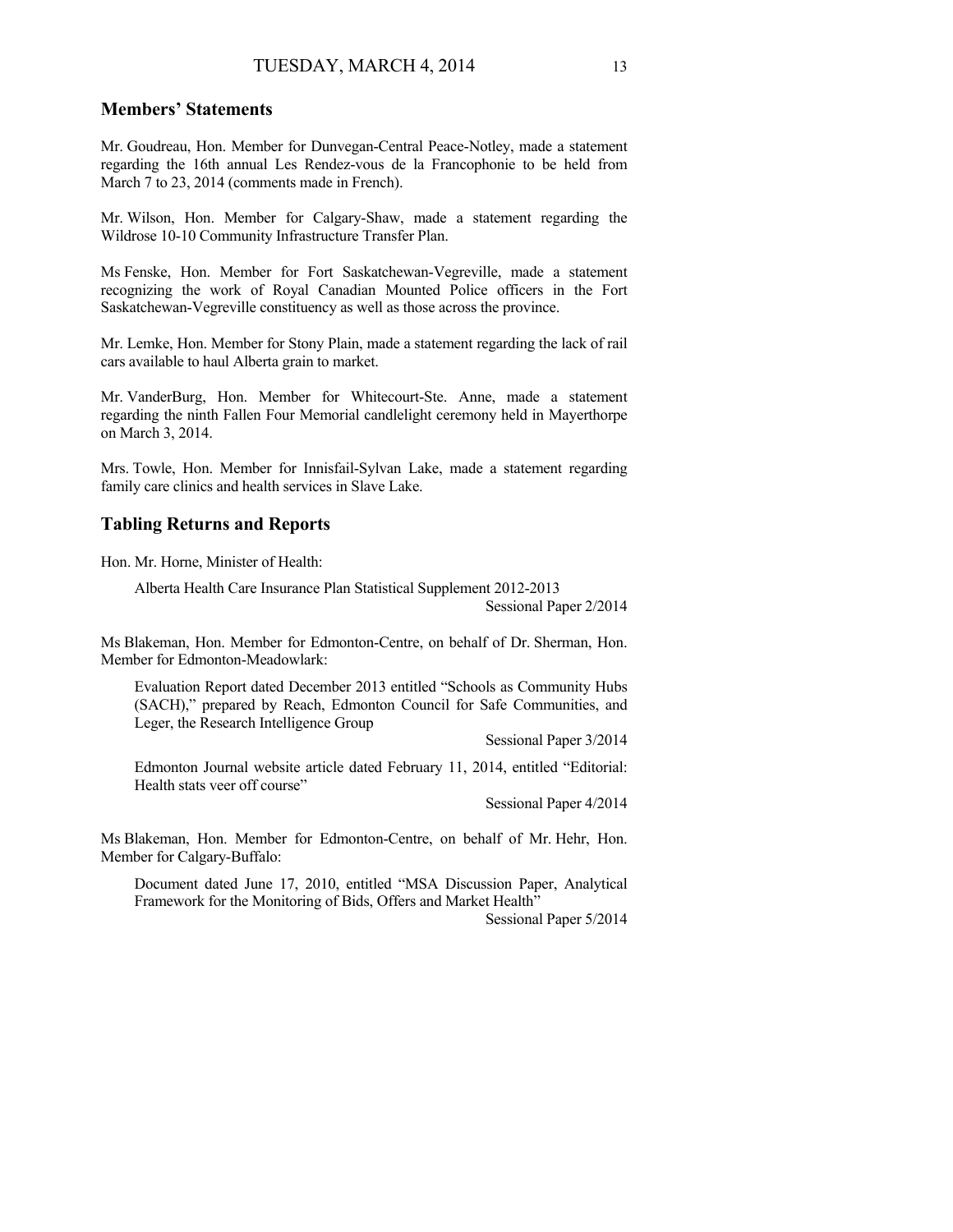Memo dated October 21, 2013, from Deloitte LLP to Alberta Infrastructure, BASCP Project Team, regarding a request for qualifications for the "designbuild-finance-maintain" of 19 schools located in Southern and North Central Alberta

Sessional Paper 6/2014

Ms Blakeman, Hon. Member for Edmonton-Centre:

Email message dated February 28, 2014, from David McIntyre to Hon. Ms Redford, Premier, requesting protection for Alberta's heritage rangelands as part of the South Saskatchewan Regional Plan

Sessional Paper 7/2014

Hon. Mr. Horner, President of Treasury Board and Minister of Finance, on behalf of Hon. Ms Redford, Premier:

Letter dated March 4, 2014, from Hon. Ms Redford, Premier, to Merwan N. Saher, Auditor General of Alberta, requesting a review of the Government's Travel and Expense Policy and of the implementation and recommendations of the Auditor General's 2004-05 and 2005-06 review of Alberta's Air Transportation Service

Sessional Paper 8/2014

Letter dated March 4, 2014, from Hon. Ms Redford, Premier, to Hon. Mr. Horner, President of Treasury Board and Minister of Finance, requesting that Hon. Mr. Horner secure preferred providers for air travel, hotel accommodations, and car rental through a competitive request for proposal process

Sessional Paper 9/2014

Mr. Eggen, Hon. Member for Edmonton-Calder:

Copy of a petition signed by approximately 3,000 Albertans requesting the Tri-Council to support certain family doctors in the Slave Lake area and encourage them to remain living and working in the community

Sessional Paper 10/2014

Hon. Mr. Zwozdesky, Speaker of the Legislative Assembly, pursuant to the Legislative Assembly Act, cL-9, s9(3):

Revised Members' Services Committee Order No. MSC 12/13, Constituency Services Amendment Order (No. 28)

Sessional Paper 11/2014

Revised Members' Services Committee Order No. MSC 13/13, Transportation Amendment Order (No. 12)

Sessional Paper 12/2014

Revised Members' Services Committee Order No. MSC 14/13, Members' Services Committee Amendment Order (No. 01)

Sessional Paper 13/2014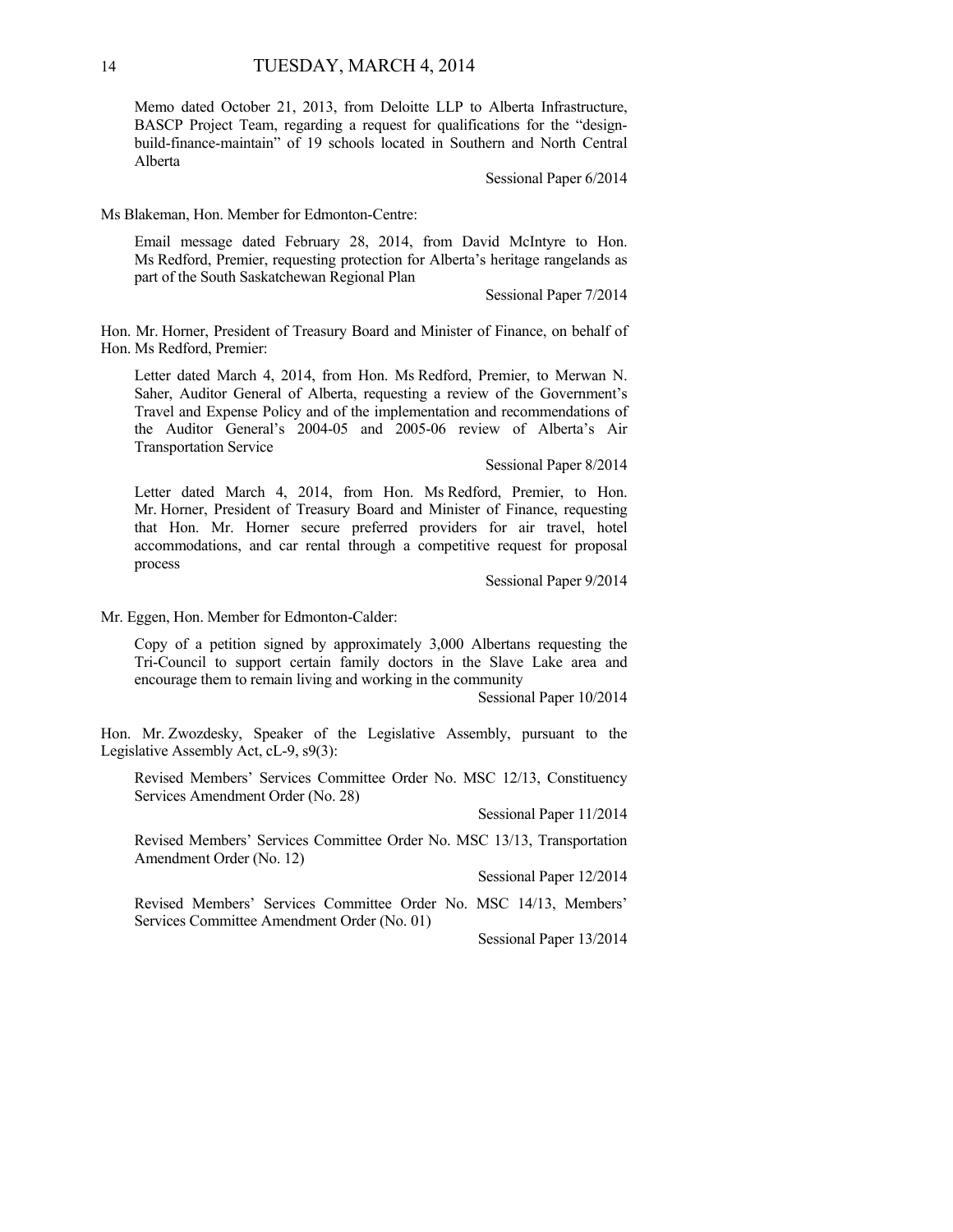## **ORDERS OF THE DAY**

## **Government Motions**

**2.** Moved by Hon. Mr. Campbell:

Be it resolved that the Legislative Assembly resolve into Committee of the Whole, when called, to consider certain Bills on the Order Paper.

The question being put, the motion was agreed to.

**3.** Moved by Hon. Mr. Campbell:

Be it resolved that the Legislative Assembly resolve itself into Committee of Supply, when called, to consider supply to be granted to Her Majesty.

The question being put, the motion was agreed to.

**4.** Moved by Hon. Mr. Campbell:

Be it resolved that, pursuant to Standing Order 4(1), the Assembly shall meet on Monday, Tuesday, and Wednesday evenings for consideration of Government business for the duration of the 2014 Spring Sitting unless, on motion by the Government House Leader made before 6:00 p.m., which may be made orally and without notice, the Assembly is adjourned to the following sitting day.

The question being put, the motion was agreed to.

## **Message From His Honour the Honourable the Lieutenant Governor**

Hon. Mr. Horner, President of Treasury Board and Minister of Finance, delivered a Message from His Honour the Honourable the Lieutenant Governor.

The Speaker read the Message to the Assembly (the Members standing).

Hon. Mr. Horner, President of Treasury Board and Minister of Finance, tabled the following budget-related document, pursuant to the Fiscal Management Act, cF-14.5, s8(3):

2013-14 Supplementary Supply Estimates (No. 2), General Revenue Fund Sessional Paper 14/2014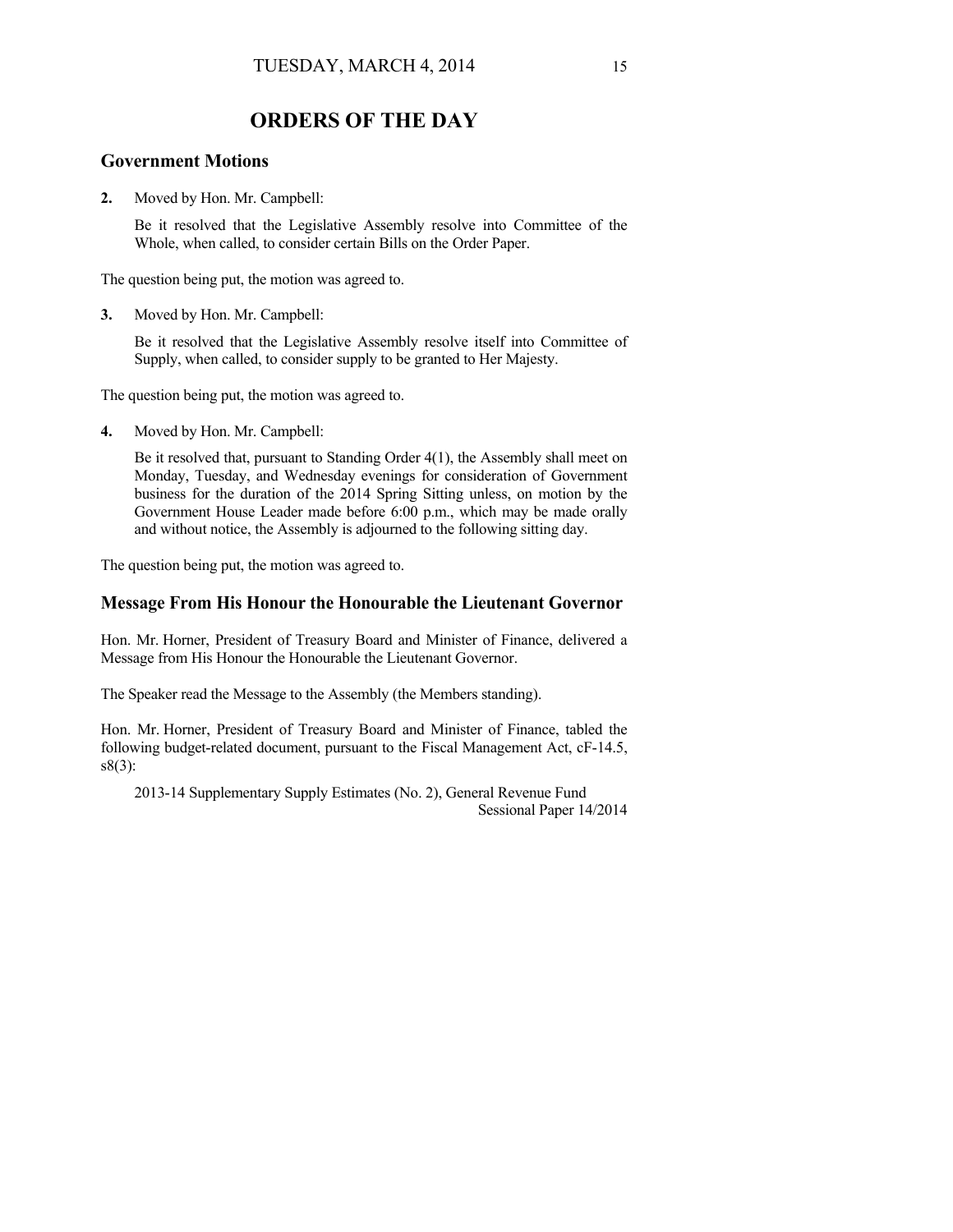#### **Government Motions**

**5.** Moved by Hon. Mr. Horner:

Be it resolved that the Message from His Honour the Honourable the Lieutenant Governor, the 2013-14 Supplementary Supply Estimates (No. 2) for the General Revenue Fund, and all matters connected therewith, be referred to Committee of Supply.

The question being put, the motion was agreed to.

**6.** Moved by Hon. Mr. Horner:

Be it resolved that, pursuant to Standing Order 61(2), the Committee of Supply shall be called to consider the 2013-14 Supplementary Supply Estimates (No. 2) for the General Revenue Fund for six hours on Wednesday, March 5, 2014.

The question being put, the motion was agreed to.

- **7.** Moved by Hon. Mr. Campbell:
	- **A Be it resolved that the Standing Orders of the Legislative Assembly of Alberta, effective March 5, 2013, be amended as follows:**
		- **1.** Standing Order 18(1)(h) is amended by striking out ", except as provided under Standing Order 52".
		- **2. Standing Order 52 is amended** 
			- **(a) in suborder (1) by striking out** "18" **and substituting** "15" **wherever it occurs;**
			- **(b) in suborder (3) by striking out** ", which shall not be subject to debate or amendment".
		- **3. Standing Order 52.01(1) is amended** 
			- **(a) by striking out** "18" **and substituting** "15";
			- **(b) in clause (b)** 
				- **(i) by striking out** "Enterprise and Advanced Education" **and substituting** "Innovation and Advanced Education";
				- **(ii) by striking out** "and Infrastructure" **and substituting**  "Infrastructure, and Jobs, Skills, Training and Labour".

#### **4. Standing Order 59.01 is amended**

**(a) by striking out suborders (3) and (4) and substituting the following:** 

> (3) Following consultation with House Leaders, the Government House Leader shall table in the Assembly the schedule for consideration of main estimates at any time following the announcement of the date of the Budget Address and no later than the Thursday preceding the first meeting scheduled, and such schedule shall be published in the Order Paper for the next sitting day.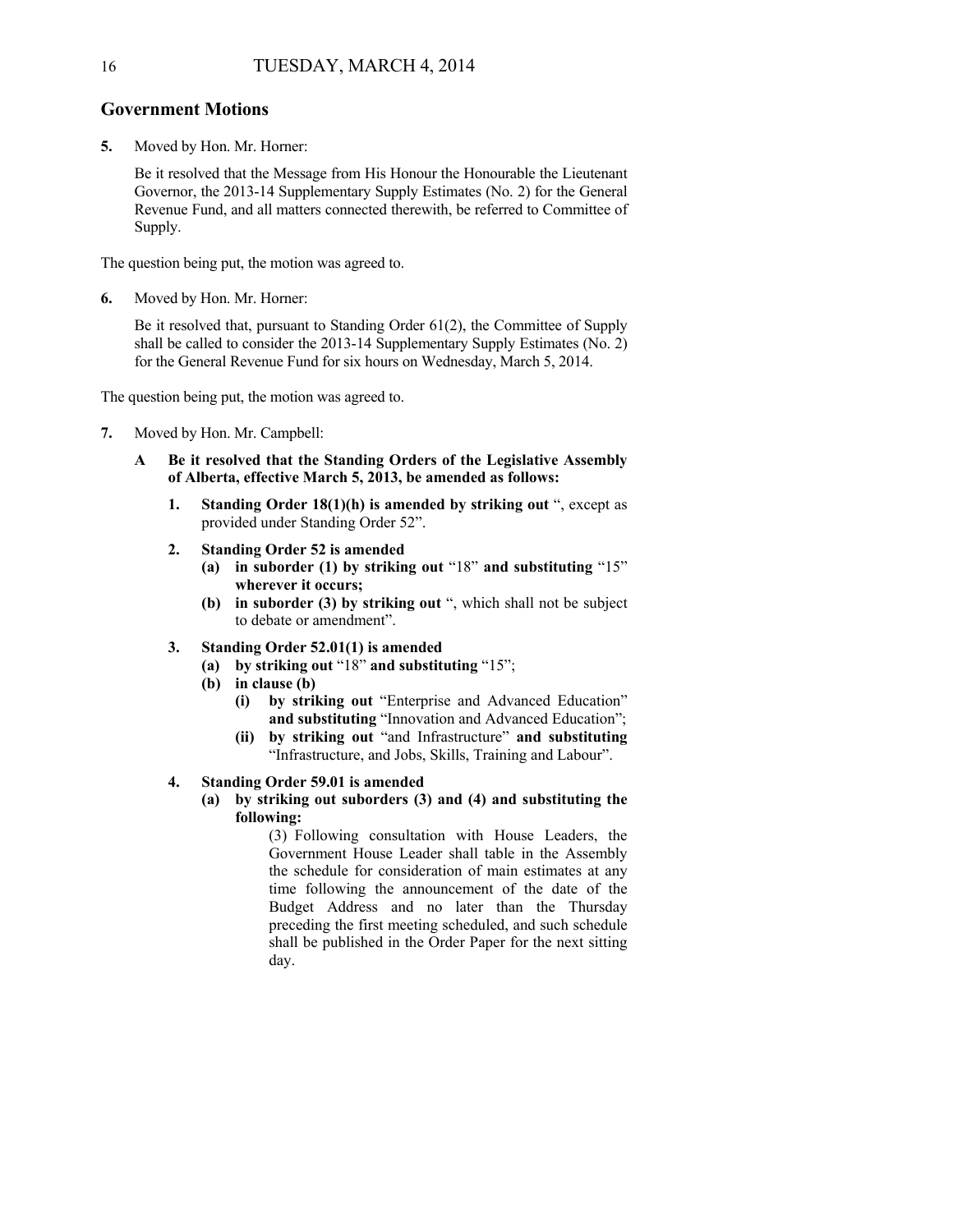- **(b) in suborder (5)(d) by striking out** "for a minimum of 2 hours to a maximum of 6 hours" **and substituting** "for a maximum of 3 hours";
- **(c) in suborder (6)** 
	- **(i) by adding the following after clause (d):**

(d.1) for the next 20 minutes, the members of any other party represented in the Assembly or any independent members and the Minister, or the member of the Executive Council acting on the Minister's behalf, may speak;

**(ii) by striking out clause (f) and substituting the following:** 

(f) for the time remaining, to the extent possible, the rotation outlined in clauses (b) to (e) shall apply with the speaking times set at 5 minutes as provided in Standing Order 59.02(1)(c).

**B Be it further resolved that the Select Special Ethics Commissioner Search Committee be authorized to meet during the consideration of the 2014-15 main estimates.** 

## **C And be it further resolved that this motion takes effect upon passage.**

The question being put, the motion was agreed to.

**8.** Moved by Hon. Mr. Campbell:

Be it resolved that the membership of the Assembly's committees be replaced as follows:

|             | Standing Committee on the Alberta Heritage Savings Trust Fund |  |  |  |  |
|-------------|---------------------------------------------------------------|--|--|--|--|
| (9 Members) |                                                               |  |  |  |  |

| $Casey$ (Chair)          | <b>Barnes</b> | Khan    |
|--------------------------|---------------|---------|
| Jablonski (Deputy Chair) | Dorward       | Sandhu  |
| Amery                    | Eggen         | Sherman |

#### **Standing Committee on Legislative Offices** (11 Members)

| Jeneroux (Chair)        | <b>Brown</b> | <b>Ouadri</b> |
|-------------------------|--------------|---------------|
| McDonald (Deputy Chair) | DeLong       | Wilson        |
| Bikman                  | Eggen        | Young         |
| Blakeman                | Leskiw       |               |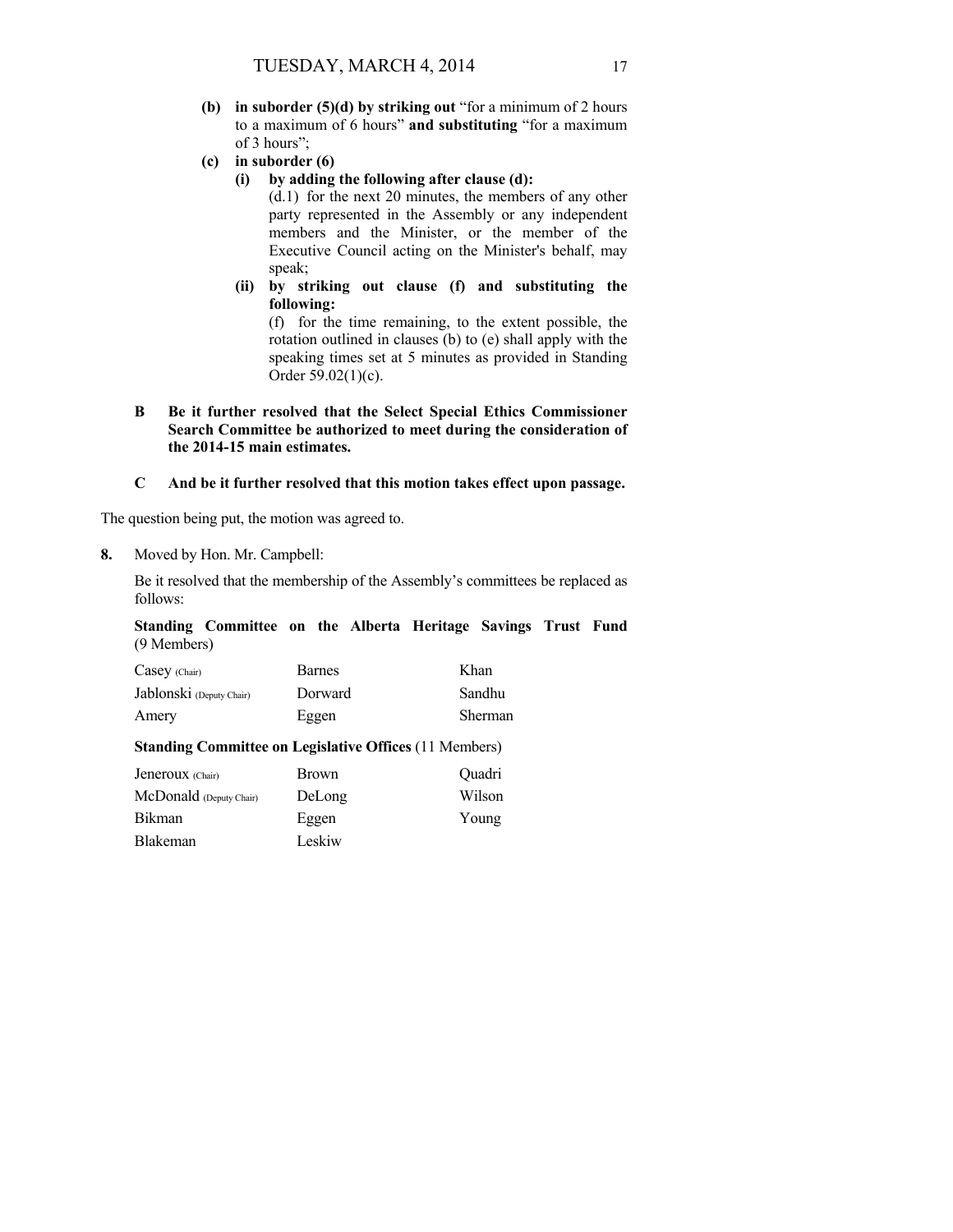| $Xiao$ (Chair)        | DeLong       | Olesen       |
|-----------------------|--------------|--------------|
| Leskiw (Deputy Chair) | Fenske       | Rowe         |
| Allen                 | <b>Fritz</b> | <b>Stier</b> |
| <b>Brown</b>          | Jablonski    | Strankman    |
| Cusanelli             | Notley       | Swann        |

#### **Standing Committee on Private Bills** (15 Members)

#### **Standing Committee on Privileges and Elections, Standing Orders and Printing** (15 Members)

| Kubinec (Chair)       | Khan    | Pedersen   |
|-----------------------|---------|------------|
| Rogers (Deputy Chair) | Luan    | Saskiw     |
| Calahasen             | Notley  | VanderBurg |
| Casey                 | Olesen  | Wilson     |
| Kang                  | Pastoor | Young      |

#### **Standing Committee on Public Accounts** (15 Members)

| <b>Bilous</b> | Luan    |
|---------------|---------|
| Donovan       | Pastoor |
| Fenske        | Sandhu  |
| Hehr          | Sarich  |
| Khan          | Young   |
|               |         |

#### **Special Standing Committee on Members' Services** (11 Members)

| Zwozdesky (Chair)         | Fritz                      | McDonald |
|---------------------------|----------------------------|----------|
| VanderBurg (Deputy Chair) | Johnson (Calgary-Glenmore) | Sherman  |
| Casey                     | Kubinec                    | Towle    |
| Forsyth                   | Mason                      |          |

#### **Standing Committee on Alberta's Economic Future** (15 Members)

| Amery (Chair)              | Kubinec  | Quadri       |
|----------------------------|----------|--------------|
| $\Gamma$ OX (Deputy Chair) | Lemke    | Rogers       |
| Dorward                    | Luan     | Rowe         |
| Eggen                      | McDonald | Sarich       |
| Hehr                       | Pastoor  | <b>Stier</b> |

#### **Standing Committee on Families and Communities** (15 Members)

| Olesen (Chair)         | Fritz      | Notley     |
|------------------------|------------|------------|
| Forsyth (Deputy Chair) | Jablonski  | Pedersen   |
| Cusanelli              | Jeneroux   | Sandhu     |
| DeLong                 | Leskiw     | Swann      |
| Fenske                 | McAllister | VanderBurg |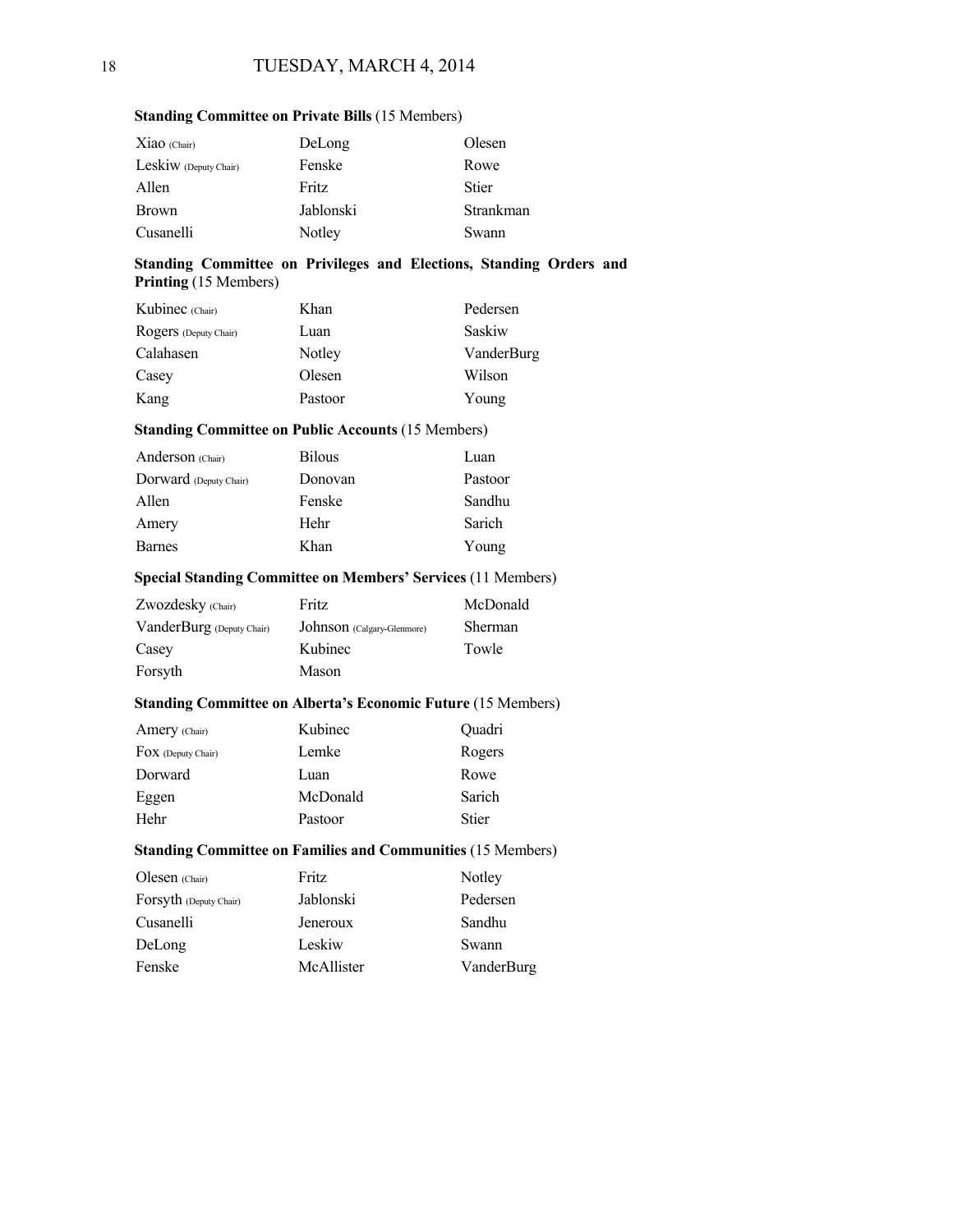#### **Standing Committee on Resource Stewardship** (15 Members)

| Khan $(Chair)$        | <b>Blakeman</b> | Hale                       |
|-----------------------|-----------------|----------------------------|
| Anglin (Deputy Chair) | <b>Brown</b>    | Johnson (Calgary-Glenmore) |
| Allen                 | Calahasen       | Webber                     |
| <b>Bikman</b>         | Casey           | Xiao                       |
| <b>Bilous</b>         | Goudreau        | Young                      |

The question being put, the motion was agreed to.

**9.** Moved by Hon. Mr. Campbell:

Be it resolved that, pursuant to Standing Order 3(9), the 2014 Spring Sitting of the Assembly shall stand adjourned upon the Government House Leader advising the Assembly that the business for the sitting is concluded.

The question being put, the motion was agreed to.

**10.** Moved by Hon. Mr. Campbell:

Be it resolved that, pursuant to Standing Order 3(9), the schedule for the 2014 Spring Sitting (as outlined in the calendar published pursuant to Standing Order 3) be modified to allow for the Spring Sitting to be extended beyond the first Thursday in June until such time as, or when, the Government House Leader advises the Assembly that the business for the sitting is concluded and at such time the Assembly stands adjourned.

The question being put, the motion was agreed to.

## **Consideration of His Honour the Lieutenant Governor's Speech**

Moved by Ms Kubinec and seconded by Mr. McDonald:

That an humble address be presented to His Honour the Lieutenant Governor as follows:

To His Honour Colonel (Retired) the Honourable Donald S. Ethell, OC, OMM, AOE, MSC, CD, LLD, the Lieutenant Governor of the Province of Alberta:

We, Her Majesty's most dutiful and loyal subjects, the Legislative Assembly, now assembled, beg leave to thank Your Honour for the gracious speech Your Honour has been pleased to address to us at the opening of the present session.

A debate followed.

Debate adjourned.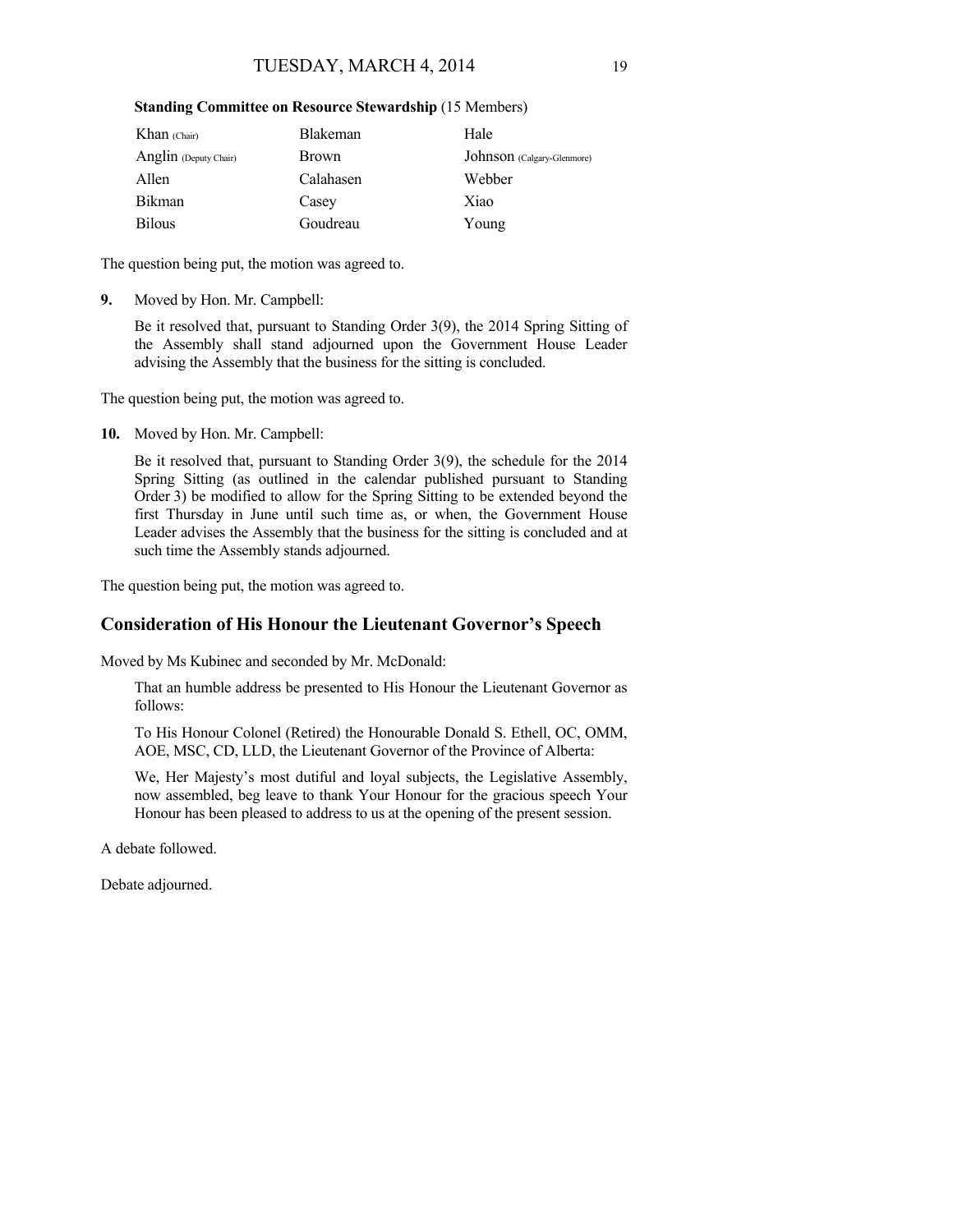#### **Adjournment**

On motion by Hon. Mr. Campbell, Government House Leader, the Assembly adjourned at 5:52 p.m. until 7:30 p.m.

TUESDAY, MARCH 4, 2014 — 7:30 P.M.

#### **Consideration of His Honour the Lieutenant Governor's Speech**

Moved by Ms Kubinec and seconded by Mr. McDonald:

That an humble address be presented to His Honour the Lieutenant Governor as follows:

To His Honour Colonel (Retired) the Honourable Donald S. Ethell, OC, OMM, AOE, MSC, CD, LLD, the Lieutenant Governor of the Province of Alberta:

We, Her Majesty's most dutiful and loyal subjects, the Legislative Assembly, now assembled, beg leave to thank Your Honour for the gracious speech Your Honour has been pleased to address to us at the opening of the present Session.

A debate followed.

Mr. Barnes moved adjournment of the debate, which was agreed to.

## **Government Bills and Orders**

#### **Second Reading**

On the motion that the following Bill be now read a Second time:

Bill 1 Savings Management Act (\$) — Hon. Mr. Horner on behalf of Hon. Ms Redford

A debate followed.

Mr. Anderson moved adjournment of the debate, which was agreed to.

## **Adjournment**

On motion by Hon. Mr. Campbell, Government House Leader, the Assembly adjourned at 8:37 p.m. until Wednesday, March 5, 2014, at 1:30 p.m.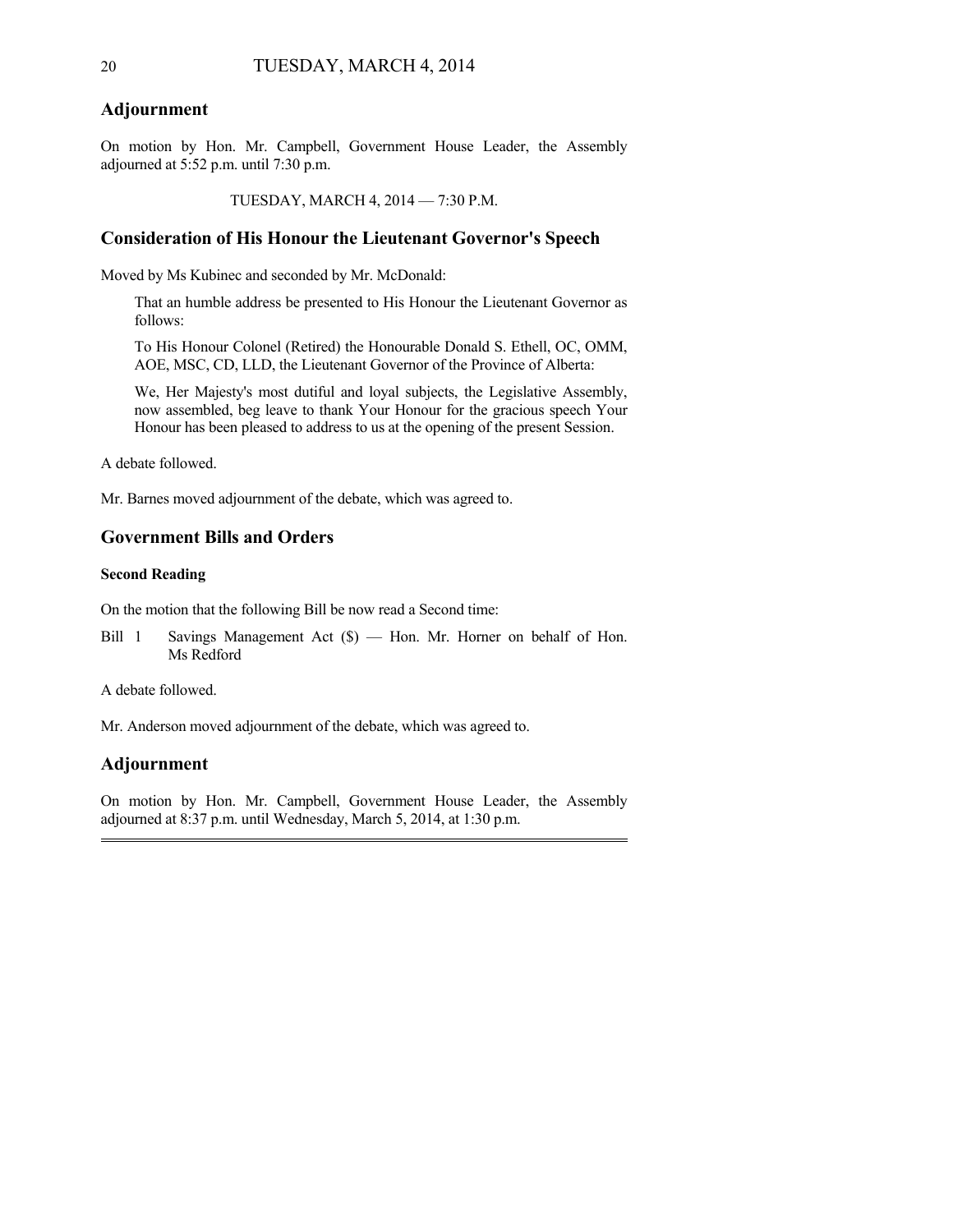## Wednesday, March 5, 2014

The Speaker took the Chair at 1:30 p.m.

## **Members' Statements**

Ms Smith, Hon. Leader of the Official Opposition, made a statement regarding the salaries of Cabinet Ministers and the Premier's travel expenses.

Mr. Mason, Hon. Member for Edmonton-Highlands-Norwood, made a statement regarding hypocrisy in Government policies and spending.

Mrs. Jablonski, Hon. Member for Red Deer-North, made a statement regarding Jonathon David Wood, who was killed by an impaired driver on November 2, 2013, and the John Wood Memorial Fund which supports programs that ignite passion and caring in young people.

Ms Johnson, Hon. Member for Calgary-Glenmore, made a statement recognizing March 5, 2014, as Wellspring Calgary Toupee for a Day, raising funds and awareness for those suffering from cancer as well as their families and friends.

Ms Kubinec, Hon. Member for Barrhead-Morinville-Westlock, made a statement recognizing March 2 to 8, 2014, as Agriculture Literacy Week.

Mr. Strankman, Hon. Member for Drumheller-Stettler, made a statement regarding the continued temporary shutdown of acute care beds in Consort.

## **Introduction of Bills (First Reading)**

Notice having been given:

- Bill 3 Securities Amendment Act, 2014 Hon. Mr. Horner
- Bill 4 Estate Administration Act Ms Kubinec
- Bill 201 Agricultural Pests (Fusarium Head Blight) Amendment Act, 2014 Ms Kubinec
- Bill 202 Independent Budget Officer Act Mrs. Forsyth

On motion by Hon. Mr. Campbell, Government House Leader, the following Bill was placed on the Order Paper under Government Bills and Orders:

Bill 4 Estate Administration Act — Ms Kubinec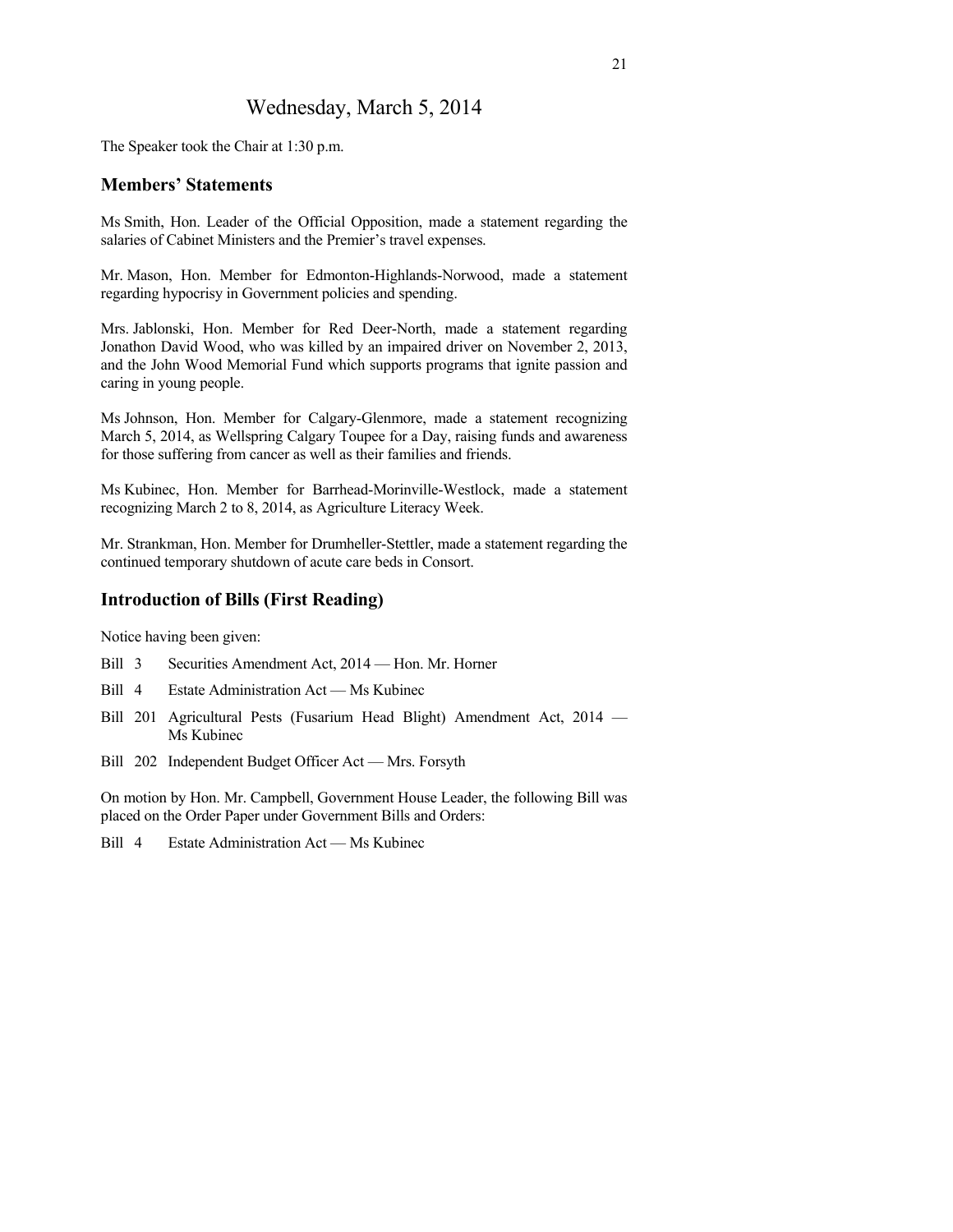#### **Tabling Returns and Reports**

Hon. Mr. Weadick, Associate Minister – Recovery and Reconstruction of Southeast Alberta:

176 letters from Lethbridge residents to Hon. Ms Redford, Premier, and the Alberta Energy Regulator expressing opposition to the proposed exploratory well drilling by Goldenkey Oil within the municipality of Lethbridge Sessional Paper 15/2014

Hon. Mr. Olson, Deputy Government House Leader:

Final 2014 Budget Main Estimates Schedule

Sessional Paper 16/2014

Ms Blakeman, Hon. Member for Edmonton-Centre:

Email message dated October 14, 2013, from Dr. Melissa Kehler of Edmonton to Ms Blakeman, Hon. Member for Edmonton-Centre, expressing concern regarding access to psychological services

Sessional Paper 17/2014

Letter dated February 12, 2014, from Lori Germaine, a youth support worker in Edmonton, to whom it may concern expressing concern regarding the treatment of a youth applying for financial assistance at an Alberta Works office

Sessional Paper 18/2014

Mr. Bikman, Hon. Member for Cardston-Taber-Warner:

Email message dated January 30, 2014, from Cliff Bullis of Edmonton to Mr. Bikman, Hon. Member for Cardston-Taber-Warner, requesting assistance to create a safer work environment for tow truck operators

Sessional Paper 19/2014

Hon. Mr. Zwozdesky, Speaker of the Legislative Assembly:

Page Biographies, Legislative Assembly of Alberta, 28th Legislature, Second Session, Spring 2014

Sessional Paper 20/2014

## **ORDERS OF THE DAY**

## **Consideration of His Honour the Lieutenant Governor's Speech**  (Day 1)

Moved by Ms Kubinec and seconded by Mr. McDonald:

That an humble address be presented to His Honour the Lieutenant Governor as follows:

To His Honour Colonel (Retired) the Honourable Donald S. Ethell, OC, OMM, AOE, MSC, CD, LLD, the Lieutenant Governor of the Province of Alberta: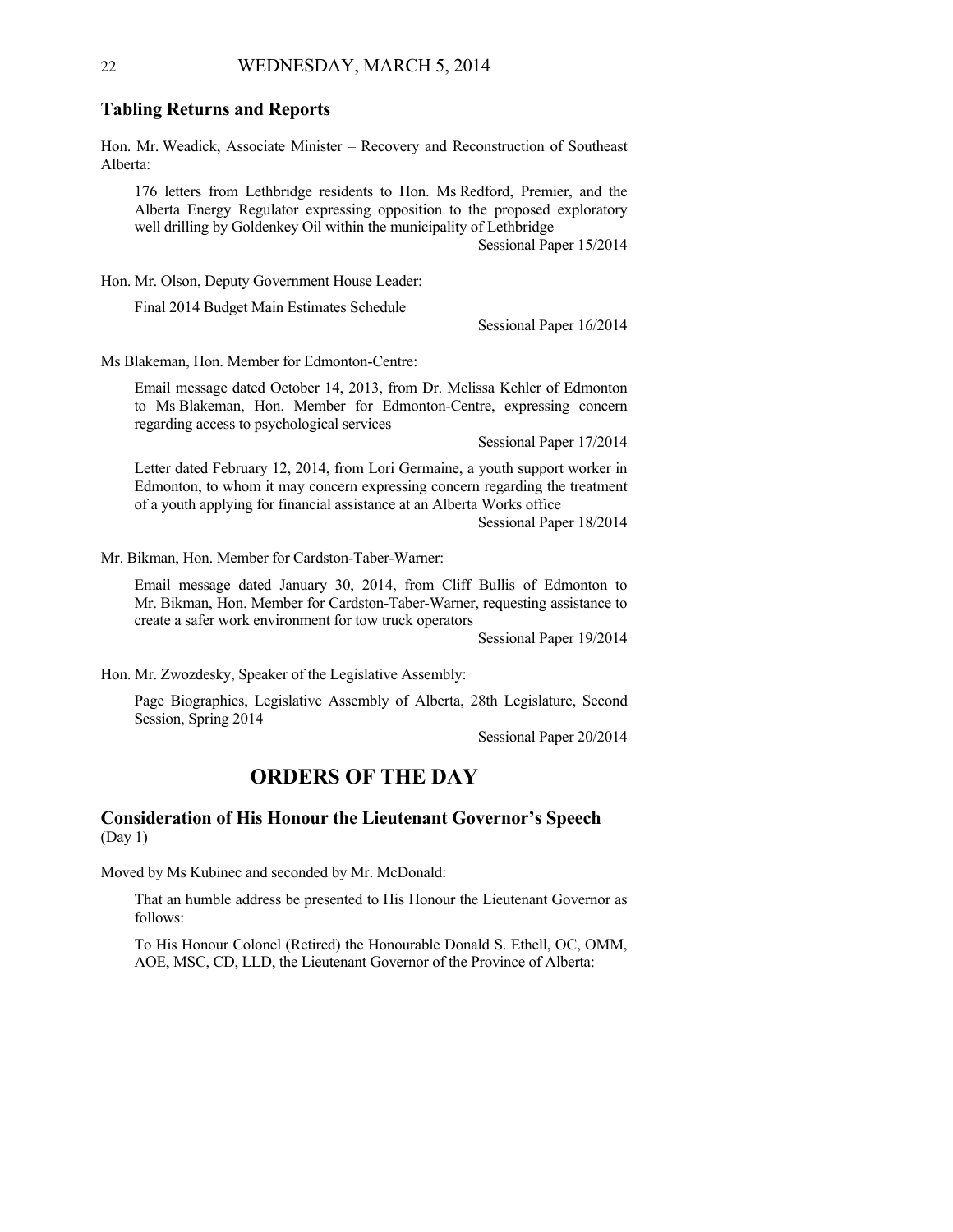We, Her Majesty's most dutiful and loyal subjects, the Legislative Assembly, now assembled, beg leave to thank Your Honour for the gracious speech Your Honour has been pleased to address to us at the opening of the present session.

#### A debate followed.

Ms Smith moved adjournment of the debate, which was agreed to.

#### **Committee of Supply** (Supplementary Supply Estimates)

According to Order, the Assembly resolved itself into Committee of Supply and the Speaker left the Chair.

#### (Assembly in Committee)

And after some time spent therein, the Deputy Speaker assumed the Chair and Mr. Jeneroux reported as follows:

#### Mr. Speaker:

The Committee of Supply has had under consideration certain resolutions of the 2013-14 Supplementary Supply Estimates (No. 2), General Revenue Fund, reports as follows, and requests leave to sit again:

Resolved that a sum not exceeding the following be granted to Her Majesty for the fiscal year ending March 31, 2014, for the Departments and purposes indicated:

| <b>Aboriginal Relations</b>                             |                               |
|---------------------------------------------------------|-------------------------------|
| Operational                                             | \$20,758,000                  |
| <b>Culture</b>                                          |                               |
| Operational<br>Capital                                  | \$4,393,000<br>\$500,000      |
| <b>Education</b>                                        |                               |
| Operational<br>Capital                                  | \$70,300,000<br>\$103,839,000 |
| <b>Energy</b>                                           |                               |
| Operational                                             | \$192,000,000                 |
| <b>Environment and Sustainable Resource Development</b> |                               |
| Operational<br>Capital                                  | \$137,595,000<br>\$62,701,000 |
| <b>Health</b>                                           |                               |
| Operational                                             | \$209,000,000                 |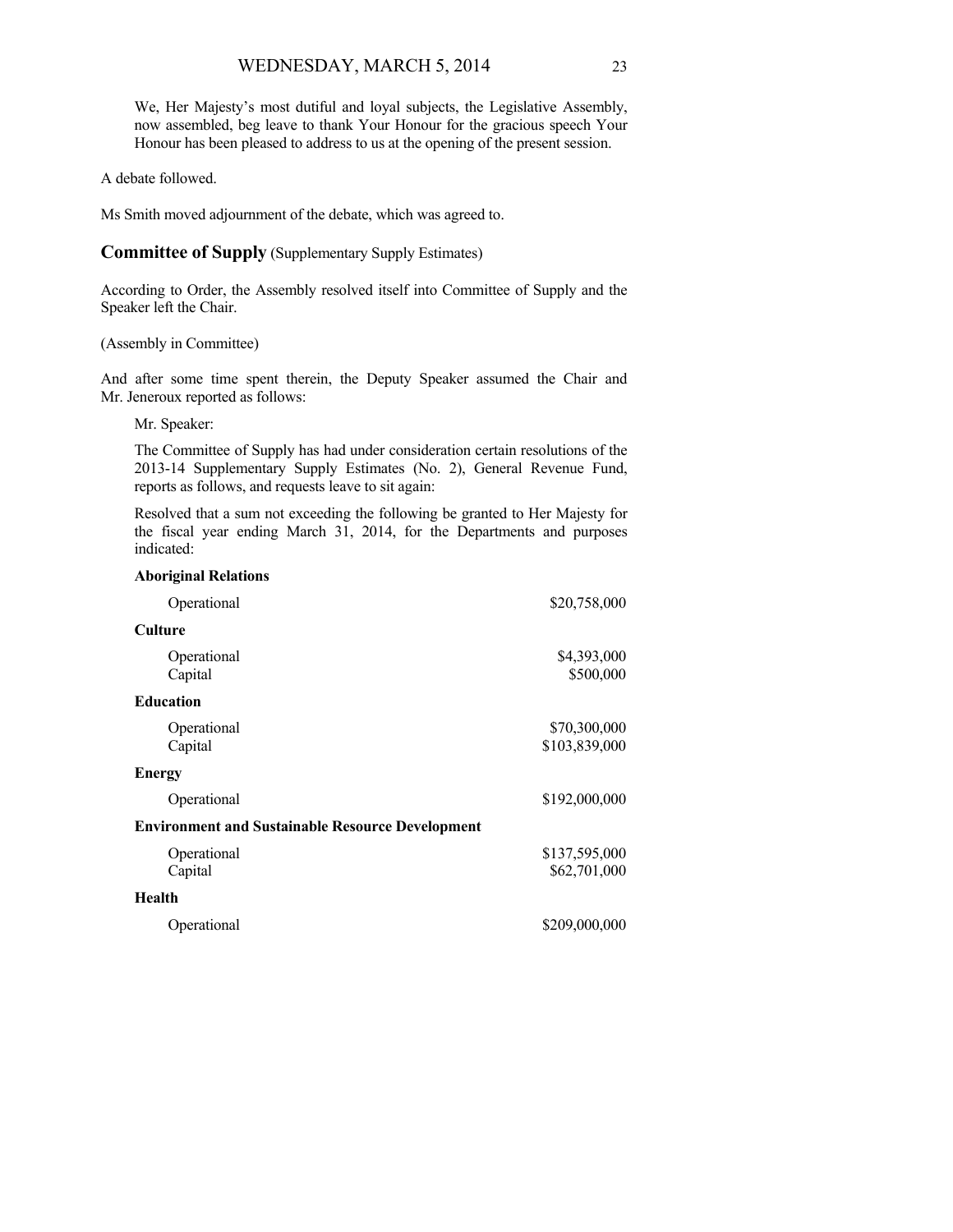| <b>Human Services</b>                                                          |                                 |  |
|--------------------------------------------------------------------------------|---------------------------------|--|
| Operational                                                                    | \$81,649,000                    |  |
| Capital<br><b>Financial Transactions</b>                                       | \$640,000<br>\$680,000          |  |
| Infrastructure                                                                 |                                 |  |
| Operational                                                                    | \$49,769,000                    |  |
| <b>Innovation and Advanced Education</b>                                       |                                 |  |
| Operational<br>Capital                                                         | \$53,275,000<br>\$1,680,000     |  |
| <b>Municipal Affairs</b>                                                       |                                 |  |
| Operational<br>Capital                                                         | \$1,141,867,000<br>\$49,841,000 |  |
| <b>Service Alberta</b>                                                         |                                 |  |
| Operational                                                                    | \$895,000                       |  |
| Capital                                                                        | \$2,600,000                     |  |
| <b>Tourism, Parks and Recreation</b>                                           |                                 |  |
| Operational<br>Capital                                                         | \$958,000<br>\$1,382,000        |  |
| <b>Transportation</b>                                                          |                                 |  |
| Operational                                                                    | \$51,502,000                    |  |
| <b>Financial Transactions</b>                                                  | \$10,000,000                    |  |
| Committee of Supply has also approved the following amounts to be transferred: |                                 |  |
| Transfer from                                                                  |                                 |  |
| <b>Education</b> Operational vote<br>to Municipal Affairs Operational vote     | \$9,050,000                     |  |
|                                                                                |                                 |  |
| <b>Transfer from</b><br><b>Executive Council Operational vote</b>              |                                 |  |
| to Executive Council Capital vote                                              | \$300,000                       |  |
| Transfer from                                                                  |                                 |  |
| <b>Transportation Capital vote</b><br>to Municipal Affairs Operational vote    | \$4,000,000                     |  |
|                                                                                |                                 |  |
| Transfer from<br><b>Municipal Affairs Operational vote</b>                     |                                 |  |
| to Municipal Affairs Capital vote                                              | \$7,200,000                     |  |

The question being put, the report and the request for leave to sit again were agreed to.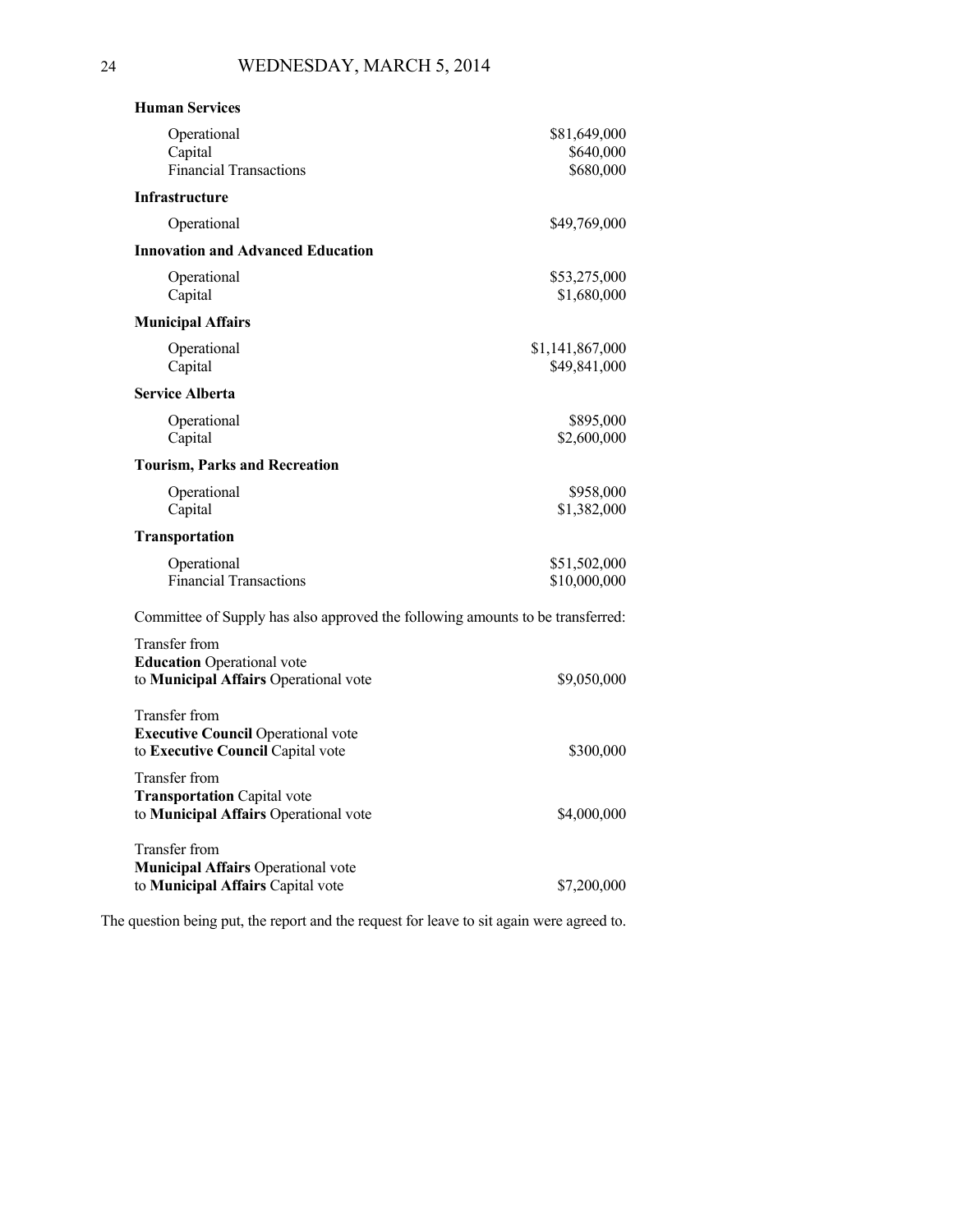## **Introduction of Bills (First Reading)**

Upon recommendation of His Honour the Honourable the Lieutenant Governor, and notice having been given:

Bill 2 Appropriation (Supplementary Supply) Act, 2014 (\$) — Hon. Mr. Horner

## **Government Bills and Orders**

#### **Second Reading**

On the motion that the following Bill be now read a Second time:

Bill 1 Savings Management Act (\$) — Hon. Ms Redford

A debate followed.

Mr. Hehr moved adjournment of the debate, which was agreed to.

## **Adjournment**

On motion by Hon. Mr. Olson, Deputy Government House Leader, the Assembly adjourned at 5:53 p.m. until Thursday, March 6, 2014, at 1:30 p.m.

Thursday, March 6, 2014

The Speaker took the Chair at 1:30 p.m.

## **Members' Statements**

Mrs. Sarich, Hon. Member for Edmonton-Decore, made a statement recognizing March 9, 2014, as the bicentenary of the birth of Taras Shevchenko, a Ukrainian national poet, artist, and humanist significant in Ukrainian history.

Ms Blakeman, Hon. Member for Edmonton-Centre, made a statement recognizing March 8, 2014, as International Women's Day.

Mr. Jeneroux, Hon. Member for Edmonton-South West, made a statement regarding the second Youth Engagement Think Tank to be held on March 15, 2014.

Mrs. Leskiw, Hon. Member for Bonnyville-Cold Lake, made a statement regarding the current political situation in Ukraine and thanking the Government of Alberta and the federal government for their support on behalf of Ukrainians living in Alberta.

Mr. Stier, Hon. Member for Livingstone-Macleod, made a statement regarding the need to upgrade Highway 3 and asking the Government to prioritize this project.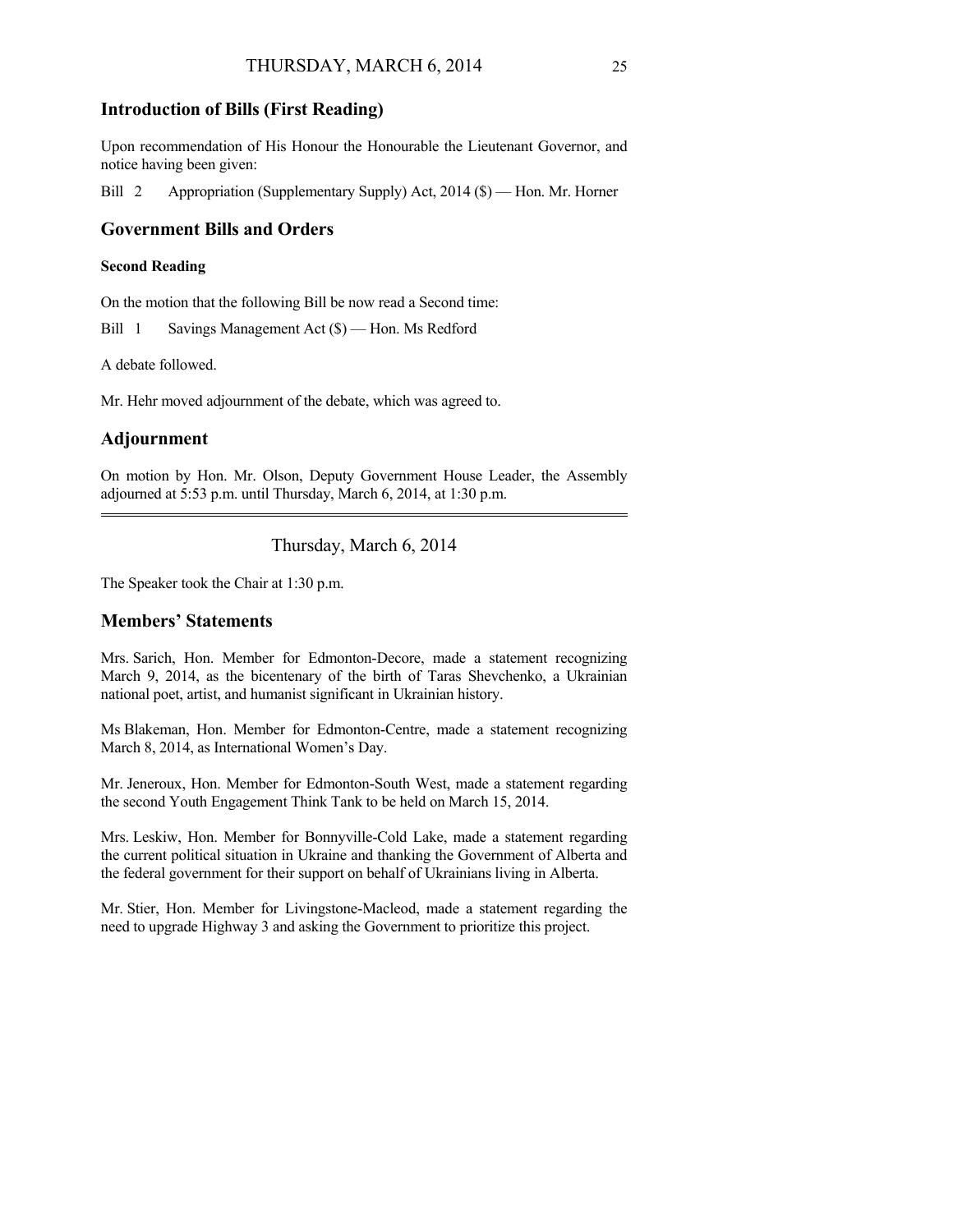Hon. Mr. Campbell, Government House Leader, requested and received the unanimous consent of the Assembly to waive Standing Order 7(7) in order to complete Members' Statements.

Mr. Goudreau, Hon. Member for Dunvegan-Central Peace-Notley, on behalf of Mr. Webber, Hon. Member for Calgary-Foothills, made a statement recognizing March 6, 2014, as National Lymphedema Awareness Day.

## **ORDERS OF THE DAY**

#### **Temporary Recess**

The Speaker recessed the Assembly at 3:04 p.m. until 3:15 p.m.

## **Budget Address / Messages From His Honour the Honourable the Lieutenant Governor**

Hon. Mr. Horner, President of Treasury Board and Minister of Finance, delivered certain Messages from His Honour the Honourable the Lieutenant Governor.

The Speaker read the Messages to the Assembly (the Members standing).

Hon. Mr. Horner, President of Treasury Board and Minister of Finance, tabled the following budget-related documents:

2014-15 Offices of the Legislative Assembly Estimates, General Revenue Fund Sessional Paper 21/2014

2014-15 Government Estimates, General Revenue Fund, Lottery Fund Sessional Paper 22/2014

Pursuant to the Fiscal Management Act, cF-14.5, s1(2), s10(1), s10(3), Budget 2014: 2014-17 Government of Alberta Strategic Plan

Sessional Paper 23/2014

Pursuant to the Fiscal Management Act, cF-14.5, s1(2), s8(2), s10(3), Budget 2014: Ministry Business Plans

Sessional Paper 24/2014

## **Government Motions**

Prior to moving Government Motion 11, Hon. Mr. Horner, President of Treasury Board and Minister of Finance, tabled the following budget-related document, pursuant to the Fiscal Management Act, cF-14.5, s1(2), s8:

Budget 2014: Fiscal Plan

Sessional Paper 25/2014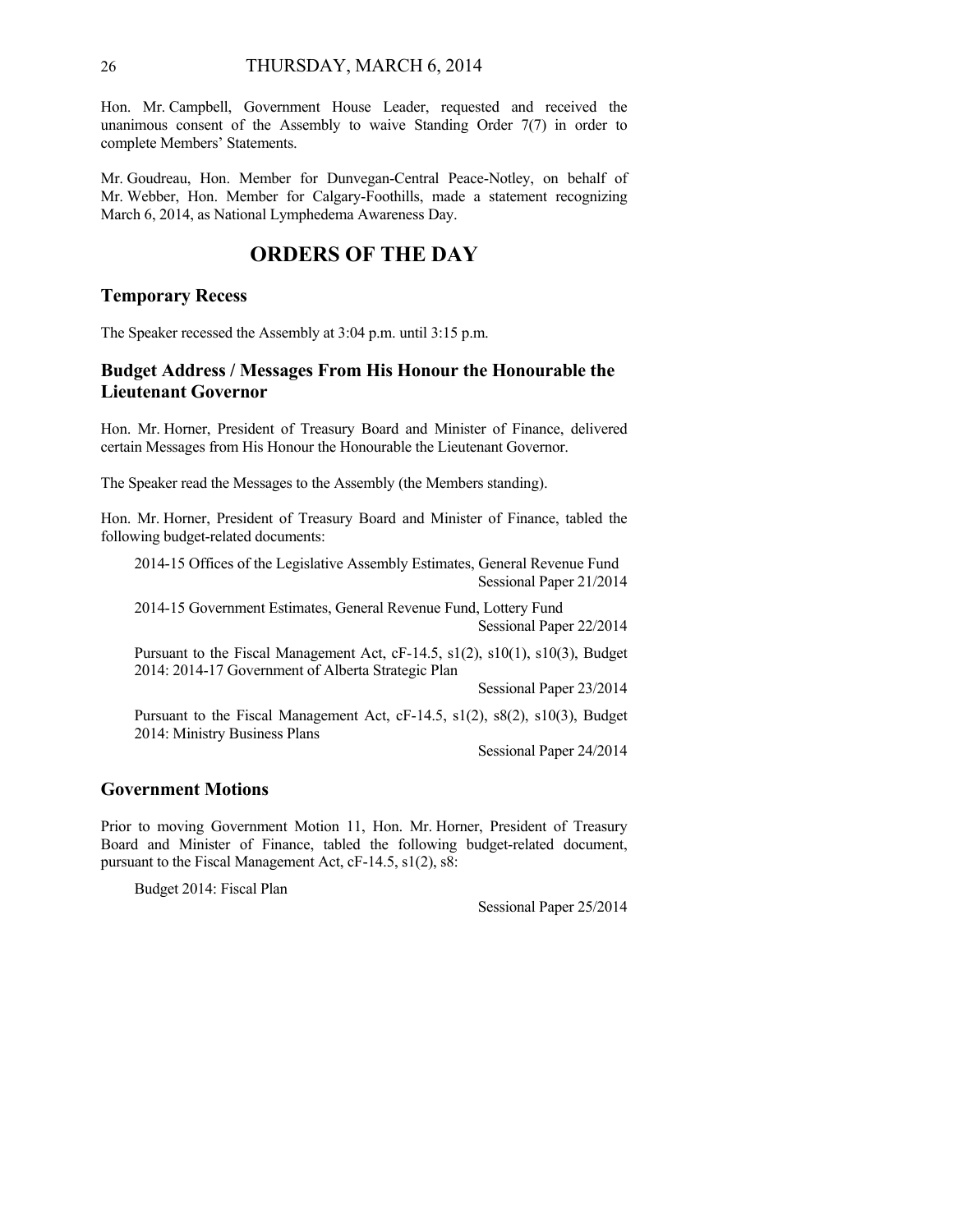#### **11.** Moved by Hon. Mr. Horner:

Be it resolved that the Assembly approve in general the business plans and fiscal policies of the Government.

Mr. Wilson, Hon. Member for Calgary-Shaw, moved adjournment of the debate, which was agreed to.

#### **Adjournment**

On motion by Hon. Mr. Campbell, Government House Leader, the Assembly adjourned at 3:56 p.m. until Monday, March 10, 2014, at 1:30 p.m.

## Monday, March 10, 2014

The Speaker took the Chair at 1:30 p.m.

## **Speaker's Statement – Commonwealth Day**

The Speaker made a statement and read a message from Her Majesty the Queen in recognition of Commonwealth Day 2014.

## **Members' Statements**

Ms Johnson, Hon. Member for Calgary-Glenmore, made a statement regarding new and existing oil pipelines as part of the Government's Building Alberta Plan.

Mr. Anderson, Hon. Member for Airdrie, made a statement regarding the Government's debt financing for infrastructure.

Dr. Brown, Hon. Member for Calgary-Mackay-Nose Hill, made a statement recognizing Dr. David Schindler, biologist and professor at the University of Alberta, who recently retired after 34 years of service.

Ms Calahasen, Hon. Member for Lesser Slave Lake, made a statement regarding Slave Lake residents' concerns about their health-care services and her support for Family Care Clinics as a new health care model.

Mr. Rogers, Hon. Member for Leduc-Beaumont, made a statement recognizing Michelle Salt, a para-snowboard competitor from Leduc, and Brian McKeever, a para-Nordic skier from Canmore, who are both competing in the 2014 Sochi Paralympic Winter Games.

Ms Blakeman, Hon. Member for Edmonton-Centre, made a statement regarding the non-residential industrial property tax and her Motion Other Than a Government Motion 501.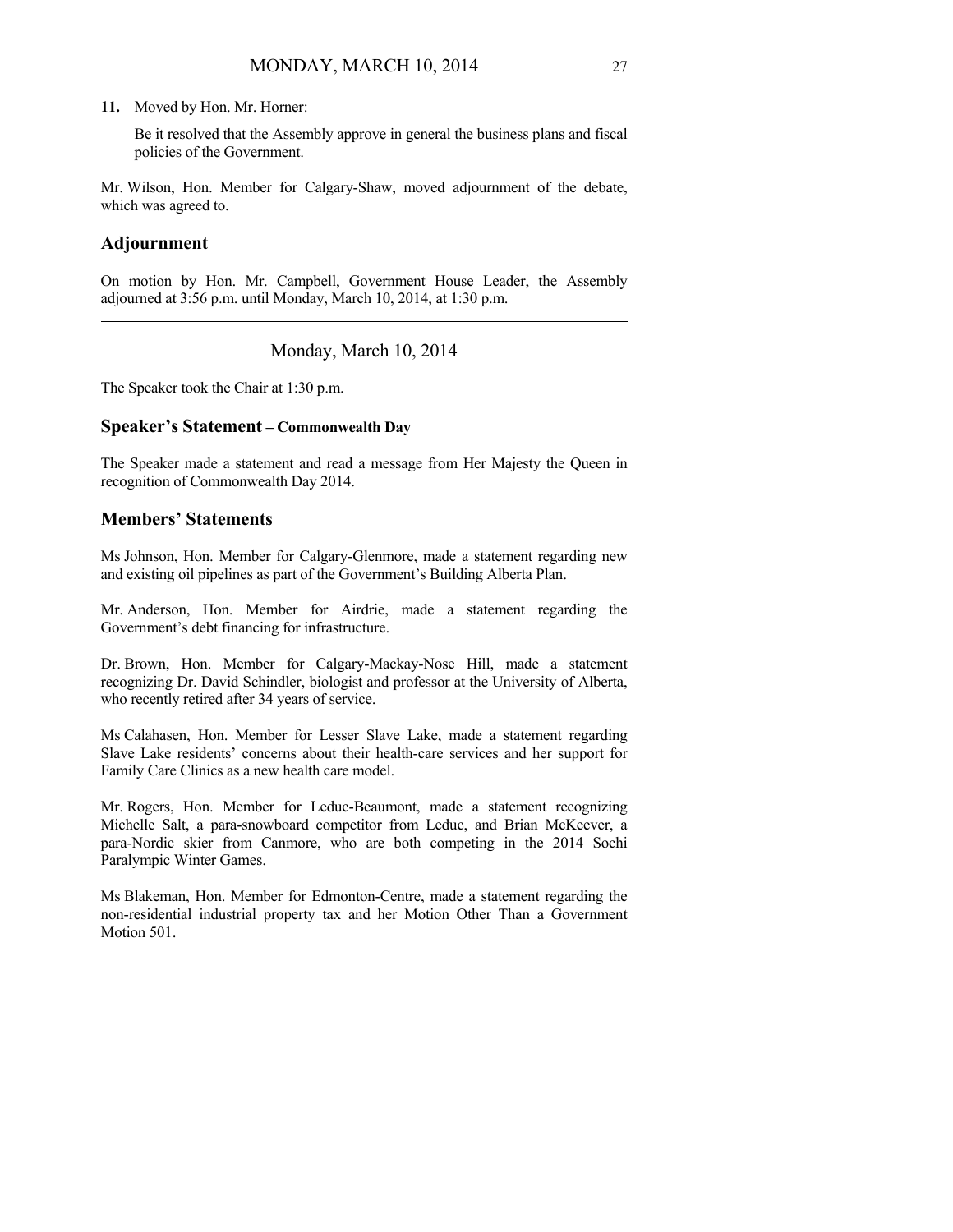#### **Presenting Reports by Standing and Special Committees**

Mr. Khan, Chair, Standing Committee on Resource Stewardship, presented the following report:

Standing Committee on Resource Stewardship, Review of the Monetization of Natural Gas in the Province of Alberta, 28th Legislature, Second Session, dated March 2014

Sessional Paper 26/2014

## **Introduction of Bills (First Reading)**

Upon recommendation of His Honour the Honourable the Lieutenant Governor, and notice having been given:

Bill 5 Appropriation (Interim Supply) Act, 2014 (\$) — Hon. Mr. Horner

### **Tabling Returns and Reports**

Mr. Casey, Chair, Standing Committee on the Alberta Heritage Savings Trust Fund, pursuant to the Alberta Heritage Savings Trust Fund Act, cA-23, s15(2):

Alberta Heritage Savings Trust Fund, Third Quarter Update 2013-2014 Sessional Paper 27/2014

Ms Blakeman, Hon. Member for Edmonton-Centre:

Letter dated January 3, 2014, from Jill Sheward of Edmonton to Ms Blakeman, Hon. Member for Edmonton-Centre, expressing concern regarding the proposed privatization of the provincial Land Titles Offices

Sessional Paper 28/2014

Email message dated January 21, 2014, from Lee-Ann Laing to Ms Blakeman, Hon. Member for Edmonton-Centre, expressing concern regarding apartment rental increases

Sessional Paper 29/2014

Hon. Mr. Campbell, Government House Leader, requested and received the unanimous consent of the Assembly to waive Standing Order 7(7) in order to complete the Daily Routine.

Mr. Bikman, Hon. Member for Cardston-Taber-Warner:

Email message dated March 6, 2014, from Angela Wolgen-Strojwas, Cardston-Taber-Warner constituency assistant, to Mr. Bikman, Hon. Member for Cardston-Taber-Warner, regarding constituent Mary Sinclair of Milk River and her dissatisfaction with the Premier's recent travel expenses

Sessional Paper 30/2014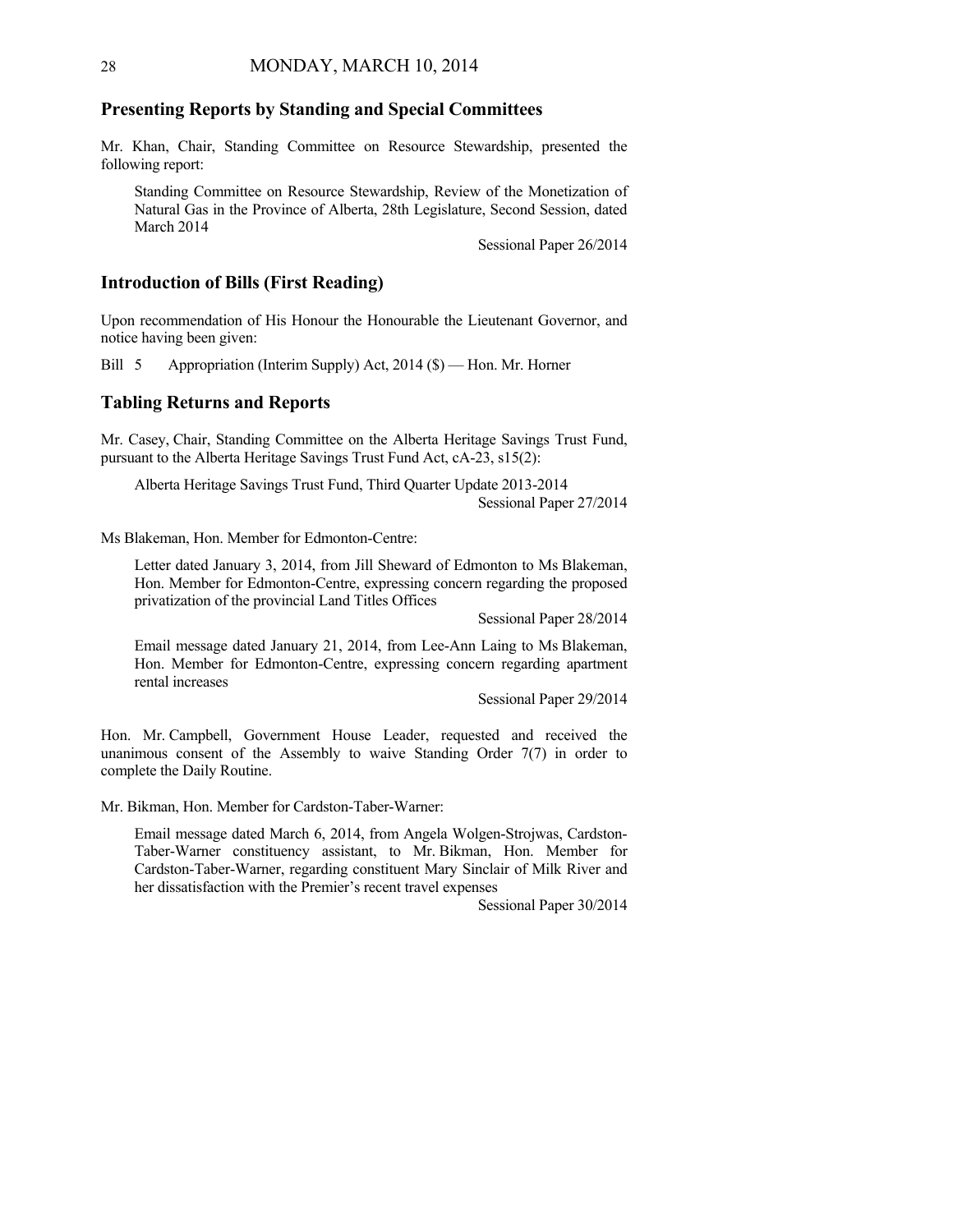Email message dated March 5, 2014, from Roger Davies of Magrath to Mr. Bikman, Hon. Member for Cardston-Taber-Warner, expressing concern regarding proposed cuts to generic drug pricing and its effects on pharmacies Sessional Paper 31/2014

Email message dated February 4, 2014, from Lloyd Morgan of Drumheller to Mr. Bikman, Hon. Member for Cardston-Taber-Warner, requesting that tow trucks be classified as emergency vehicles

Sessional Paper 32/2014

Mr. Strankman, Hon. Member for Drumheller-Stettler:

Copies of receipts and Twitter postings relating to comments made by Mr. Strankman during Oral Question Period on March 10, 2014

Sessional Paper 33/2014

## **ORDERS OF THE DAY**

## **Public Bills and Orders Other Than Government Bills and Orders**

#### **Second Reading**

On the motion that the following Bill be now read a Second time:

Bill 201 Agricultural Pests (Fusarium Head Blight) Amendment Act, 2014 — Ms Kubinec

A debate followed.

Ms Fenske, Hon. Member for Fort Saskatchewan-Vegreville, moved that the motion be amended by striking out all of the words after "that" and substituting the following:

Bill 201, Agricultural Pests (Fusarium Head Blight) Amendment Act, 2014, be not now read a Second time but that the subject matter of the Bill be referred to the Standing Committee on Resource Stewardship in accordance with Standing Order 74.2.

A debate followed on the amendment.

The question being put, the amendment was agreed to.

Hon. Mr. Campbell, Government House Leader, requested and received the unanimous consent of the Assembly to call it 5:00 p.m. and begin consideration of Motions Other Than Government Motions.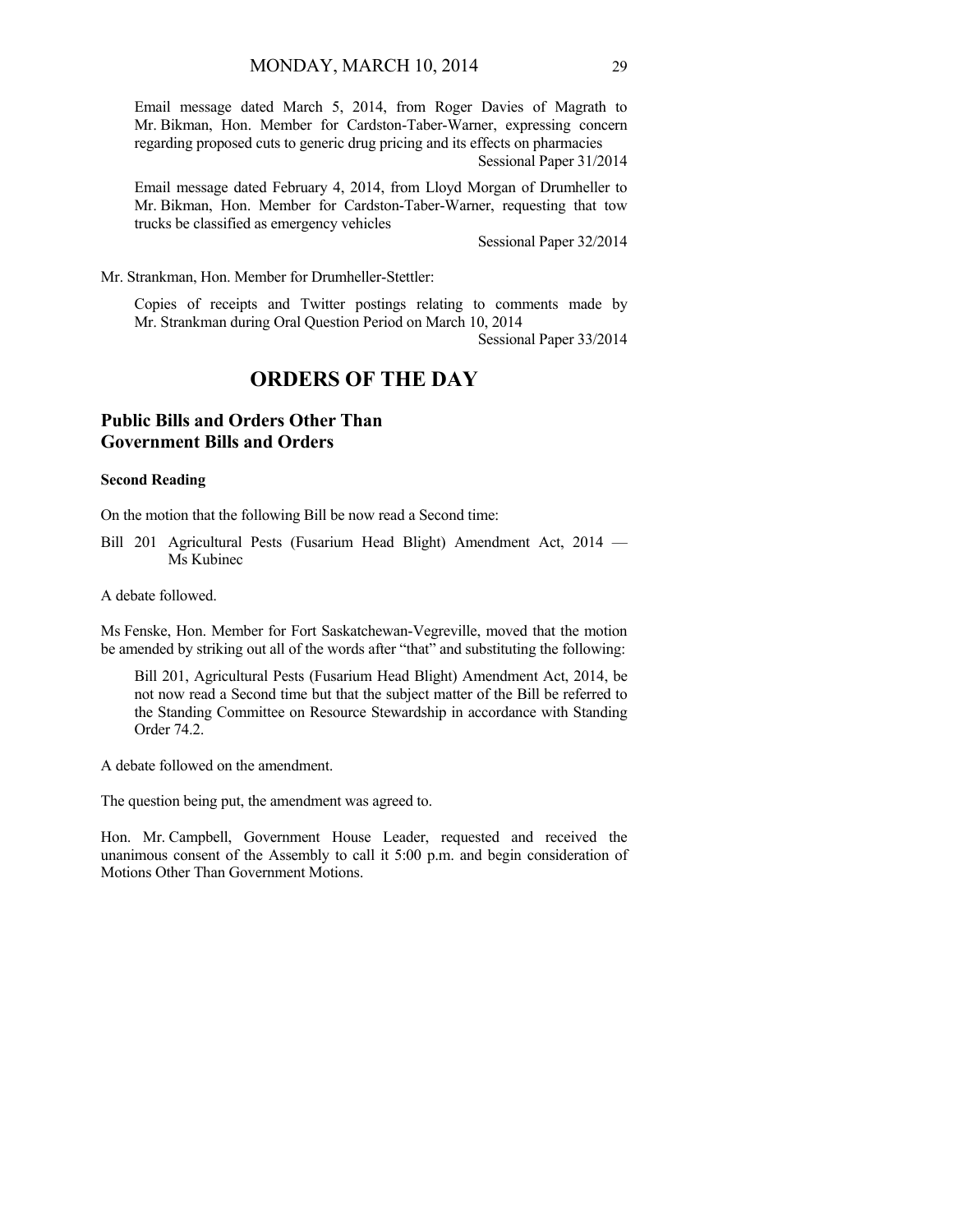## **Motions Other Than Government Motions**

**501.** Moved by Ms Blakeman:

Be it resolved that the Legislative Assembly urge the Government to distribute revenue from combined low expenditure assessments on a province-wide, per capita basis to municipalities, towns, districts, and counties.

A debate followed.

The question being put, the motion was defeated. With Mrs. Jablonski in the Chair, the names being called for were taken as follows:

For the motion: 7

| <b>Blakeman</b> | Ouadri  | Xiao  |
|-----------------|---------|-------|
| <b>Brown</b>    | Sherman | Young |
| Hehr            |         |       |

Against the motion: 37

| Allen         | Horne                                 | Olesen     |
|---------------|---------------------------------------|------------|
| <b>Barnes</b> | Horner                                | Ouest      |
| Bhardwaj      | Jeneroux                              | Rowe       |
| <b>Bikman</b> | Johnson (Athabasca-Sturgeon-Redwater) | Sandhu     |
| Calahasen     | Khan                                  | Sarich     |
| Campbell      | Kubinec                               | Scott      |
| Casey         | Lemke                                 | Starke     |
| Dallas        | Leskiw                                | Stier      |
| Dorward       | Luan                                  | Towle      |
| Drysdale      | Lukaszuk                              | VanderBurg |
| Fenske        | McDonald                              | Weadick    |
| Goudreau      | Oberle                                | Wilson     |
| Griffiths     |                                       |            |

## **Adjournment**

The Assembly adjourned at 6:09 p.m. until 7:30 p.m.

MONDAY, MARCH 10, 2014 — 7:30 P.M.

## **Government Bills and Orders**

#### **Second Reading**

On the motion that the following Bill be now read a Second time:

Bill 4 Estate Administration Act — Ms Kubinec

Ms Kubinec moved adjournment of the debate, which was agreed to.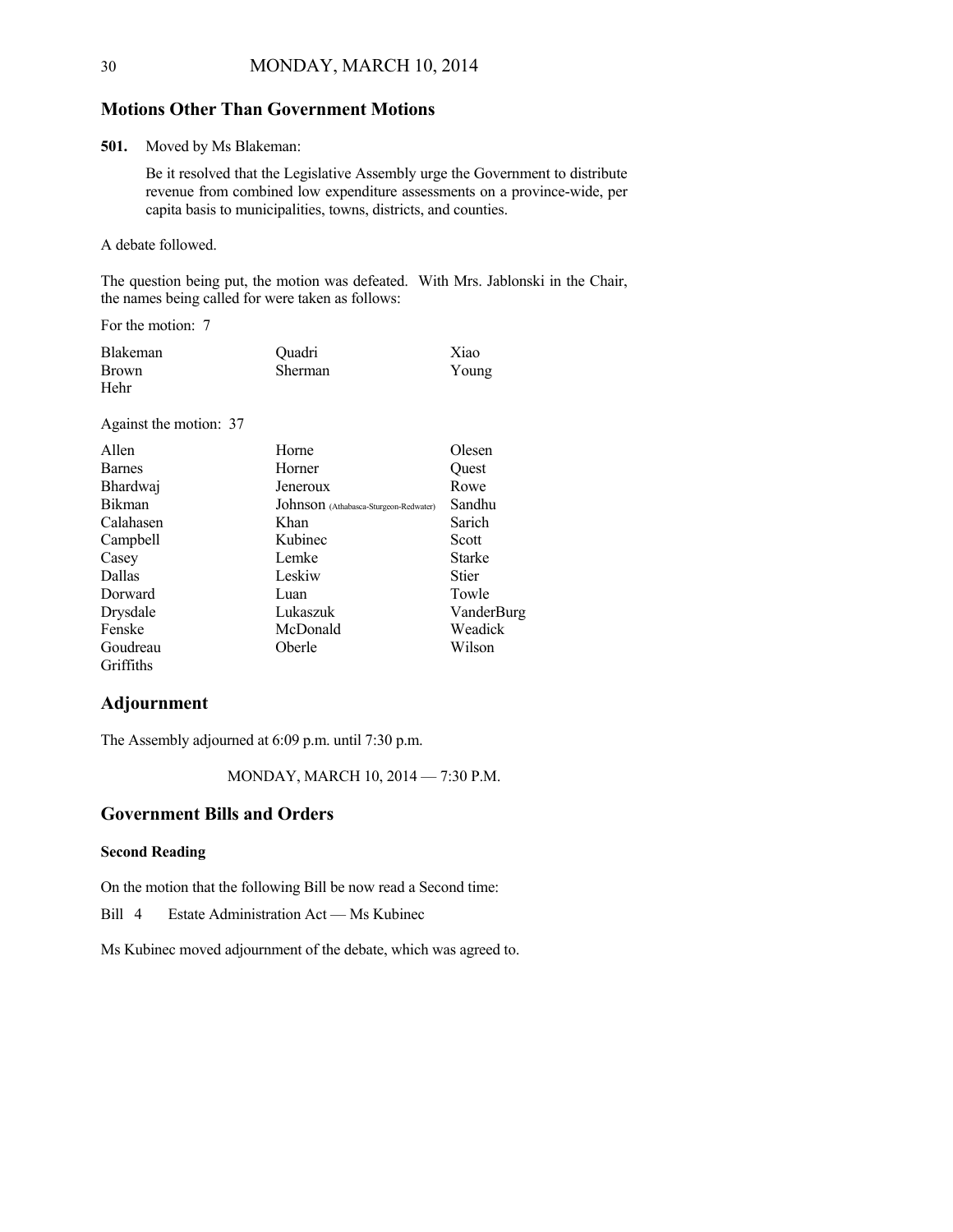The following Bills were read a Second time and referred to Committee of the Whole:

Bill 1 Savings Management Act (\$) — Hon. Ms Redford

Bill 2 Appropriation (Supplementary Supply) Act, 2014 (\$) — Hon. Mr. Horner

Bill 3 Securities Amendment Act, 2014 — Hon. Mr. Horner

### **Consideration of His Honour the Lieutenant Governor's Speech**  (Day 3)

Moved by Ms Kubinec and seconded by Mr. McDonald:

That an humble address be presented to His Honour the Lieutenant Governor as follows:

To His Honour Colonel (Retired) the Honourable Donald S. Ethell, OC, OMM, AOE, MSC, CD, LLD, the Lieutenant Governor of the Province of Alberta:

We, Her Majesty's most dutiful and loyal subjects, the Legislative Assembly, now assembled, beg leave to thank Your Honour for the gracious speech Your Honour has been pleased to address to us at the opening of the present Session.

A debate followed.

Hon. Mr. Oberle moved adjournment of the debate, which was agreed to.

## **Adjournment**

On motion by Hon. Mr. Oberle, Deputy Government House Leader, the Assembly adjourned at 9:48 p.m. until Tuesday, March 11, 2014, at 1:30 p.m.

Tuesday, March 11, 2014

The Speaker took the Chair at 1:30 p.m.

### **Speaker's Statement – Members' Anniversaries**

The Speaker made a statement in recognition of the 17th anniversary of the election of Ms Blakeman, Hon. Member for Edmonton-Centre, Mr. Cao, Hon. Member for Calgary-Fort, and Hon. Mr. Hancock, Deputy Premier and Minister of Innovation and Advanced Education, who were elected to the Legislative Assembly of Alberta on March 11, 1997.

## **Members' Statements**

Mr. Dorward, Hon. Member for Edmonton-Gold Bar, made a statement regarding his fundraising for Kids Cancer Care and his hair donation at l'école Gabrielle-Roy on March 12, 2014.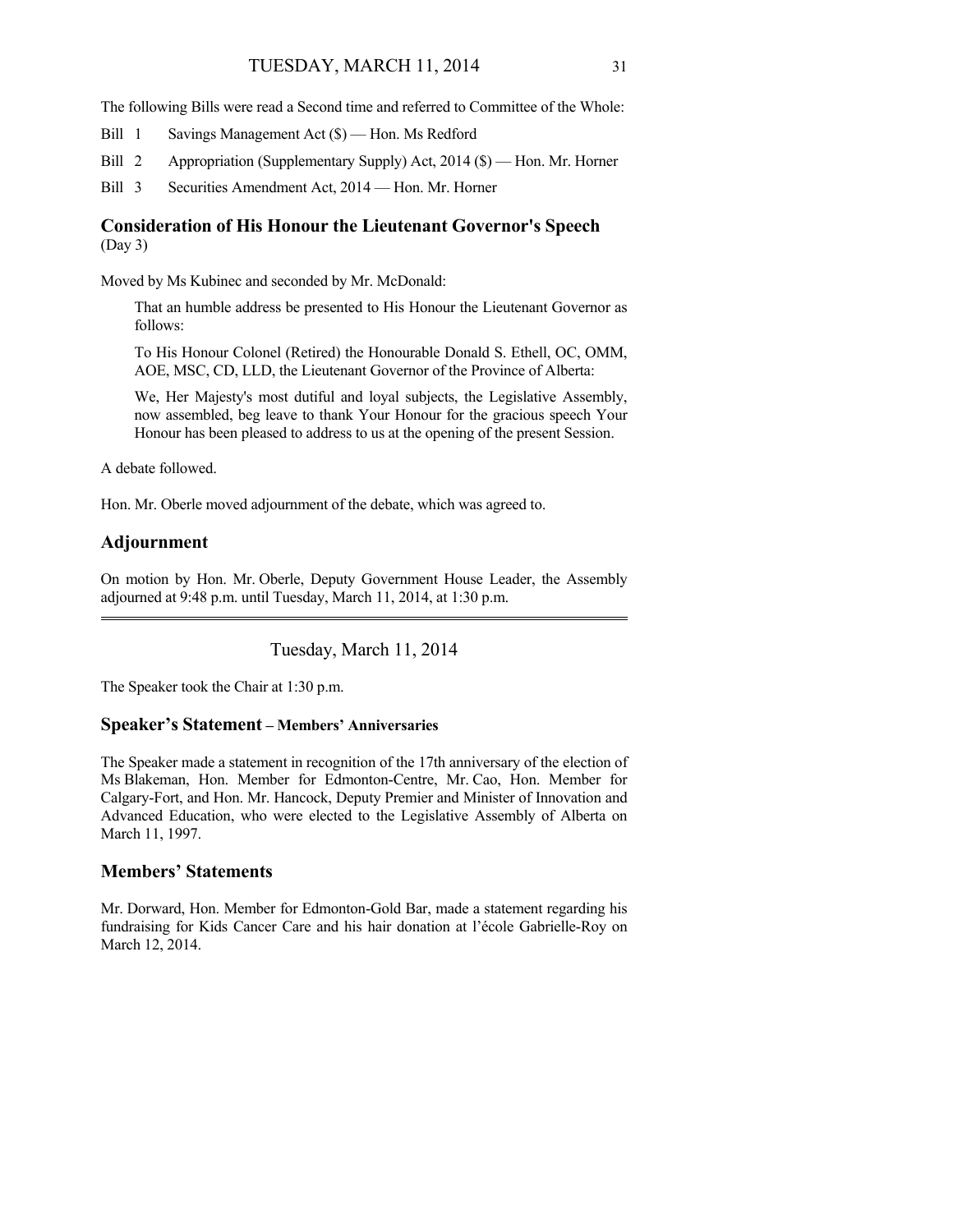Mr. McAllister, Hon. Member for Chestermere-Rocky View, made a statement regarding the new education curriculum and recognizing the efforts of Dr. Tran-Davies, who started a petition to return to classroom basics.

Ms DeLong, Hon. Member for Calgary-Bow, made a statement regarding the increases for several programs and services for seniors in Budget 2014.

Mr. Casey, Hon. Member for Banff-Cochrane, made a statement recognizing March 10 to 16, 2014, as Canadian Agricultural Safety Week.

Mr. Goudreau, Hon. Member for Dunvegan-Central Peace-Notley, made a statement thanking the ATCO Electric crews who restored power to customers in northwestern and east-central Alberta following an extreme storm in January 2014.

Mr. Stier, Hon. Member for Livingstone-Macleod, made a statement regarding the difficulties in getting a diagnosis and treatment in Alberta for Lyme disease.

### **Tabling Returns and Reports**

Hon. Mr. Oberle, Minister of Aboriginal Relations:

Letter dated February 6, 2014, from Marie Martens of Fort Vermilion to Hon. Mr. Oberle, Minister of Aboriginal Relations, expressing concern regarding staffing budget cuts to La Crete Long Term Care Centre and attaching a list of signatures of concerned citizens

Sessional Paper 34/2014

Mr. Eggen, Hon. Member for Edmonton-Calder:

Copies of postcards from Albertans to Hon. Mr. Lukaszuk, former Deputy Premier, regarding post-secondary education funding cuts

Sessional Paper 35/2014

Document dated February 19, 2014, entitled "Curriculum Redesign, Alberta Education's Curriculum Development Prototyping Partners," prepared by the Alberta Government

Sessional Paper 36/2014

Mr. Hehr, Hon. Member for Calgary-Buffalo:

Document dated December 2013 entitled "Alberta's Electricity Market" prepared by the Alberta Electric System Operator, relating to comments made by Mr. Hehr during Oral Question Period on March 11, 2014

Sessional Paper 37/2014

Mr. Strankman, Hon. Member for Drumheller-Stettler:

Copies of receipts and photographs relating to comments made by Mr. Strankman during Oral Question Period on March 11, 2014

Sessional Paper 38/2014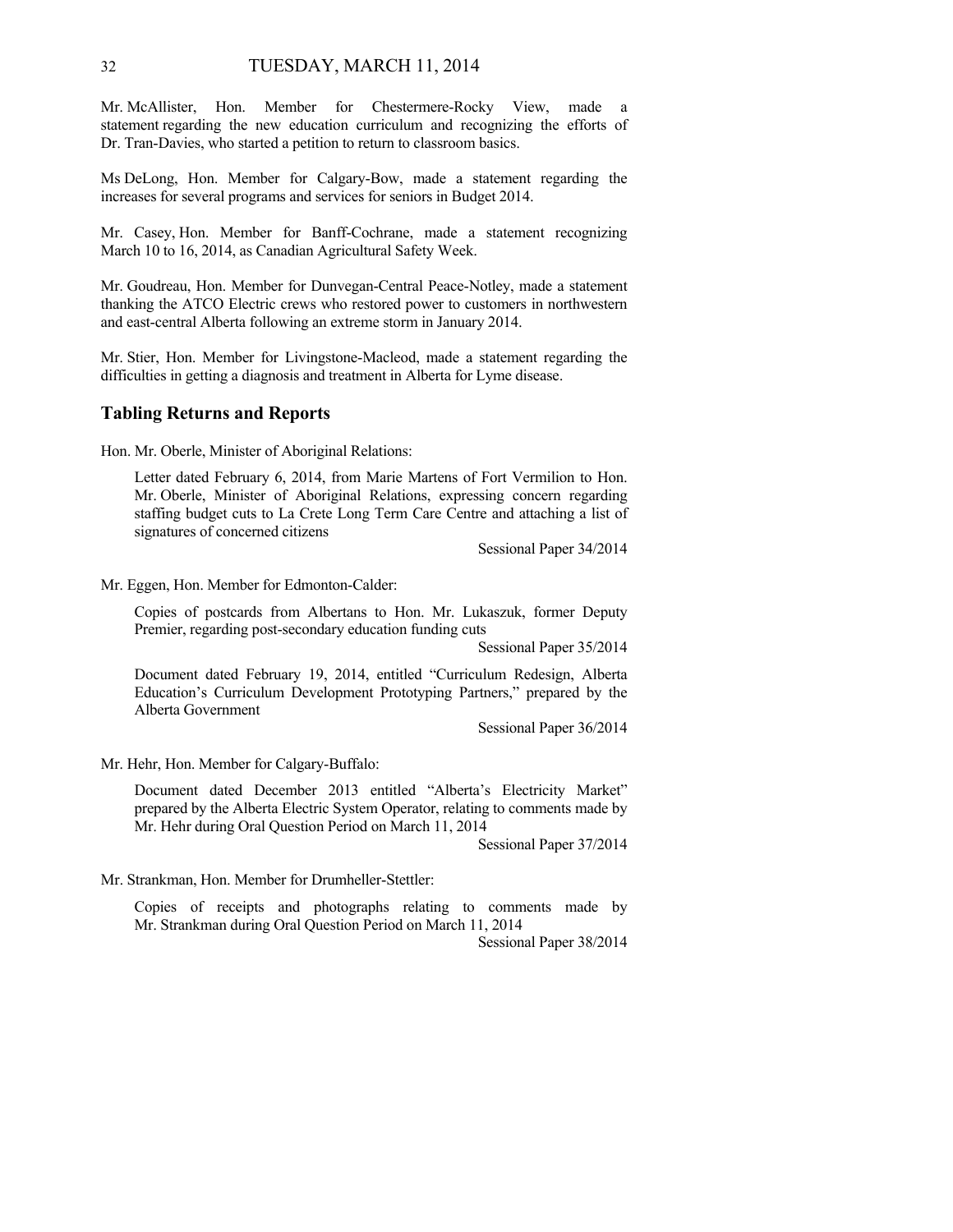Ms Kubinec, Hon. Member for Barrhead-Morinville-Westlock:

Letter dated March 6, 2014, from Lorne Hickey, Reeve, Lethbridge County, to Ms Kubinec, Hon. Member for Barrhead-Morinville-Westlock, expressing Lethbridge County's support for Bill 201, Agricultural Pests (Fusarium Head Blight) Amendment Act, 2014

Sessional Paper 39/2014

Hon. Mr. Zwozdesky, Speaker of the Legislative Assembly:

Letter dated December 9, 2013, from the Innisfail Middle School Grade 6 Team to the elected representatives of the people of Alberta expressing their dismay in the behaviour and lack of respect shown by Members of the Legislative Assembly in the Legislature and advising that they will no longer allow their students to observe Members in the Chamber

Sessional Paper 40/2014

## **Tablings to the Clerk**

Clerk of the Assembly on behalf of Hon. Mr. Zwozdesky, Speaker of the Legislative Assembly:

Procedural letter 2014, Second Session, 28th Legislature, dated February 11, 2014, from Hon. Mr. Zwozdesky, Speaker of the Legislative Assembly, to all Members of the Legislative Assembly, referenced by the Speaker in the Assembly on March 10, 2014

Sessional Paper 41/2014

### **Privilege – Comments made by the Associate Minister – Electricity and Renewable Energy**

Mr. Mason, Hon. Member for Edmonton-Highlands-Norwood, gave oral notice of his intention to raise a purported question of privilege under Standing Order 15 regarding comments made by Hon. Ms Kennedy-Glans, Associate Minister – Electricity and Renewable Energy, which could constitute a threat to opposition Members.

# **ORDERS OF THE DAY**

### **Government Bills and Orders**

### **Second Reading**

On the motion that the following Bill be now read a Second time:

Bill 5 Appropriation (Interim Supply) Act, 2014 (\$) — Hon. Mr. Horner

A debate followed.

Mr. Anderson moved adjournment of the debate, which was agreed to.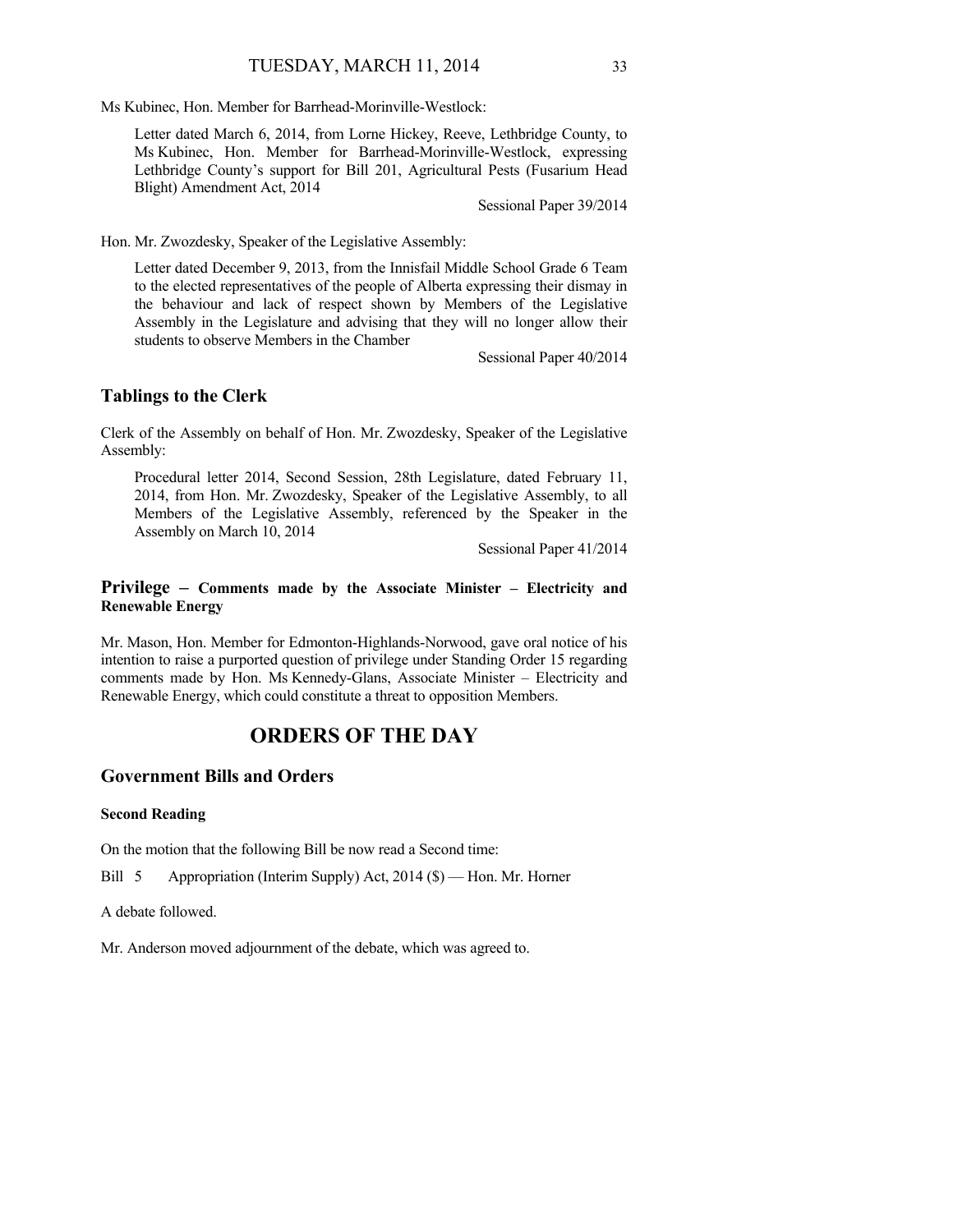# **Government Motions**

**11.** Moved by Hon. Mr. Horner:

Be it resolved that the Assembly approve in general the business plans and fiscal policies of the Government.

A debate followed.

Hon. Mr. Denis moved adjournment of the debate, which was agreed to.

## **Government Bills and Orders**

### **Second Reading**

On the motion that the following Bill be now read a Second time:

Bill 4 Estate Administration Act — Ms Kubinec

A debate followed.

Mr. Saskiw moved adjournment of the debate, which was agreed to.

### **Committee of the Whole**

According to Order, the Assembly resolved itself into Committee of the Whole and the Deputy Speaker left the Chair.

(Assembly in Committee)

And after some time spent therein, the Deputy Speaker resumed the Chair.

The following Bills were reported:

Bill 1 Savings Management Act (\$) — Hon. Ms Redford

Bill 2 Appropriation (Supplementary Supply) Act, 2014 (\$) — Hon. Mr. Horner

Bill 3 Securities Amendment Act, 2014 — Hon. Mr. Horner

### **Second Reading**

The following Bill was read a Second time and referred to Committee of the Whole:

Bill 5 Appropriation (Interim Supply) Act, 2014 (\$) — Hon. Mr. Horner

# **Adjournment**

On motion by Hon. Mr. Denis, Deputy Government House Leader, the Assembly adjourned at 5:16 p.m. until 7:30 p.m.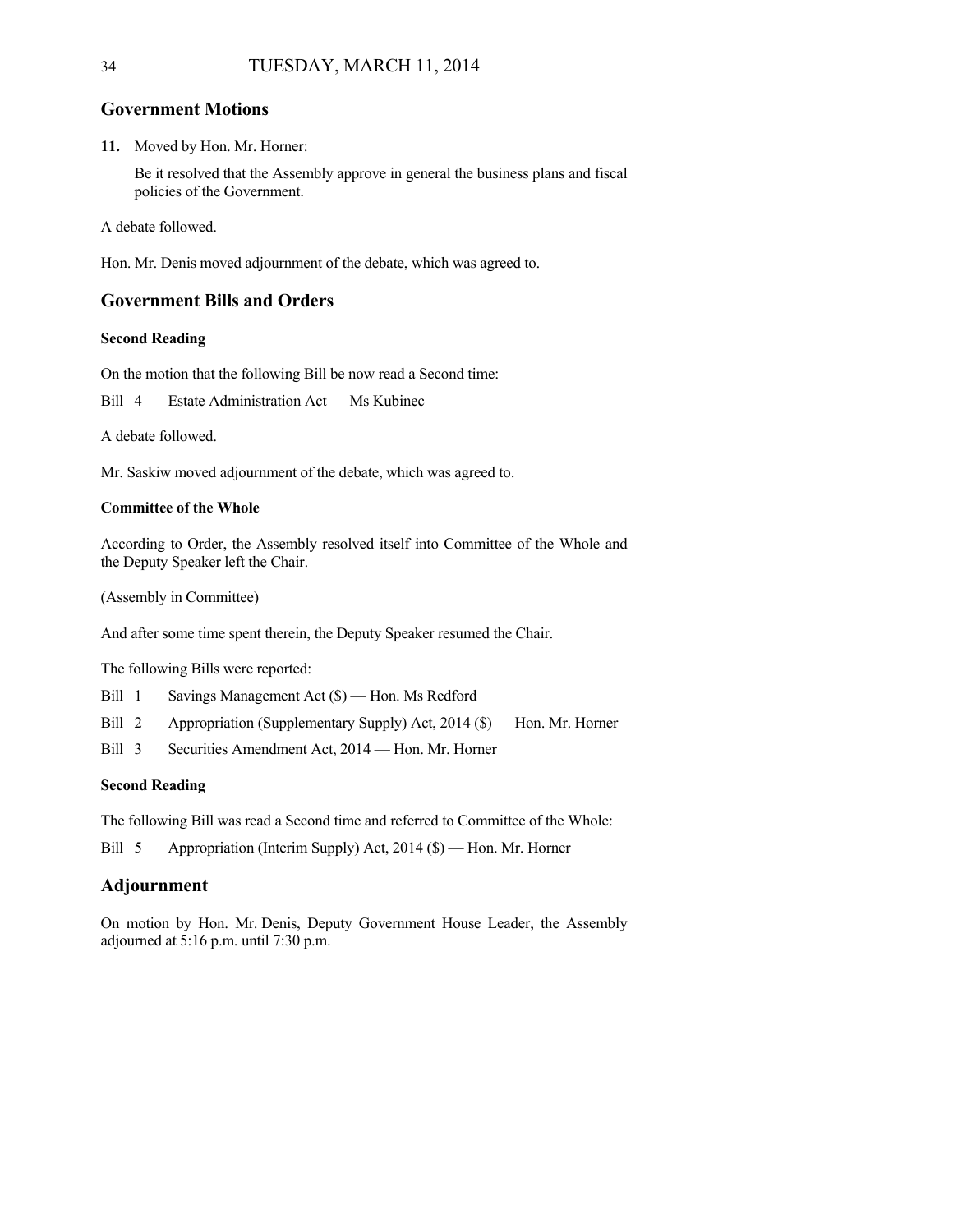### WEDNESDAY, MARCH 12, 2014 35

TUESDAY, MARCH 11, 2014 — 7:30 P.M.

# **Government Bills and Orders**

### **Second Reading**

The following Bill was read a Second time and referred to Committee of the Whole:

Bill 4 Estate Administration Act — Ms Kubinec

# **Consideration of His Honour the Lieutenant Governor's Speech**  (Day 4)

Moved by Ms Kubinec and seconded by Mr. McDonald:

That an humble address be presented to His Honour the Lieutenant Governor as follows:

To His Honour Colonel (Retired) the Honourable Donald S. Ethell, OC, OMM, AOE, MSC, CD, LLD, the Lieutenant Governor of the Province of Alberta:

We, Her Majesty's most dutiful and loyal subjects, the Legislative Assembly, now assembled, beg leave to thank Your Honour for the gracious speech Your Honour has been pleased to address to us at the opening of the present Session.

A debate followed.

Hon. Mr. Denis moved adjournment of the debate, which was agreed to.

# **Adjournment**

On motion by Hon. Mr. Olson, Deputy Government House Leader, the Assembly adjourned at 8:31 p.m. until Wednesday, March 12, 2014, at 1:30 p.m.

Wednesday, March 12, 2014

The Speaker took the Chair at 1:30 p.m.

## **Speaker's Statement – Members' Anniversaries**

The Speaker made a statement in recognition of the 13th anniversary of the election of five Members of the Legislative Assembly, who were elected to the Legislative Assembly on March 12, 2001.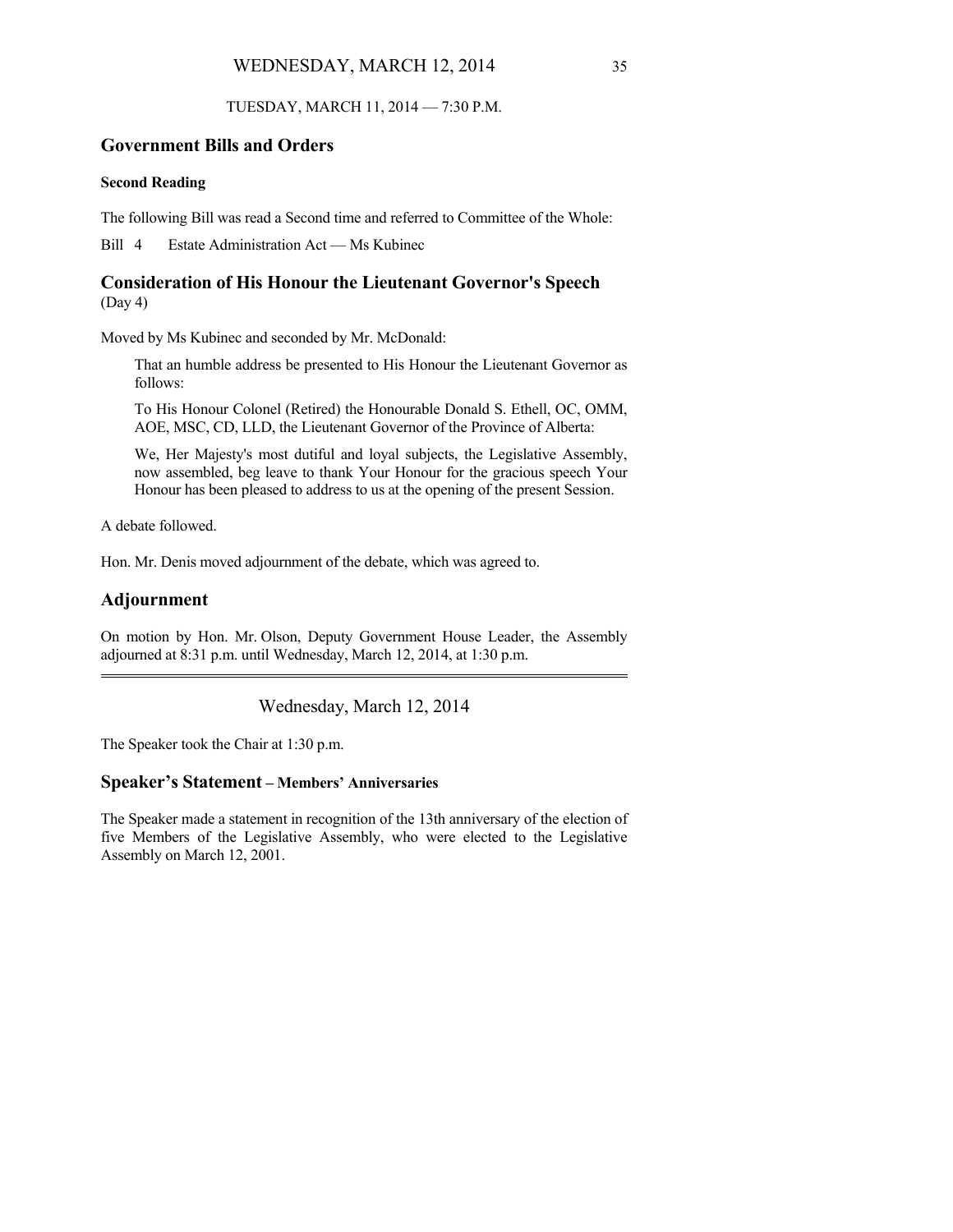### **Members' Statements**

Mr. Fox, Hon. Member for Lacombe-Ponoka, made a statement regarding Government Ministry travel expenses and Ministry of Health executive employee expenses.

Mr. Eggen, Hon. Member for Edmonton-Calder, made a statement regarding the Government's proposed changes to public sector pension plans.

Ms Cusanelli, Hon. Member for Calgary-Currie, made a statement recognizing the end of Canada's 12-year mission in Afghanistan and the lowering of the Province's flags in commemoration of the commitment and sacrifice of Canadian Armed Forces troops.

Mr. Quadri, Hon. Member for Edmonton-Mill Woods, made a statement recognizing the success of MacEwan University and the Government's announcement on March 12, 2014, regarding a \$30 million contribution towards its Centre for Arts and Culture.

Ms Johnson, Hon. Member for Calgary-Glenmore, made a statement recognizing the benefits of the public education system and the importance of the Government's proposed curriculum redesign.

Mr. Pedersen, Hon. Member for Medicine Hat, made a statement regarding the need for a sustainable and predictable funding model for post-secondary institutions and students.

#### **Privilege – Oral Question Period Responses by the Minister of Health**

Mr. Wilson, Hon. Member for Calgary-Shaw, gave oral notice of his intention to raise a purported question of privilege under Standing Order 15 regarding the Minister of Health's responses during Oral Question Period on March 11, 2014, concerning a Government flight to Grande Prairie.

### **Tabling Returns and Reports**

Mr. Mason, Hon. Member for Edmonton-Highlands-Norwood:

Email message dated February 13, 2014, from Rob Kroetsch to Hon. Ms Redford, Premier, expressing frustration with current Government policies Sessional Paper 42/2014

Mr. Bikman, Hon. Member for Cardston-Taber-Warner:

Email message dated February 21, 2014, from Mandy Bretzke, Cardston-Taber-Warner constituency assistant, to Mr. Bikman, Hon. Member for Cardston-Taber-Warner, regarding a constituent's concerns with respect to workers who assisted in the rebuilding efforts following the flood in High River not being paid by the companies by whom they were employed

Sessional Paper 43/2014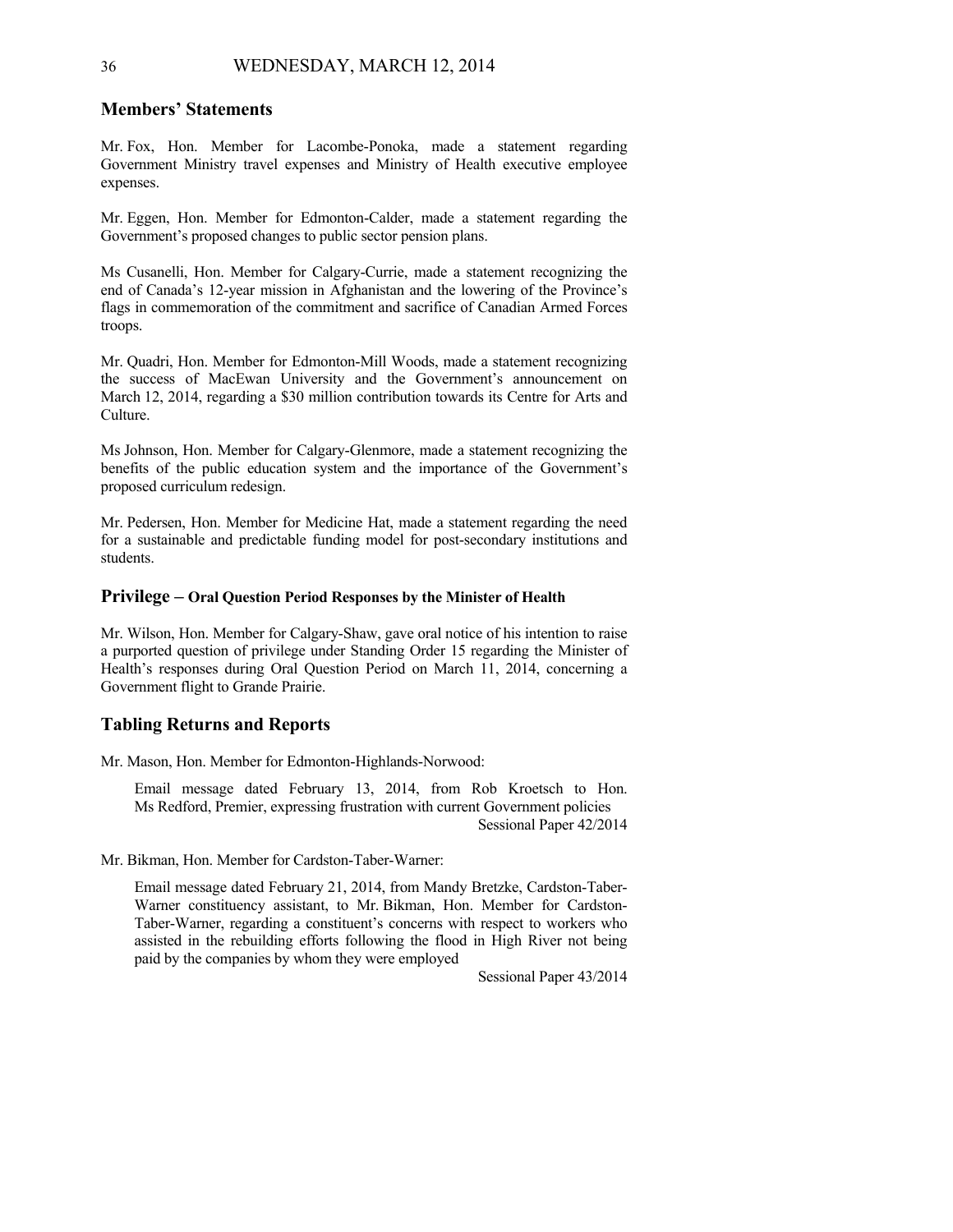Email message dated March 8, 2014, from Brian Hildebrand to Mr. Bikman, Hon. Member for Cardston-Taber-Warner, expressing several concerns regarding the Progressive Conservative Party of Alberta

Sessional Paper 44/2014

Email message dated March 10, 2014, from Dale Stuart of Red Deer to several Members of the Legislative Assembly expressing concern regarding answers to questions concerning electricity companies given by Hon. Ms Kennedy-Glans, Associate Minister – Electricity and Renewable Energy, during Oral Question Period

Sessional Paper 45/2014

Mr. Bilous, Hon. Member for Edmonton-Beverly-Clareview:

Copies of 50 postcards from Albertans to Hon. Mr. Lukaszuk, former Deputy Premier, regarding post-secondary education funding cuts

Sessional Paper 46/2014

Mr. Bilous, Hon. Member for Edmonton-Beverly-Clareview, on behalf of Mr. Eggen, Hon. Member for Edmonton-Calder:

Reprint of a letter to the editor, Edmonton Journal, dated March 12, 2014, from Bruce Gajerski, entitled "Pension reform scaled back," relating to comments made by Mr. Eggen during his Member's Statement on March 11, 2014

Sessional Paper 47/2014

## **Privilege**

#### **Comments Made by the Associate Minister – Electricity and Renewable Energy**

Mr. Mason, Hon. Member for Edmonton-Highlands-Norwood, raised a purported question of privilege under Standing Order 15 regarding comments made by Hon. Ms Kennedy-Glans, Associate Minister – Electricity and Renewable Energy, which could constitute a threat to opposition Members.

The Speaker heard from Mr. Mason and Hon. Ms Kennedy-Glans.

Hon. Ms Kennedy-Glans apologized and withdrew her comments.

The Speaker ruled that the matter is concluded.

### **Oral Question Period Responses by the Minister of Health**

Mr. Wilson, Hon. Member for Calgary-Shaw, raised a purported question of privilege under Standing Order 15 regarding the Minister of Health's responses during Oral Question Period on March 11, 2014, concerning a Government flight to Grande Prairie.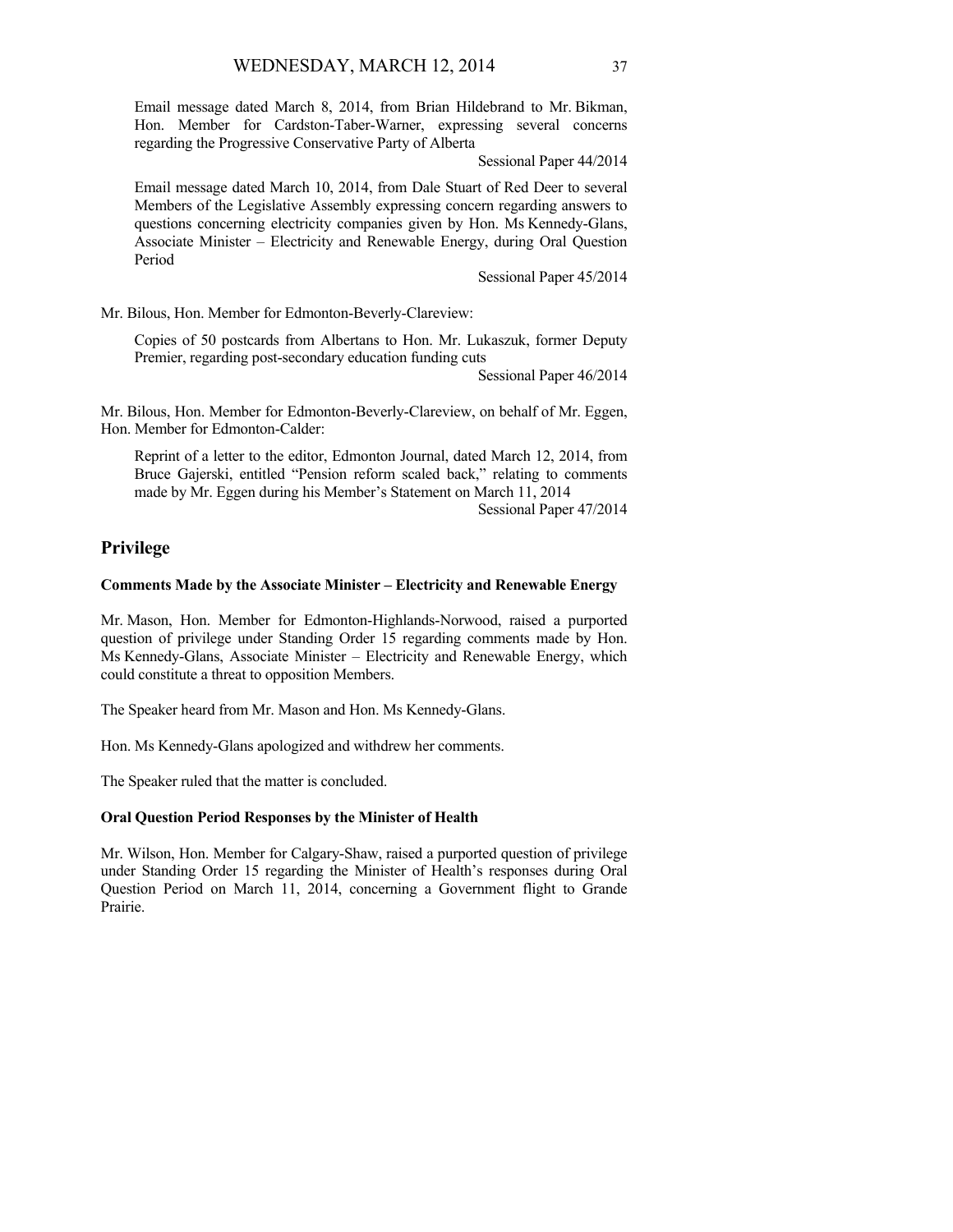The Speaker heard from Mr. Wilson, Hon. Mr. Denis, Ms Notley, Hon. Mr. Drysdale, Mr. Anderson, and Hon. Mr. Horne.

#### **Speaker's Ruling**

The Deputy House Leader for the Official Opposition, the Member for Calgary-Shaw, has made a very serious statement and comment, in his words, a point of privilege against the Minister of Health regarding some comments that the Minister made yesterday. It pertains to an exchange in this House yesterday dealing with an announcement or not, dealing with a Government airplane, dealing with matters related to that particular event that occurred sometime in October. I think October 25 was the date referenced by several Members.

We have heard now from six different people on this matter, and I listened very carefully. Just so you know, I took my notes as always. I want to begin by saying that the Member for Calgary-Shaw did provide notice in accordance with our rules, and at 10:33 this morning he met the requirements of Standing Order 15(2) with respect to giving at least two hours' notice before the start of the afternoon proceedings.

I hope not to take up too much time on this matter, but when an allegation is made that someone has misled the House and in particular intentionally misled the House, which I believe is what the Hon. Member for Calgary-Shaw has said on at least one if not two or three different occasions, that really catches my attention. The reason it does, Honourable Members, is because frequently we will find that one Member sees an event or an activity or a statement one way, hears it one way, and another Member hears it and interprets it in a different way. So you could argue: well, somebody misled. But it could not be argued that you deliberately misled or that you intentionally misled, could it? You have all been on the receiving end of that or on the giving end of it in your own private lives, and it's no different in here.

Nonetheless, I want to remind you of a couple of things before I rule on this. One is that I have reminded Members many times about allegations that you make in this House about this fact, or not a fact, of misleading the Assembly. Quite often it is really a disagreement on facts or a matter of interpretation, as I have said. Please be reminded what the Speaker's role is in the House in general and particularly during question period. It is set out in the House of Commons Procedure and Practice, second edition, and it states the following: "The Speaker ensures that replies adhere to the dictates of order, decorum and parliamentary language. The Speaker, however, is not responsible for the quality or content of replies to questions."

Of course, someone else referred to it, and I want to refer to it again. In Beauchesne's, second edition, paragraph  $494 -$  and I have referred to this many times before – it states that the Chair often has to accept "two contradictory accounts of the same incident."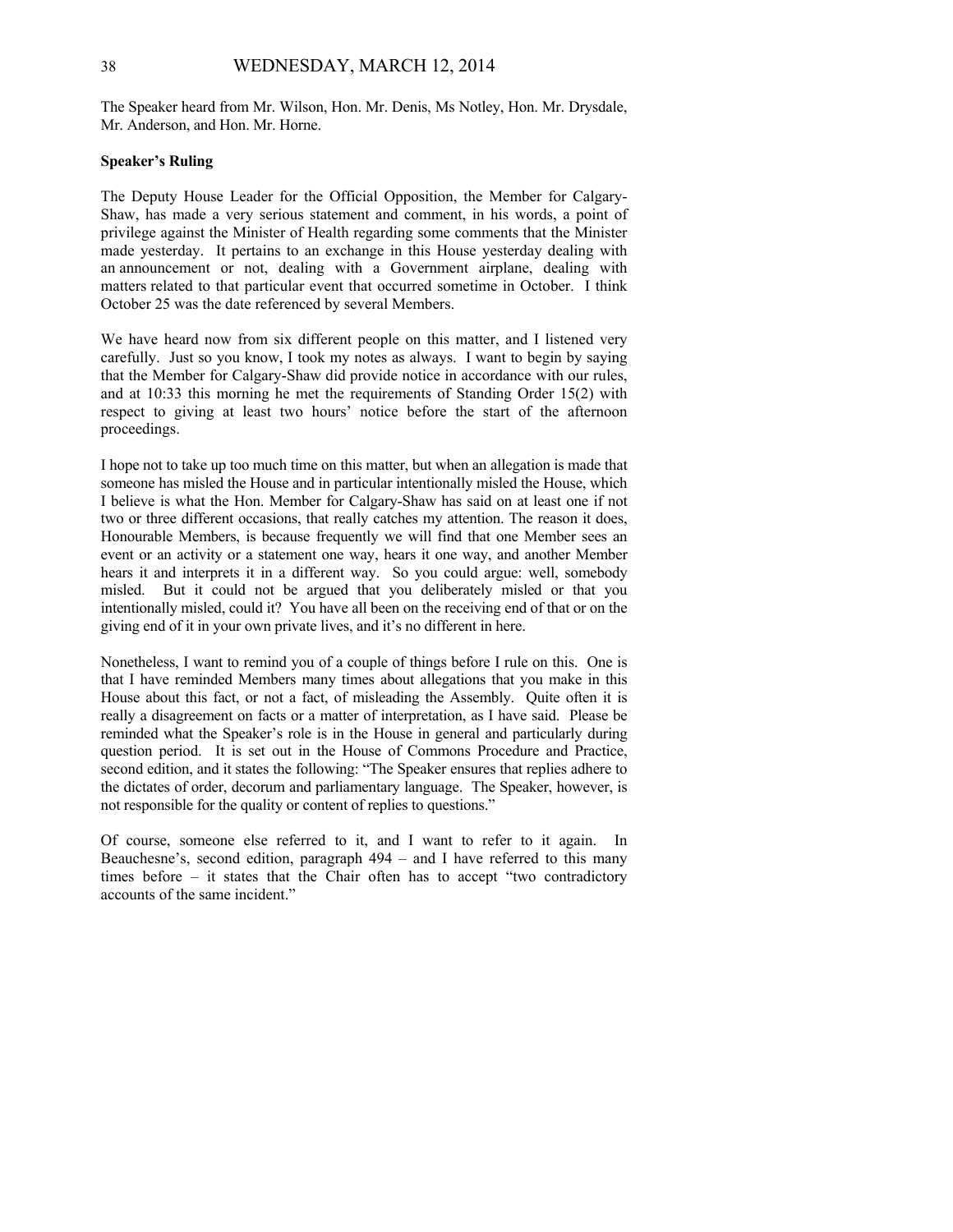Now, if the Member who raised the point of privilege is alleging that the Minister deliberately misled the Assembly, then that indeed is a very, very high bar and is almost never made out according to the many rulings that you will have researched as part of your preparation for this point of privilege. In order to constitute a contempt and to conclude that a Member deliberately misled the Assembly, three elements must be met, and Members have referred to this in their own words. First, the statement must in fact have been misleading; second, it must be established that the Member making the statement knew at the time the statement was made that it was incorrect; and three, in making such a statement, the Member must have intended to mislead the House. I think the Member for Calgary-Shaw tried very hard to do that. He tried to prove his case, as it were. Of course, the case was then argued by three members from Executive Council to the contrary. Again, we have this contradiction of what people perceive to have been the facts.

Nonetheless, the authorities for this particular test were outlined by me in this House before: in particular, I outlined them on December 3, 2012, when I made a ruling, that you can find at pages 1206 and 1207 of Alberta Hansard for that day. I am not going to take the time of the House to repeat them. But I think it is clear that the wording of this particular purported point of privilege isn't so much a point of privilege even if it was worded somehow else. It could certainly meet the test of having been a point of order, in which case we would have had a clarification not unlike what we just heard, but I cannot see where this, at the moment at least, constitutes a question of privilege.

I did listen very carefully and attentively to everyone who spoke. I have my notes to back this up. I know that there were explanations given about a tragedy that occurred on that day and that that tragedy then led to certain other circumstances having to unfold, certain changes in schedules. I listened carefully when the Member for Airdrie mentioned the issue about the location of where a purported or de facto press conference or media conference or whatever you want to call it may or may not have occurred. Other than the fact that there was a tragedy that day, I think it is still, nonetheless, a fair point to remind Government about the choice of locations for some of the announcements. It is clear from what I have heard that there may not have been a choice in this one if, in fact, what the Member for Airdrie said is true, and I don't know that. It may come up again later in this Session. I'm not sure. Let us be reminded that there are circumstances that occur in our lives that are, generally speaking, beyond our control. As such we must accept that the Members who spoke, spoke, I hope, with honour and with their own conviction and their own belief.

In this case I do not find there to be a prima facie case that would constitute a point of privilege. So that will conclude this matter today.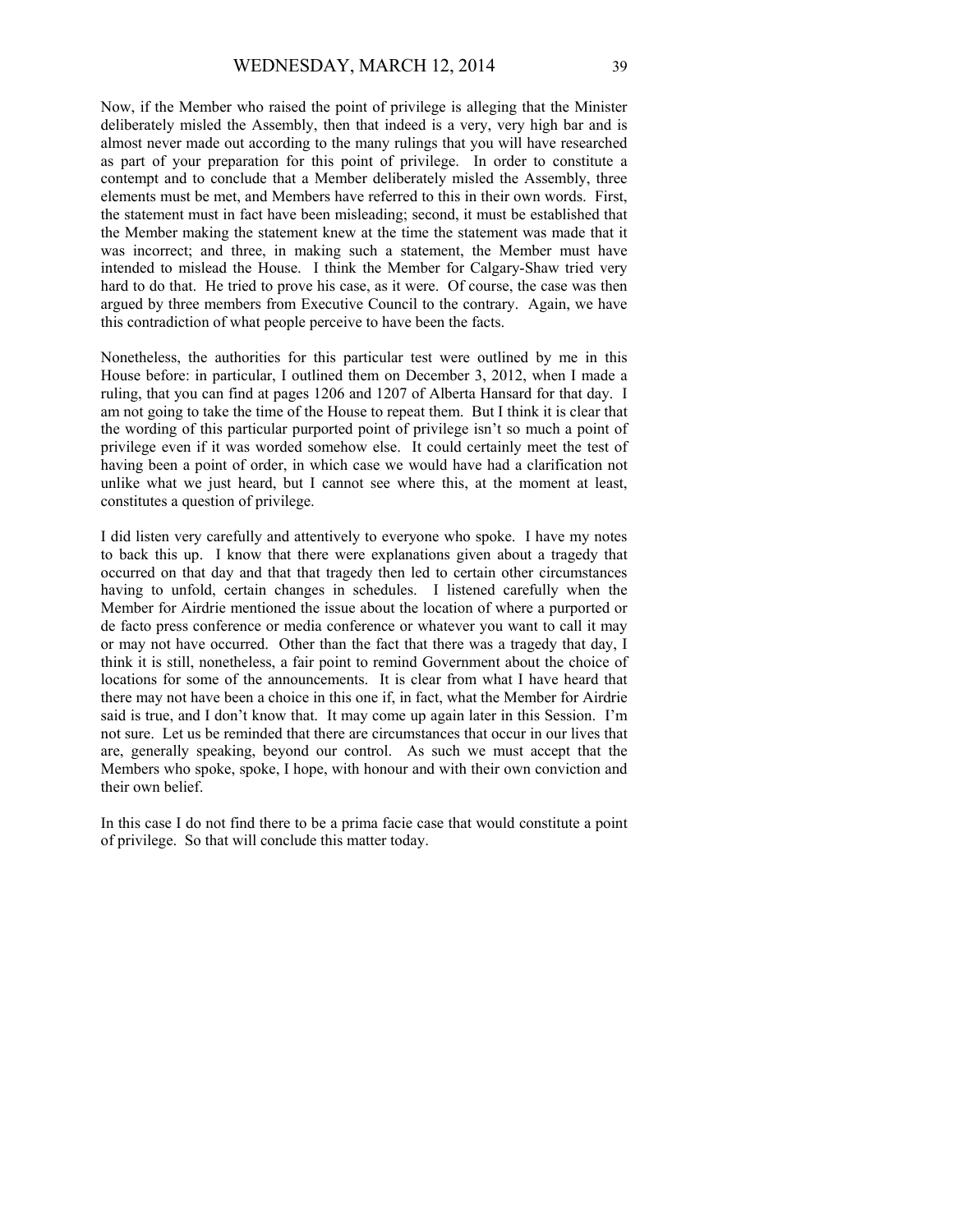# **ORDERS OF THE DAY**

## **Government Bills and Orders**

### **Third Reading**

On the motion that the following Bill be now read a Third time:

Bill 1 Savings Management Act (\$) — Hon. Mr. Horner on behalf of Hon. Ms Redford

Hon. Mr. Horner moved adjournment of the debate, which was agreed to.

On the motion that the following Bill be now read a Third time:

Bill 2 Appropriation (Supplementary Supply) Act, 2014 (\$) — Hon. Mr. Horner

Hon. Mr. Horner moved adjournment of the debate, which was agreed to.

On the motion that the following Bill be now read a Third time:

Bill 3 Securities Amendment Act, 2014 — Hon. Mr. Horner

Hon. Mr. Horner moved adjournment of the debate, which was agreed to.

### **Committee of the Whole**

According to Order, the Assembly resolved itself into Committee of the Whole and the Speaker left the Chair.

(Assembly in Committee)

And after some time spent therein, the Deputy Speaker assumed the Chair.

Progress was reported on the following Bill:

Bill 5 Appropriation (Interim Supply) Act, 2014 (\$) — Hon. Mr. Horner

## **Government Motions**

**11.** Moved by Hon. Mr. Horner:

Be it resolved that the Assembly approve in general the business plans and fiscal policies of the Government.

A debate followed.

Mr. Allen moved adjournment of the debate, which was agreed to.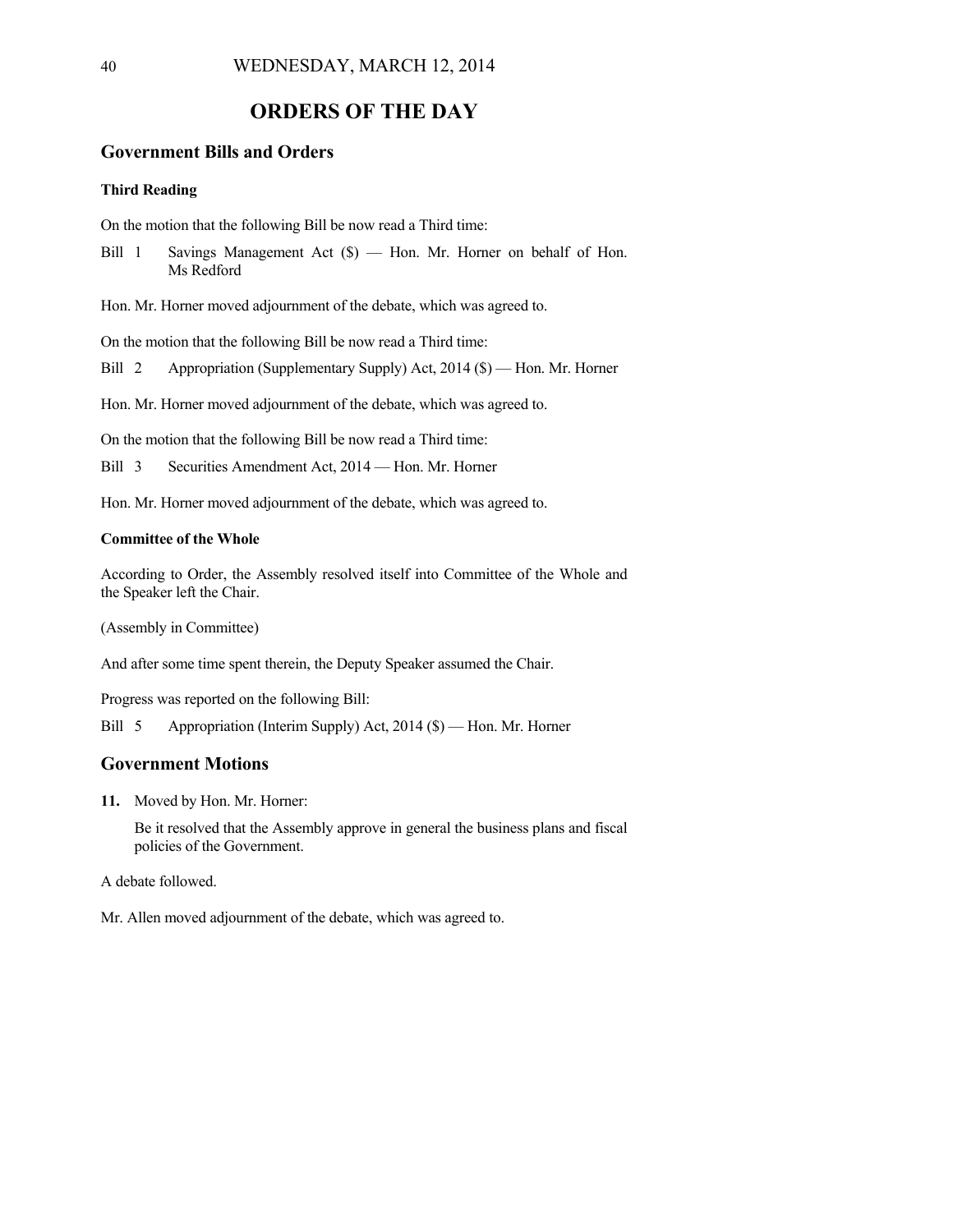## **Government Bills and Orders**

## **Third Reading**

On the motion that the following Bill be now read a Third time:

Bill 1 Savings Management Act (\$) — Hon. Ms Redford

A debate followed.

Hon. Mr. Campbell moved adjournment of the debate, which was agreed to.

### **Committee of the Whole**

According to Order, the Assembly resolved itself into Committee of the Whole and the Deputy Speaker left the Chair.

(Assembly in Committee)

And after some time spent therein, the Deputy Speaker resumed the Chair.

The following Bills were reported:

Bill 4 Estate Administration Act — Ms Kubinec

Bill 5 Appropriation (Interim Supply) Act, 2014 (\$) — Hon. Mr. Horner

Hon. Mr. Campbell, Government House Leader, requested and received the unanimous consent of the Assembly to waive Standing Order 64(2) in order to allow Bill 5, Appropriation (Interim Supply) Act, 2014 (\$), to advance more than one stage in a day.

## **Third Reading**

The following Bill was read a Third time and passed:

Bill 5 Appropriation (Interim Supply) Act, 2014 (\$) — Hon. Mr. Horner

# **Adjournment**

On motion by Hon. Mr. Campbell, Government House Leader, the Assembly adjourned at 5:32 p.m. until 7:30 p.m.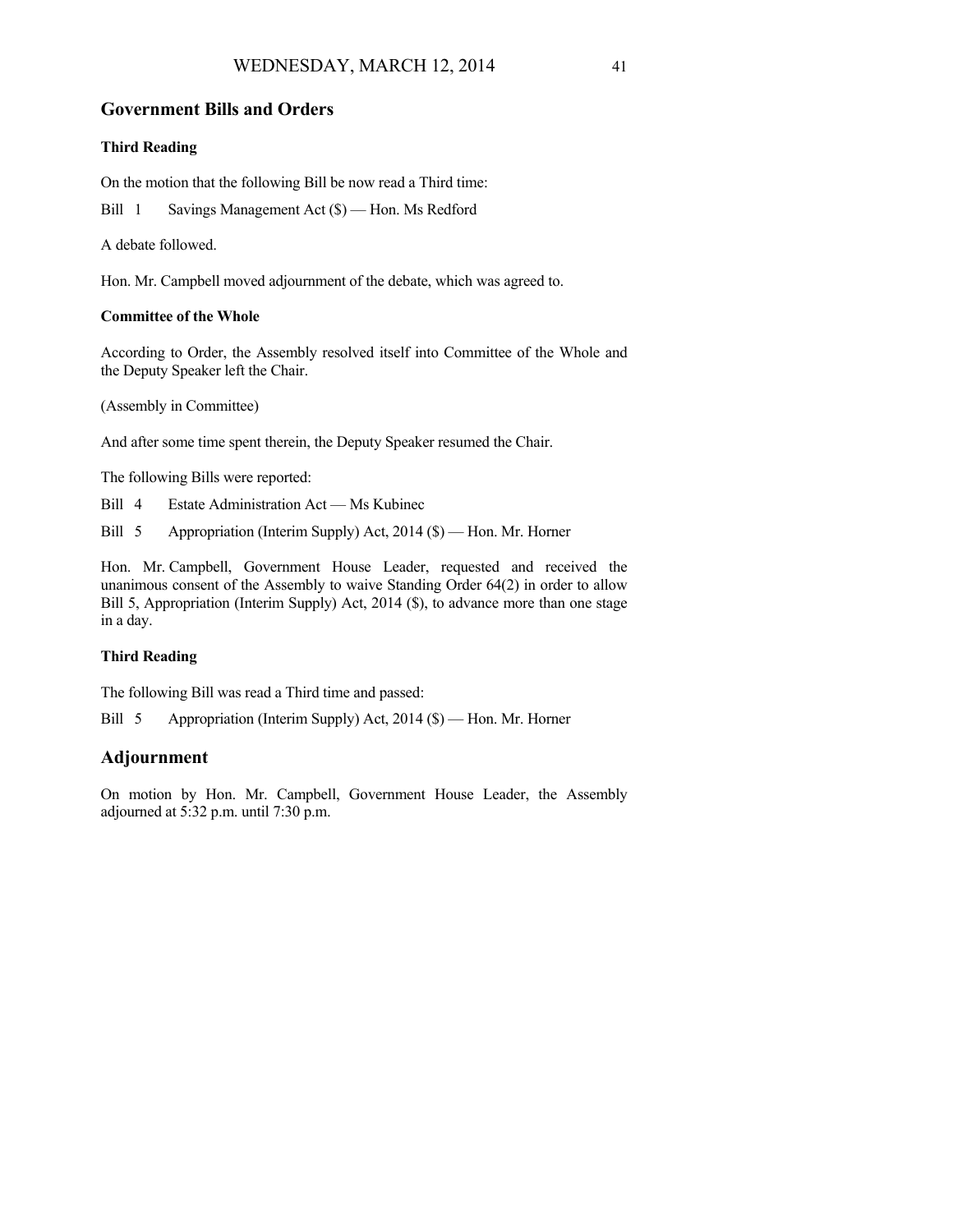WEDNESDAY, MARCH 12, 2014 — 7:30 P.M.

# **Government Bills and Orders**

### **Third Reading**

The following Bills were read a Third time and passed:

- Bill 1 Savings Management Act (\$) Hon. Ms Redford
- Bill 2 Appropriation (Supplementary Supply) Act, 2014 (\$) Hon. Mr. Horner
- Bill 3 Securities Amendment Act, 2014 Hon. Mr. Horner

# **Consideration of His Honour the Lieutenant Governor's Speech**

(Day 5)

Moved by Ms Kubinec and seconded by Mr. McDonald:

That an humble address be presented to His Honour the Lieutenant Governor as follows:

To His Honour Colonel (Retired) the Honourable Donald S. Ethell, OC, OMM, AOE, MSC, CD, LLD, the Lieutenant Governor of the Province of Alberta:

We, Her Majesty's most dutiful and loyal subjects, the Legislative Assembly, now assembled, beg leave to thank Your Honour for the gracious speech Your Honour has been pleased to address to us at the opening of the present session.

A debate followed.

Hon. Mr. Campbell moved adjournment of the debate, which was agreed to.

## **Adjournment**

On motion by Hon. Mr. Campbell, Government House Leader, the Assembly adjourned at 8:19 p.m. until Thursday, March 13, 2014, at 1:30 p.m.

Thursday, March 13, 2014

The Deputy Speaker took the Chair at 1:30 p.m.

## **Members' Statements**

Mrs. Jablonski, Hon. Member for Red Deer-North, made a statement regarding Marlin Styner of Red Deer, a volunteer and public speaker on injury prevention and disabilities, who passed away on February 28, 2014.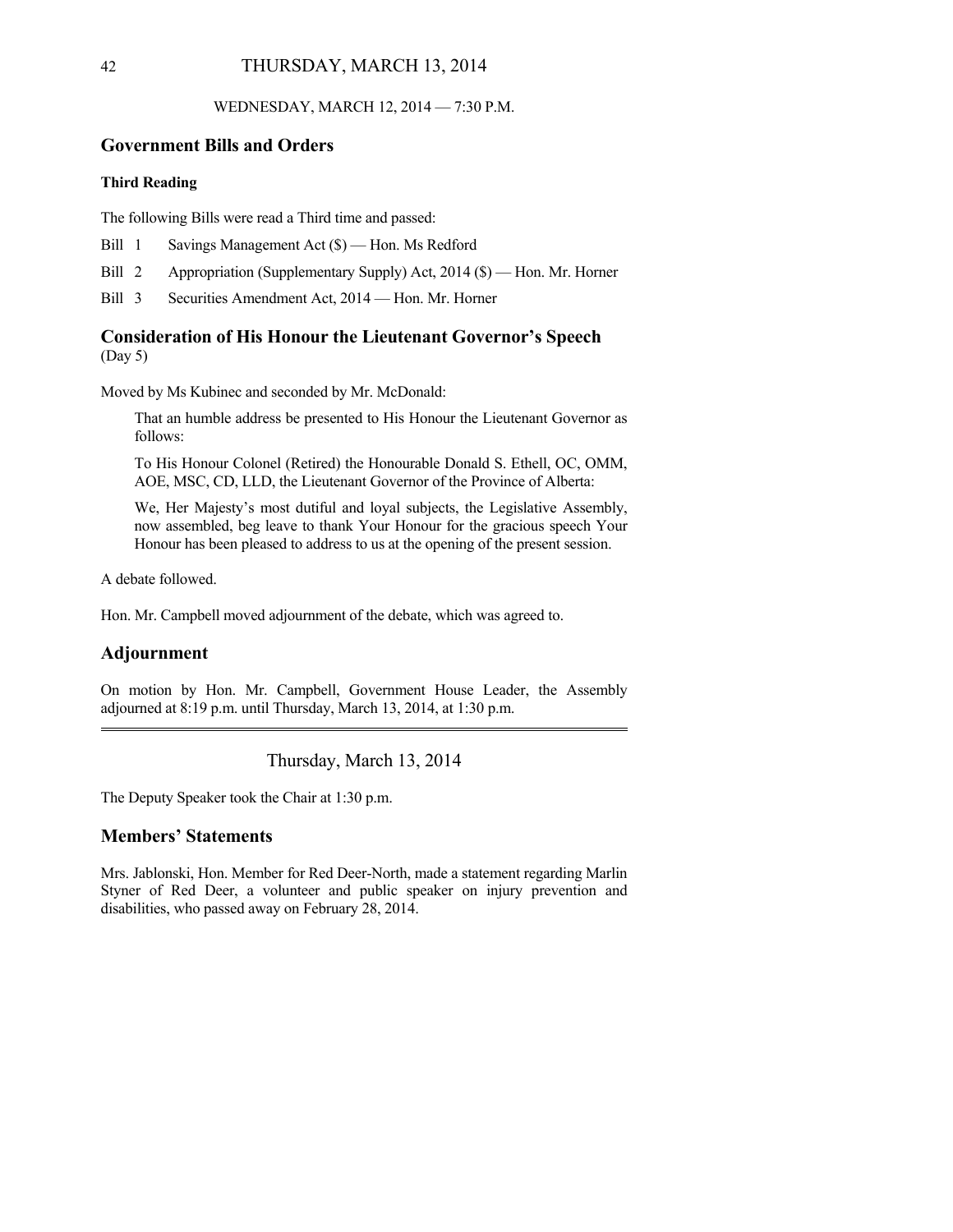Dr. Swann, Hon. Member for Calgary-Mountain View, made a statement regarding the need for occupational health and safety standards and workers' compensation benefits for farm workers.

Ms DeLong, Hon. Member for Calgary-Bow, made a statement regarding the need for more schools in the Calgary-Bow constituency.

Ms Olesen, Hon. Member for Sherwood Park, made a statement recognizing the Sherwood Park and District Chamber of Commerce Environment Committee for their role in promoting environmentally friendly and innovative technologies.

Mr. Saskiw, Hon. Member for Lac La Biche-St. Paul-Two Hills, made a statement regarding the Premier's travel expenses.

Mr. Casey, Hon. Member for Banff-Cochrane, made a statement congratulating Banff-Cochrane constituents Brian McKeever, on winning two gold medals, and Mark Arendz, on winning a silver and a bronze medal, at the Sochi 2014 Paralympic Winter Games.

## **Notices of Motions**

Hon. Mr. Oberle, Deputy Government House Leader, gave oral notice of the intention to introduce the following Bill:

Bill 6 New Home Buyer Protection Amendment Act, 2014 — Hon. Mr. Hughes

### **Introduction of Bills (First Reading)**

Notice having been given:

Bill 203 Childhood Vision Assessment Act — Mrs. Jablonski

### **Tabling Returns and Reports**

Ms DeLong, Hon. Member for Calgary-Bow:

Copy of a petition signed by 4,903 Albertans requesting that the Calgary Board of Education, the Calgary Catholic School District, Ms DeLong, Hon. Member for Calgary-Bow, and Hon. Mr. Hughes, Minister of Municipal Affairs, re-evaluate the communities of West Springs, Cougar Ridge, and Aspen Woods to ensure much-needed schools are built

Sessional Paper 48/2014

Dr. Swann, Hon. Member for Calgary-Mountain View:

Email message dated February 6, 2014, from Dallas Diamond to Dr. Swann, Hon. Member for Calgary-Mountain View, regarding his belief that the poor treatment his father received at Calgary medical facilities led to his father's death

Sessional Paper 49/2014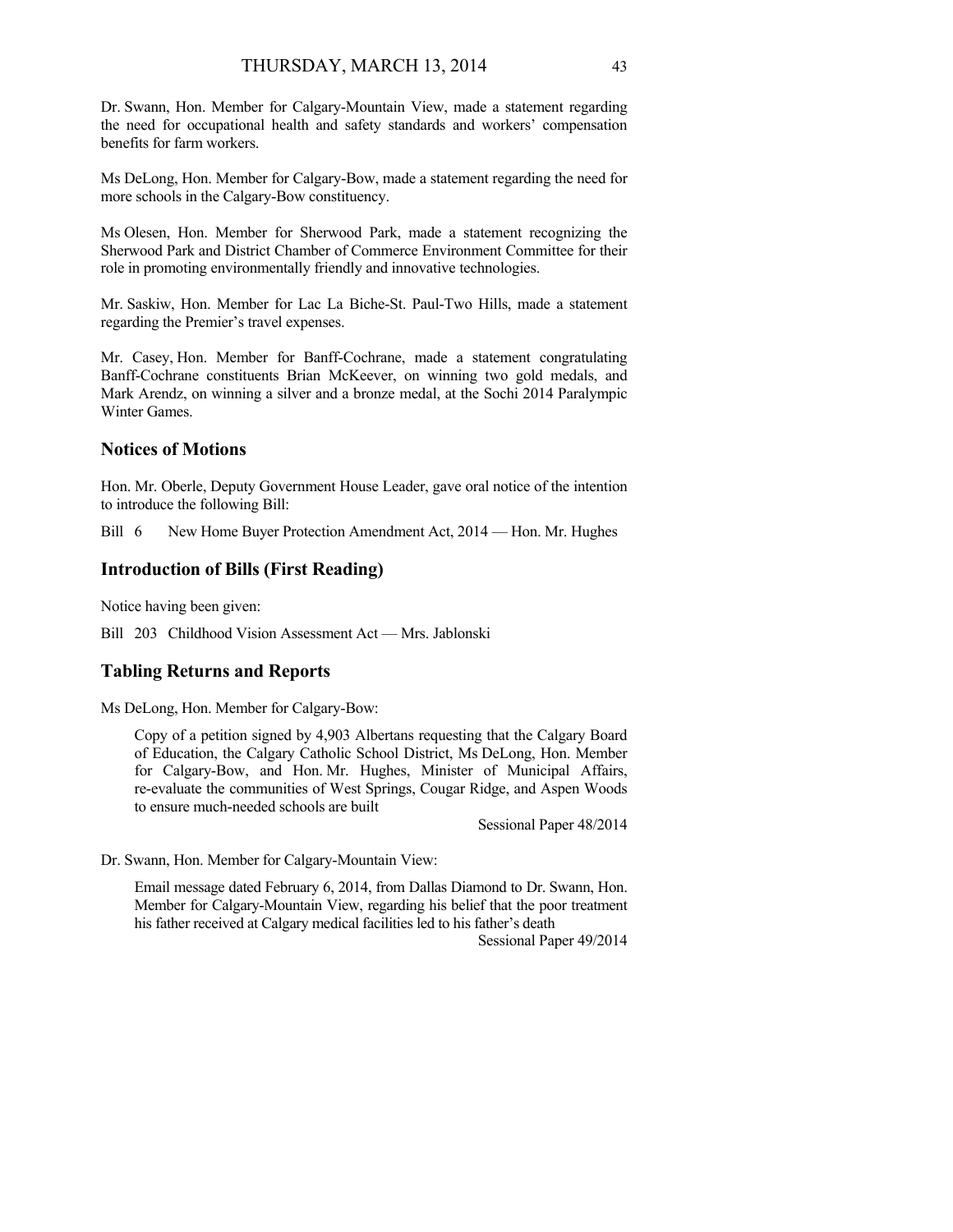Letter dated February 26, 2014, from Honora Thubron of Calgary to Dr. Swann, Hon. Member for Calgary-Mountain View, expressing concern regarding the care of seniors in long-term care facilities, with several related attachments

Sessional Paper 50/2014

Email message dated October 30, 2012, from Hon. Mr. Hancock, former Minister of Human Services, to Jim Miller of British Columbia responding to a request to meet with Hon. Ms Redford, Premier, to discuss farm safety

Sessional Paper 51/2014

Email message dated January 29, 2014, from Harry Chase to Hon. Mr. Bhullar, Minister of Human Services, requesting a reform of children's services and the child welfare system in a transparent and accountable manner

Sessional Paper 52/2014

Mr. Bilous, Hon. Member for Edmonton-Beverly-Clareview:

Copies of 50 postcards from Albertans to Hon. Mr. Lukaszuk, former Deputy Premier, regarding post-secondary education funding cuts

Sessional Paper 53/2014

# **ORDERS OF THE DAY**

## **Government Bills and Orders**

### **Third Reading**

On the motion that the following Bill be now read a Third time:

Bill 4 Estate Administration Act — Ms Kubinec

Ms Kubinec moved adjournment of the debate, which was agreed to.

## **Adjournment**

On motion by Hon. Mr. Oberle, Deputy Government House Leader, that it be called 4:30 p.m., the Assembly adjourned at 2:58 p.m. until Monday, March 17, 2014, at 1:30 p.m. 

Monday, March 17, 2014

The Speaker took the Chair at 1:30 p.m.

## **Members' Statements**

Mrs. Leskiw, Hon. Member for Bonnyville-Cold Lake, made a statement regarding the Minister of Municipal Affairs' announcement on March 17, 2014, concerning the Government's support for municipalities in Budget 2014.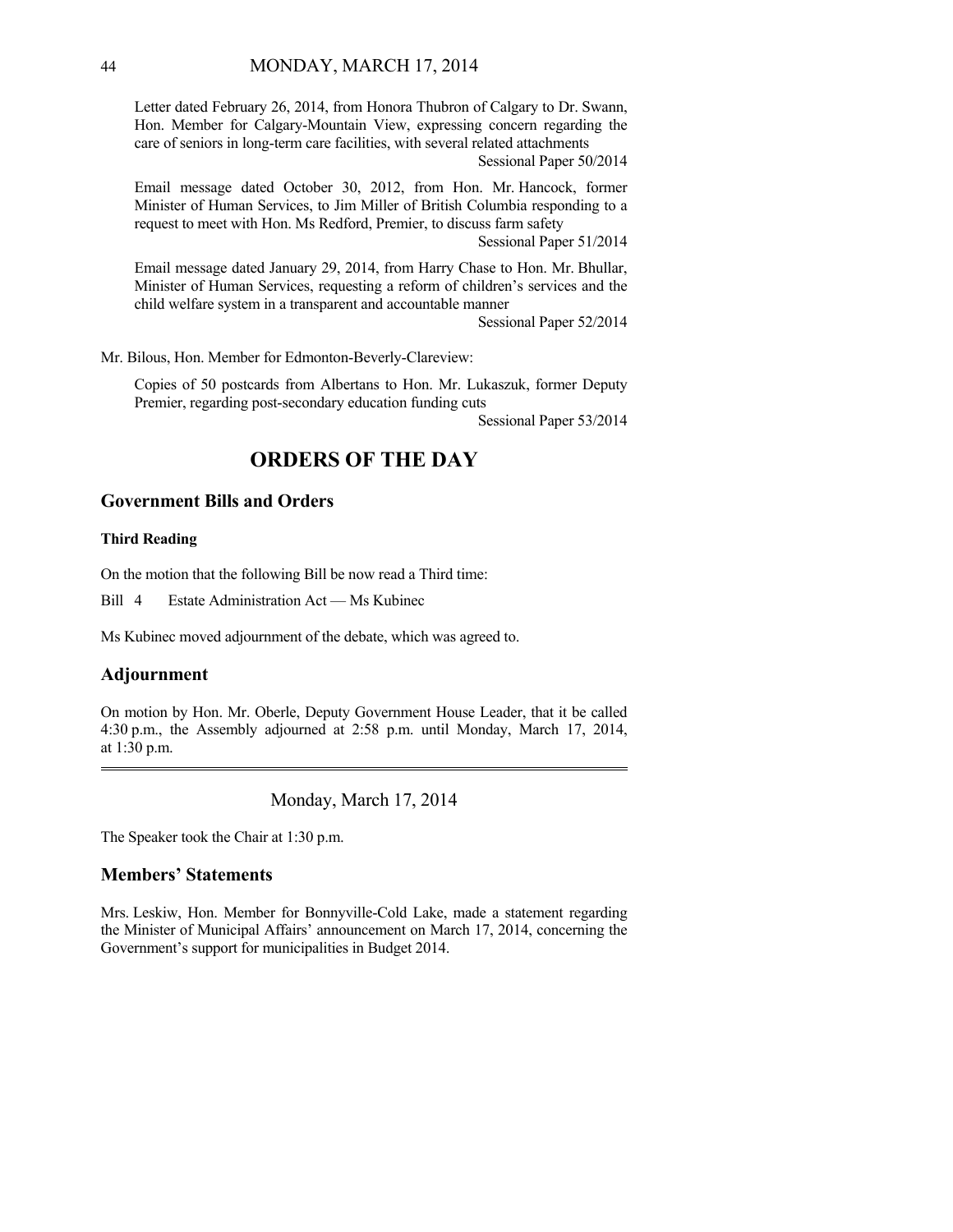Mr. Hale, Hon. Member for Strathmore-Brooks, made a statement recognizing the Newell Foundation and its concept planning for the Bassano Continuing Care Centre.

Mr. McDonald, Hon. Member for Grande Prairie-Smoky, made a statement congratulating Michelle Hoover on winning the 2013 4-H Premier's Award.

Mrs. Fritz, Hon. Member for Calgary-Cross, made a statement recognizing Greer Black, who is retiring from a 35-year career in health care on March 28, 2014.

Mr. Quadri, Hon. Member for Edmonton-Mill Woods, made a statement regarding recent projects and funding announcements under the Building Alberta Plan and Budget 2014.

Mr. Hehr, Hon. Member for Calgary-Buffalo, made a statement regarding support for craft brewers and distilleries in Alberta.

# **Introduction of Bills (First Reading)**

Notice having been given:

Bill 204 Freedom of Information and Protection of Privacy (MLA Public Interest Fee Waiver) Amendment Act, 2014 — Mr. Barnes

### **Tabling Returns and Reports**

Mr. Donovan, Hon. Member for Little Bow:

Document, undated, entitled "Resolution 4-13S, Local Road Bridge Program, Municipal District of Big Lakes," regarding the Alberta Association of Municipal Districts and Counties calling upon the Government to ensure a second round of consultation

Sessional Paper 54/2014

Mr. Hale, Hon. Member for Strathmore-Brooks:

Bassano Continuing Care Centre, Final Report, dated October 11, 2013, prepared by S2 Architecture

Sessional Paper 55/2014

Ms Blakeman, Hon. Member for Edmonton-Centre:

Report dated November 2013 entitled "reaching equal justice: an invitation to envision and act," prepared by the Canadian Bar Association Access to Justice Committee

Sessional Paper 56/2014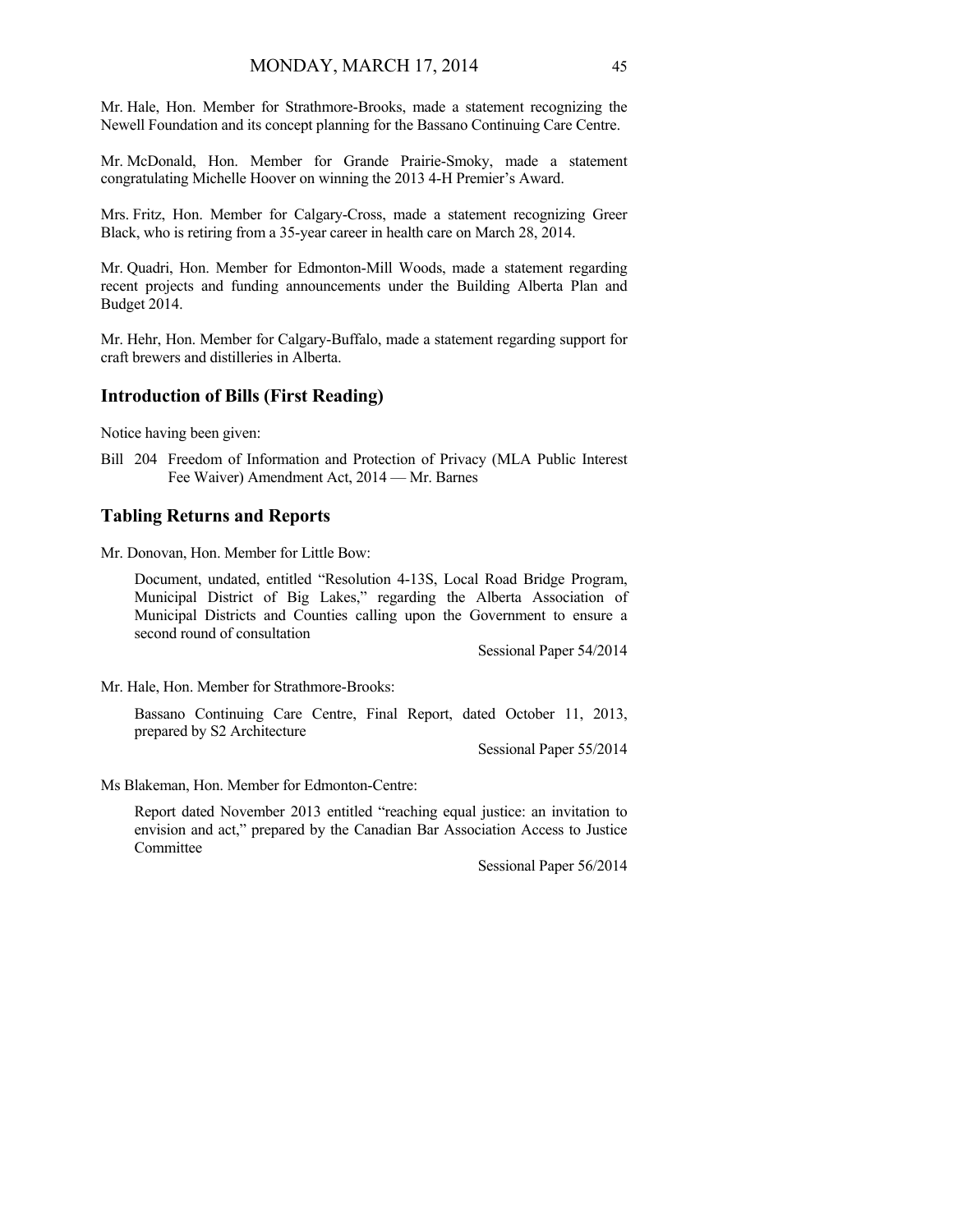Report dated June 2010 entitled "Moving Forward on Legal Aid, Research on Needs and Innovative Approaches," prepared by Melina Buckley for the Canadian Bar Association

Sessional Paper 57/2014

## **Tablings to the Clerk**

Clerk of the Assembly on behalf of Hon. Mr. Hughes, Minister of Municipal Affairs:

Pursuant to the Safety Codes Act, cS-1, s25(3), Safety Codes Council, Annual Report 2012

Sessional Paper 58/2014

Pursuant to the Government Organization Act, cG-10, sch10, s10(3):

2011-2012 Authorized Accredited Agencies Summary

Sessional Paper 59/2014

2012/2013 Alberta Elevating Devices and Amusement Rides Safety Association, Annual Report

Sessional Paper 60/2014

Alberta Boilers Safety Association, Annual Report 2013, dated October 31, 2013

Sessional Paper 61/2014

Clerk of the Assembly on behalf of Hon. Mr. Horner, President of Treasury Board and Minister of Finance, pursuant to the Insurance Act, cI-3, s601(2):

Automobile Insurance Rate Board, 2013 Annual Report for the Year Ended December 31, 2013

Sessional Paper 62/2014

# **ORDERS OF THE DAY**

# **Public Bills and Orders Other Than Government Bills and Orders**

#### **Second Reading**

On the motion that the following Bill be now read a Second time:

Bill 202 Independent Budget Officer Act — Mrs. Forsyth

A debate followed.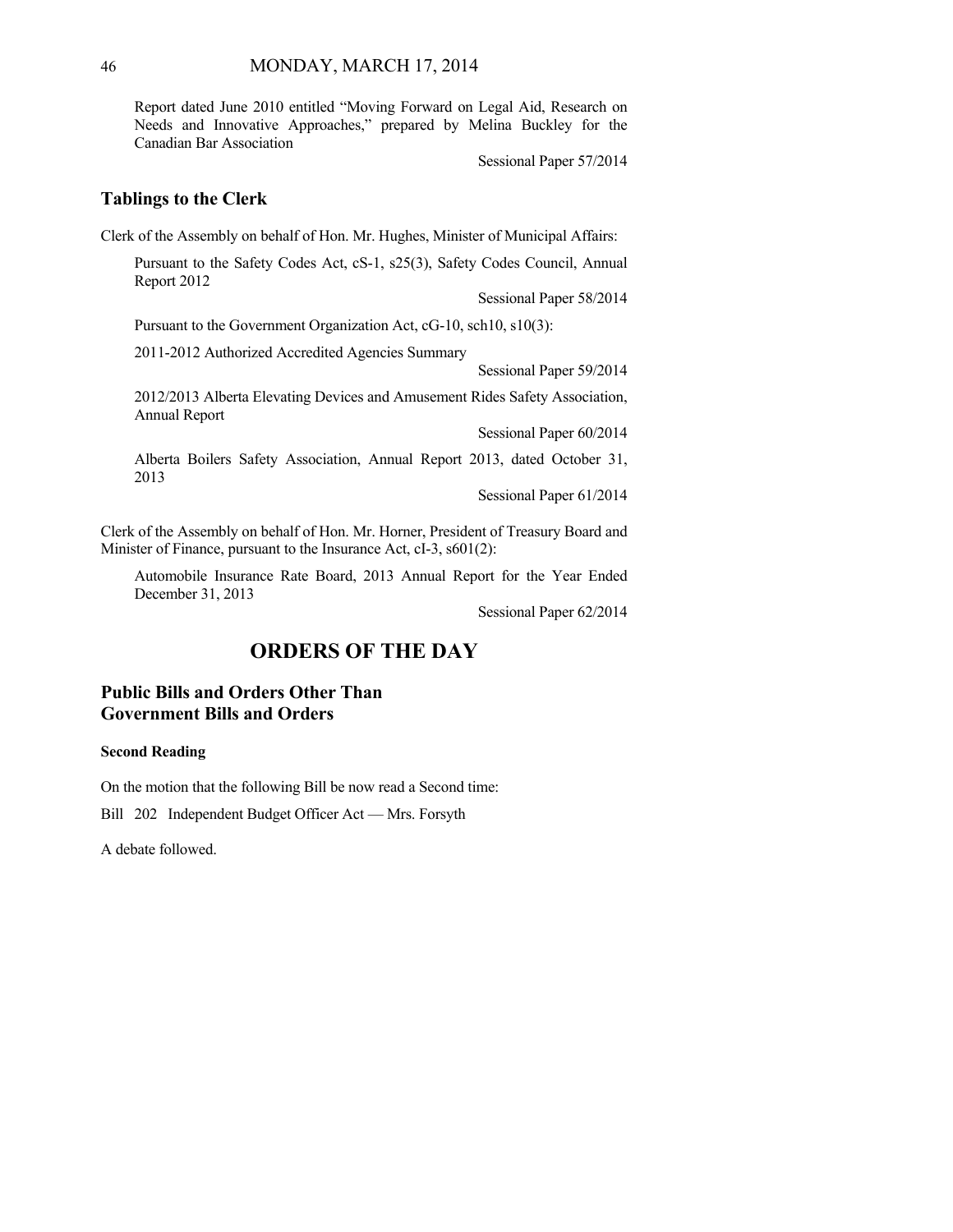The question being put, the motion was defeated. With Hon. Mr. Zwozdesky in the Chair, the names being called for were taken as follows:

For the motion: 16

| Anderson        | Fox      | Rowe    |
|-----------------|----------|---------|
| Anglin          | Hale     | Sherman |
| Bikman          | Hehr     | Swann   |
| <b>Blakeman</b> | Notley   | Towle   |
| Fenske          | Pedersen | Wilson  |
| Forsyth         |          |         |

Against the motion: 32

| Amery         | Horne                      | Olesen        |
|---------------|----------------------------|---------------|
| <b>Barnes</b> | Horner                     | Ouadri        |
| Bhardwaj      | Johnson (Calgary-Glenmore) | Ouest         |
| Casey         | Khan                       | Rodney        |
| Cusanelli     | Klimchuk                   | Sandhu        |
| DeLong        | Kubinec                    | Sarich        |
| Denis         | Lemke                      | <b>Starke</b> |
| Dorward       | Leskiw                     | VanderBurg    |
| Fritz         | Luan                       | Woo-Paw       |
| Griffiths     | McIver                     | Xiao          |
| Hancock       | Oberle                     |               |

# **Motions Other Than Government Motions**

**502.** Moved by Mr. Saskiw:

Be it resolved that the Legislative Assembly urge the Government to introduce legislation to repeal section 3(1)(b) of the Alberta Human Rights Act to restore the freedom of speech of all Albertans.

### A debate followed.

Hon. Mr. Denis, Deputy Government House Leader, requested and received the unanimous consent of the Assembly to waive Standing Order 4(2) in order to allow the Assembly to sit past 6:00 p.m. to complete consideration of Motion Other Than Government Motion 502.

Mr. Saskiw, Hon. Member for Lac La Biche-St. Paul-Two Hills, requested the unanimous consent of the Assembly to reduce the interval between division bells to one minute.

Unanimous consent was not granted.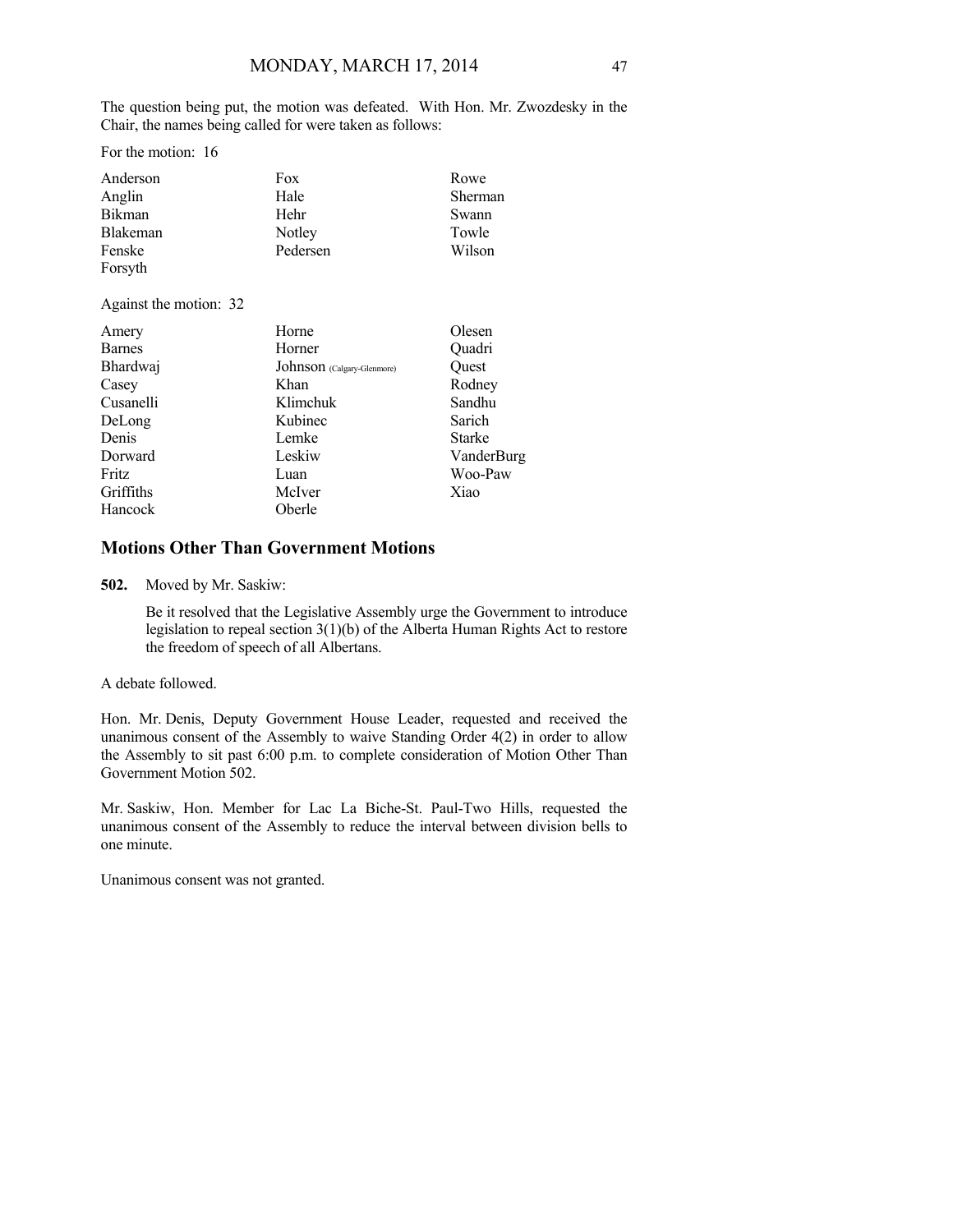The question being put, the motion was defeated. With Hon. Mr. Zwozdesky in the Chair, the names being called for were taken as follows:

For the motion: 8

| Anderson      | Denis      | Saskiw |
|---------------|------------|--------|
| <b>Barnes</b> | Donovan    | Wilson |
| <b>Bikman</b> | McAllister |        |

Against the motion: 38

| Amery           | Horner                     | Quest         |
|-----------------|----------------------------|---------------|
| Bhardwaj        | Jeneroux                   | Rodney        |
| <b>Bilous</b>   | Johnson (Calgary-Glenmore) | Rogers        |
| <b>Blakeman</b> | Khan                       | Sandhu        |
| <b>Brown</b>    | Klimchuk                   | Sarich        |
| Casey           | Kubinec                    | Sherman       |
| Cusanelli       | Lemke                      | <b>Starke</b> |
| DeLong          | Leskiw                     | Swann         |
| Dorward         | Luan                       | VanderBurg    |
| Fenske          | McIver                     | Woo-Paw       |
| Fritz           | Notley                     | Xiao          |
| Griffiths       | Oberle                     | Young         |
| Hancock         | Olesen                     |               |

## **Adjournment**

The Assembly adjourned at 6:28 p.m. until Tuesday, March 18, 2014, at 1:30 p.m.

Tuesday, March 18, 2014

The Speaker took the Chair at 1:30 p.m.

## **Members' Statements**

Dr. Brown, Hon. Member for Calgary-Mackay-Nose Hill, made a statement regarding the increased demand for student spaces at the University of Calgary.

Mrs. Forsyth, Hon. Member for Calgary-Fish Creek, made a statement regarding her decision four years ago to leave the Progressive Conservative caucus.

Mr. Khan, Hon. Member for St. Albert, made a statement regarding the St. Albert Family Resource Centre and its objective to be recognized as a Parent Link Centre.

Ms Notley, Hon. Member for Edmonton-Strathcona, made a statement regarding several Progressive Conservative Party election promises that have not been delivered.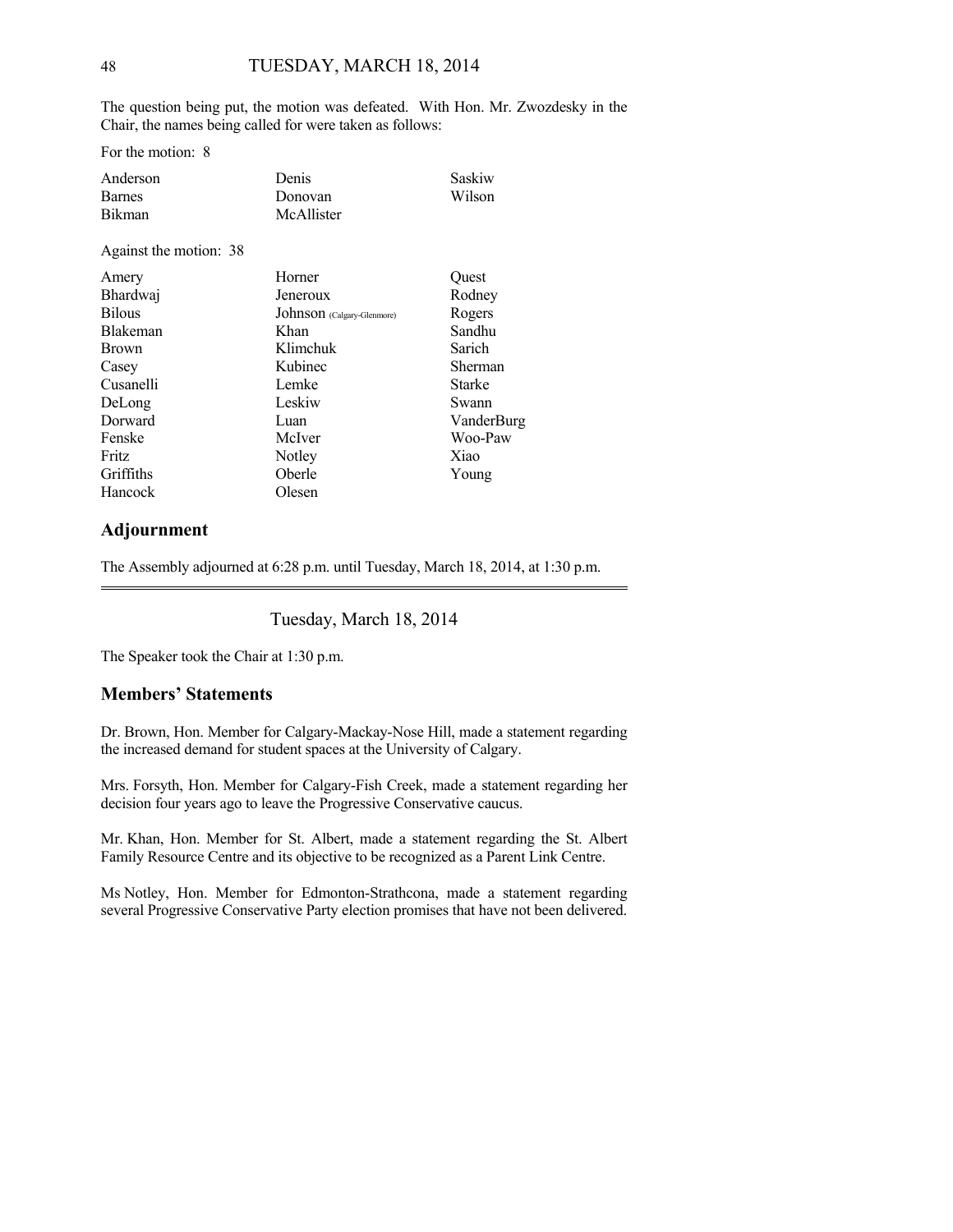Mr. Luan, Hon. Member for Calgary-Hawkwood, made a statement regarding the need to take a wellness approach in developing a new health care framework in order to sustain our public health care system.

Mr. Fox, Hon. Member for Lacombe-Ponoka, made a statement regarding the current Russian intervention in Ukraine.

## **Speaker's Statement – Oral Question Period and Members' Statements Rotation**

Honourable Members, before we proceed with the Daily Routine and Oral Question Period, I would like to make a brief statement about the rotation for questions during Oral Question Period and also for Members' Statements. Revisions to the rotations are required due to changes in caucus membership pertaining to the Member for Calgary-Foothills and the Member for Calgary-Varsity, who are now independent Members of this Assembly.

Adapting and applying past practices to this current arrangement of independents, the Member for Calgary-Foothills is entitled to question six on day two of the Oral Question Period rotation. The Member for Calgary-Varsity is entitled to question six on day three of the Oral Question Period rotation. For each of these sitting days in the rotation the remaining caucuses move down one position for questions seven, eight, and nine. The PC caucus, which was at question nine, is moved to question 21, and subsequently the Wildrose question moves from question 21 down to question 22. The remainder of the rotation on days two and three does not change. This will give the Member for Calgary-Varsity, the Member for Calgary-Foothills, and the Member for Fort McMurray-Wood Buffalo one question every four days, which replicates the Oral Question Period rotation in the Fall Sitting of 2013, where each independent Member was entitled to one question per week. Honourable Members, please be advised that today is day one in terms of question period.

With respect to the rotation for Members' Statements, this has also been modified to provide for one statement for each independent Member every third week. Applying this principle, the Member for Fort McMurray-Wood Buffalo is entitled to the first of these Members' Statements on Thursday, March 20. Calgary-Foothills will then be recognized on Thursday, April 10, and Calgary-Varsity on Thursday, April 17.

Honourable Members, you will find the revised Oral Question Period rotation on your desks, and I will be distributing shortly to each of your offices a revised Projected Sitting Days Calendar to reflect the changes in the Members' Statements rotation, which I just explained.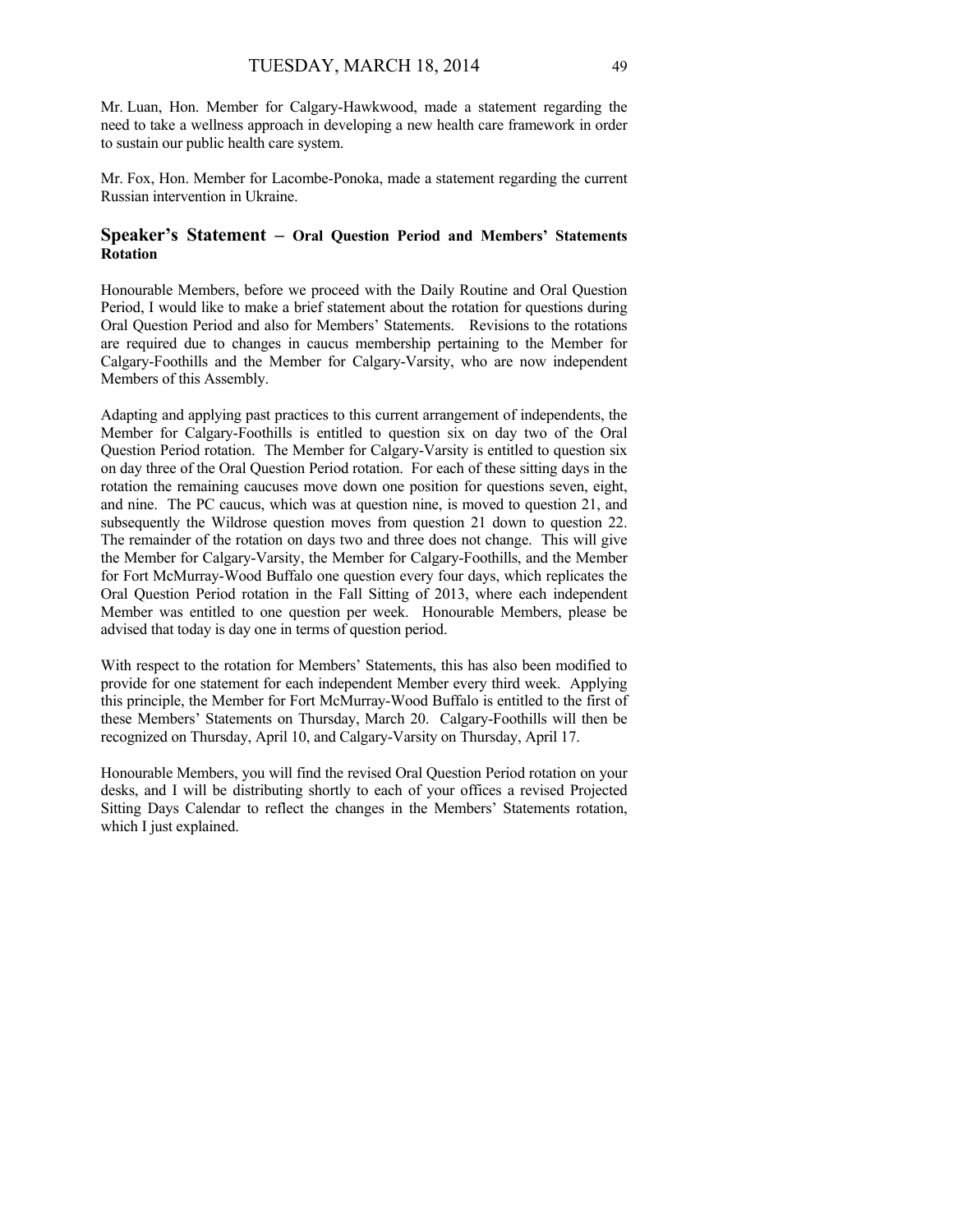### **Introduction of Bills (First Reading)**

Notice having been given:

Bill 6 New Home Buyer Protection Amendment Act, 2014 — Hon. Mr. Campbell on behalf of Hon. Mr. Hughes

### **Tabling Returns and Reports**

Mr. Bilous, Hon. Member for Edmonton-Beverly-Clareview, on behalf of Mr. Eggen, Hon. Member for Edmonton-Calder:

Letter dated March 10, 2014, from Dale Swaré of Sherwood Park to Hon. Ms Redford, Premier, expressing concern regarding the length of time it is taking for his wife to receive back surgery and regarding Government spending Sessional Paper 63/2014

Mr. Bilous, Hon. Member for Edmonton-Beverly-Clareview:

Copies of 50 postcards from Albertans to Hon. Mr. Lukaszuk, former Deputy Premier, regarding post-secondary education funding cuts

Sessional Paper 64/2014

Ms Blakeman, Hon. Member for Edmonton-Centre, on behalf of Dr. Sherman, Hon. Member for Edmonton-Meadowlark:

Letter dated August 23, 2013, from Hon. Ms Redford, Premier, to Dr. Sherman, Hon. Member for Edmonton-Meadowlark, responding to Dr. Sherman's letter dated July 29, 2013, requesting the appointment of a special auditor to the Flood Recovery Task Force

Sessional Paper 65/2014

Letter dated February 12, 2014, from Karen Lindgren, FOIP Coordinator, Executive Council, to Dr. Sherman, Hon. Member for Edmonton-Meadowlark, responding to a request for access to general information concerning Navigator Ltd. and ENsight Canada Inc.

Sessional Paper 66/2014

CNW Newswire website article dated January 31, 2014, entitled "Navigator Ltd. Releases Contracts with Government of Alberta"

Sessional Paper 67/2014

Ms Blakeman, Hon. Member for Edmonton-Centre:

Email message dated February 25, 2014, from Jason Woo of Edmonton to Ms Blakeman, Hon. Member for Edmonton-Centre, expressing opposition to the Government's proposed changes to public sector pension plans

Sessional Paper 68/2014

Email message dated March 4, 2014, from Rodger Oakley to Ms Blakeman, Hon. Member for Edmonton-Centre, expressing opposition to the Government's proposed changes to public sector pension plans

Sessional Paper 69/2014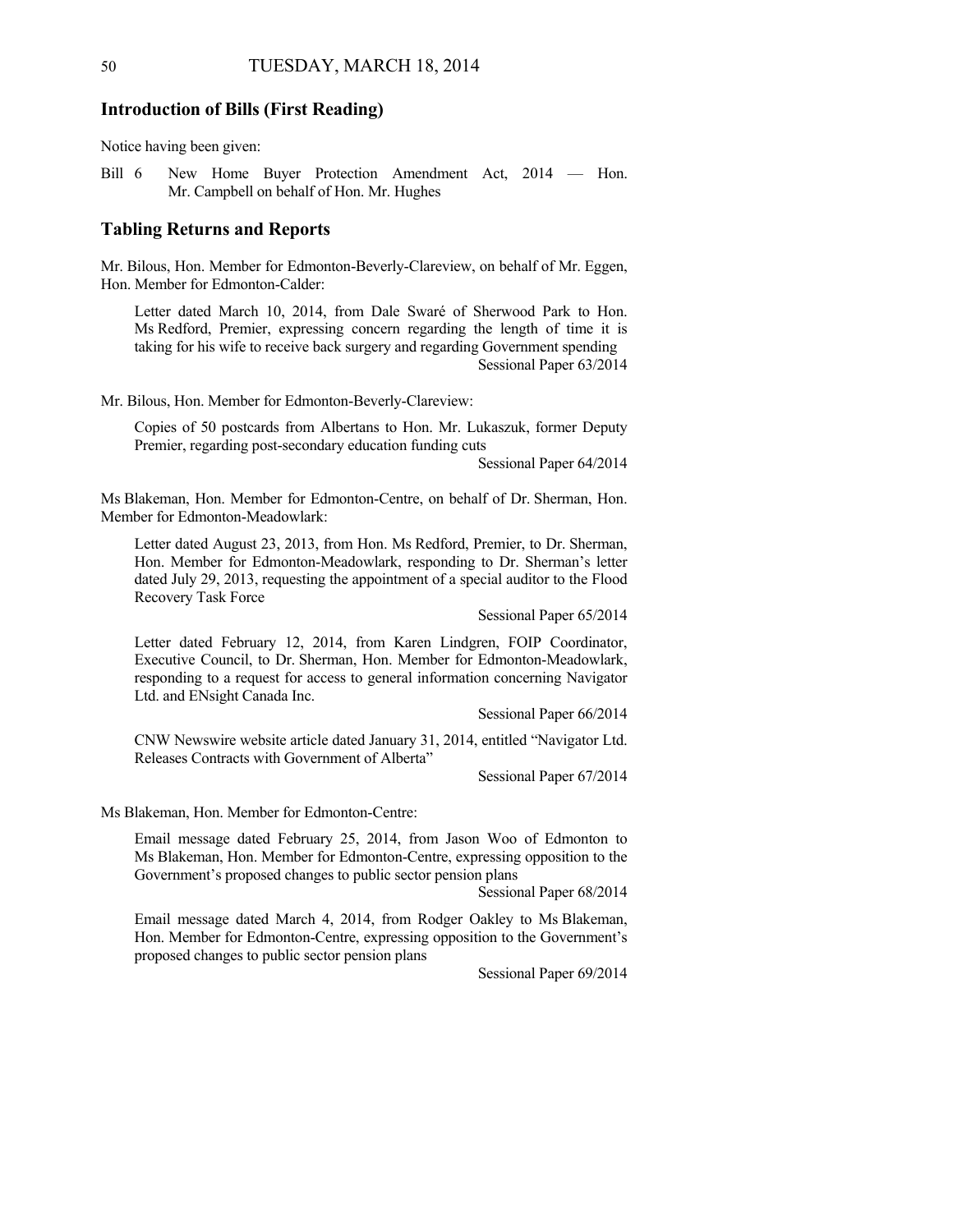Letter, undated, from Rhonda van Heyst to Ms Blakeman, Hon. Member for Edmonton-Centre, expressing opposition to the Government's proposed changes to the Local Authorities Pension Plan

Sessional Paper 70/2014

Mr. Hale, Hon. Member for Strathmore-Brooks:

Document, undated, entitled "Proposed Repairs – Completed?" regarding the McKinnon Flats and access to the lower Bow River, relating to comments made by Mr. Hale during Oral Question Period on March 18, 2014

Sessional Paper 71/2014

Mr. Bikman, Hon. Member for Cardston-Taber-Warner:

Email message dated March 16, 2014, from Dr. Ian Armstrong of Taber to Mr. Bikman, Hon. Member for Cardston-Taber-Warner, expressing concern regarding access to psychological services

Sessional Paper 72/2014

### **Adjournment**

Pursuant to Standing Order 59.01(5)(b), the Assembly adjourned at 2:57 p.m. until Wednesday, March 19, 2014, at 1:30 p.m. 

## Wednesday, March 19, 2014

The Speaker took the Chair at 1:30 p.m.

## **Members' Statements**

Mrs. Towle, Hon. Member for Innisfail-Sylvan Lake, made a statement regarding the Government's promise in 2008 to build a long-term care facility in downtown Fort McMurray rather than in Parsons Creek.

Mr. Eggen, Hon. Member for Edmonton-Calder, made a statement regarding the systemic gap in existing mental health services and the need for Alberta Health Services, the Government, and contracted agencies to standardize the way they define these services.

Mr. Casey, Hon. Member for Banff-Cochrane, made a statement regarding how the Government's 2014 Capital Plan will address the province's growing population and infrastructure needs.

Ms Kubinec, Hon. Member for Barrhead-Morinville-Westlock, made a statement regarding the Government's curriculum redesign and Inspiring Education, Alberta's Vision for Education.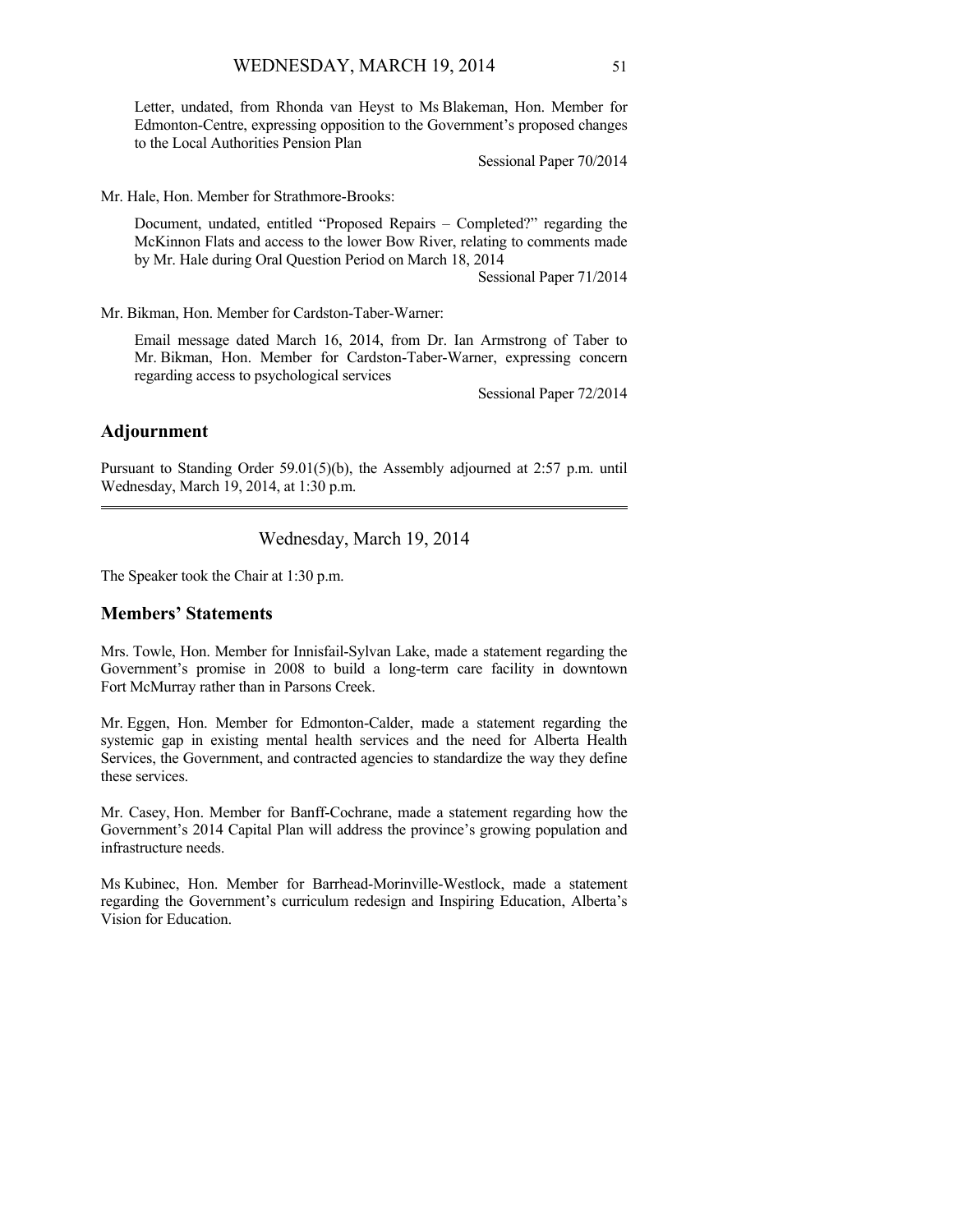Mrs. Jablonski, Hon. Member for Red Deer-North, made a statement regarding the need for children to receive visual testing as part of an early prevention program and to prepare them for school.

Mr. Bikman, Hon. Member for Cardston-Taber-Warner, made a statement regarding Government bureaucracy, policies, and regulations.

### **Tabling Returns and Reports**

Mr. Bilous, Hon. Member for Edmonton-Beverly-Clareview:

Copies of 50 postcards from Albertans to Hon. Mr. Lukaszuk, former Deputy Premier, regarding post-secondary education funding cuts

Sessional Paper 73/2014

Ms Blakeman, Hon. Member for Edmonton-Centre, on behalf of Dr. Sherman, Hon. Member for Edmonton-Meadowlark:

Letter dated January 31, 2014, from Karen Lindgren, FOIP Coordinator, Executive Council, to Dr. Sherman, Hon. Member for Edmonton-Meadowlark, responding to Dr. Sherman's request for "all correspondence between the Office of the Premier and Jamie Watt," with related attachments, relating to comments made by Dr. Sherman during Oral Question Period on March 19, 2014

Sessional Paper 74/2014

Document, undated, entitled "Our Team" relating to comments made by Dr. Sherman during Oral Question Period on March 19, 2014

Sessional Paper 75/2014

Copies of online biographies of Jamie Watt, Executive Chairman, Randy Dawson, Managing Principal, Jason Hatcher, Managing Principal, and Dr. Carol Anderson, Senior Consultant, all with Navigator Ltd., relating to comments made by Dr. Sherman during Oral Question Period on March 19, 2014

Sessional Paper 76/2014

Hon. Mr. Scott, Associate Minister – Accountability, Transparency and Transformation:

Letter dated March 18, 2014, from Hon. Mr. Scott, Associate Minister – Accountability, Transparency and Transformation, to Hon. Jason Kenney, Federal Minister of Employment and Social Development and Minister for Multiculturalism, regarding the outstanding transfer of land for a piece of property in the Fort McMurray-Conklin constituency known as Willow Square, with related attachments

Sessional Paper 77/2014

Mr. Rogers, Hon. Member for Leduc-Beaumont:

Copy of the first page of a petition to the Government of Canada calling for tougher laws and mandatory minimum sentencing for persons convicted of impaired driving causing death

Sessional Paper 78/2014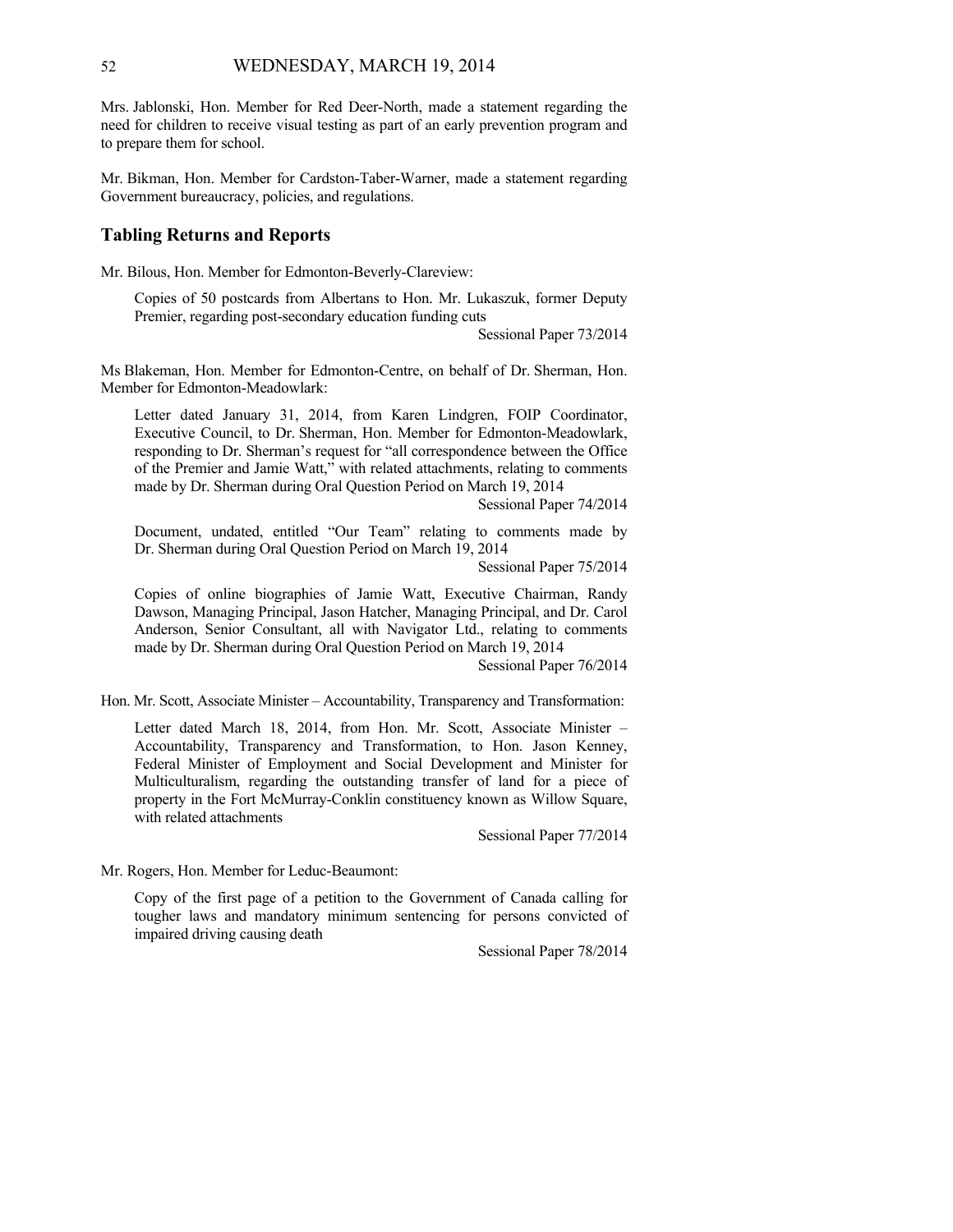Mr. Saskiw, Hon. Member for Lac La Biche-St. Paul-Two Hills:

Copy of a petition signed by approximately 6,100 Albertans urging the Government not to move forward with their plan to build a seniors' long-term care facility in Parsons Creek, Fort McMurray but to consider instead immediately building such a facility in downtown Fort McMurray near the hospital on land currently owned or controlled by the Province

Sessional Paper 79/2014

### **Adjournment**

Pursuant to Standing Order 59.01(5)(b), the Assembly adjourned at 3:02 p.m. until Thursday, March 20, 2014, at 1:30 p.m. 

Thursday, March 20, 2014

The Speaker took the Chair at 1:30 p.m.

### **Speaker's Statement – Member's Anniversary**

The Speaker made a statement in recognition of the 25th anniversary of Ms Calahasen, Hon. Member for Lesser Slave Lake, who was elected to the Legislative Assembly on March 20, 1989. The Speaker then presented Ms Calahasen with a 25-year Mace pin.

## **Members' Statements**

Mr. Dorward, Hon. Member for Edmonton-Gold Bar, made a statement recognizing the important work of the Alberta Economic Development Authority.

Dr. Sherman, Hon. Member for Edmonton-Meadowlark, made a statement thanking Hon. Ms Redford, Premier, for her service to the Province and regarding the need for new leadership that will support public servants and their rights.

Mrs. Leskiw, Hon. Member for Bonnyville-Cold Lake, made a statement regarding the Northern Leaders' Summit held in Athabasca on March 14, 2014.

Mr. Sandhu, Hon. Member for Edmonton-Manning, made a statement regarding the Premier's recent trade mission to India, a Memorandum of Understanding with the states of Punjab and Meghalaya, and the opening of the Alberta International Office in New Delhi.

Mr. Donovan, Hon. Member for Little Bow, made a statement regarding bridge safety concerns in rural Alberta and funding cuts to the bridge component of the Government's Strategic Transportation Infrastructure Program.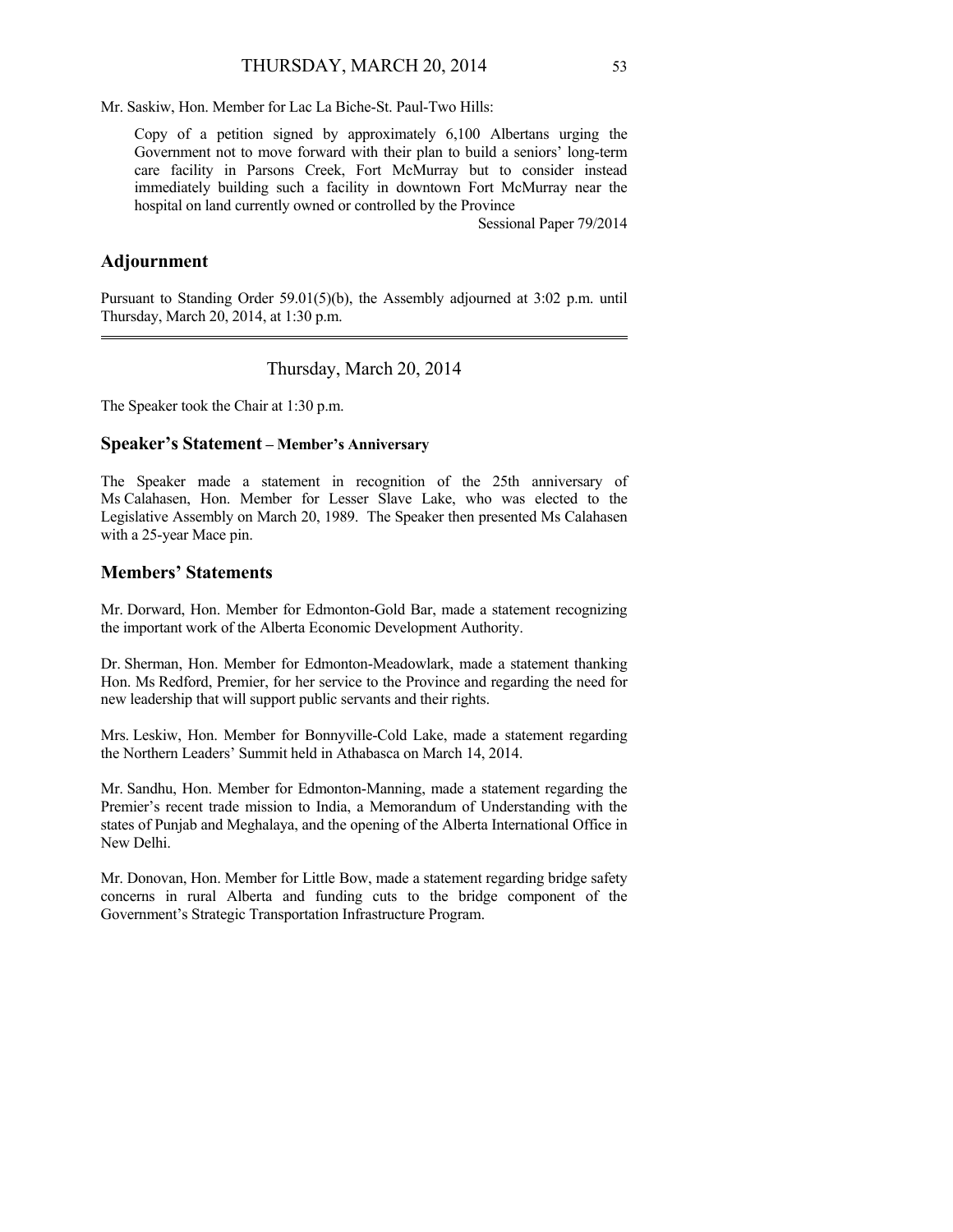### **Presenting Petitions**

Dr. Brown, Hon. Member for Calgary-Mackay-Nose Hill, presented a petition from over 11,000 Albertans urging the Government to introduce legislation that would prohibit oil and gas development in the City of Lethbridge.

### **Tabling Returns and Reports**

Hon. Mr. Hancock, Deputy Premier and Minister of Innovation and Advanced Education, pursuant to the Alberta Economic Development Authority Act, cA-16,  $s6(2)$ :

Alberta Economic Development Authority, Activity Report 2013-2014 Sessional Paper 80/2014

Mr. Eggen, Hon. Member for Edmonton-Calder:

Copies of 50 postcards from Albertans to Hon. Mr. Lukaszuk, former Deputy Premier, regarding post-secondary education funding cuts

Sessional Paper 81/2014

Letter dated February 2014 from Paulina Ross of Spruce Grove to Hon. Mr. Horner, President of Treasury Board and Minister of Finance, expressing opposition to the Government's proposed changes to the Local Authorities Pension Plan

Sessional Paper 82/2014

Leaflet, undated, entitled "Alberta's New Democrats know we can do better," prepared by Alberta's NDP

Sessional Paper 83/2014

Ms Blakeman, Hon. Member for Edmonton-Centre:

Email message dated March 13, 2014, from Nicholas Ternes to Hon. Mr. Horne, Minister of Health, regarding policies and funding to promote public awareness of and the treatment of sexually transmitted infections

Sessional Paper 84/2014

Ms Kubinec, Hon. Member for Barrhead-Morinville-Westlock:

Calgary Herald website article dated March 14, 2014, entitled "Brandon and Gereluk: Let's strengthen education through evidence, not fads," relating to Ms Kubinec's Member's Statement on March 19, 2014

Sessional Paper 85/2014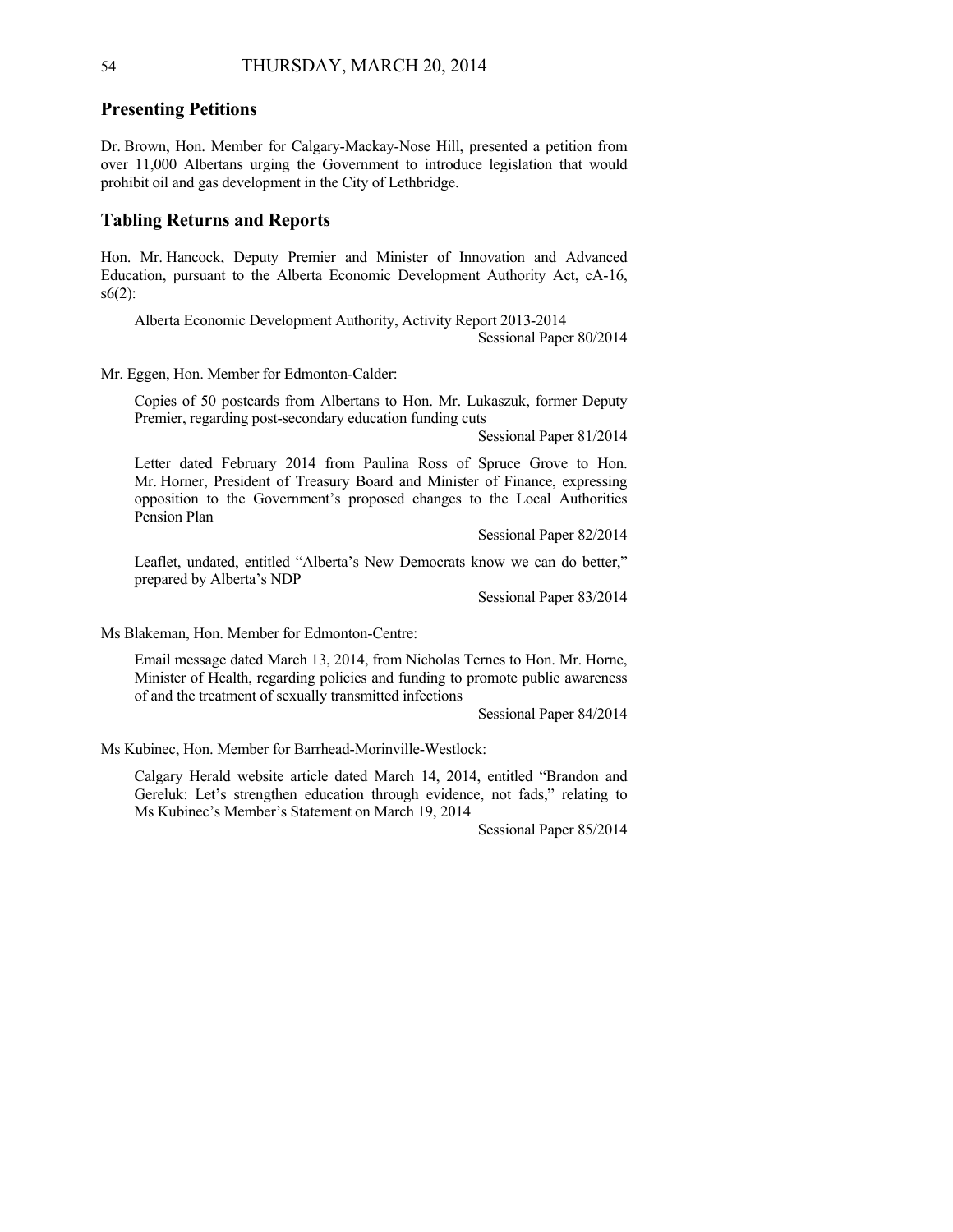Mr. Strankman, Hon. Member for Drumheller-Stettler:

Email message dated March 18, 2014, from John Emmons and Maria Farmer to Mr. Strankman, Hon. Member for Drumheller-Stettler, expressing concern regarding their difficulties in dealing with the Workers' Compensation Board and the Appeals Commission for Alberta Workers' Compensation for the past several years

Sessional Paper 86/2014

### **Speaker's Statement – MLA for a Day**

The Speaker made a statement regarding Mr. Speaker's MLA for a Day to be held on May 5 and 6, 2014.

# **ORDERS OF THE DAY**

### **Government Bills and Orders**

### **Third Reading**

The following Bill was read a Third time and passed:

Bill 4 Estate Administration Act — Ms Kubinec

#### **Second Reading**

On the motion that the following Bill be now read a Second time:

Bill 6 New Home Buyer Protection Amendment Act, 2014 — Hon. Mr. Weadick on behalf of Hon. Mr. Hughes

Hon. Mr. Weadick moved adjournment of the debate, which was agreed to.

## **Consideration of His Honour the Lieutenant Governor's Speech**  (Day 10)

Moved by Ms Kubinec and seconded by Mr. McDonald:

That an humble address be presented to His Honour the Lieutenant Governor as follows:

To His Honour Colonel (Retired) the Honourable Donald S. Ethell, OC, OMM, AOE, MSC, CD, LLD, the Lieutenant Governor of the Province of Alberta:

We, Her Majesty's most dutiful and loyal subjects, the Legislative Assembly, now assembled, beg leave to thank Your Honour for the gracious speech Your Honour has been pleased to address to us at the opening of the present session.

The question being put, the motion was agreed to.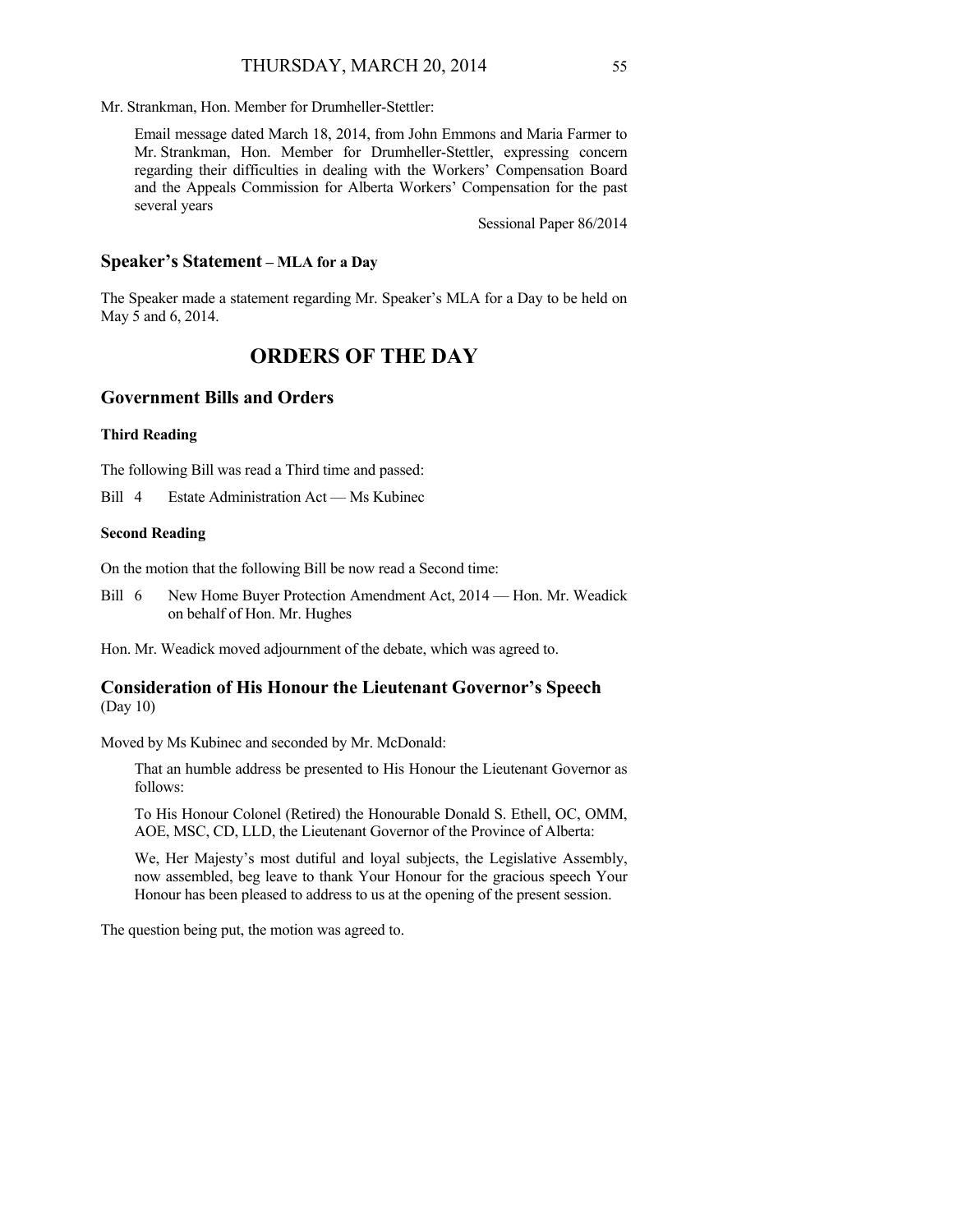### **Government Motions**

**12.** Moved by Hon. Mr. Olson on behalf of Hon. Ms Redford:

Be it resolved that the Address in Reply to the Speech from the Throne be engrossed and presented to His Honour the Honourable the Lieutenant Governor by such Members of the Assembly as are members of Executive Council.

The question being put, the motion was agreed to.

# **Adjournment**

Pursuant to Standing Order 3(6) and on motion by Hon. Mr. Olson, Deputy Government House Leader, the Assembly adjourned at 3:08 p.m. until Monday, April 7, 2014, at 1:30 p.m. 

## Monday, April 7, 2014

The Speaker took the Chair at 1:30 p.m.

The Speaker offered a prayer, and a moment of silence was observed in recognition of the death of former Member Mr. Jonathan Joseph Lord, Member for Calgary-Currie, 2001 to 2004, who passed away on March 26, 2014.

### **Speaker's Statement – Welcome to the New Premier, Hon. Mr. Hancock**

Honourable Members, I want to take a moment to officially welcome Alberta's 15th Premier, the Honourable Member for Edmonton-Whitemud. First elected to this Assembly in 1997, the Honourable Member has served as Minister of Federal and Intergovernmental Affairs, Minister of Intergovernmental and Aboriginal Affairs, Minister of Justice and Attorney General, Minister of Advanced Education, Minister of Health and Wellness, Minister of Education, Minister of Human Services, and is currently serving as Minister of Innovation and Advanced Education. He has also held the role as Government House Leader or Deputy Government House Leader in 16 out of the 17 years he has served in this Assembly.

On behalf of all Members of the Legislative Assembly of Alberta I welcome the first Premier of Alberta to be born in the Northwest Territories. He is now Alberta's 15th Premier. Please join me in welcoming the Hon. Member for Edmonton-Whitemud, Mr. Premier.

Hon. Mr. Campbell, Government House Leader, requested and received the unanimous consent of the Assembly to waive Standing Order 7(1.1) and begin Oral Question Period at the conclusion of Ministerial Statements.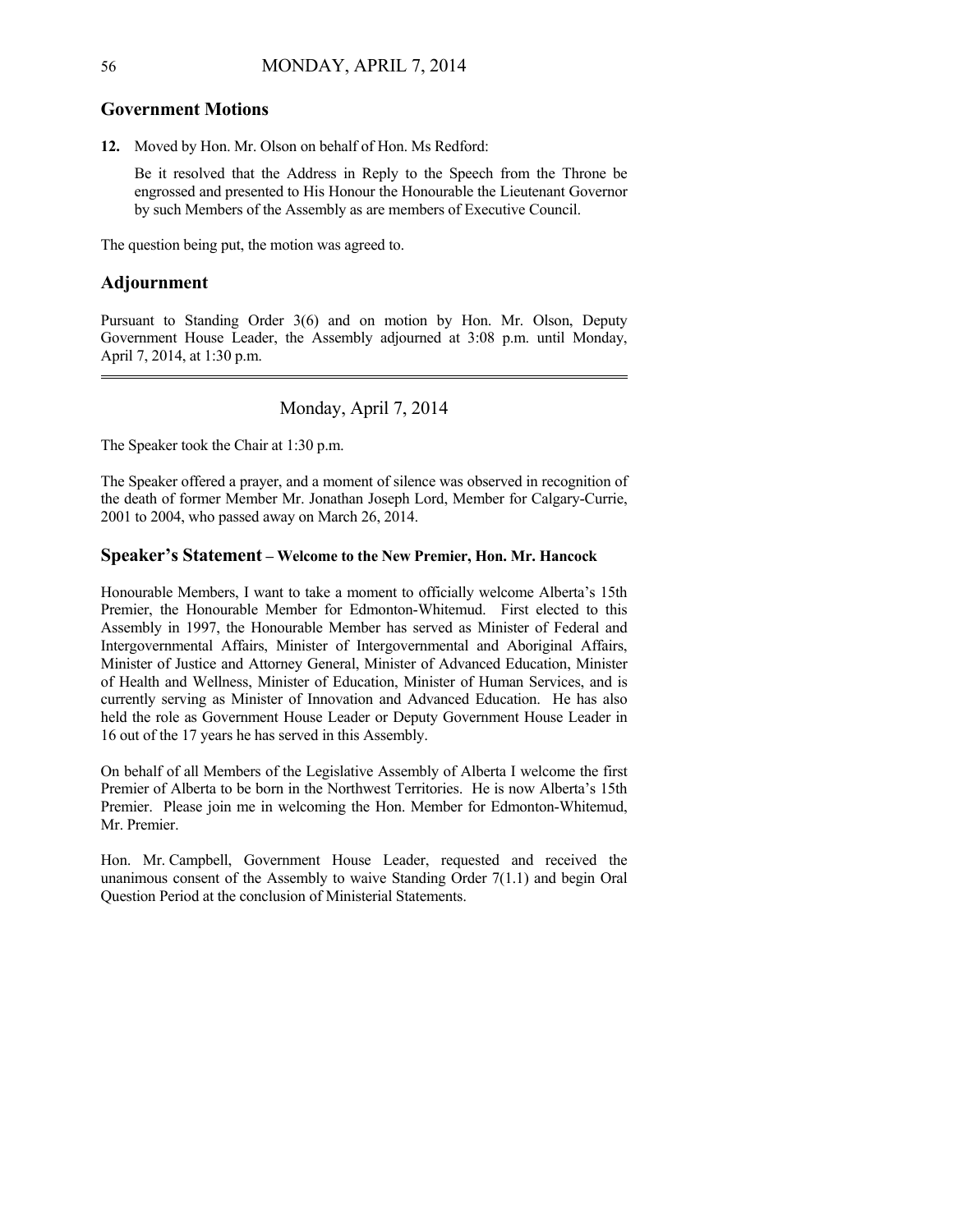## **Ministerial Statements**

Hon. Mr. Hancock, Premier, Minister of Innovation and Advanced Education, made a statement regarding the Truth and Reconciliation Alberta National Event held in Edmonton from March 27 to 30, 2014.

Ms Smith, Hon. Leader of the Official Opposition, commented on the statement.

Ms Blakeman, Hon. Member for Edmonton-Centre, requested and received the unanimous consent of the Assembly to allow additional Members to comment on the Ministerial Statement.

Dr. Sherman, Hon. Member for Edmonton-Meadowlark, and Mr. Mason, Hon. Member for Edmonton-Highlands-Norwood, then commented on the statement.

Mr. Webber, Hon. Member for Calgary-Foothills, Ms Calahasen, Hon. Member for Lesser Slave Lake, and Mr. Allen, Hon. Member for Fort McMurray-Wood Buffalo, also requested and received the unanimous consent of the Assembly and then commented on the Ministerial Statement.

The Speaker requested and received the unanimous consent of the Assembly to waive Standing Order 7(7) in order to complete the Daily Routine.

## **Members' Statements**

Ms Cusanelli, Hon. Member for Calgary-Currie, made a statement regarding the YWCA's annual Keep a Roof Over Their Heads event to take place on May 1, 2014, and the YWCA's Winter Emergency Response Program.

Mr. Barnes, Hon. Member for Cypress-Medicine Hat, made a statement regarding issues surrounding the renovation of the Edmonton Federal Building.

Mrs. Jablonski, Hon. Member for Red Deer-North, made a statement recognizing Red Deer College for several athletic accomplishments.

Ms Johnson, Hon. Member for Calgary-Glenmore, made a statement recognizing April 6 to 12, 2014, as National Volunteer Week, and regarding Volunteer Alberta's Volunteerville website.

Mr. Quadri, Hon. Member for Edmonton-Mill Woods, made a statement regarding the earthquake that took place off the coast of Chile on April 1, 2014, and recognizing Edmonton-Mill Woods constituents of Chilean descent.

Mr. Hehr, Hon. Member for Calgary-Buffalo, made a statement in support of Motion Other Than Government Motion 503 regarding the need to permit students to form gay-straight alliances to reduce homophobic bullying.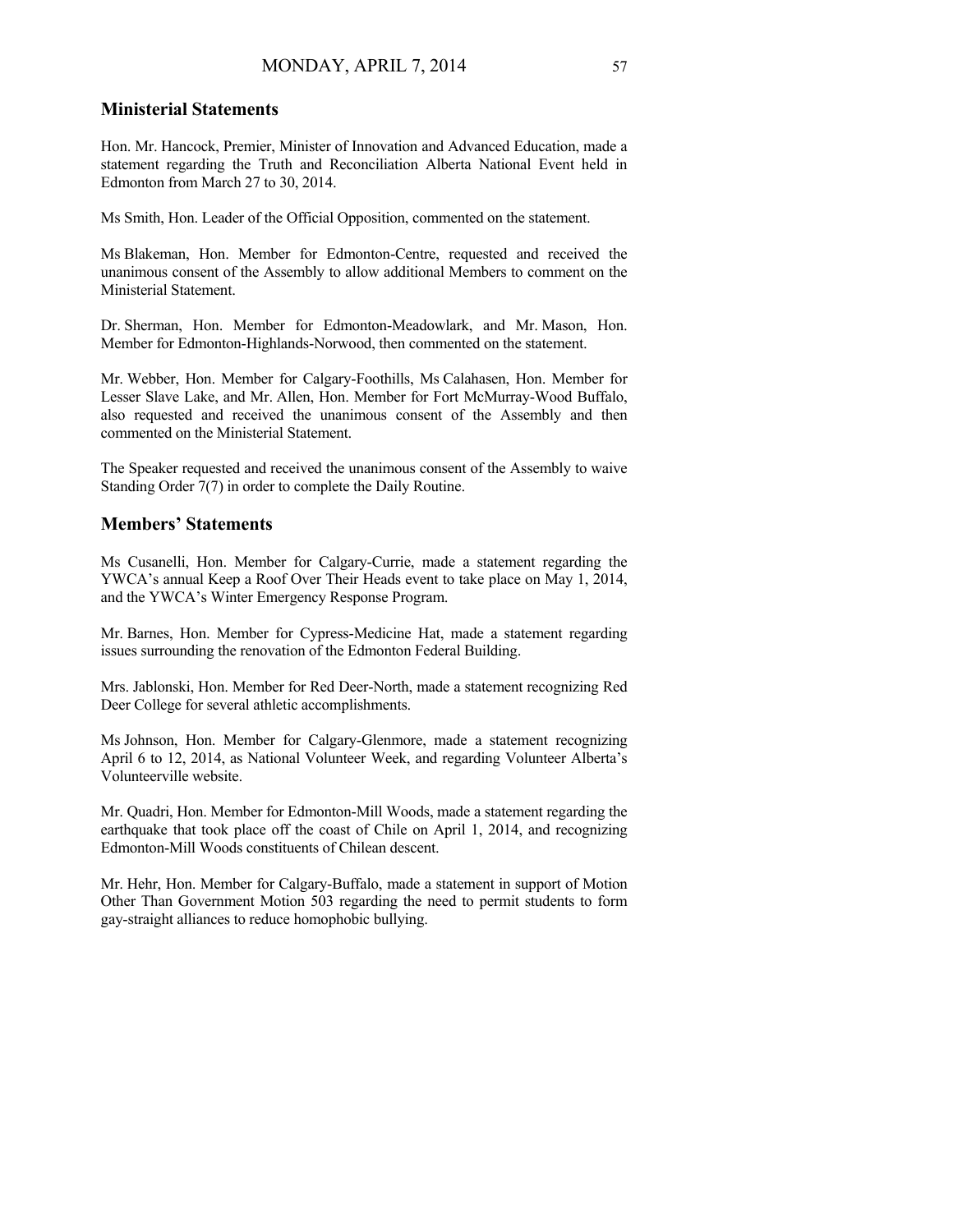### **Tabling Returns and Reports**

Mrs. Jablonski, Hon. Member for Red Deer-North:

Report dated February 2012 entitled "Visual Impediments to Learning," prepared by Dr. Noëlla Piquette and Dr. Charles Boulet

Sessional Paper 87/2014

Recent email messages between Mrs. Jablonski, Hon. Member for Red Deer North, and John J. McDonald, Executive Director, CNIB Alberta-NWT, regarding specific language in Bill 203, Childhood Vision Assessment Act

Sessional Paper 88/2014

Letter from Dr. Kenneth Romanchuk, President, Eye Physicians and Surgeons Association of Alberta, and Dr. Paul Rafuse, President, Canadian Ophthalmological Society, expressing concern regarding the approach proposed in Bill 203, Childhood Vision Assessment Act

Sessional Paper 89/2014

Letter dated March 31, 2014, from Dr. Gordon Hensel, Registrar, Alberta College of Optometrists, suggesting amendments to Bill 203, Childhood Vision Assessment Act

Sessional Paper 90/2014

Letter dated March 25, 2014, from Dr. Aaron Patel, President, Alberta Association of Optometrists, offering suggestions to strengthen Bill 203, Childhood Vision Assessment Act

Sessional Paper 91/2014

Hon. Mr. Oberle, Minister of Aboriginal Relations:

Pursuant to the Metis Settlements Act, cM-14, s211(2), Metis Settlements Appeal Tribunal, Annual Report 2013

Sessional Paper 92/2014

Document dated March 27-30, 2014, entitled "Government of Alberta, Expression of Reconciliation for the Legacy of the Indian Residential School System," prepared by the Office of the Minister of Education

Sessional Paper 93/2014

Hon. Mr. Denis, Minister of Justice and Solicitor General:

Alberta Law Enforcement Review Board, 2012 Annual Report

Sessional Paper 94/2014

Alberta Justice and Solicitor General Victims Services Status Report, 2012-2013 Sessional Paper 95/2014

Ms Notley, Hon. Member for Edmonton-Strathcona, on behalf of Mr. Eggen, Hon. Member for Edmonton-Calder:

Copies of 50 postcards from Albertans to Hon. Mr. Lukaszuk, former Deputy Premier, regarding post-secondary education funding cuts

Sessional Paper 96/2014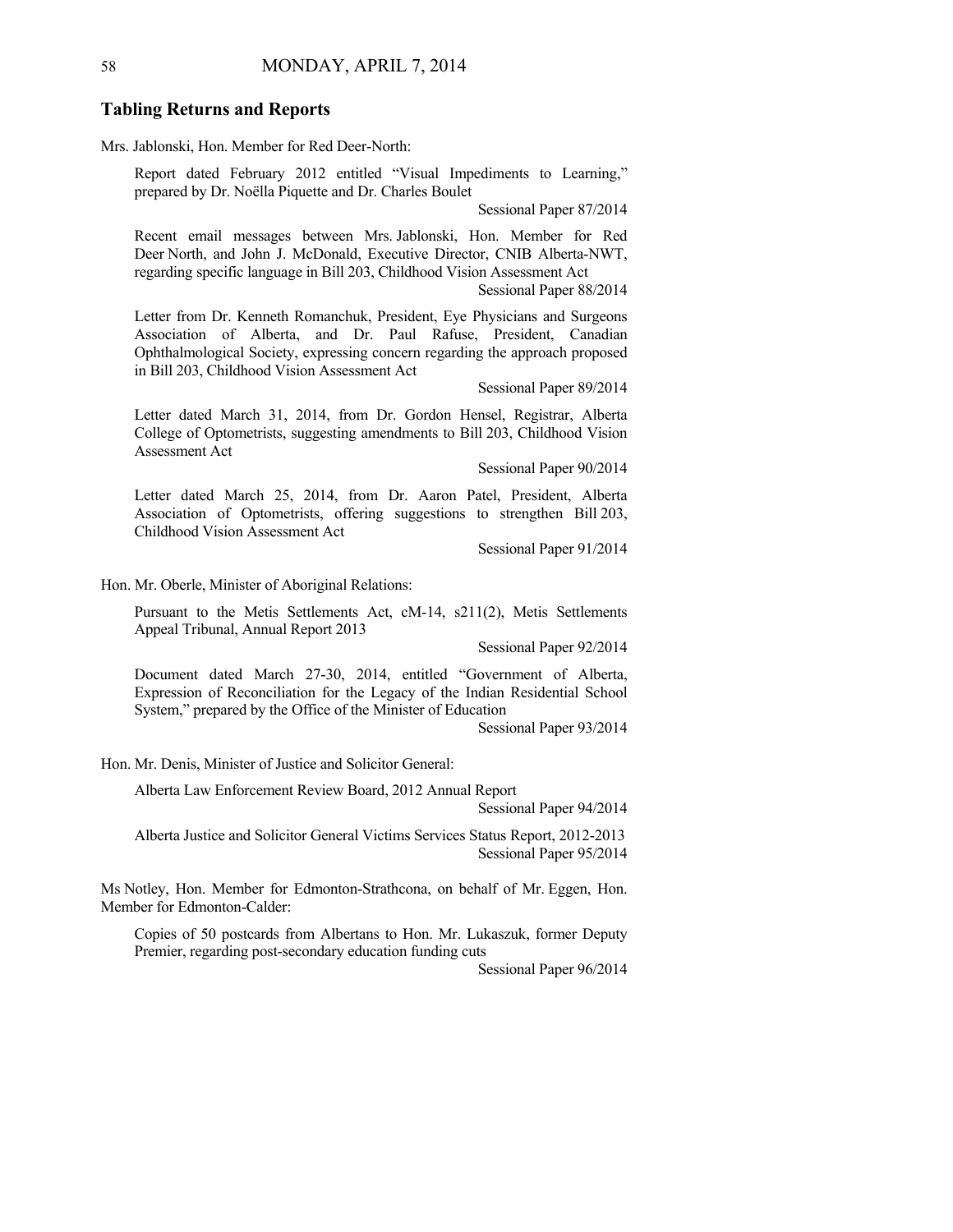Mr. Hehr, Hon. Member for Calgary-Buffalo:

Document dated November 1, 2010, entitled "Parent Covenant 2013/2014," prepared by Heritage Christian Academy, relating to comments made by Mr. Hehr during Oral Question Period on April 7, 2014

Sessional Paper 97/2014

Article from the International Journal of Child, Youth and Family Studies (2014) entitled "School-based Strategies to Reduce Suicidal Ideation, Suicide Attempts, and Discrimination Among Sexual Minority and Heterosexual Adolescents in Western Canada"

Sessional Paper 98/2014

Email message dated April 7, 2014, from Rob Wells, Co-Chair, Southminster Steinhauer United Church Affirm Committee, to Mr. Hehr, Hon. Member for Calgary-Buffalo, expressing support for Motion Other Than Government Motion 503

Sessional Paper 99/2014

Metro News website article dated April 6, 2014, entitled "Calgary junior high and high schools embrace LGBT clubs"

Sessional Paper 100/2014

Calgary Herald website article dated April 4, 2014, entitled "Wells: Let's support all our children to thrive"

Sessional Paper 101/2014

Ms Blakeman, Hon. Member for Edmonton-Centre:

Minutes of a meeting of the Board of Directors, Legal Aid Alberta, held on December 3, 2013

Sessional Paper 102/2014

2 recent email messages from Alexandra Hope and Mary Cornet, both to Ms Blakeman, Hon. Member for Edmonton-Centre, attaching the text of a letter to the Premier urging that the attack on public sector pensions be stopped

Sessional Paper 103/2014

2 recent email messages from Robin Charlesworth and Laurie Fisher to Ms Blakeman, Hon. Member for Edmonton-Centre, and Hon. Mr. Horner, President of Treasury Board and Minister of Finance, expressing opposition to the Government's proposed pension sustainability reforms

Sessional Paper 104/2014

Mr. Hale, Hon. Member for Strathmore-Brooks:

Edmonton Journal website article dated February 6, 2014, entitled "Energy East Pipeline plan worse than Keystone, Pembina Institute says," relating to comments made by Mr. Hale during Oral Question Period on April 7, 2014 Sessional Paper 105/2014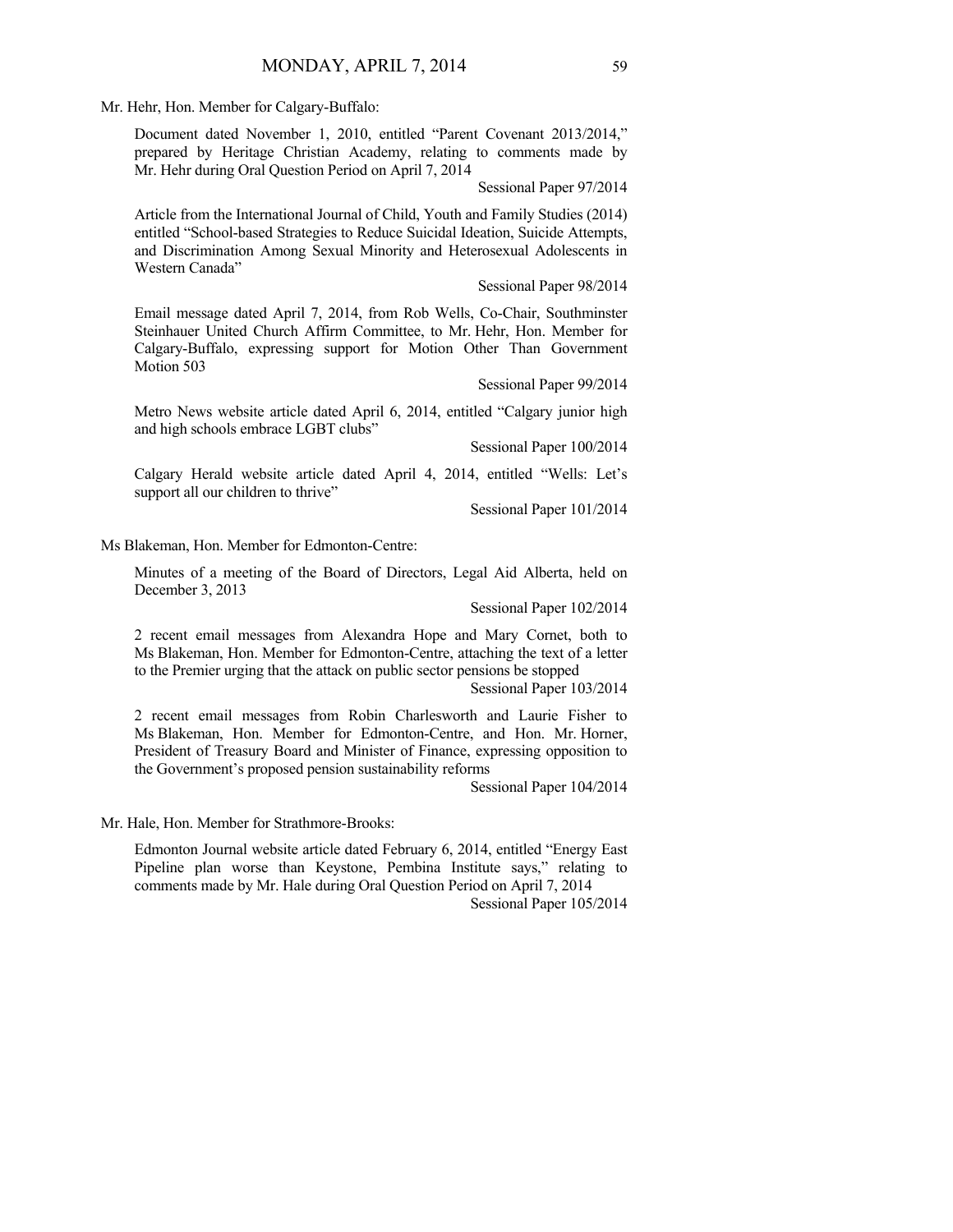Taxpayer.com news release, undated, entitled "Alberta Cultural Grants Funding Anti-oil Pembina Institute"

Sessional Paper 106/2014

# **ORDERS OF THE DAY**

# **Public Bills and Orders Other Than Government Bills and Orders**

#### **Second Reading**

On the motion that the following Bill be now read a Second time:

Bill 203 Childhood Vision Assessment Act — Mrs. Jablonski

A debate followed.

Debate adjourned, Mrs. Towle speaking.

## **Motions Other Than Government Motions**

**503.** Moved by Mr. Hehr:

Be it resolved that the Legislative Assembly urge the Government to introduce legislation, like Manitoba's and Ontario's, requiring all school boards to develop policies to support students who want to lead and establish gay-straight alliance activities and organizations, using any name that is consistent with the promotion of a positive school environment that is inclusive, welcoming, and respectful for all students regardless of sexuality, sexual orientation, or gender identity.

A debate followed.

The question being put, the motion was defeated. With Mr. Rogers in the Chair, the names being called for were taken as follows:

For the motion: 19

| <b>Bilous</b>   | Fawcett  | Lukaszuk |
|-----------------|----------|----------|
| <b>Blakeman</b> | Hehr     | Notley   |
| <b>Brown</b>    | Hughes   | Scott    |
| Calahasen       | Jansen   | Sherman  |
| Dallas          | Klimchuk | Swann    |
| DeLong          | Luan     | Woo-Paw  |
| Eggen           |          |          |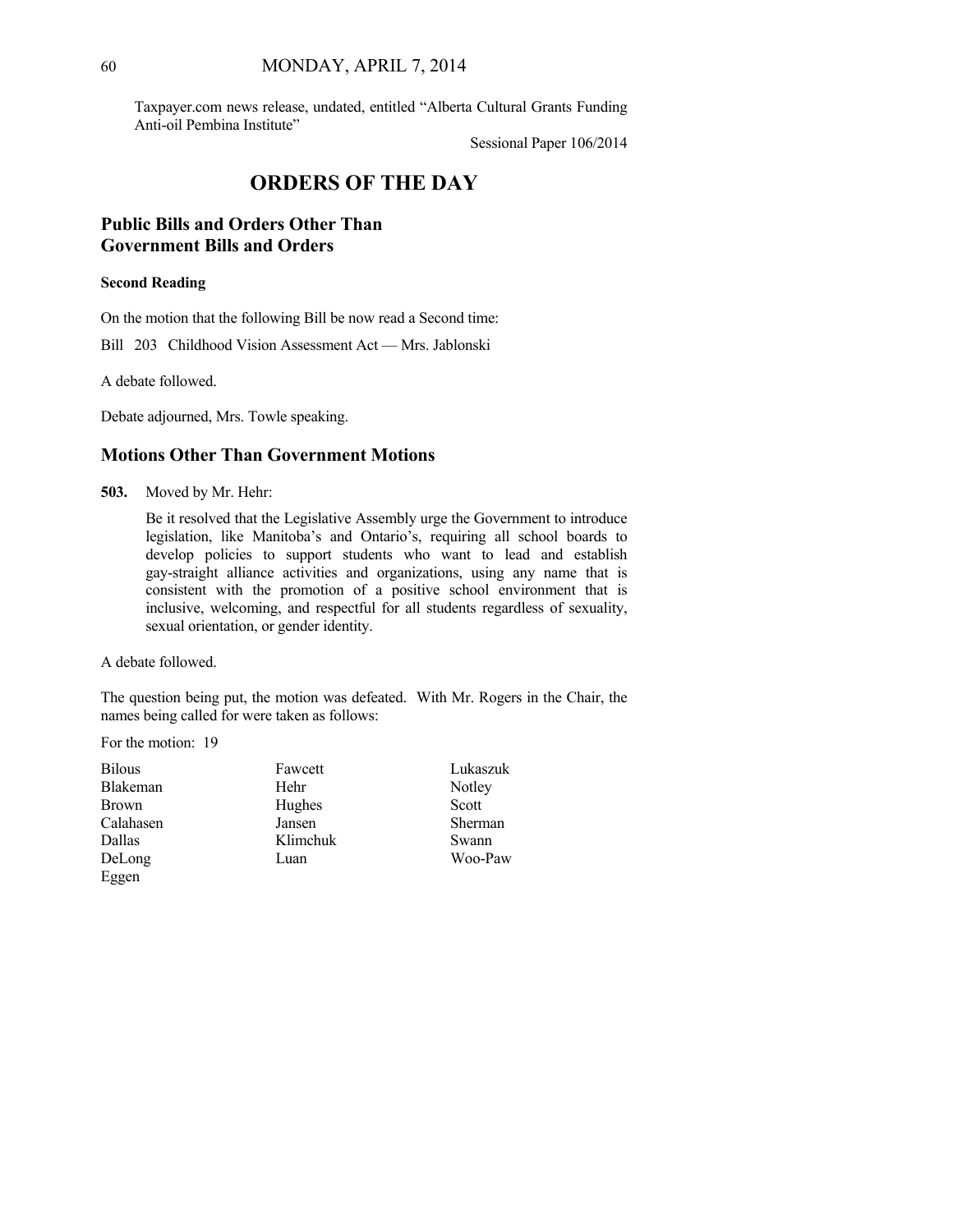Against the motion: 31

| Amery         | Fraser                                | Oberle        |
|---------------|---------------------------------------|---------------|
| Anderson      | <b>Fritz</b>                          | Pastoor       |
| <b>Barnes</b> | Goudreau                              | Rodney        |
| <b>Bikman</b> | Johnson (Athabasca-Sturgeon-Redwater) | Rowe          |
| Campbell      | Johnson (Calgary-Glenmore)            | Saskiw        |
| Casey         | Kubinec                               | <b>Starke</b> |
| Cusanelli     | Leskiw                                | Strankman     |
| Donovan       | McAllister                            | Towle         |
| Dorward       | McDonald                              | VanderBurg    |
| Drysdale      | McOueen                               | Weadick       |
| Fenske        |                                       |               |

## **Adjournment**

The Assembly adjourned at 6:13 p.m. until Tuesday, April 8, 2014, at 1:30 p.m.

Tuesday, April 8, 2014

The Speaker took the Chair at 1:30 p.m.

### **Speaker's Statement – Member's Anniversary**

The Speaker made a statement in recognition of the 12th anniversary of Hon. Mr. Griffiths, Minister of Service Alberta, who was elected to the Legislative Assembly of Alberta in a by-election held on April 8, 2002.

### **Speaker's Statement – Speaking Times for Ministerial Statements and Members' Statements**

Honourable Members, yesterday was a very historic day in this Assembly. Not only was it the first day for Alberta's new Premier, Alberta's 15th Premier, but it was also very noteworthy to hear his very important message delivered at a time called Ministerial Statements, as it was important to hear from other Members when everyone spoke about the Truth and Reconciliation Commission. Your Chair knows of the deeply held emotions that are triggered by the subject of residential schools because I grew up very near to the Alexis reserve, and I saw some of what was talked about yesterday occurring.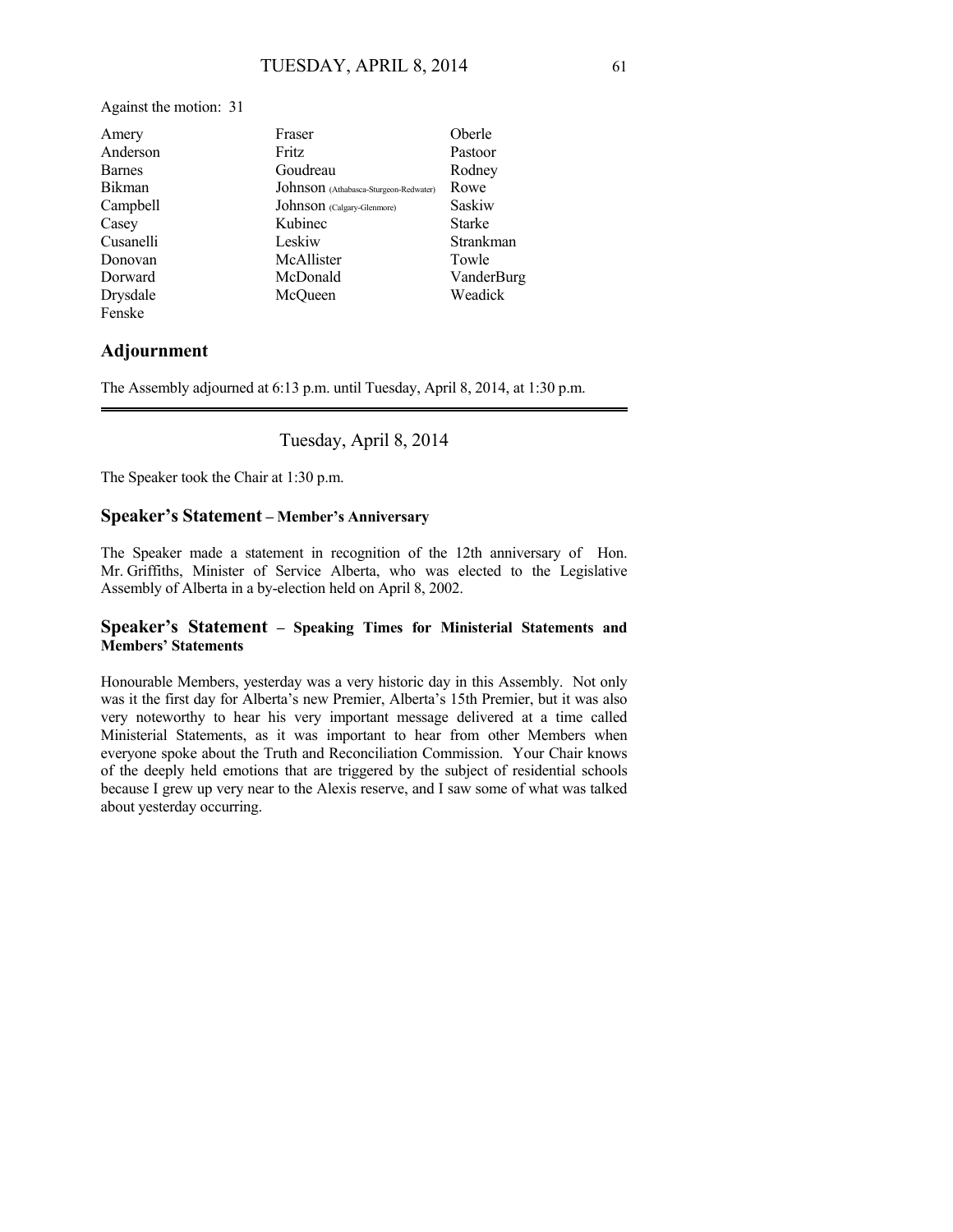The work of the Truth and Reconciliation Commission allows and empowers people to tell their stories. In keeping with that theme, yesterday there were some very emotional statements made in this Assembly. As Speaker I was proud to preside over an Assembly, over a Chamber, where, for example, the Hon. Member for Lesser Slave Lake was able to stand and tell her personal story involving residential schools. The speeches that were given by other Members and by the Leader of the Official Opposition also spoke to many outside these walls who know that their stories have resonance with all of us.

As I mentioned yesterday, at page 351 of Alberta Hansard for April 7, 2014, there were some complaints by some Members forwarded to me regarding the time that was given by me to Members who asked to participate in responding to the Ministerial Statement. I indicated that I would provide some guidelines with respect to the speaking times for Ministerial Statements today, including responses to Ministerial Statements.

In reviewing the background and rulings on this subject over the years, I found the most succinct statement to be in a document that I sent to House Leaders on January 23, 2014, entitled "Proposed Changes to Assembly Procedures: Comments Prepared by Table Officers." To quote from that document, I said the following:

There is nothing in the Standing Orders that provides for the length of time that a Minister may take in delivering a Ministerial Statement. Likewise, there is nothing about the length of responses by the Official Opposition or by any other opposition Member. The practice of allowing a Member of the Official Opposition a response of three minutes has been followed since the June 13, 1986, ruling by former Speaker David Carter. As there is nothing in that ruling or in the Standing Orders, a further practice has evolved of seeking unanimous consent of the Assembly to have a Member of any other opposition party respond for three minutes. In the interest of certainty, House Leaders may wish to consider amending the Standing Orders to either codify the existing practice or modify it.

Some Members may recall a ruling I gave on May 14, 2013, at page 2391 of Alberta Hansard for that day, that dealt with the topic of Ministerial Statements, especially the length of them.

I also want to point out that one of the most important jobs of the Speaker, although not much is written about it, is to sense the mood of the Assembly and to apply the rules in light of those circumstances. That is what I did yesterday with respect to the speaking times that I allowed in responding to the Ministerial Statement.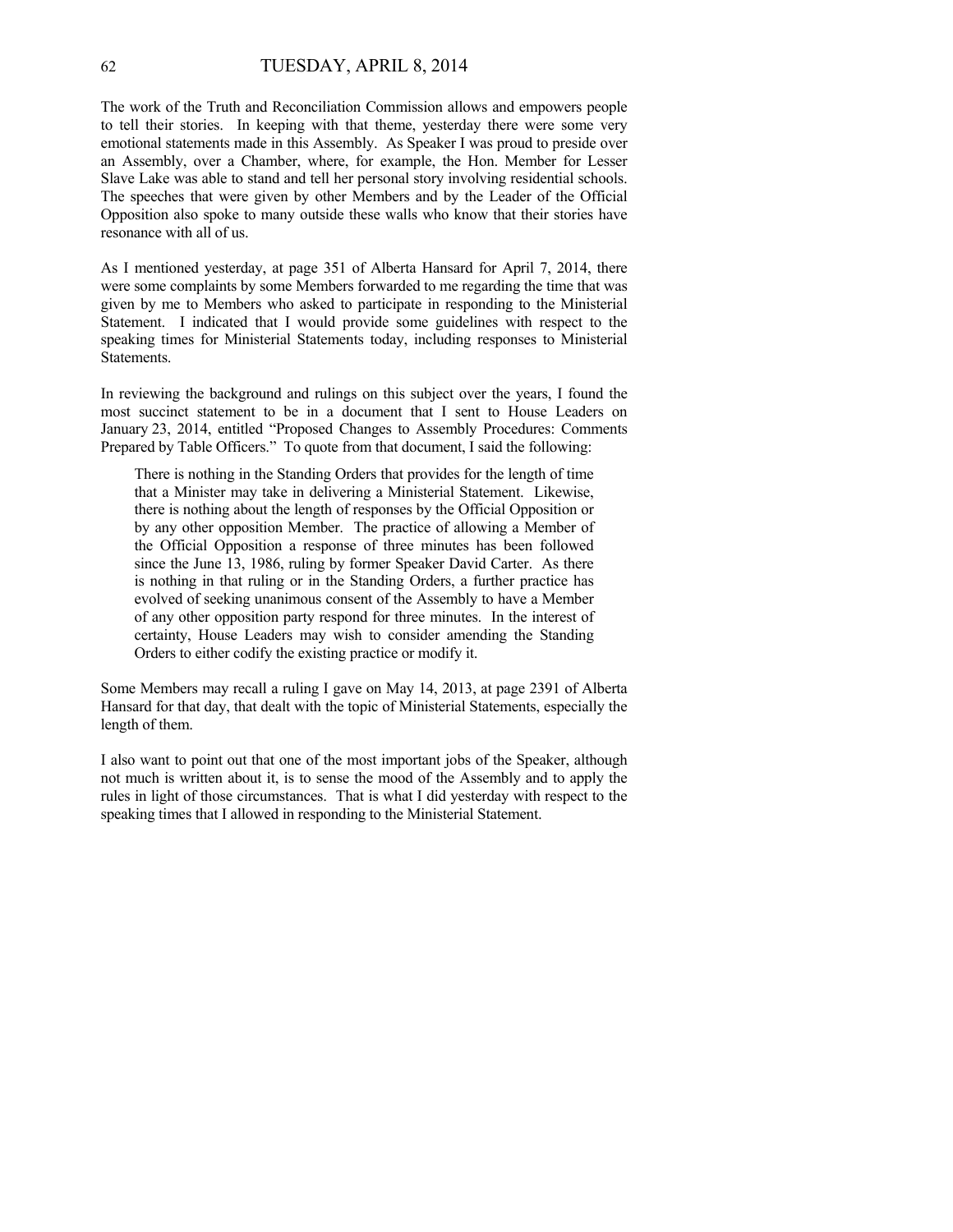In fact, the Premier spoke for exactly five minutes according to what I have been provided by way of timing. The Leader of the Official Opposition spoke for three minutes and 47 seconds, 47 seconds over the traditional allotted time, but well worth it. Same with the Premier, bang on. The Leader of the Liberal opposition spoke for three minutes and five seconds. The Leader of the New Democrats spoke for one minute and 54 seconds. The Member for Calgary-Foothills spoke for a minute and 38 seconds. The Member for Lesser Slave Lake spoke for five minutes and 41 seconds. The Member for Fort McMurray-Wood Buffalo spoke for two minutes and 40 seconds. So I granted the appropriate amount of leeway, judging the mood of the House at the time.

Moving on to another subject, that being the subsequent order of business. Specifically, for those who are participating in Members' Statements, we have a different rule, which is why I enforced the speaking times found in Standing Order 7(4). Unfortunately, I had to cut off two people at least because they ran over the time, more than two minutes. Members will know that these statements are part of the Daily Routine and are not unique. Members know the rules on speaking times and also should know the anxiety caused when one Member is seen to be allowed more time than another, which is in direct violation of the rules. I have no choice but to enforce those rules and to try and be as fair and as impartial in my rulings as possible when doing so.

I am sorry to have taken up a couple of minutes of your time from the Assembly on this point, but it was of great concern to me, as it was to some Members who wrote to me, sought clarification, and, as I mentioned earlier, even complained. If there are any further questions on this or any other matter, I encourage you to please contact me privately if you wish. Many of you have been in, and we have spoken about numerous items over the past nearly two years. I would welcome you to come in again and we can pursue the conversation even further.

Thank you for your kind attention and your adherence.

### **Members' Statements**

Ms Fenske, Hon. Member for Fort Saskatchewan-Vegreville, made a statement regarding rural homelessness.

Mr. Anglin, Hon. Member for Rimbey-Rocky Mountain House-Sundre, made a statement regarding several Government and Wildrose policies.

Ms Calahasen, Hon. Member for Lesser Slave Lake, made a statement regarding the First Nations Interpretation Internship Program at Writing-on-Stone Provincial Park.

Mr. Xiao, Hon. Member for Edmonton-McClung, made a statement regarding the Government's April 8, 2014, announcement of the Open Educational Resources Initiative.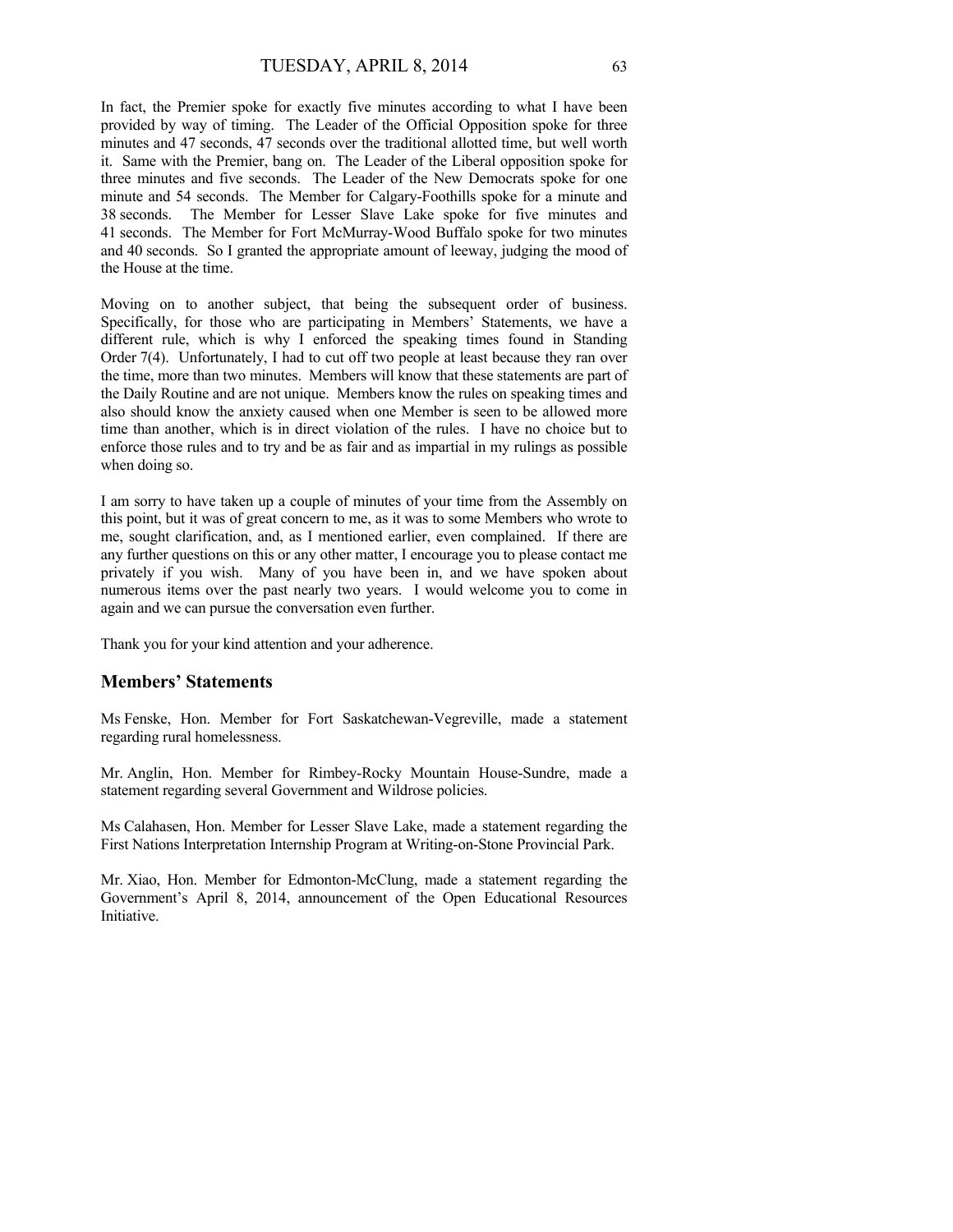Ms Cusanelli, Hon. Member for Calgary-Currie, made a statement regarding the work of the Sonshine Centre, a second-stage women's shelter in Calgary.

Mrs. Towle, Hon. Member for Innisfail-Sylvan Lake, made a statement congratulating Sylvan Lake, winner of Kraft Hockeyville 2014.

### **Tabling Returns and Reports**

Mr. Eggen, Hon. Member for Edmonton-Calder:

Copies of 50 postcards from Albertans to Hon. Mr. Lukaszuk, former Deputy Premier, regarding post-secondary education funding cuts

Sessional Paper 107/2014

Dr. Swann, Hon. Member for Calgary-Mountain View:

Reprint of a Stettler Independent article dated March 26, 2014, entitled "Redford agriculture legacy sparse at best"

Sessional Paper 108/2014

Mr. Allen, Hon. Member for Fort McMurray-Wood Buffalo:

Document entitled "Public response via email, Facebook and telephone with regard to the question posed on January 28, 2014" regarding Motion Other Than a Government Motion 504 to be proposed by Mr. Allen, Hon. Member for Fort McMurray-Wood Buffalo

Sessional Paper 109/2014

Mr. Webber, Hon. Member for Calgary-Foothills:

CBC News website article dated January 16, 2014, entitled "Husky, kitten found dead, muzzled in Calgary alley," Calgary Herald website article dated January 16, 2014, entitled "Pet owners warned after attacks on animals in Willow Park," and Calgary Herald website article dated January 29, 2014, entitled "Home searched in case of dog, cat found with muzzles taped shut"

Sessional Paper 110/2014

Alberta Society for the Prevention of Cruelty to Animals webpage outlining its core values and beliefs

Sessional Paper 111/2014

Hon. Mr. McIver, Minister of Infrastructure:

| Excerpt from Budget 2009, Capital Plan 2009-12                                         |                          |
|----------------------------------------------------------------------------------------|--------------------------|
|                                                                                        | Sessional Paper 112/2014 |
| Excerpt from Budget 2010, 2010-13 Capital Plan                                         |                          |
|                                                                                        | Sessional Paper 113/2014 |
| Biography of Mr. Anderson, Hon. Member for Airdrie, from the robanderson.ca<br>website |                          |
|                                                                                        | Sessional Paper 114/2014 |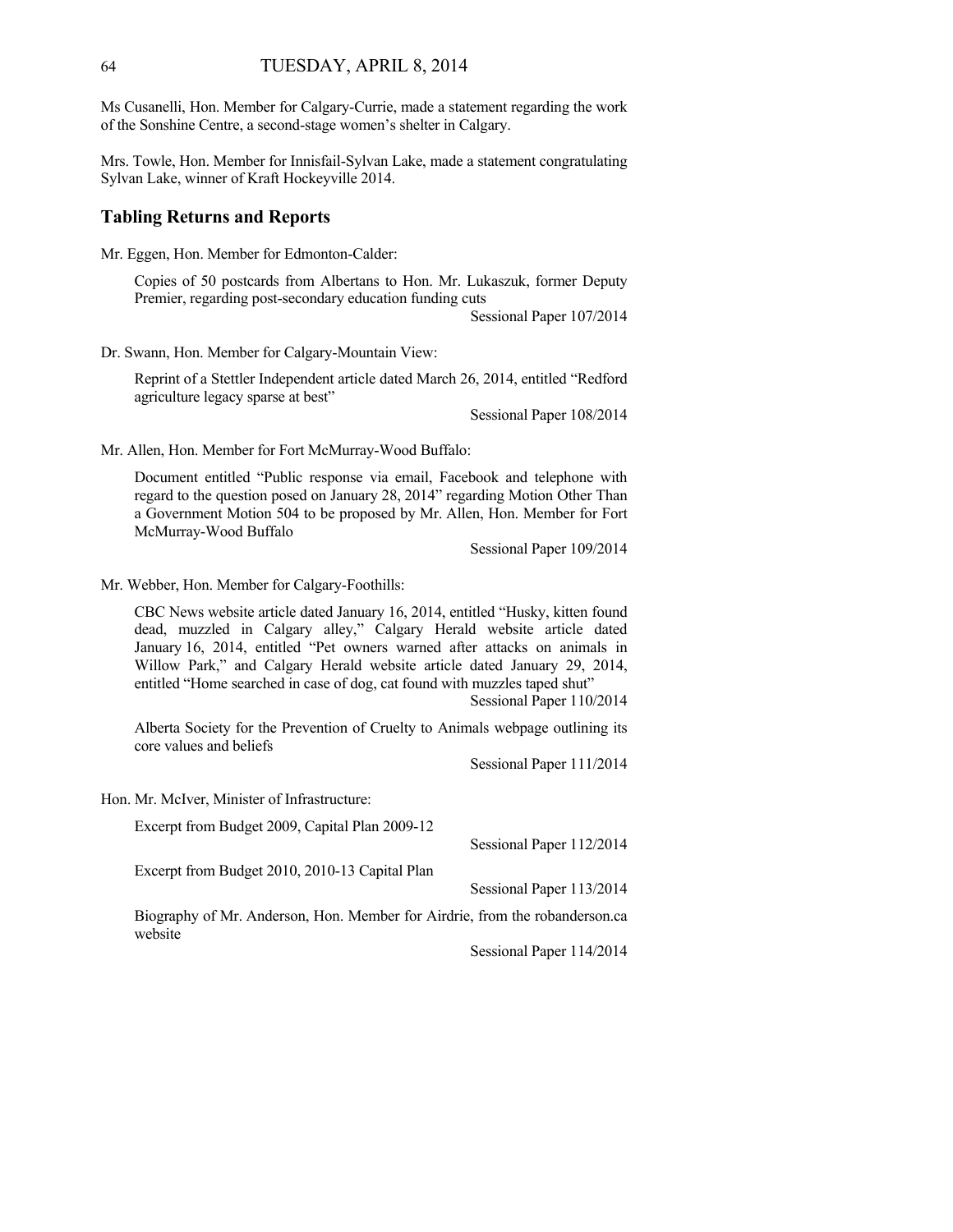Mr. Donovan, Hon. Member for Little Bow:

Email message dated December 26, 2013, from Tom Filgas of Lethbridge to Mr. Donovan, Hon. Member for Little Bow, expressing several concerns regarding resource royalties and Government policies

Sessional Paper 115/2014

### **Adjournment**

Pursuant to Standing Order 59.01(5)(b) the Assembly adjourned at  $3:24$  p.m. until Wednesday, April 9, 2014, at 1:30 p.m. 

Wednesday, April 9, 2014

The Speaker took the Chair at 1:30 p.m.

The Speaker offered a prayer, and a moment of silence was observed in recognition of the lives of Canadian military personnel lost in service to their country.

### **Speaker's Statements**

#### **Battle of Vimy Ridge**

The Speaker made a statement recognizing April 9, 2014, as the National Day of Remembrance of the Battle of Vimy Ridge.

### **Order Paper Modification**

I would like to point out a minor change that will be made to the Order Paper due to recent changes to Executive Council. Today's Order Paper shows the former Minister of Municipal Affairs by name as the sponsor of Bill 6, New Home Buyer Protection Amendment Act, 2014. The Order Paper will be changed to simply indicate that the sponsor of this Bill is the Minister of Municipal Affairs, period, which is how the Bill has been printed. Hence, the sponsor of this Bill will be the current member of Executive Council who has responsibility for this particular Ministry.

### **Members' Statements**

Ms Smith, Hon. Leader of the Official Opposition, made a statement regarding an Alberta Health Services consulting contract awarded to a private consulting company belonging to a former Alberta Health Services senior executive.

Mr. Bilous, Hon. Member for Edmonton-Beverly-Clareview, made a statement regarding the Alberta New Democrats' solutions to problems in Alberta's education system.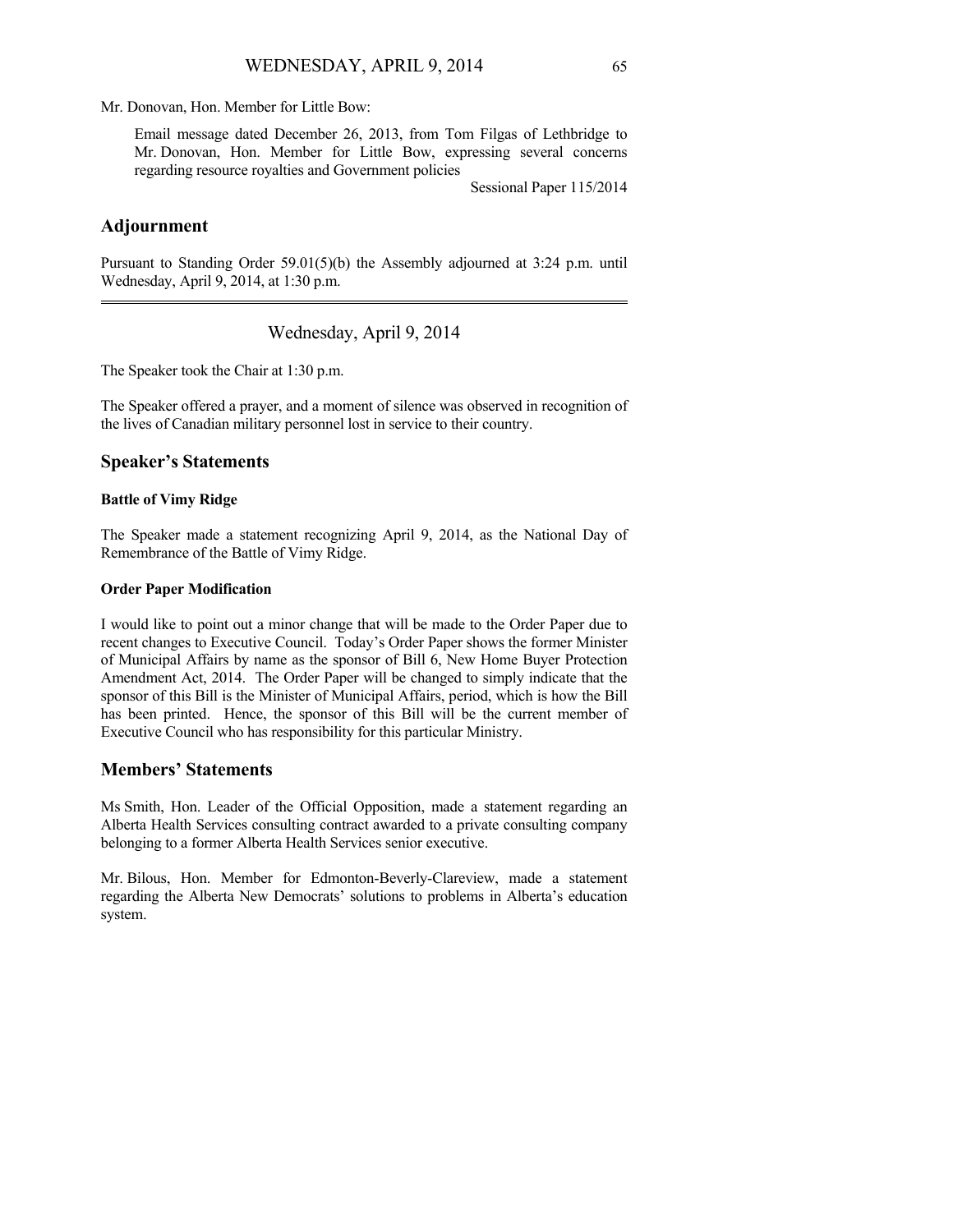Mr. Dorward, Hon. Member for Edmonton-Gold Bar, made a statement regarding the 50th anniversary of Marmot Basin in Jasper, the Edmonton Ski Club, and the City of Edmonton's Winter City Strategy.

Mr. Casey, Hon. Member for Banff-Cochrane, made a statement regarding the creation of the Peter Lougheed Leadership Institute at the Banff Centre, part of the Peter Lougheed Leadership Initiative in collaboration with the University of Alberta.

Ms Johnson, Hon. Member for Calgary-Glenmore, made a statement regarding Sue Higgins, former Calgary City Councillor, who passed away on February 16, 2014.

Mr. Wilson, Hon. Member for Calgary-Shaw, made a statement regarding a visit he made to the Canadian National Vimy Memorial.

Hon. Mr. Denis, Deputy Government House Leader, requested and received the unanimous consent of the Assembly to waive Standing Order  $7(7)$  in order to complete the Daily Routine.

## **Tabling Returns and Reports**

Mr. Bilous, Hon. Member for Edmonton-Beverly-Clareview:

List of over 26,000 names of people who are requesting that Alberta Education stop consulting with Syncrude, Suncor, and Cenovus on redesigning Alberta's curriculum for kindergarten to Grade 12

Sessional Paper 116/2014

Mr. Hehr, Hon. Member for Calgary-Buffalo:

Press release dated April 8, 2014, entitled "Rocky View Teachers Disappointed in Defeat of Motion 503," prepared by Rocky View teachers

Sessional Paper 117/2014

Hon. Mr. Denis, Minister of Justice and Solicitor General:

Letter dated February 4, 2014, from Hon. Mr. Denis, Minister of Justice and Solicitor General, to Hon. Peter MacKay, Minister of Justice and Attorney General of Canada, regarding sustainable and adequate federal funding for legal aid

Sessional Paper 118/2014

Mr. Bikman, Hon. Member for Cardston-Taber-Warner:

Email message dated March 13, 2014, from Thaine Olsen of Magrath to Mr. Bikman, Hon. Member for Cardston-Taber-Warner, regarding the value of the now suspended Summer Temporary Employment Program

Sessional Paper 119/2014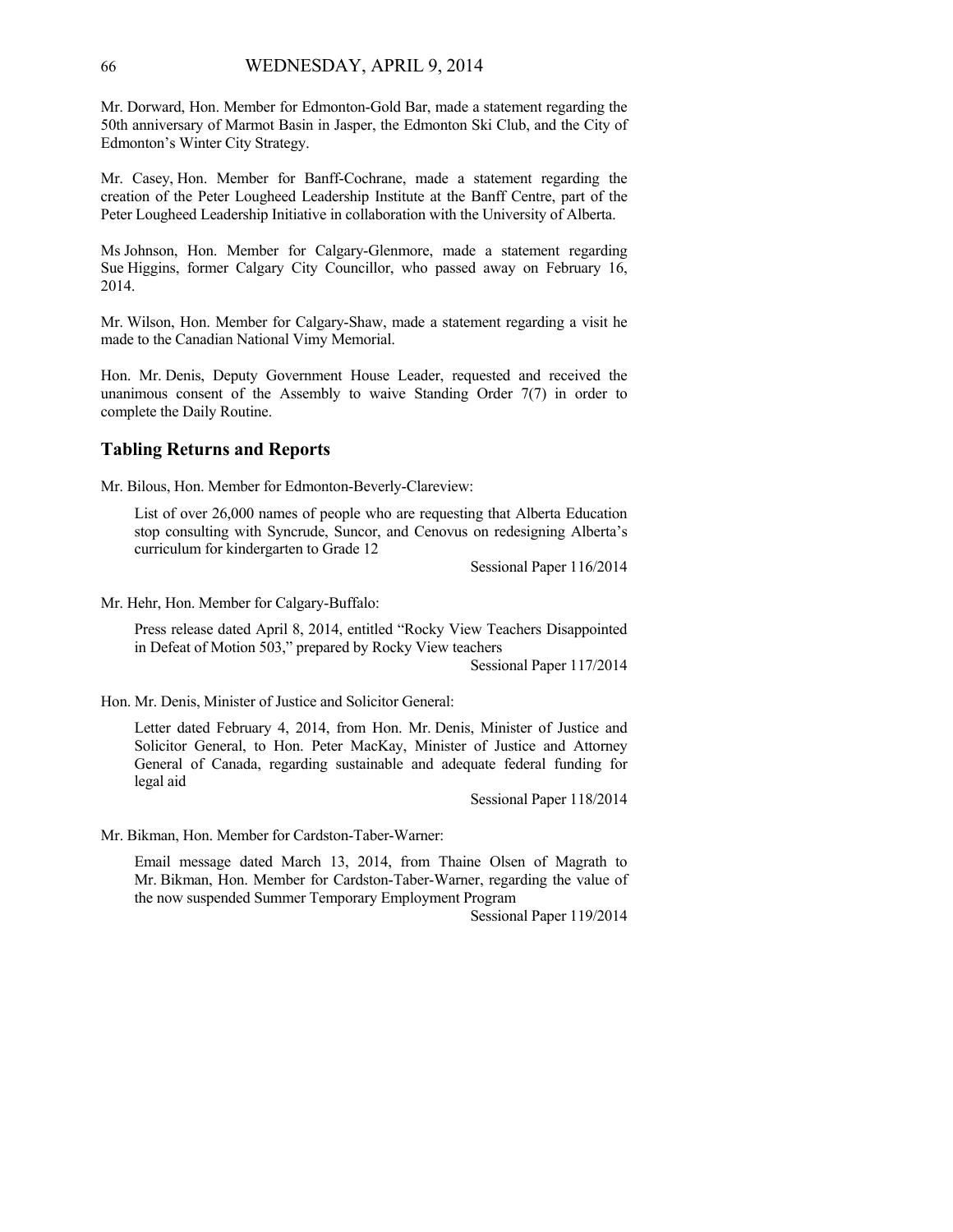Letter dated April 1, 2014, from Brian Fozzard, President, Crowfoot Courier Ltd., to Members of the Legislative Assembly regarding small businesses in communities

Sessional Paper 120/2014

Letter, undated, unaddressed, from Perry Reese and Brant Reese of Milk River regarding an emergency protection order for greater sage grouse

Sessional Paper 121/2014

4 recent email messages from parents whose children attend schools in Raymond to Mr. Bikman, Hon. Member for Cardston-Taber-Warner, expressing concern regarding overcrowding and opposition to the use of portables

Sessional Paper 122/2014

# **Adjournment**

Pursuant to Standing Order 59.01(5)(b), the Assembly adjourned at 3:42 p.m. until Thursday, April 10, 2014, at 1:30 p.m. 

# Thursday, April 10, 2014

The Speaker took the Chair at 1:30 p.m.

# **Members' Statements**

Mr. Dorward, Hon. Member for Edmonton-Gold Bar, made a statement regarding the 20th anniversary of the Rwandan genocide.

Ms Smith, Hon. Leader of the Official Opposition, made a statement regarding the Government's decision to demolish houses in the flood prone neighbourhood of Beachwood in High River.

Mr. Goudreau, Hon. Member for Dunvegan-Central Peace-Notley, made a statement recognizing Project Brock and the Ruether family for their efforts in educating people about automated external defibrillators and encouraging communities to place automated external defibrillators in all areas of public use.

Mr. Young, Hon. Member for Edmonton-Riverview, made a statement recognizing the University of Alberta Golden Bears hockey team on winning its 51st Canada West title and record 14th national championship and regarding the success of all University of Alberta Golden Bears and Panda teams.

Mr. Jeneroux, Hon. Member for Edmonton-South West, made a statement regarding Edmonton-South West constituents' concerns with respect to reliable childcare and their desire to have daycare services at their places of work.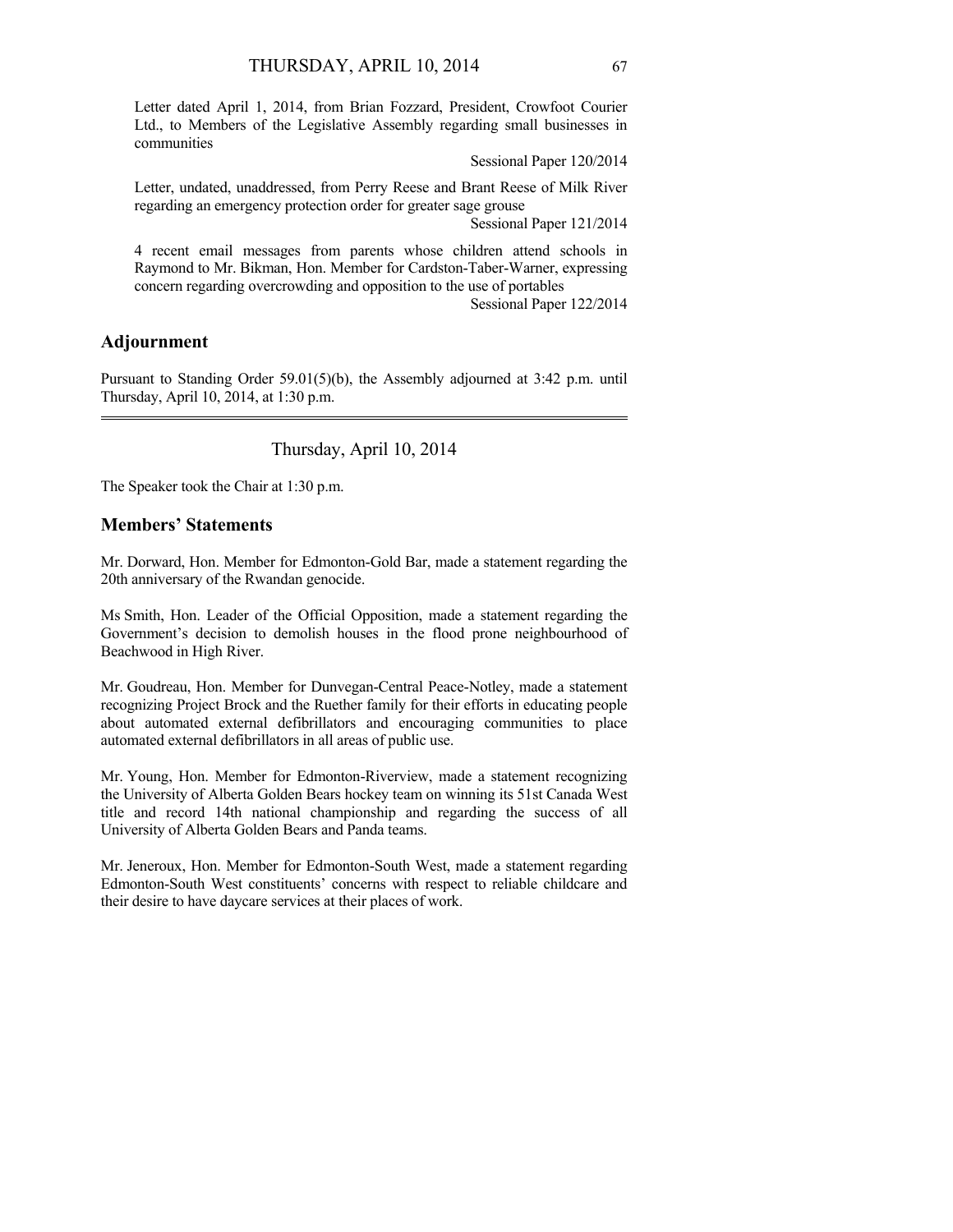Mr. Allen, Hon. Member for Fort McMurray-Wood Buffalo, made a statement regarding excessive wait times for Albertans to receive approval for Assured Income for the Severely Handicapped benefits.

# **Notices of Motions**

Hon. Mr. Denis, Deputy Government House Leader, gave oral notice of Written Questions and Motions for Returns to be accepted or otherwise dealt with, pursuant to Standing Order 34(3):

# **Written Questions**

| To be accepted: WQ1, WQ2, WQ4, WQ5, WQ6, WQ10, WQ11, WQ15, |
|------------------------------------------------------------|
| WQ16, WQ17, WQ18, WQ19, WQ20, WQ21, WQ22,                  |
| WQ23, WQ24, WQ25, WQ26, WQ27, WQ28, WQ29,                  |
| WQ30, WQ31, WQ32, WQ33, WQ34, WQ35, WQ36,                  |
| WQ37, WQ38, WQ39, WQ40, WQ41                               |
| To be dealt with: WQ3, WQ7, WQ8, WQ9, WQ12, WQ13, WQ14     |

#### **Motions for Returns**

To be accepted: MR2, MR3, MR7, MR8 To be dealt with: MR1, MR4, MR5, MR6

# **Introduction of Bills (First Reading)**

Upon recommendation of His Honour the Honourable the Lieutenant Governor, and notice having been given:

Bill 7 Tax Statutes Amendment Act, 2014 (\$) — Hon. Mr. Campbell on behalf of Hon. Mr. Horner

Notice having been given:

Bill 205 Animal Protection (Prevention of Animal Distress and Neglect) Amendment Act, 2014 — Mr. Webber

### **Tabling Returns and Reports**

Mr. Bilous, Hon. Member for Edmonton-Beverly-Clareview, on behalf of Mr. Mason, Hon. Member for Edmonton-Highlands-Norwood:

Copies of 50 postcards from Albertans to Hon. Mr. Lukaszuk, former Deputy Premier, regarding post-secondary education funding cuts

Sessional Paper 123/2014

Ms Blakeman, Hon. Member for Edmonton-Centre, on behalf of Mr. Hehr, Hon. Member for Calgary-Buffalo:

CTV News website article dated April 10, 2014, entitled "Alberta mother breaks her silence on gay-straight alliances"

Sessional Paper 124/2014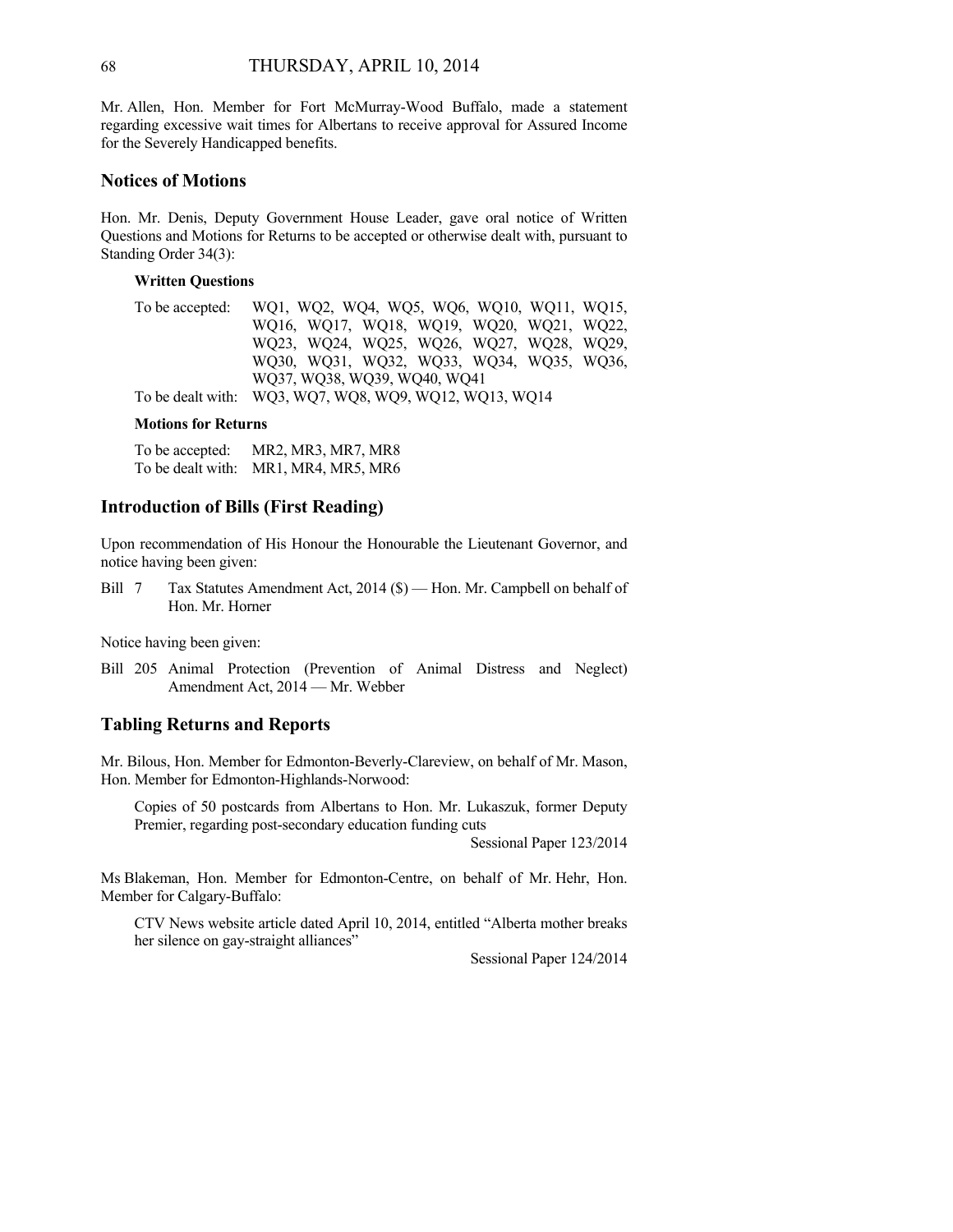Ms Blakeman, Hon. Member for Edmonton-Centre:

| Alberta Health Services document, undated, entitled "AHS Performance"<br>Dashboard Q2 2013/14" |  |                          |
|------------------------------------------------------------------------------------------------|--|--------------------------|
|                                                                                                |  | Sessional Paper 125/2014 |
| Alberta Health Services document, undated, entitled "AHS Measure Dashboard"<br>$O3\ 2013/14"$  |  |                          |
|                                                                                                |  | Sessional Paper 126/2014 |

### **Speaker's Statement – MLA for a Day**

The Speaker made a statement regarding Mr. Speaker's MLA for a Day to be held on May 5 and 6, 2014.

# **ORDERS OF THE DAY**

# **Government Bills and Orders**

### **Second Reading**

The following Bill was read a Second time and referred to Committee of the Whole:

Bill 6 New Home Buyer Protection Amendment Act, 2014 — Minister of Municipal Affairs

### **Adjournment**

On motion by Hon. Mr. Denis, Deputy Government House Leader, that it be called 4:30 p.m., the Assembly adjourned at 3:30 p.m. until Monday, April 14, 2014, at 1:30 p.m. 

Monday, April 14, 2014

The Speaker took the Chair at 1:30 p.m.

# **Members' Statements**

Mr. Luan, Hon. Member for Calgary-Hawkwood, made a statement regarding the second annual Sino-Canadian Oil and Gas Symposium to be held in Calgary on June 21, 2014.

Mr. Strankman, Hon. Member for Drumheller-Stettler, made a statement regarding the actions of the Government caucus and the role of the next Premier.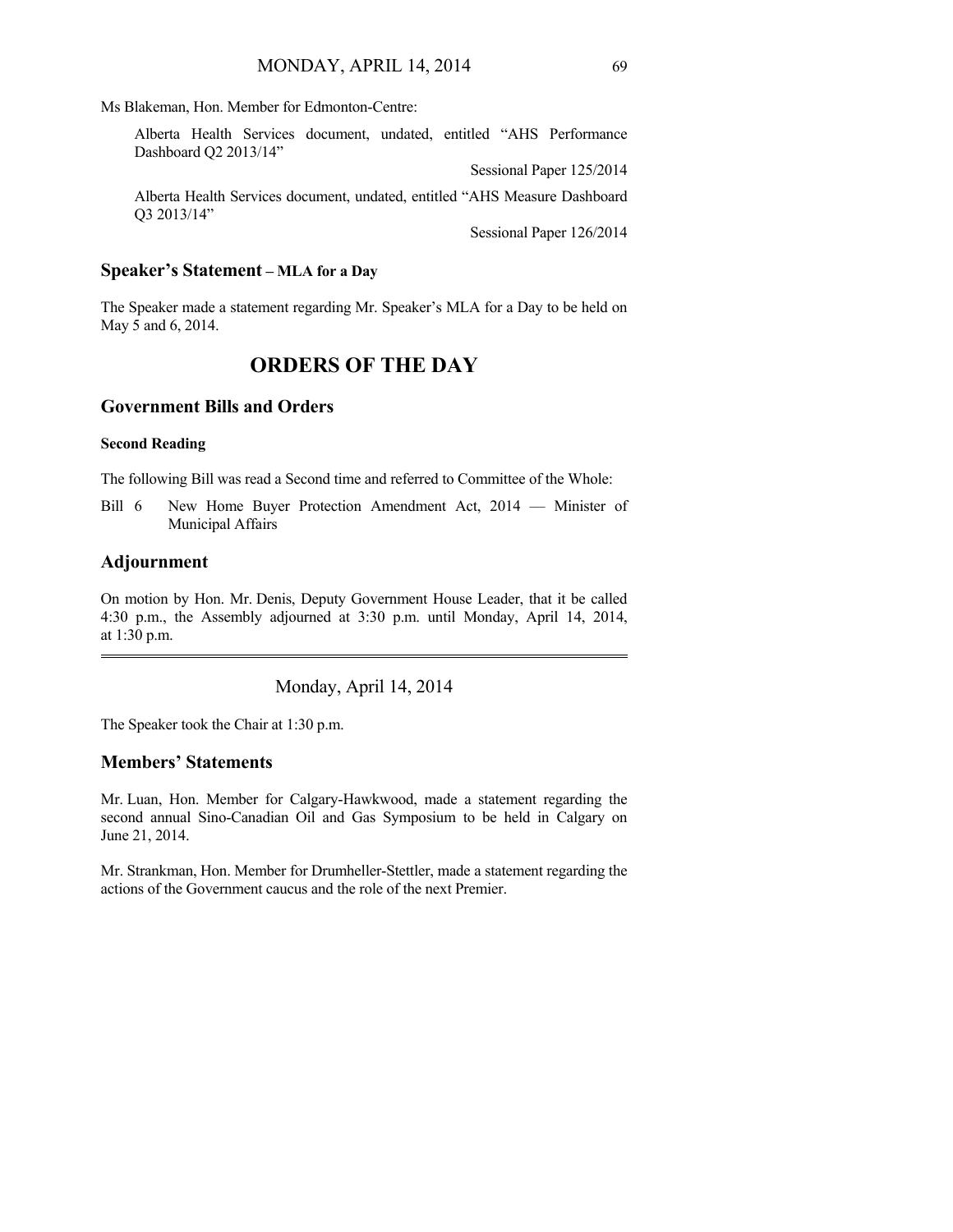Ms Kubinec, Hon. Member for Barrhead-Morinville-Westlock, made a statement regarding the effects of mental illness and new funding in Budget 2014 that strengthens mental health programs.

Ms Fenske, Hon. Member for Fort Saskatchewan-Vegreville, made a statement recognizing the 40th anniversary of the Ukrainian Cultural Heritage Village.

Mrs. Fritz, Hon. Member for Calgary-Cross, made a statement regarding the construction of the Agrium Western Event Centre in Calgary.

Dr. Sherman, Hon. Member for Edmonton-Meadowlark, made a statement regarding the important role of public servants; Bill 45, Public Sector Services Continuation Act; Bill 46, Public Service Salary Restraint Act; and public service pensions.

### **Tabling Returns and Reports**

Mrs. Jablonski, Hon. Member for Red Deer-North:

Email message dated April 10, 2014, from Dr. Charles Boulet of Black Diamond to all Members of the Legislative Assembly expressing support for Bill 203, Childhood Vision Assessment Act

Sessional Paper 127/2014

Email message dated April 11, 2014, from Dr. Steven Hoang, Optometrist, to the Premier and all Members of the Legislative Assembly expressing support for Bill 203, Childhood Vision Assessment Act

Sessional Paper 128/2014

Document, undated, entitled "Bill 203, Childhood Vision Assessment Act" Sessional Paper 129/2014

Dr. Swann, Hon. Member for Calgary-Mountain View:

Canadian Journal of Public Health article dated January/February 2012 entitled "Childhood Vision Screening in Canada: Public Health Evidence and Practice" Sessional Paper 130/2014

Mr. Hehr, Hon. Member for Calgary-Buffalo:

Documents, undated, entitled "Philosophy of Christian Education" and "Professional and Ethical Standards," relating to comments made by Mr. Hehr during Oral Question Period on April 14, 2014

Sessional Paper 131/2014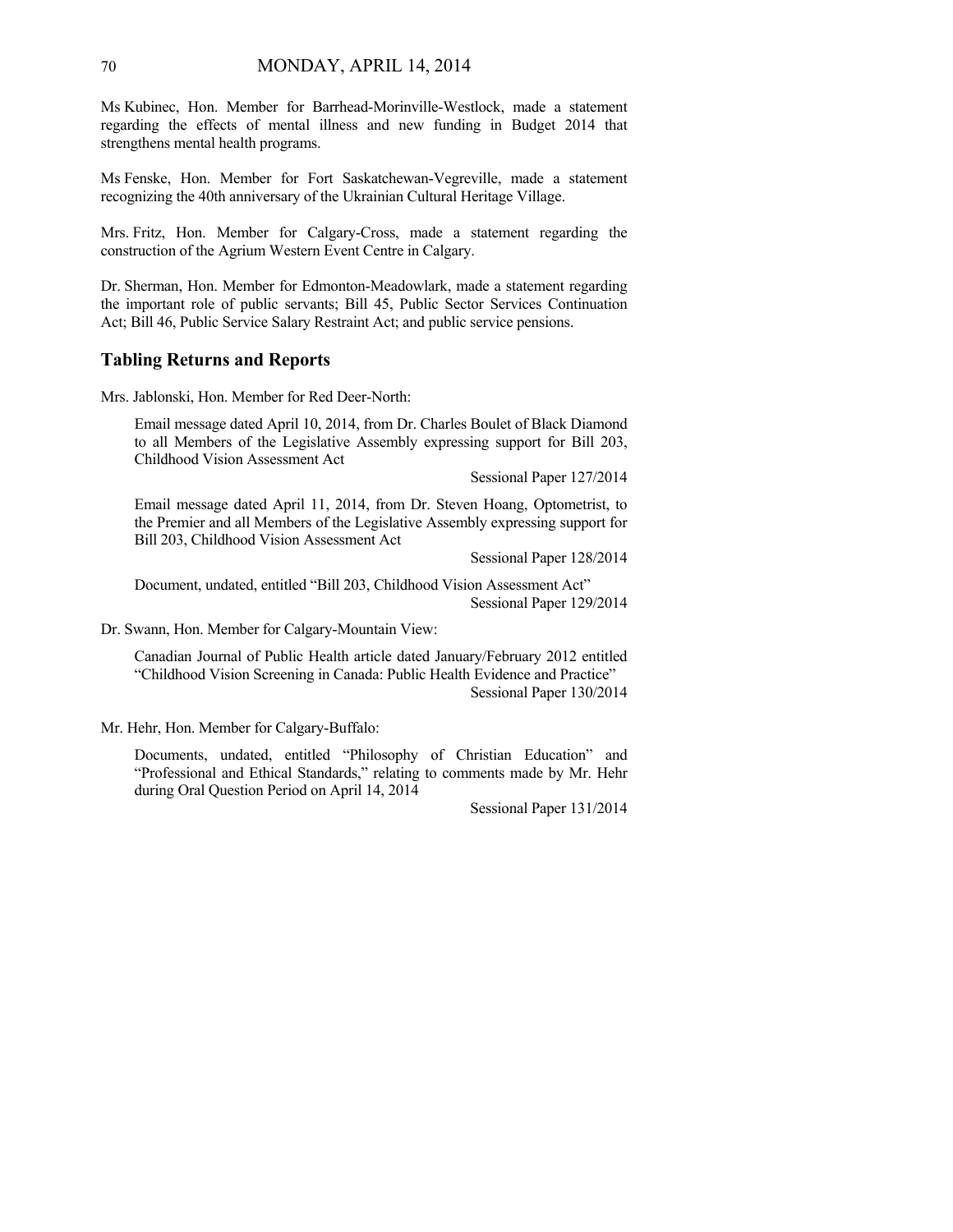# **ORDERS OF THE DAY**

# **Written Questions**

The following Written Questions were accepted:

**WQ1.** Asked for by Ms Blakeman:

What progress has been made on the formal commitment to develop a big city charter announced by the Minister of Municipal Affairs in a Government news release on June 18, 2012?

**WQ2.** Asked for by Ms Blakeman:

Which 10 municipalities had the highest property tax rates in Alberta for the 2012 and 2013 calendar years?

**WQ4.** Asked for by Dr. Swann:

As of January 1, 2014, how many licensed child care program spaces and approved family day home spaces are there in each of Edmonton, Calgary, and the rest of Alberta?

**WQ5.** Asked for by Mr. Kang:

Has the Government received a report from the Information and Privacy Commissioner on the Government's travel, meal, and hospitality expenses policy announced on September 5, 2012, and if so, what are the Commissioner's recommendations?

**WQ6.** Asked for by Ms Blakeman:

How many oil and gas pipeline spills, leaks, or ruptures have occurred in Alberta per year from January 1, 2009, to December 31, 2013?

**WQ10.** Asked for by Ms Blakeman:

Which municipalities in Alberta have lands that are classified as flood-prone?

**WQ11.** Asked for by Mr. Hehr:

As of January 1, 2014, how many active members and retired members are in each of the following public sector pension plans: the Local Authorities Pension Plan, the Public Service Pension Plan, the Management Employees Pension Plan, and the Special Forces Pension Plan?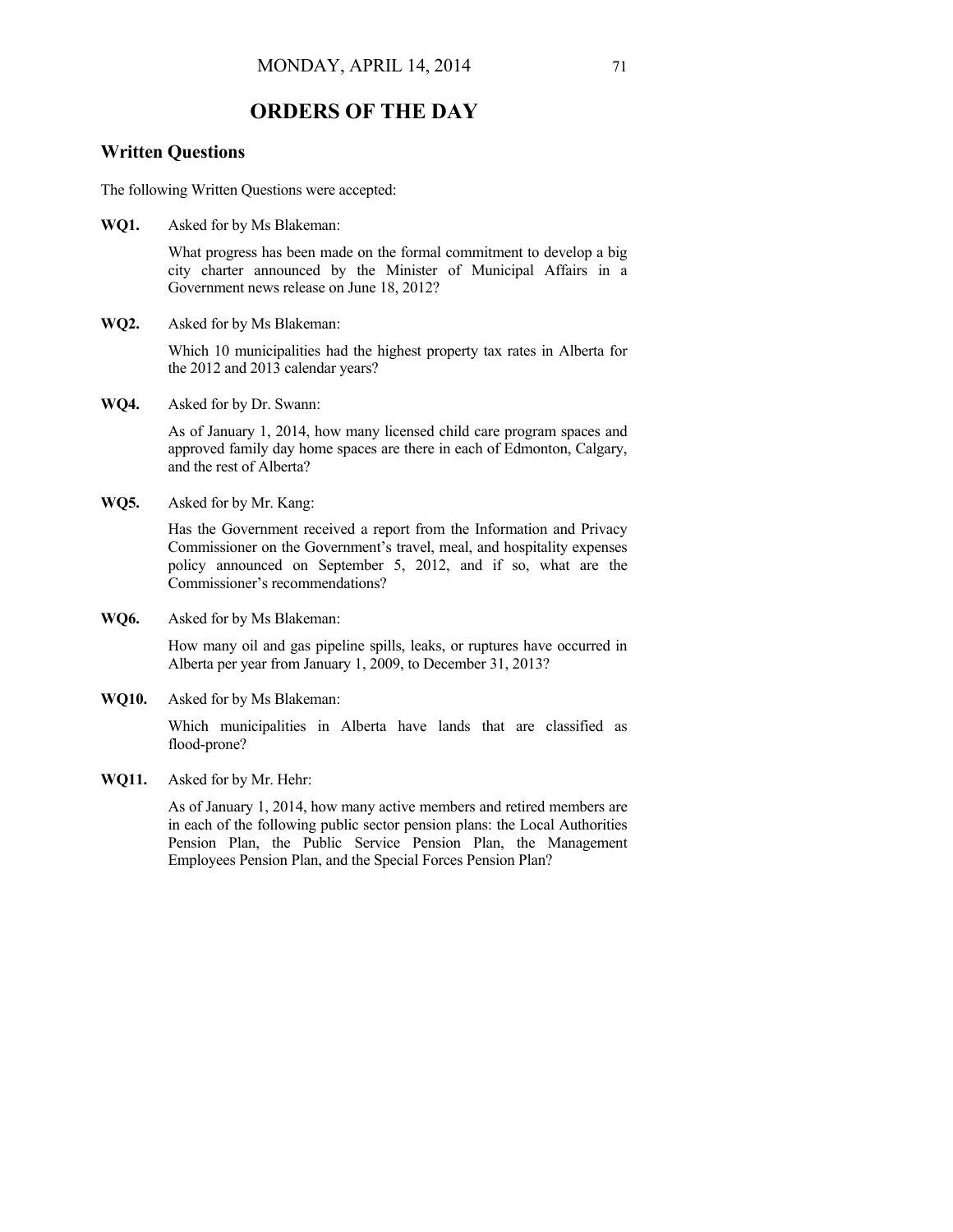**WQ15.** Asked for by Mr. Hehr:

In Alberta, how many English as a Second Language students were registered in each of the school years from 2010-11 to 2012-13 inclusive, and of those, how many will continue beyond the five years that are totally funded by the school board?

**WQ16.** Asked for by Mr. Kang:

How many home inspection businesses or individual inspectors for resale properties were operating in Alberta when the Home Inspection Business Regulation came into force on September 1, 2011, and how many are operating in Alberta as of January 1, 2014?

**WQ17.** Asked for by Mr. Kang:

Since the Home Inspection Business Regulation came into force on September 1, 2011, how many complaints has Service Alberta received about home inspection businesses or individual inspectors for resale properties as of January 1, 2014?

**WQ18.** Asked for by Mr. Kang:

Since the Home Inspection Business Regulation came into force on September 1, 2011, how many home inspection businesses or individual inspectors for resale properties have had their licences revoked by Service Alberta as of January 1, 2014?

**WQ19.** Asked for by Dr. Swann:

What criteria does the Government use to classify children as living in poverty?

**WQ20.** Asked for by Dr. Swann:

What is the Government's estimate of how many Alberta children are living in poverty as of January 1, 2014?

**WQ21.** Asked for by Dr. Swann:

What criteria does the Government use to determine whether a child has escaped poverty?

**WQ22.** Asked for by Dr. Swann:

What is the Government's projection of how much money it will need to invest to eliminate child poverty in five years, in connection with Together We Raise Tomorrow, Alberta's Poverty Reduction Strategy, announced in June 2013, and to which programs, services, and community resources will this funding be allocated?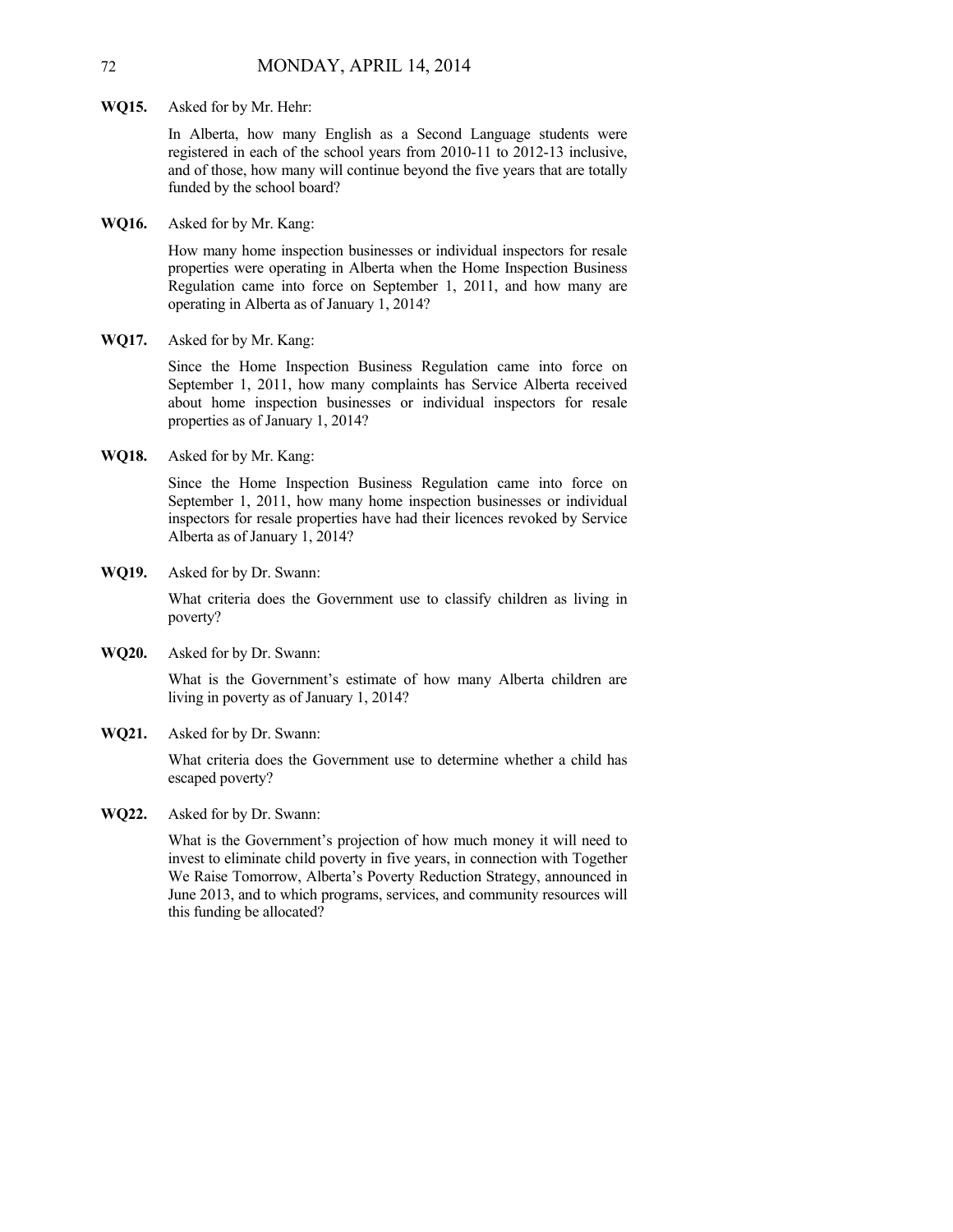In relation to the June 2013 flood, how many hours' notice did the Ministry of Environment and Sustainable Resource Development give to each of the affected municipalities that flooding was either possible or imminent?

**WQ24.** Asked for by Ms Blakeman:

How many safety codes officers in Alberta have been specifically trained to evaluate homes affected by the June 2013 flood and assess whether they have been flood-proofed to a sufficient degree to warrant removal of the notice that the Government has placed on the titles to those properties?

**WQ25.** Asked for by Mr. Hehr:

As of January 1, 2014, how many of the 30 new Occupational Health and Safety (OHS) officers, announced by the Government on March 4, 2011, have been hired, and what is the total number of OHS officers?

**WQ26.** Asked for by Mr. Hehr:

As of January 1, 2014, how many of the six new Employment Standards (ES) officers, announced by the Government on August 10, 2011, have been hired, what is the total number of ES officers, and what was the total number on August 10, 2011?

**WQ27.** Asked for by Dr. Swann:

What is the projected net financial result of dissolving the Child and Family Services Authorities and Persons with Developmental Disabilities Community Boards, establishing family and community engagement councils, and transferring responsibility for service delivery to the Ministry of Human Services?

**WQ28.** Asked for by Dr. Swann:

How much have caseloads for Alberta Works decreased or increased from April 1, 2008, to April 1, 2013?

**WQ29.** Asked for by Mr. Kang:

How many people have visited the Alberta Open Data Portal since it was launched in May 2013, and what was the most searched item?

**WQ30.** Asked for by Mr. Hehr:

As of January 1, 2014, how many Government management positions have been eliminated since April 1, 2013, and how many are anticipated to be eliminated by March 31, 2014?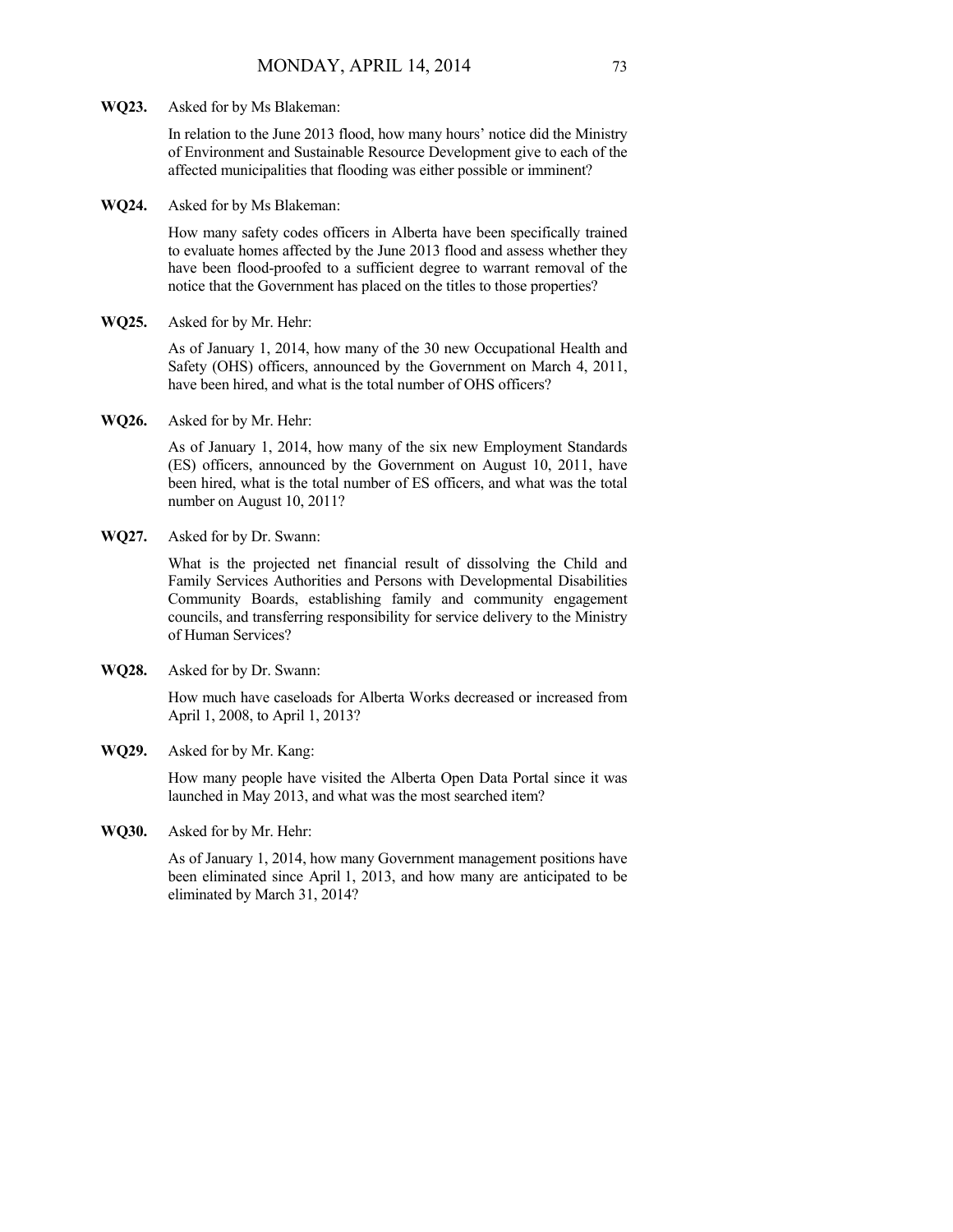#### **WQ31.** Asked for by Ms Blakeman:

For those property owners who received Disaster Recovery Program compensation in 2013, what is the wording of the notice the Government will place on the titles to those properties?

**WQ32.** Asked for by Ms Blakeman:

Who are the members of the Government's Disaster Recovery Committee, the body referenced in section 2.2.2 of the Alberta Disaster Assistance Guidelines and section 7(3) of the Disaster Recovery Regulation?

**WQ33.** Asked for by Ms Blakeman:

As of January 1, 2014, how many homes in southern Alberta were deemed or estimated to be eligible to apply for Disaster Recovery Program compensation in relation to the June 2013 flood; and, of those, how many submitted applications for compensation, how many were offered compensation, and how many accepted the offered amount of compensation?

**WQ34.** Asked for by Ms Blakeman:

As of January 1, 2014, how many Disaster Recovery Program compensation claims from the 2010 flood in southern and central Alberta were appealed to the Minister of Municipal Affairs, pursuant to section 8 of the Disaster Recovery Regulation, and how many of those resulted in a reversal or modification of a previous decision made by either the Alberta Emergency Management Agency's Director of Recovery Operations or the Managing Director?

**WQ35.** Asked for by Ms Blakeman:

As of January 1, 2014, of the total number of southern Alberta residents who applied for Disaster Recovery Program compensation in relation to the June 2013 flood, how many have requested a formal review of their files by the Alberta Emergency Management Agency's (AEMA) Director of Recovery Operations; and, how many have subsequently requested that a decision on their file by the AEMA Director of Recovery Operations be reviewed by the AEMA Managing Director, pursuant to section 7 of the Disaster Recovery Regulation; and, how many have subsequently requested that a decision on their file by the AEMA Managing Director be reviewed by the Minister of Municipal Affairs, pursuant to section 8 of the Disaster Recovery Regulation?

**WQ36.** Asked for by Ms Blakeman:

How many municipalities requested financial or technical assistance from the Government for riverbank stabilization or flood protection for the period between the southern Alberta flood that occurred in June 2005 and the flood of June 2013?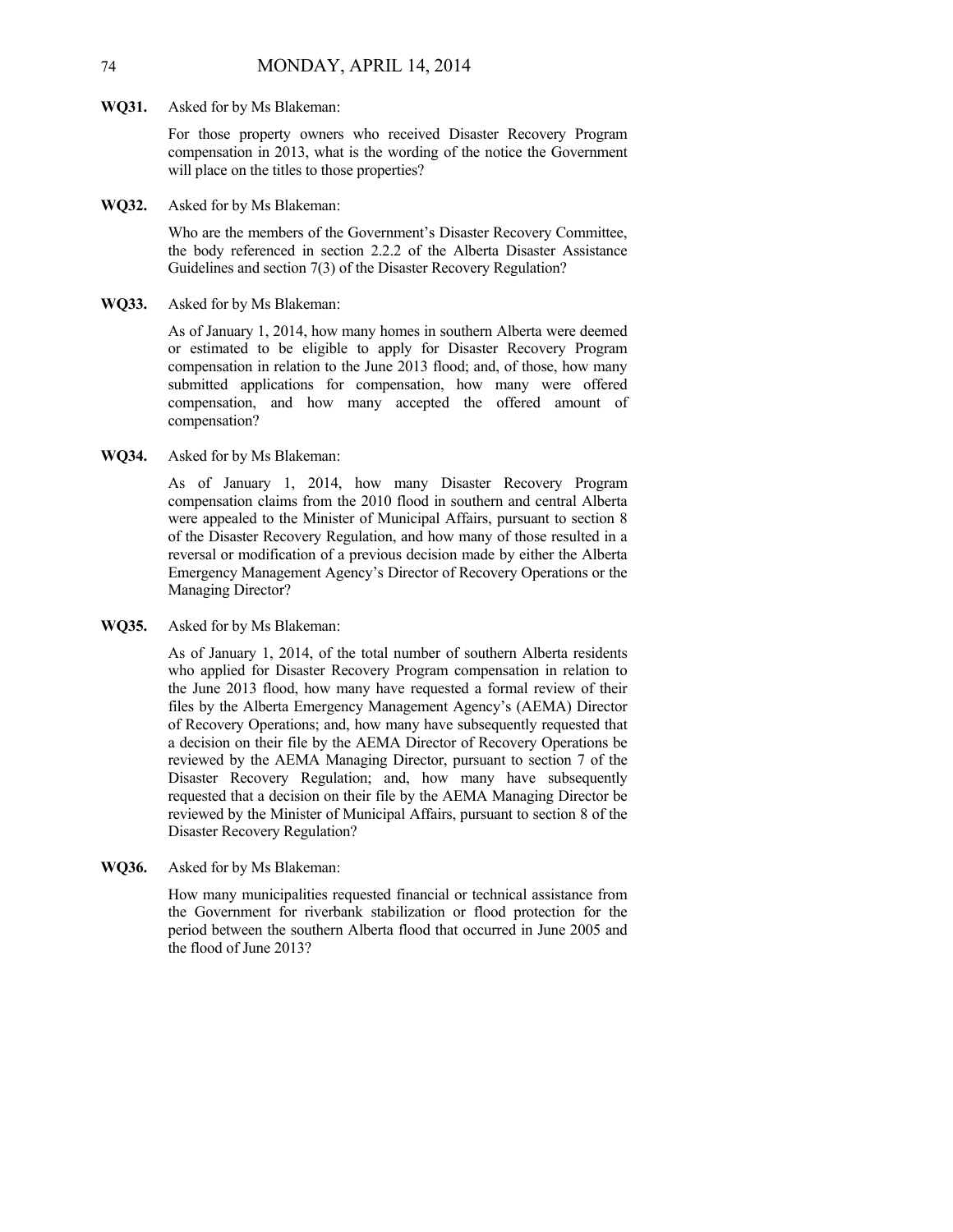**WQ37.** Asked for by Ms Blakeman:

As January 1, 2014, what is the average length of time that it has taken to conclude Disaster Recovery Program compensation claims in relation to the June 2013 flood, and what is the average compensation that has been paid?

**WQ38.** Asked for by Ms Blakeman:

As of January 1, 2014, how many Disaster Recovery Program compensation claims are outstanding from the 2010 flood in southern and central Alberta?

**WQ39.** Asked for by Ms Blakeman:

As of January 1, 2014, how many Disaster Recovery Program compensation claims are outstanding from the May 2011 wildfire in Slave Lake?

**WQ40.** Asked for by Ms Blakeman:

What was the commencement date of LandLink Consulting Ltd.'s current five-year contract with the Government to administer the Province's Disaster Recovery Program?

**WQ41.** Asked for by Ms Blakeman:

What positions did Barry Giffen and Rick Thrall, LandLink Consulting Ltd.'s President and Managing Partner respectively, hold when they were employed by the Government of Alberta?

The following Written Questions were accepted as amended:

**WQ9.** Moved by Dr. Swann:

Which 10 municipalities had the highest leukemia, lymphoma, and lung cancer incidence rates in Alberta for each of the years from January 1, 2001, to December 31, 2013?

Hon. Mr. Rodney, Associate Minister – Wellness, on behalf of Hon. Mr. Horne, Minister of Health, moved that the motion be amended to read:

Which *municipalities in Alberta* had the highest leukemia, lymphoma, and lung cancer incidence rates *for the period from January 1, 2001, to December 31, 2005, and for the period from January 1, 2006, to December 31, 2011?*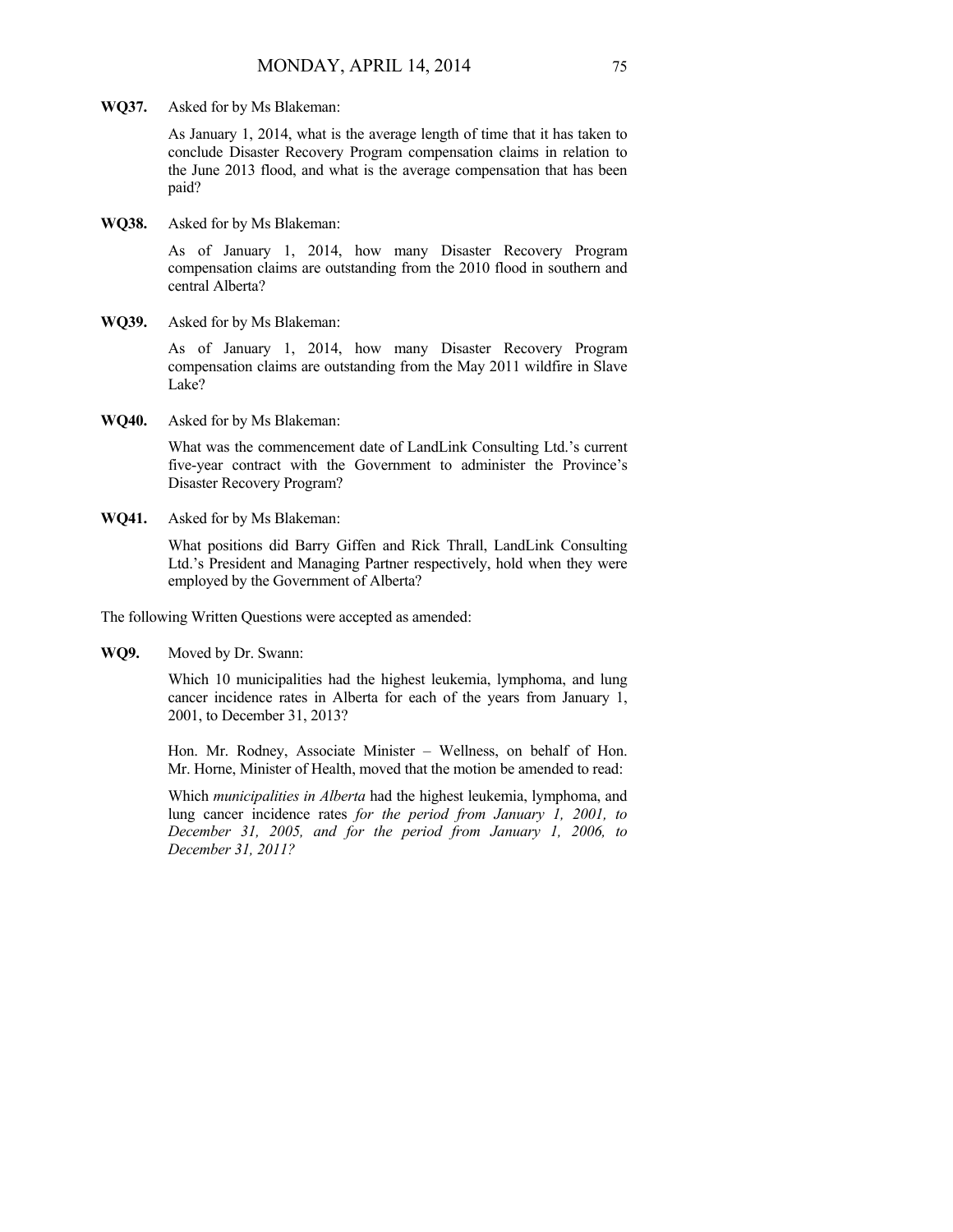**WQ12.** Moved by Dr. Swann:

What progress has been made on the First Nations-Alberta-Canada February 2010 Memorandum of Understanding on Aboriginal Education?

Hon. Mr. Johnson, Minister of Education, moved that the motion be amended to read:

What progress has been made on the First Nations-Alberta-Canada February 2010 Memorandum of Understanding *for First Nations Education in Alberta*?

**WQ13.** Moved by Mr. Hehr:

How many full-time, part-time, and substitute teachers were/are there in the public and separate school systems in Alberta for the 2012-13 and current school years?

Hon. Mr. Johnson, Minister of Education, moved that the motion be amended to read:

How many full-time, part-time, and substitute teachers *were there in the public and separate school systems in Alberta for 2012-13?*

**WQ14.** Moved by Mr. Hehr:

What is the average school bus transportation cost per student in both the public and separate school systems in Alberta for the 2012-13 and current school years?

Hon. Mr. Johnson, Minister of Education, moved that the motion be amended to read:

What is the average school bus transportation cost per student in both the public and separate school systems in Alberta for the 2012-13 *school year*?

The following Written Questions were rejected:

**WQ3.** Moved by Mr. Hehr:

What is the Government's projected estimate of the cost to implement full-day kindergarten in Alberta?

**WQ7.** Moved by Mr. Hehr:

As of January 1, 2014, what is the Government's estimate of how much the Alberta Heritage Savings Trust Fund would be worth if it had consistently transferred 30 per cent of non-renewable resource revenue into the Fund every year since 1976?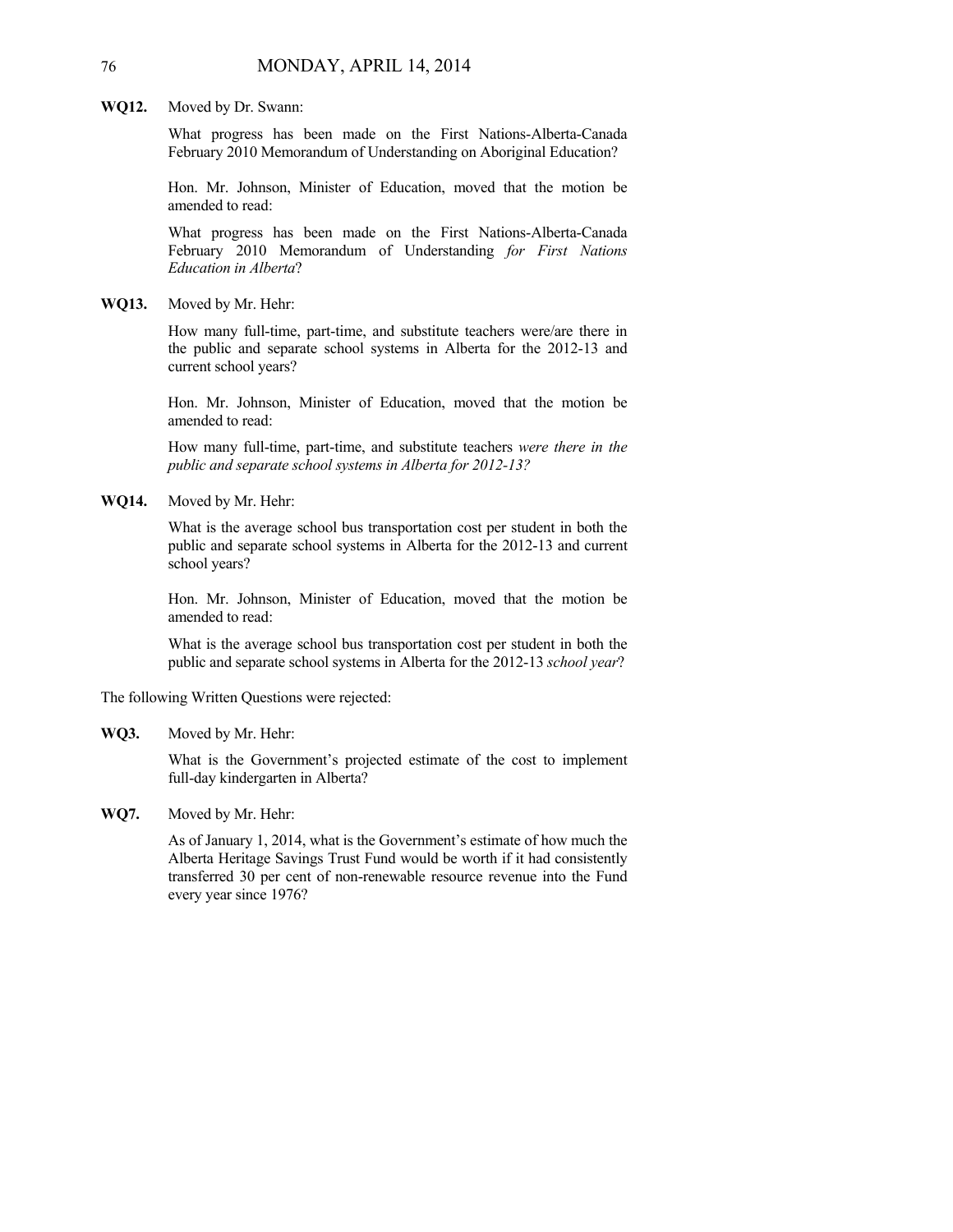**WQ8.** Moved by Mr. Hehr:

Using the formula in section 6 of the Fiscal Management Act for the calculation of the debt-servicing limit for a fiscal year with respect to outstanding capital borrowing, what is the Government's calculation of its debt-servicing limit for the 2013-14 fiscal year, and how much money can the Government borrow in the 2013-14 fiscal year before it reaches this debt-servicing limit?

### **Motions for Returns**

The following Motions for Returns were accepted:

**MR2.** Proposed by Ms Blakeman:

That an Order of the Assembly do issue for a Return showing: A copy of the report of the provincial advisory panel on community flood mitigation that proposed \$830 million in flood mitigation measures at the Alberta Flood Mitigation Symposium held in Calgary on October 4, 2013.

**MR3.** Proposed by Mr. Hehr:

That an Order of the Assembly do issue for a Return showing: Copies of Government studies or proposals related to the establishment of flood or disaster insurance in Alberta that were prepared between June 1, 2013, and January 1, 2014.

**MR7.** Proposed by Mr. Hehr:

That an Order of the Assembly do issue for a Return showing: Copies of documents outlining the criteria and process that Leger, The Research Intelligence Group, used to select participants for the 14 public consultations related to the Task Force for Teaching Excellence that commenced on October 1, 2013.

**MR8.** Proposed by Ms Blakeman:

That an Order of the Assembly do issue for a Return showing: A copy of the performance review of LandLink Consulting Ltd. referenced by the Minister of Municipal Affairs during the Standing Committee on Resource Stewardship's consideration of the Ministry's 2013-14 estimates on April 17, 2013.

The following Motions for Returns were rejected:

**MR1.** Moved by Mr. Hehr:

That an Order of the Assembly do issue for a Return showing: Copies of the responses that the Government received from Albertans through its online survey on their priorities for Budget 2014.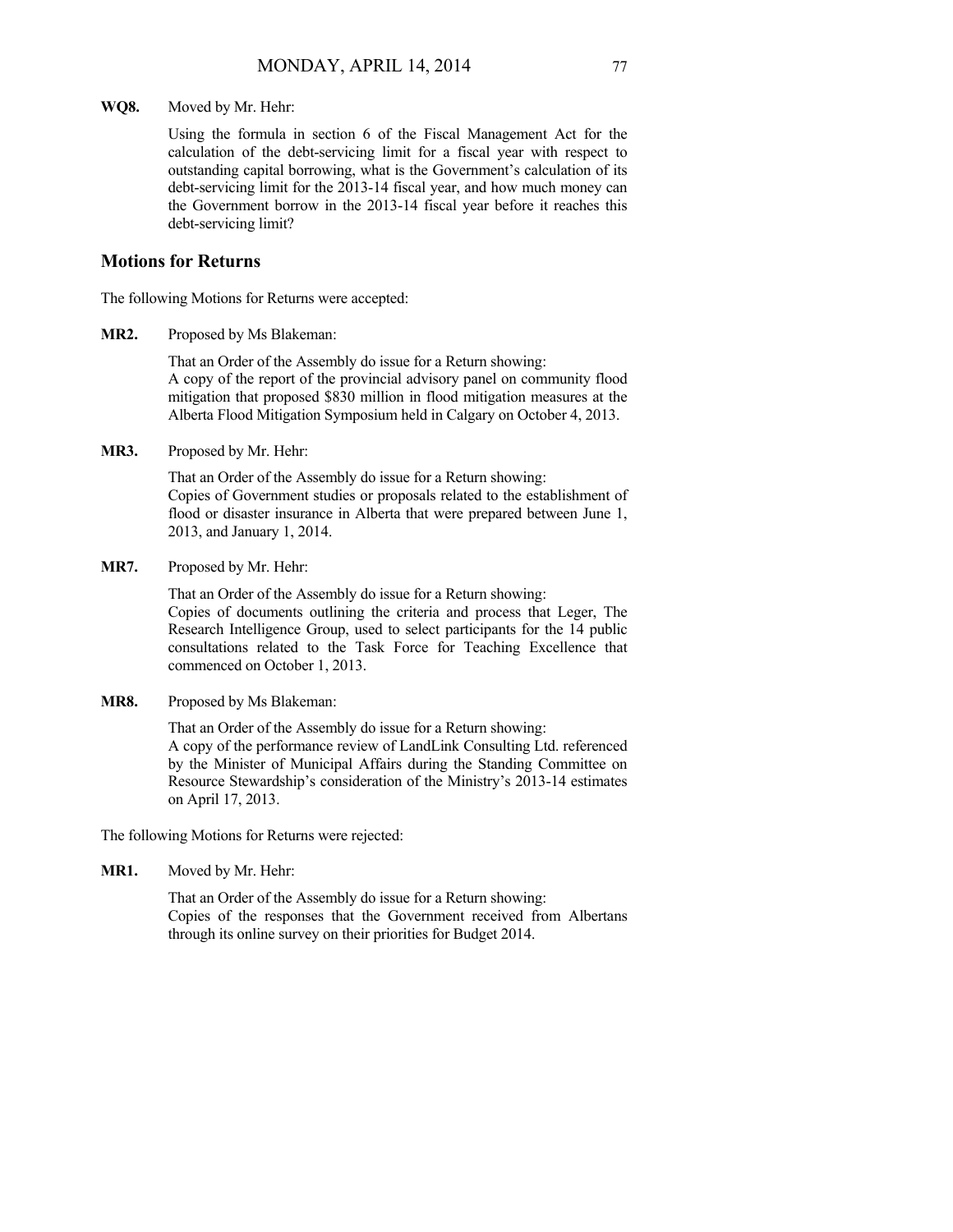### 78 MONDAY, APRIL 14, 2014

**MR4.** Moved by Dr. Swann on behalf of Mr. Kang:

That an Order of the Assembly do issue for a Return showing: Copies of any documents relating to the implementation plan for an online portal for registry services in 2014.

**MR5.** Moved by Mr. Hehr:

That an Order of the Assembly do issue for a Return showing: Copies of proposals to amend tax rates for small brewers that were developed by the Government between January 1, 2012, and December 31, 2013.

**MR6.** Moved by Mr. Hehr:

That an Order of the Assembly do issue for a Return showing: Copies of proposals to amend Alberta's spirit distillation rules that were developed by the Government between January 1, 2012, and December 31, 2013.

# **Public Bills and Orders Other Than Government Bills and Orders**

### **Second Reading**

On the motion that the following Bill be now read a Second time:

Bill 204 Freedom of Information and Protection of Privacy (MLA Public Interest Fee Waiver) Amendment Act, 2014 — Mr. Barnes

A debate followed.

Debate adjourned, Hon. Mr. Scott speaking.

The following Bill was read a Second time and referred to Committee of the Whole:

Bill 203 Childhood Vision Assessment Act — Mrs. Jablonski

### **Motions Other Than Government Motions**

**504.** Moved by Mr. Allen:

Be it resolved that the Legislative Assembly urge the Government to introduce amendments to the Traffic Safety Act allowing harsher penalties to be imposed on drivers guilty of excessive speeding in order to deter high-risk driving behaviours on Alberta's highways.

A debate followed.

The question being put, the motion was agreed to.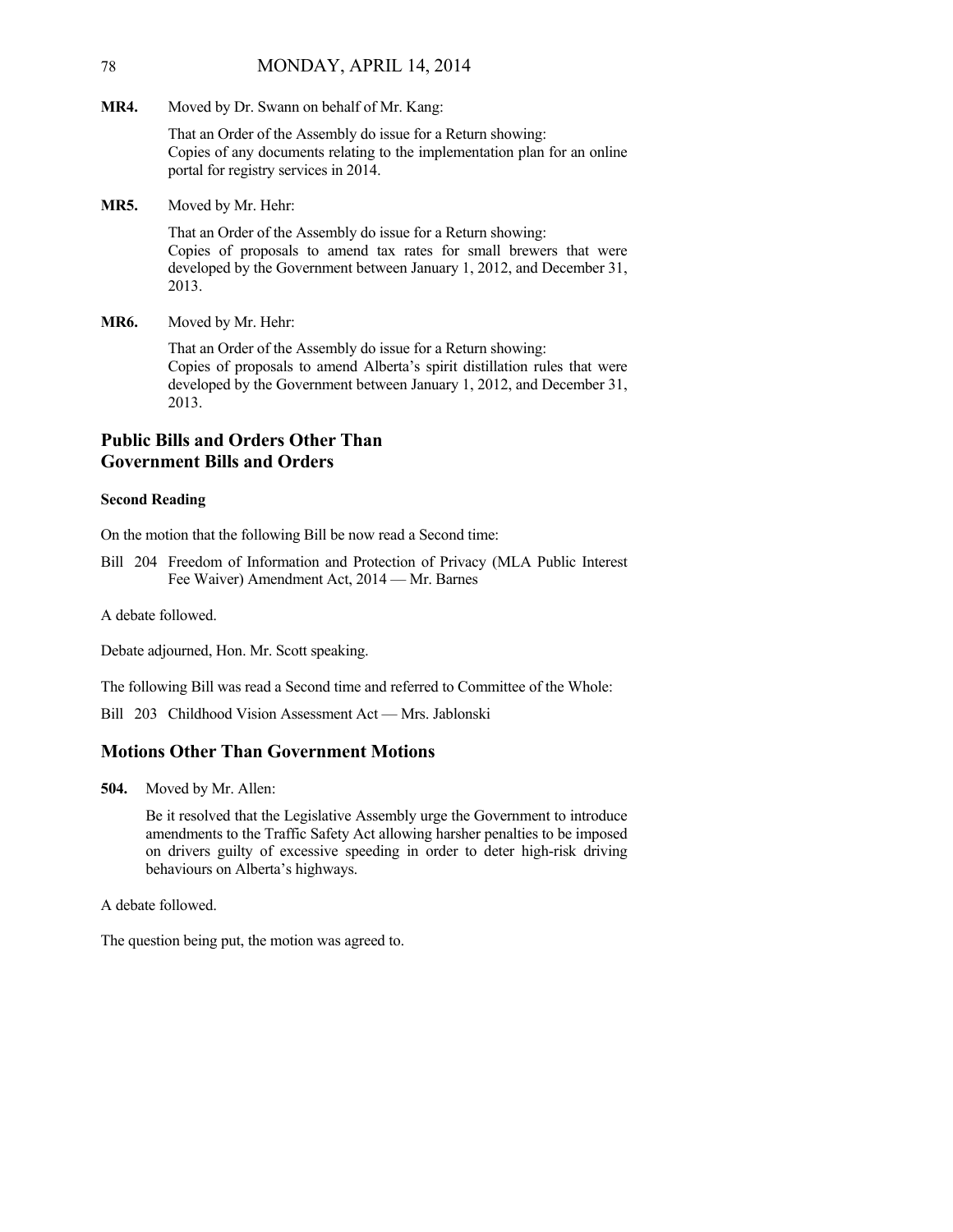# **Adjournment**

On motion by Hon. Mr. Campbell, Government House Leader, the Assembly adjourned at 5:56 p.m. until Tuesday, April 15, 2014, at 1:30 p.m.

# Tuesday, April 15, 2014

The Speaker took the Chair at 1:30 p.m.

### **Members' Statements**

Mr. Sandhu, Hon. Member for Edmonton-Manning, made a statement regarding the Vaisakhi Day celebration held in the Legislature Rotunda on April 15, 2014.

Mr. McAllister, Hon. Member for Chestermere-Rocky View, made a statement regarding the new education curriculum and requesting that the Government provide teachers with the resources necessary to teach children fundamental math skills.

Dr. Brown, Hon. Member for Calgary-Mackay-Nose Hill, made a statement recognizing Family and Community Support Services and acknowledging the need for additional funding.

Ms DeLong, Hon. Member for Calgary-Bow, made a statement regarding Budget 2014, Alberta's international offices, and their role in attracting international investment and building new markets.

Mrs. Fritz, Hon. Member for Calgary-Cross, made a statement regarding the Alberta Schools Athletic Association 2014 Provincial Championship for wrestling held in Calgary on March 7 and 8, 2014.

Ms Smith, Hon. Leader of the Official Opposition, made a statement regarding Government bureaucracy affecting the rebuilding of High River following the June 2013 flood.

# **Speaker's Statement – House Rules**

The Speaker made a statement regarding Oral Question Period rules, questions to Chairs of Standing Committees, and rules and protocols regarding the use of electronic devices in the House.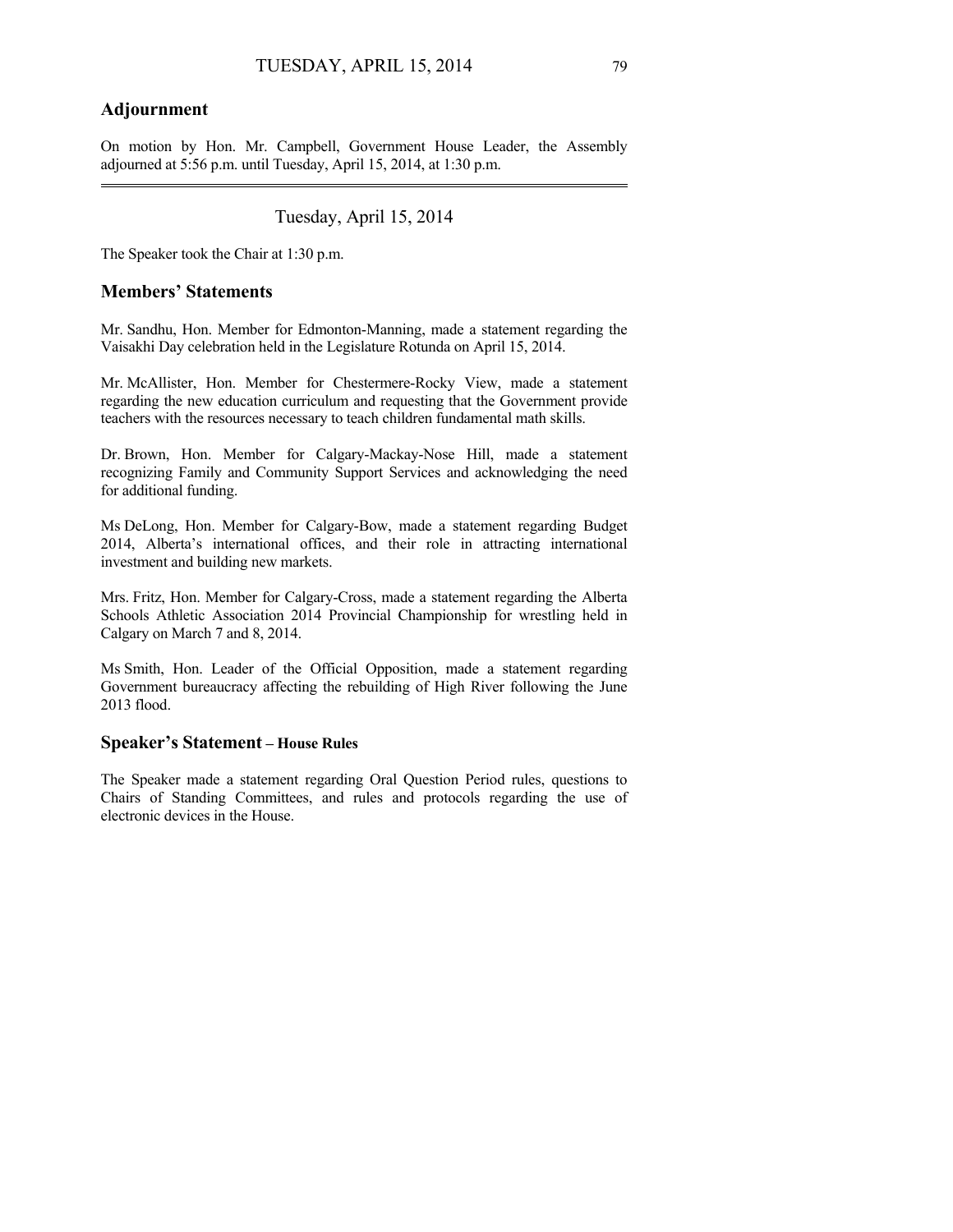### **Tabling Returns and Reports**

Mr. Bilous, Hon. Member for Edmonton-Beverly-Clareview, on behalf of Mr. Eggen, Hon. Member for Edmonton-Calder:

Copies of 50 postcards from Albertans to Hon. Mr. Lukaszuk, former Deputy Premier, regarding post-secondary education funding cuts

Sessional Paper 132/2014

Mrs. Towle, Hon. Member for Innisfail-Sylvan Lake, on behalf of Mr. Donovan, Hon. Member for Little Bow:

Copy of a petition signed by residents of the Town of Coalhurst requesting the Government of Alberta make improvements to the Highway No. 3 intersection to Coalhurst

Sessional Paper 133/2014

Letter, undated, from Taylor Hewlett and Jake van Schothorst to Dennis Cassie, Major Town of Coalhurst administration office, Ken Benson, Division 4 Council, Lethbridge County, and Mr. Donovan, Hon. Member for Little Bow, attaching a petition signed by residents of the Town of Coalhurst requesting the Government of Alberta make improvements to the Highway No. 3 intersection to Coalhurst

Sessional Paper 134/2014

### **Tablings to the Clerk**

Acting Clerk of the Assembly on behalf of Hon. Mr. Horner, President of Treasury Board and Minister of Finance, pursuant to the Provincial Judges and Masters in Chambers Registered and Unregistered Pension Plans Regulation, AR 196/2001, sch1, s5(1) and sch2, s5(1):

2012-2013 Provincial Judges and Masters in Chambers Registered and Unregistered Pension Plans: Annual Report

Sessional Paper 135/2014

Acting Clerk of the Assembly on behalf of Hon. Mr. Griffiths, Minister of Service Alberta:

Responses to Written Questions WQ16, WQ17, WQ18, and WQ29, all asked for by Mr. Kang on April 14, 2014:

WQ16. How many home inspection businesses or individual inspectors for resale properties were operating in Alberta when the Home Inspection Business Regulation came into force on September 1, 2011, and how many are operating in Alberta as of January 1, 2014?

WQ17. Since the Home Inspection Business Regulation came into force on September 1, 2011, how many complaints has Service Alberta received about home inspection businesses or individual inspectors for resale properties as of January 1, 2014?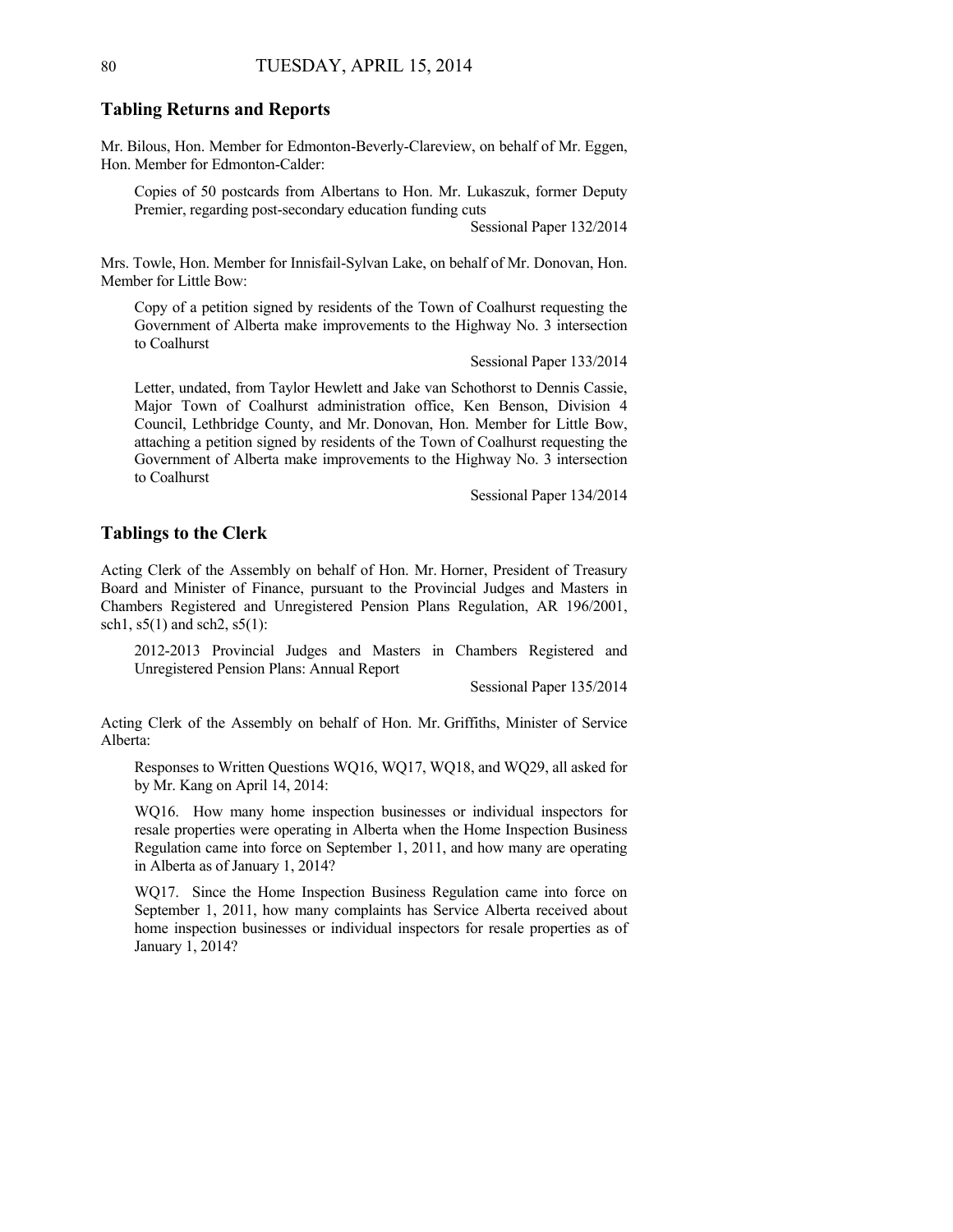WQ18. Since the Home Inspection Business Regulation came into force on September 1, 2011, how many home inspection businesses or individual inspectors for resale properties have had their licences revoked by Service Alberta as of January 1, 2014?

WQ29. How many people have visited the Alberta Open Data Portal since it was launched in May 2013, and what was the most searched item?

Sessional Paper 136/2014

## **Speaker's Statement – Famous Five Exhibit**

The Speaker made a statement announcing the installation of an enhanced exhibit in the Legislature Building as a tribute to the accomplishments of the Famous Five.

# **Adjournment**

Pursuant to Standing Order 59.01(5)(b), the Assembly adjourned at 2:58 p.m. until Wednesday, April 16, 2014, at 1:30 p.m. 

Wednesday, April 16, 2014

The Speaker took the Chair at 1:30 p.m.

# **Speaker's Statement – State Funeral for Mr. Jim Flaherty**

The Speaker made a statement regarding the state funeral for Mr. Jim Flaherty, former federal Minister of Finance, held on April 16, 2014, and stated that the provincial flags will fly at half-mast in remembrance of Mr. Flaherty.

# **Members' Statements**

Ms Smith, Hon. Leader of the Official Opposition, made a statement regarding Alberta Health Services sole-source contracts.

Mr. Mason, Hon. Member for Edmonton-Highlands-Norwood, made a statement regarding the Government's proposed changes to public sector employee pension plans.

Mrs. Jablonski, Hon. Member for Red Deer-North, made a statement recognizing April 24, 2014, as the 99th anniversary of the Armenian Genocide.

Mr. McDonald, Hon. Member for Grande Prairie-Smoky, made a statement recognizing Teepee Creek School and the Peace Wapiti Public School Division.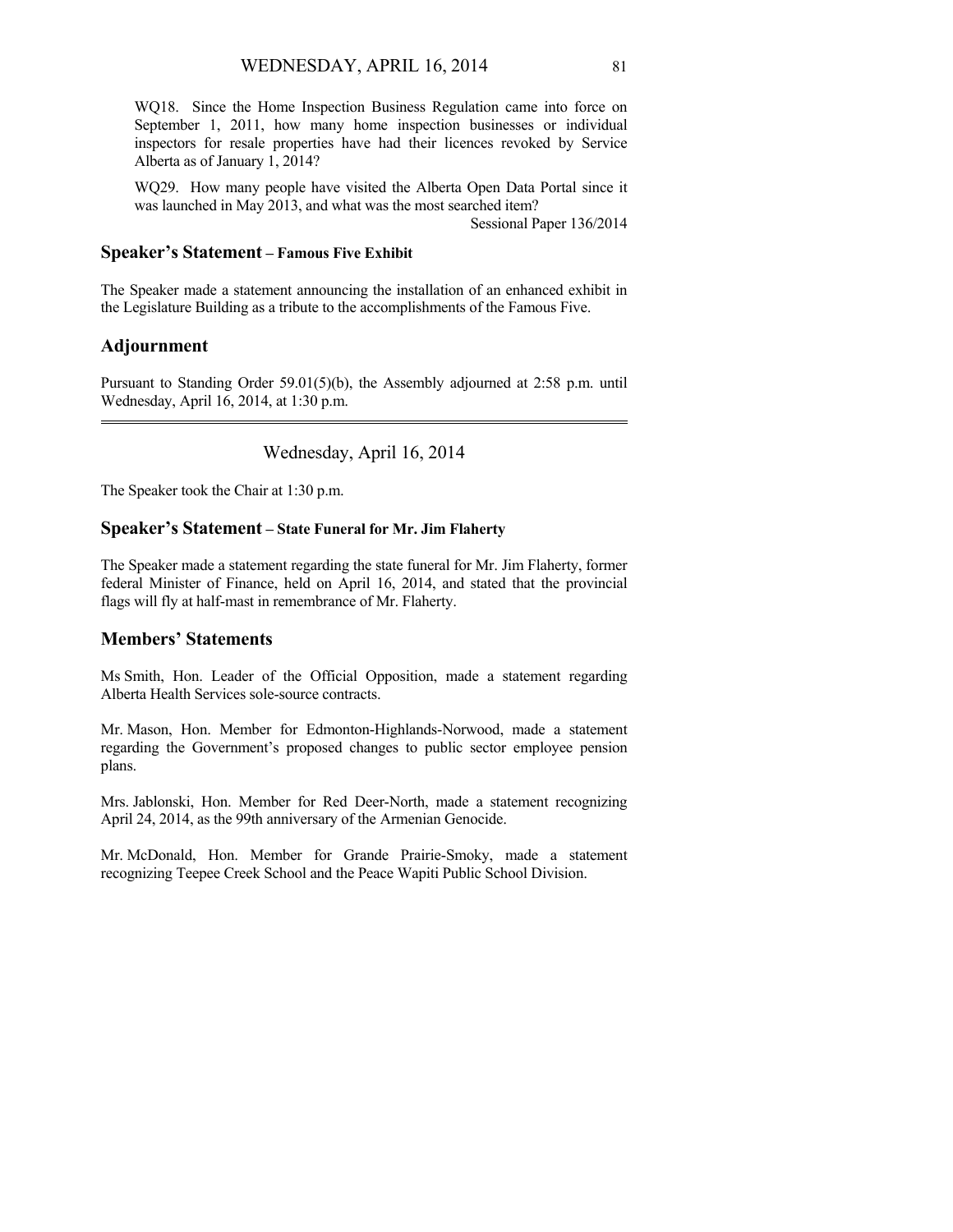Ms Kennedy-Glans, Hon. Member for Calgary-Varsity, made a statement regarding the murder of five University of Calgary students in the constituency of Calgary-Varsity on April 15, 2014.

Mr. Stier, Hon. Member for Livingstone-Macleod, made a statement regarding the Ministry of Transportation's budget and the Ministry's inability to maintain provincial roads and highways and complete projects.

### **Presenting Petitions**

Mr. Xiao, Chair, Standing Committee on Private Bills, presented the following petitions for Private Bills:

of Dr. Lyle Oberg and Dr. Terrence H. White, directors of Rosebud School of the Arts, for the Rosebud School of the Arts Amendment Act, 2014;

of Patricia Goodwill-Littlechild, Executive Director of Maskwachees Cultural College, and Dennis Calihoo, Legal Counsel for Maskwachees Cultural College, for the Maskwachees Cultural College Amendment Act, 2014.

# **Introduction of Bills (First Reading)**

Notice having been given:

- Bill 9 Public Sector Pension Plans Amendment Act, 2014 Hon. Mr. Dallas on behalf of Hon. Mr. Horner
- Bill 10 Employment Pension (Private Sector) Plans Amendment Act, 2014 Hon. Mr. Dallas on behalf of Hon. Mr. Horner

#### **Tabling Returns and Reports**

Mr. Mason, Hon. Member for Edmonton-Highlands-Norwood:

Copy of a petition signed by approximately 2,000 Albertans requesting that the Government of Alberta pass legislation that will ensure any changes to the Local Authorities Pension Plan or the Public Service Pension Plan are the result of negotiations between the Government and affected employees

Sessional Paper 137/2014

Copies of 50 postcards from Albertans to Hon. Mr. Lukaszuk, former Deputy Premier, regarding post-secondary education funding cuts

Sessional Paper 138/2014

Mrs. Jablonski, Hon. Member for Red Deer-North:

Master of Cultural Studies dissertation dated November 2011 entitled "So Little Known to Others: Armenianness and the Armenian Diaspora," prepared by Ashley Kalagian Blunt

Sessional Paper 139/2014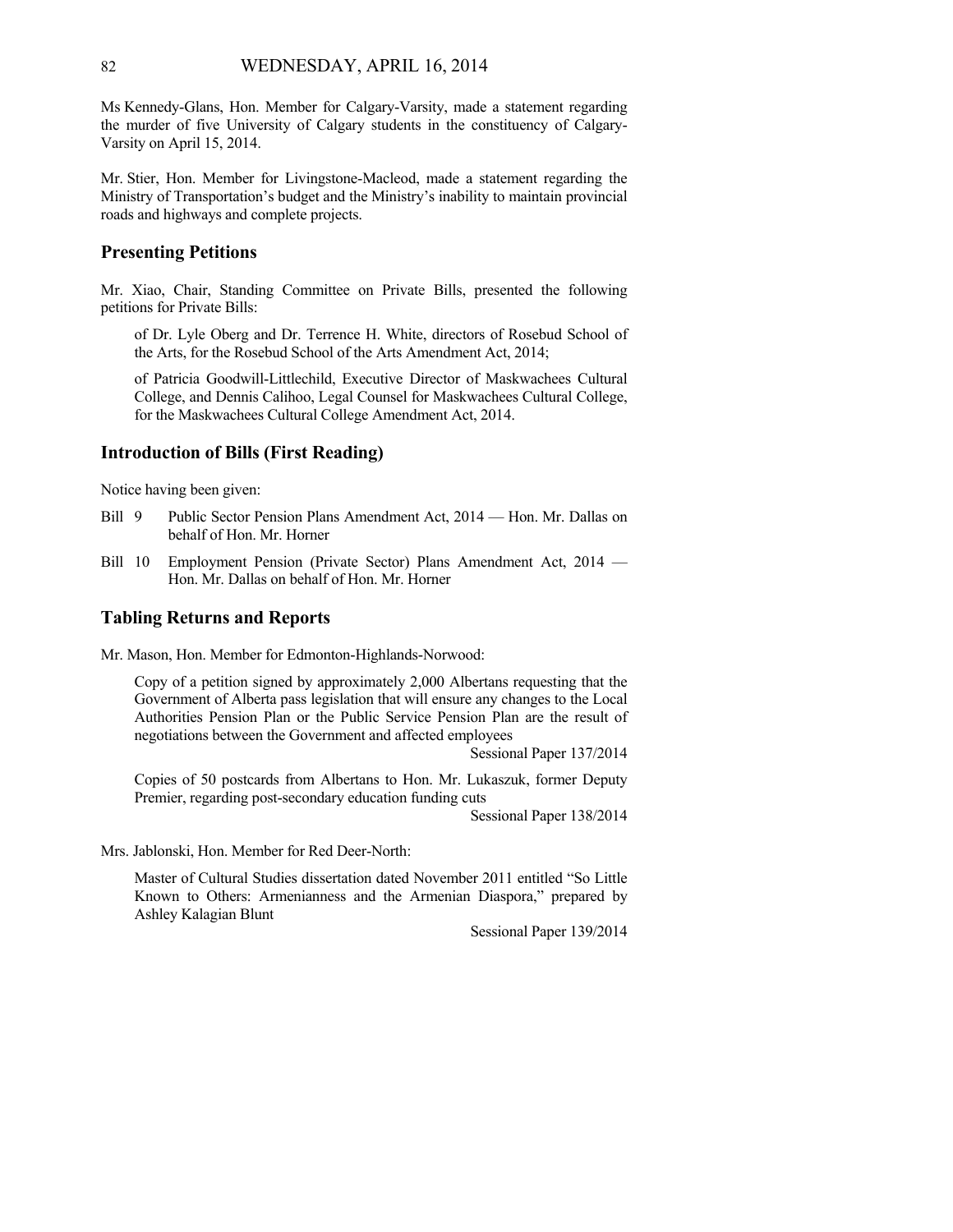Ms Blakeman, Hon. Member for Edmonton-Centre, on behalf of Dr. Sherman, Hon. Member for Edmonton-Meadowlark:

Alberta Hansard page 1829 dated April 16, 2013, relating to comments made by Dr. Sherman during Oral Question Period on April 16, 2014

Sessional Paper 140/2014

Ms Blakeman, Hon. Member for Edmonton-Centre:

Letter dated February 3, 2014, from Nicole McLellan, Access and Privacy Advisor, Service Alberta, to Dr. Sherman, Hon. Member for Edmonton-Meadowlark, regarding his request for the release of records regarding the ARTS system and attaching the disclosed records package

Sessional Paper 141/2014

Dr. Swann, Hon. Member for Calgary-Mountain View:

News release dated April 15, 2014, entitled "Creating Cleaner Air in Ontario, Province Has Eliminated Coal-Fired Generation," prepared by the Ontario Ministry of Energy

Sessional Paper 142/2014

#### **Tablings to the Clerk**

Clerk of the Assembly on behalf of Dr. Sherman, Hon. Member for Edmonton-Meadowlark:

Letter dated April 7, 2014, from Dr. Sherman, Leader of the Liberal Opposition, to Merwan Saher, Auditor General, requesting an investigation regarding the circumstances surrounding all contracts awarded by the Government of Alberta to Navigator Ltd. since 2008

Sessional Paper 143/2014

# **ORDERS OF THE DAY**

### **Committee of Supply** (Main Estimates)

According to Order, the Assembly resolved itself into Committee of Supply and the Speaker left the Chair.

(Assembly in Committee)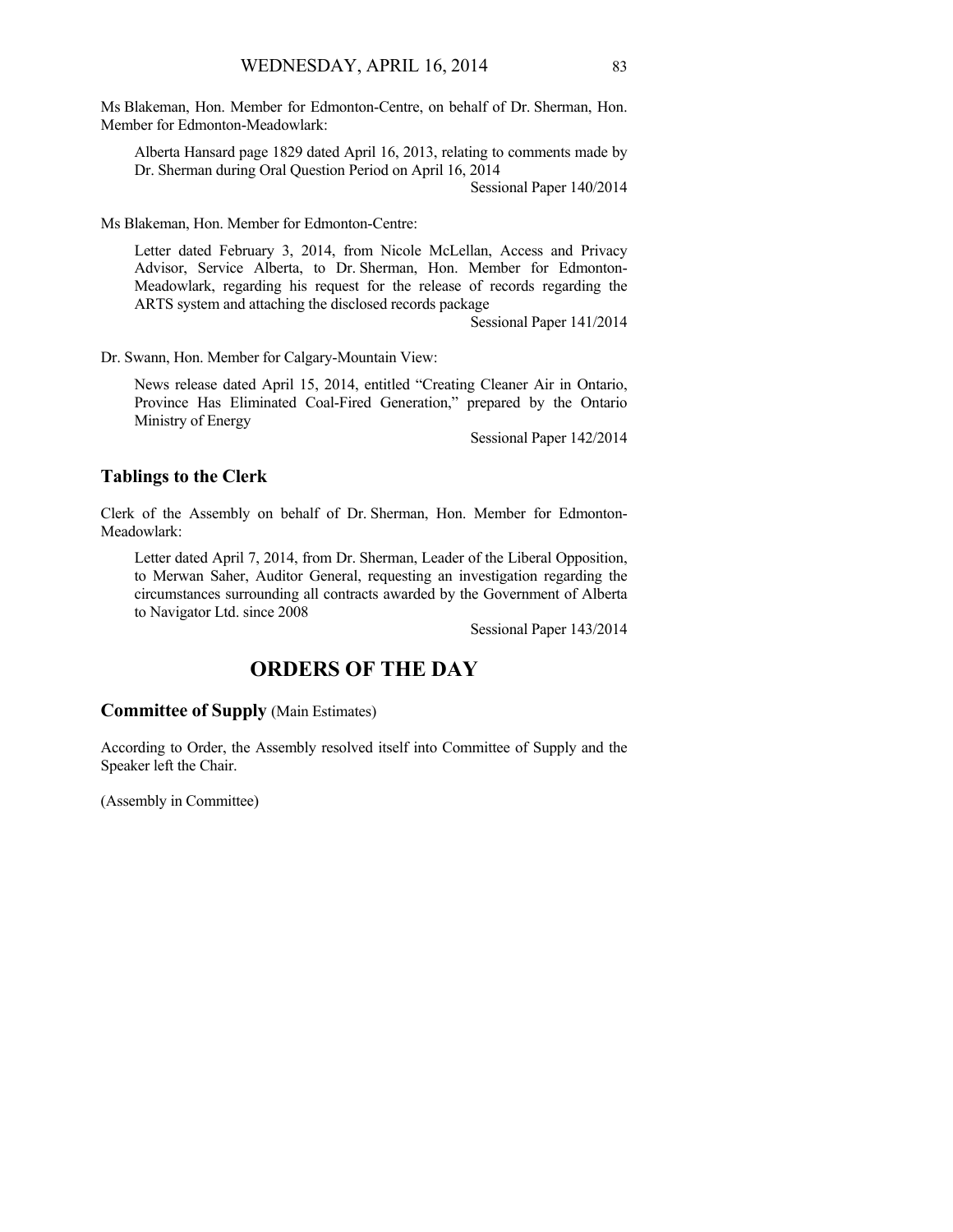Mr. Amery, Chair, Standing Committee on Alberta's Economic Future, presented the following report:

Pursuant to Standing Order 59.01(10), the Standing Committee on Alberta's Economic Future has reviewed the 2014-2015 proposed estimates and business plans for the Ministries of Agriculture and Rural Development, Executive Council, Infrastructure, Innovation and Advanced Education, International and Intergovernmental Relations, Jobs, Skills, Training and Labour, and Tourism, Parks and Recreation.

Mr. Amery then presented proposed amendments to the 2014-2015 estimates for the Ministries of Executive Council and International and Intergovernmental Relations.

Ms Olesen, Chair, Standing Committee on Families and Communities, presented the following report:

Pursuant to Standing Order 59.01(10), the Standing Committee on Families and Communities has reviewed the 2014-15 proposed estimates and business plans for the Ministries of Culture, Education, Health, Human Services, Justice and Solicitor General, and Service Alberta.

Ms Olesen then presented proposed amendments to the 2014-15 estimates for the Ministries of Health, Human Services, and Service Alberta.

Mr. Khan, Chair, Standing Committee on Resource Stewardship, presented the following report:

Pursuant to Standing Order 59.01(10), the Standing Committee on Resource Stewardship has reviewed the 2014-15 proposed estimates and business plans for the Ministries of Aboriginal Relations, Energy, Environment and Sustainable Resource Development, Municipal Affairs, Transportation, and Treasury Board and Finance.

Mr. Khan then presented proposed amendments to the 2014-2015 estimates for the Ministries of Energy and Municipal Affairs.

Pursuant to Standing Order 59.03(1)(a), the following amendments were voted on:

Amendment to the Main Estimates for the Ministry of Energy (A1) (Hon. Member for Edmonton-Highlands-Norwood) — Defeated

Sessional Paper 144/2014

Amendment to the Main Estimates for the Ministry of Executive Council (A2) (Hon. Member for Edmonton-Highlands-Norwood) — Defeated

Sessional Paper 145/2014

Amendment to the Main Estimates for the Ministry of Health (A3) (Hon. Member for Edmonton-Calder) — Defeated

Sessional Paper 146/2014

Amendment to the Main Estimates for the Ministry of Human Services (A4) (Hon. Member for Edmonton-Strathcona) — Defeated

Sessional Paper 147/2014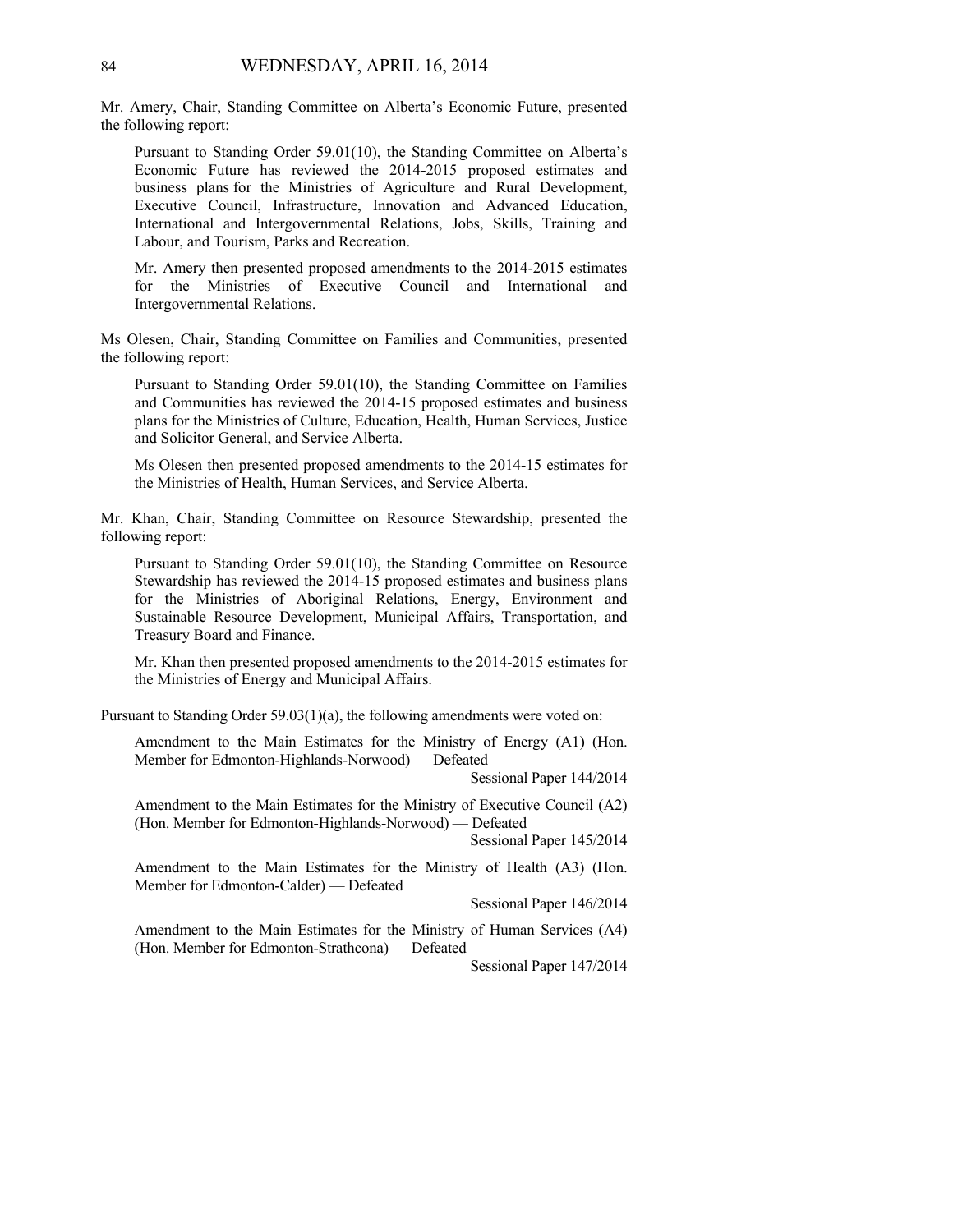Amendment to the Main Estimates for the Ministry of International and Intergovernmental Relations (A5) (Hon. Member for Edmonton-Highlands-Norwood) — Defeated

Sessional Paper 148/2014

Amendment to the Main Estimates for the Ministry of Municipal Affairs (A6) (Hon. Member for Edmonton-Beverly-Clareview) — Defeated

Sessional Paper 149/2014

Amendment to the Main Estimates for the Ministry of Service Alberta (A7) (Hon. Member for Edmonton-Calder) —Defeated

Sessional Paper 150/2014

And after some time spent therein, the Acting Speaker assumed the Chair and Dr. Brown reported as follows:

Mr. Speaker:

The Committee of Supply has had under consideration certain resolutions of the 2014-15 Offices of the Legislative Assembly Estimates, Government Estimates and Lottery Fund, reports as follows, and requests leave to sit again:

Resolved that a sum not exceeding the following be granted to Her Majesty for the fiscal year ending March 31, 2015, for the departments and purposes indicated:

| <b>Support to the Legislative Assembly</b>                | \$69,415,000                              |
|-----------------------------------------------------------|-------------------------------------------|
| <b>Office of the Auditor General</b>                      | \$27,300,000                              |
| <b>Office of the Ombudsman</b>                            | \$3,349,000                               |
| <b>Office of the Chief Electoral Officer</b>              | \$6,517,000                               |
| <b>Office of the Ethics Commissioner</b>                  | \$973,000                                 |
| <b>Office of the Information and Privacy Commissioner</b> | \$6,983,000                               |
| <b>Office of the Child and Youth Advocate</b>             | \$12,502,000                              |
| <b>Office of the Public Interest Commissioner</b>         | \$1,274,000                               |
| <b>Aboriginal Relations</b>                               |                                           |
| Operational<br>Capital<br><b>Financial Transactions</b>   | \$205,861,000<br>\$25,000<br>\$96,161,000 |
| <b>Agriculture and Rural Development</b>                  |                                           |
| Operational<br>Capital                                    | \$632,769,000<br>\$28,196,000             |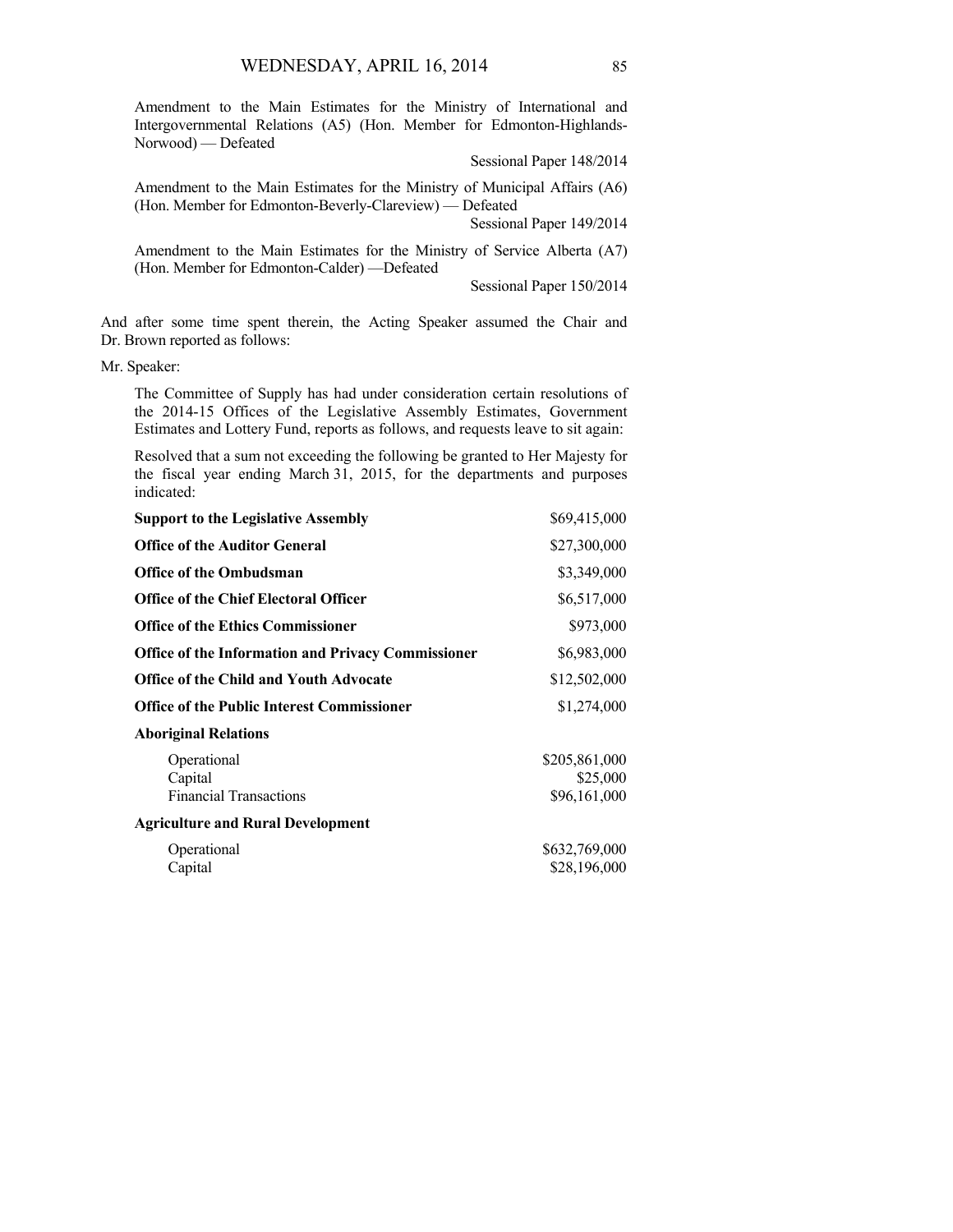| <b>Culture</b>                                          |                                                   |
|---------------------------------------------------------|---------------------------------------------------|
| Operational<br>Capital<br><b>Financial Transactions</b> | \$157,473,000<br>\$48,800,000<br>\$2,370,000      |
| <b>Education</b>                                        |                                                   |
| Operational<br>Capital<br><b>Financial Transactions</b> | \$4,238,760,000<br>\$666,862,000<br>\$11,924,000  |
| Energy                                                  |                                                   |
| Operational<br>Capital                                  | \$427,397,000<br>\$6,315,000                      |
| <b>Environment and Sustainable Resource Development</b> |                                                   |
| Operational<br>Capital<br><b>Financial Transactions</b> | \$493,777,000<br>\$60,082,000<br>\$1,410,000      |
| <b>Executive Council</b>                                |                                                   |
| Operational                                             | \$48,397,000                                      |
| Health                                                  |                                                   |
| Operational<br>Capital<br><b>Financial Transactions</b> | \$18,247,509,000<br>\$111,294,000<br>\$72,500,000 |
| <b>Human Services</b>                                   |                                                   |
| Operational<br>Capital<br><b>Financial Transactions</b> | \$4,088,968,000<br>\$6,038,000<br>\$680,000       |
| <b>Infrastructure</b>                                   |                                                   |
| Operational<br>Capital<br><b>Financial Transactions</b> | \$551,042,000<br>\$1,143,854,000<br>\$73,150,000  |
| <b>Innovation and Advanced Education</b>                |                                                   |
| Operational<br>Capital<br><b>Financial Transactions</b> | \$2,705,983,000<br>\$235,572,000<br>\$408,000,000 |
| <b>International and Intergovernmental Relations</b>    |                                                   |
| Operational<br>Capital                                  | \$39,410,000<br>\$25,000                          |
| Jobs, Skills, Training and Labour                       |                                                   |
| Operational<br>Capital                                  | \$166,797,000<br>\$660,000                        |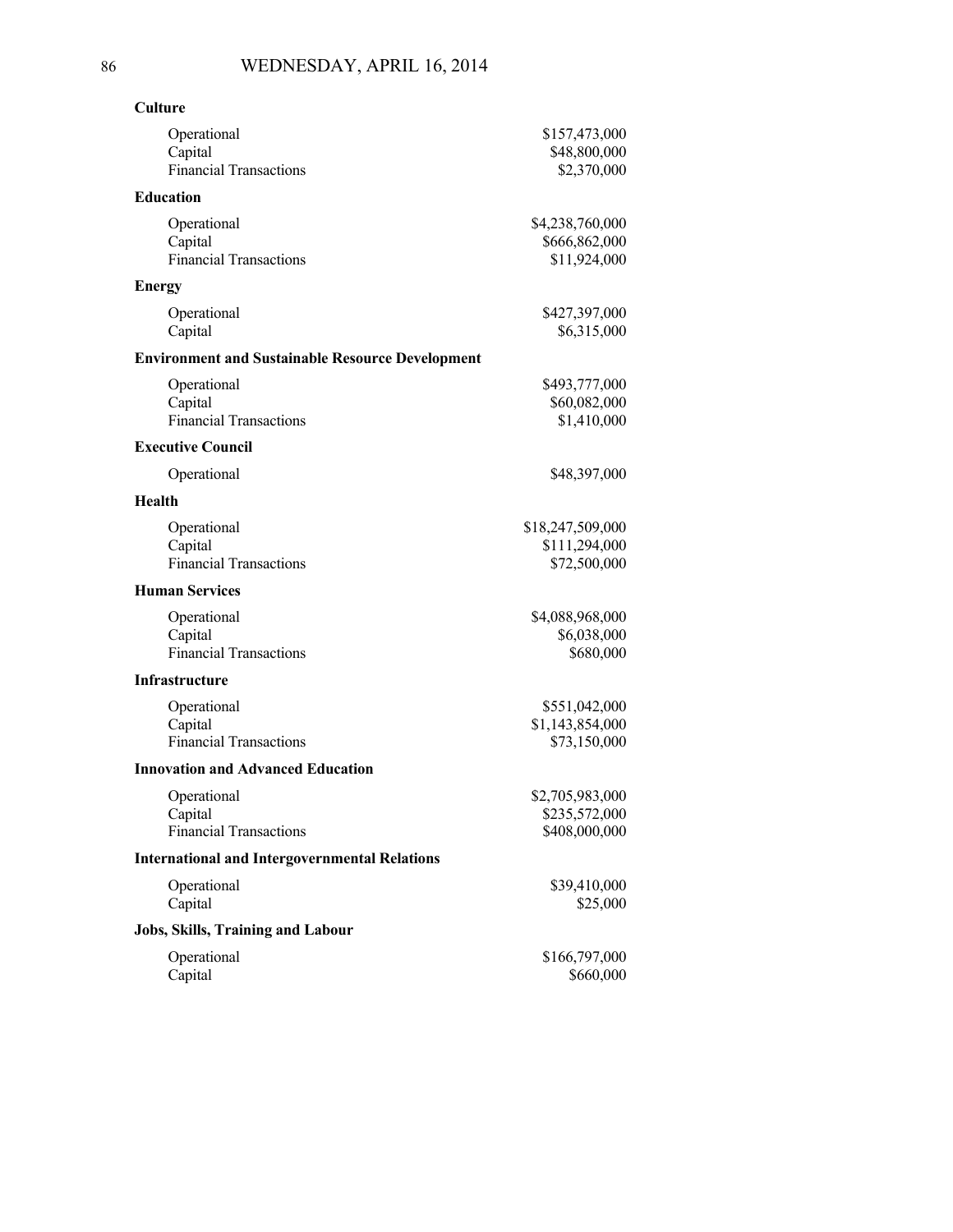| Operational                          | \$1,246,014,000 |
|--------------------------------------|-----------------|
| Capital                              | \$134,993,000   |
| <b>Municipal Affairs</b>             |                 |
| Operational                          | \$423,235,000   |
| Capital                              | \$1,455,444,000 |
| <b>Financial Transactions</b>        | \$808,443,000   |
| <b>Service Alberta</b>               |                 |
| Operational                          | \$295,483,000   |
| Capital                              | \$49,416,000    |
| <b>Financial Transactions</b>        | \$6,400,000     |
| <b>Tourism, Parks and Recreation</b> |                 |
| Operational                          | \$170,471,000   |
| Capital                              | \$29,215,000    |
| <b>Transportation</b>                |                 |
| Operational                          | \$512,720,000   |
| Capital                              | \$1,844,728,000 |
| <b>Financial Transactions</b>        | \$76,944,000    |
| <b>Treasury Board and Finance</b>    |                 |
| Operational                          | \$131,369,000   |
| Capital                              | \$2,853,000     |
| <b>Financial Transactions</b>        | \$15,248,000    |
| Lottery Fund Transfer                | \$1,485,550,000 |

Dr. Brown then tabled copies of all amendments considered by Committee of Supply on this date for the official records of the Assembly.

The question being put, the report and the request for leave to sit again were agreed to.

# **Introduction of Bills (First Reading)**

**Justice and Solicitor General**

Upon recommendation of His Honour the Honourable the Lieutenant Governor, and notice having been given:

Bill 8 Appropriation Act, 2014 (\$) — Hon. Mr. Dallas on behalf of Hon. Mr. Horner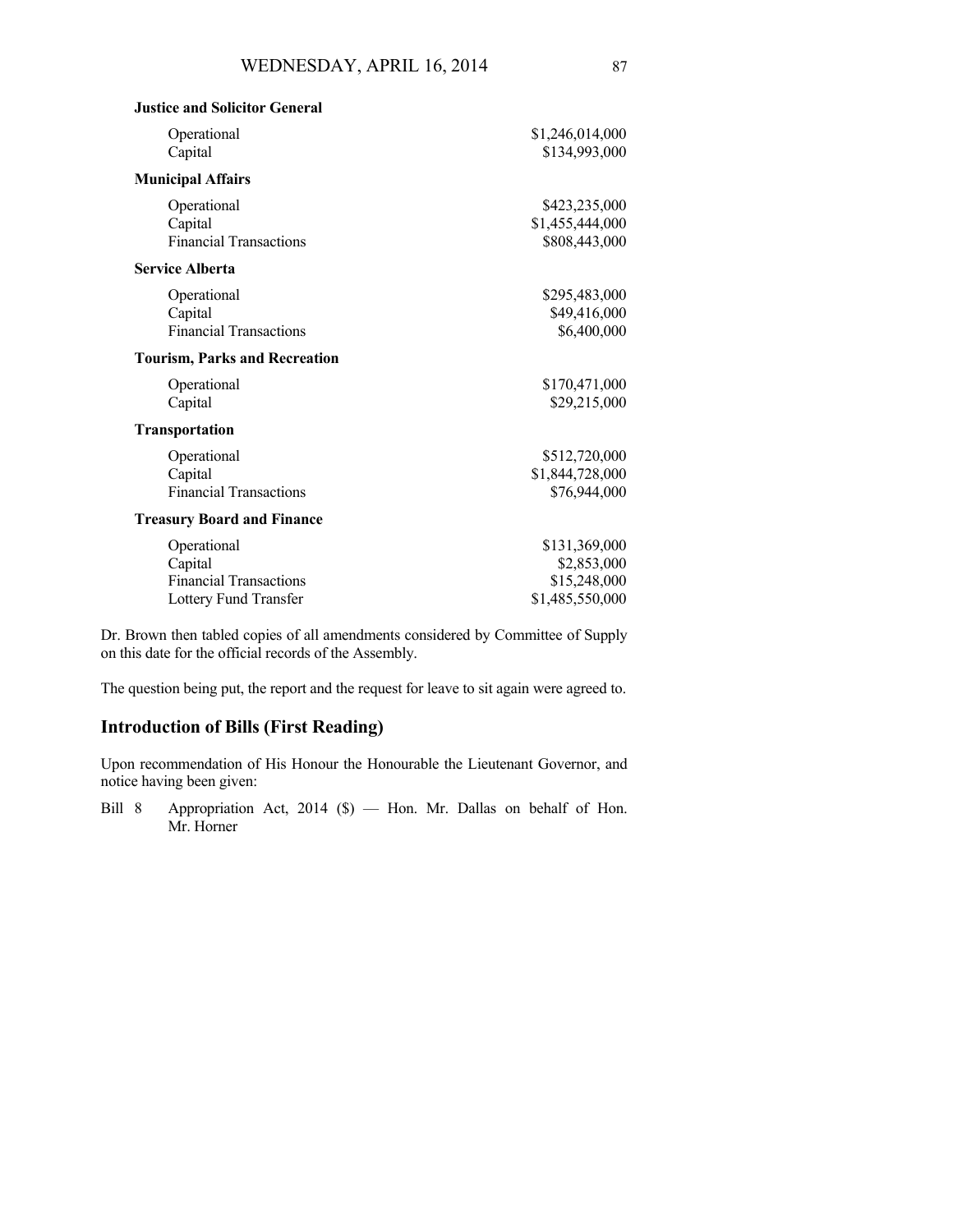## **Government Bills and Orders**

#### **Second Reading**

The following Bill was read a Second time and referred to Committee of the Whole:

Bill 7 Tax Statutes Amendment Act, 2014 (\$) — Hon. Mr. Horner

#### **Committee of the Whole**

According to Order, the Assembly resolved itself into Committee of the Whole and the Acting Speaker left the Chair.

(Assembly in Committee)

And after some time spent therein, the Acting Speaker resumed the Chair.

The following Bills were reported:

- Bill 6 New Home Buyer Protection Amendment Act, 2014 Minister of Municipal Affairs
- Bill 7 Tax Statutes Amendment Act, 2014 (\$) Hon. Mr. Horner

Mr. Jeneroux, Acting Chair of Committees, tabled copies of all amendments considered by Committee of the Whole on this date for the official records of the Assembly.

Amendment to Bill 6 (A1) (Hon. Member for Rimbey-Rocky Mountain House-Sundre) — Defeated

Sessional Paper 151/2014

Amendment to Bill 6 (A2) (Hon. Member for Rimbey-Rocky Mountain House-Sundre) — Defeated

Sessional Paper 152/2014

Amendment to Bill 6 (A3) (Hon. Member Edmonton-Highlands-Norwood) — Defeated

Sessional Paper 153/2014

### **Adjournment**

On motion by Hon. Mr. Campbell, Government House Leader, that it be called 6:00 p.m., the Assembly adjourned at 5:36 p.m. until Thursday, April 17, 2014, at 1:30 p.m.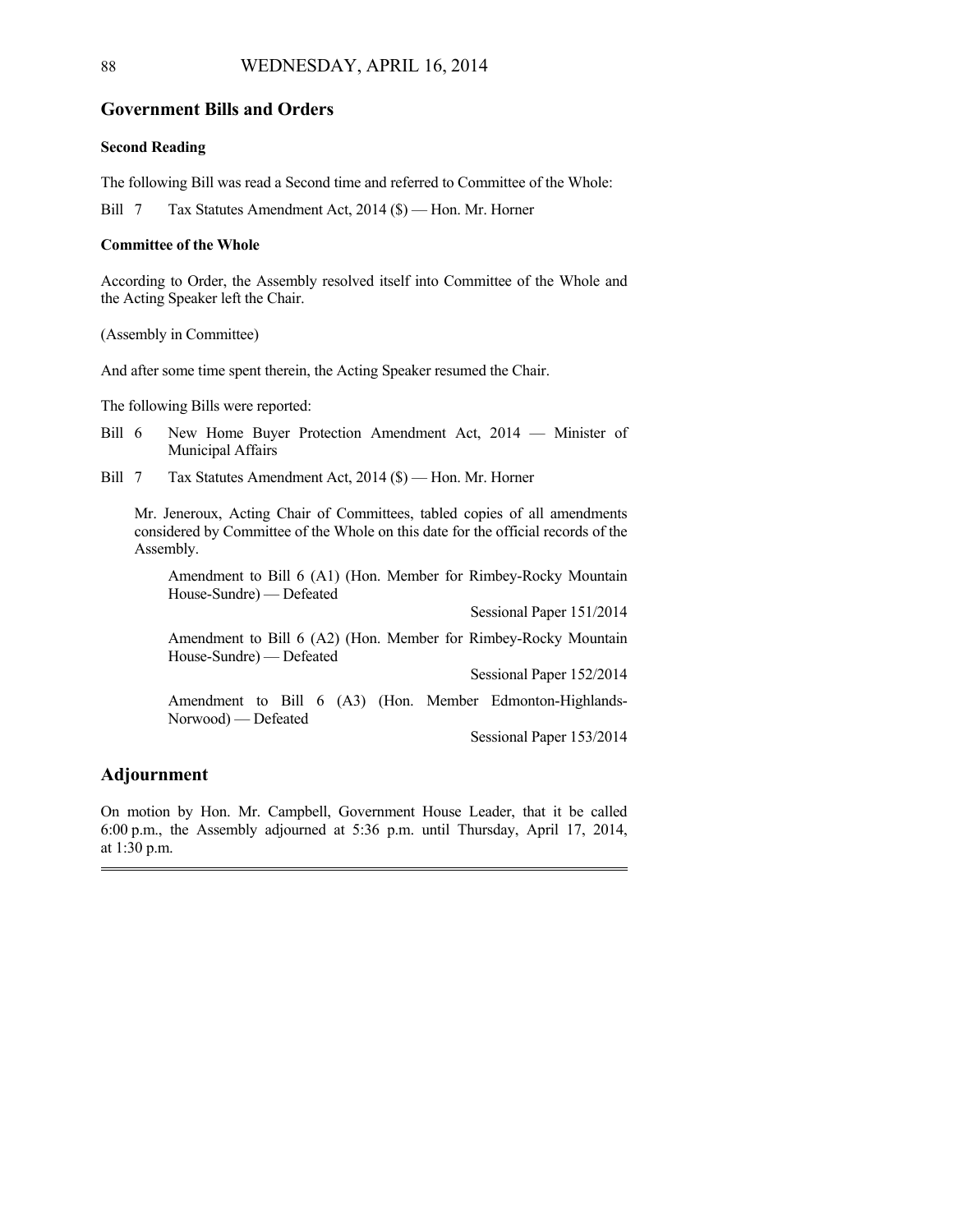# Thursday, April 17, 2014

The Speaker took the Chair at 1:30 p.m.

## **Members' Statements**

Mrs. Sarich, Hon. Member for Edmonton-Decore, made a statement recognizing the 100th anniversary of Princess Patricia's Canadian Light Infantry.

Ms Blakeman, Hon. Member for Edmonton-Centre, made a statement regarding Law Day, which commemorates the signing of the Canadian Charter of Rights and Freedoms on April 17, 1982, and recognizing April 19, 2014, as the 98th anniversary of women's suffrage in Alberta.

Mr. Young, Hon. Member for Edmonton-Riverview, made a statement regarding the Alzheimer's Face Off hockey tournament, a fundraiser held in Leduc from April 11 to 13, 2014.

Mr. VanderBurg, Hon. Member for Whitecourt-Ste. Anne, made a statement recognizing April 2014 as the Canadian Cancer Society's Daffodil Month.

Mrs. Towle, Hon. Member for Innisfail-Sylvan Lake, made a statement regarding the use of the Supports Intensity Scale to determine support needs of persons with developmental disabilities.

Mr. Khan, Hon. Member for St. Albert, made a statement regarding chronic fatigue syndrome and the need for Alberta Health Services to expand its support for those suffering from chronic fatigue syndrome.

# **Tabling Returns and Reports**

Mr. Eggen, Hon. Member for Edmonton-Calder:

Copy of a petition signed by 156 Edmonton residents from the Heritage Senior Stop-In Centre requesting that the Government not change seniors' pharmacy benefits under the Alberta Health Care system

Sessional Paper 154/2014

Copies of 50 postcards from Albertans to Hon. Mr. Lukaszuk, former Deputy Premier, regarding post-secondary education funding cuts

Sessional Paper 155/2014

Ms Blakeman, Hon. Member for Edmonton-Centre:

Copy of a petition signed by 231 Albertans requesting that the Government pass legislation that will ensure any changes to the Local Authorities Pension Plan or the Public Service Pension Plan are the result of negotiations between the Government and affected employees

Sessional Paper 156/2014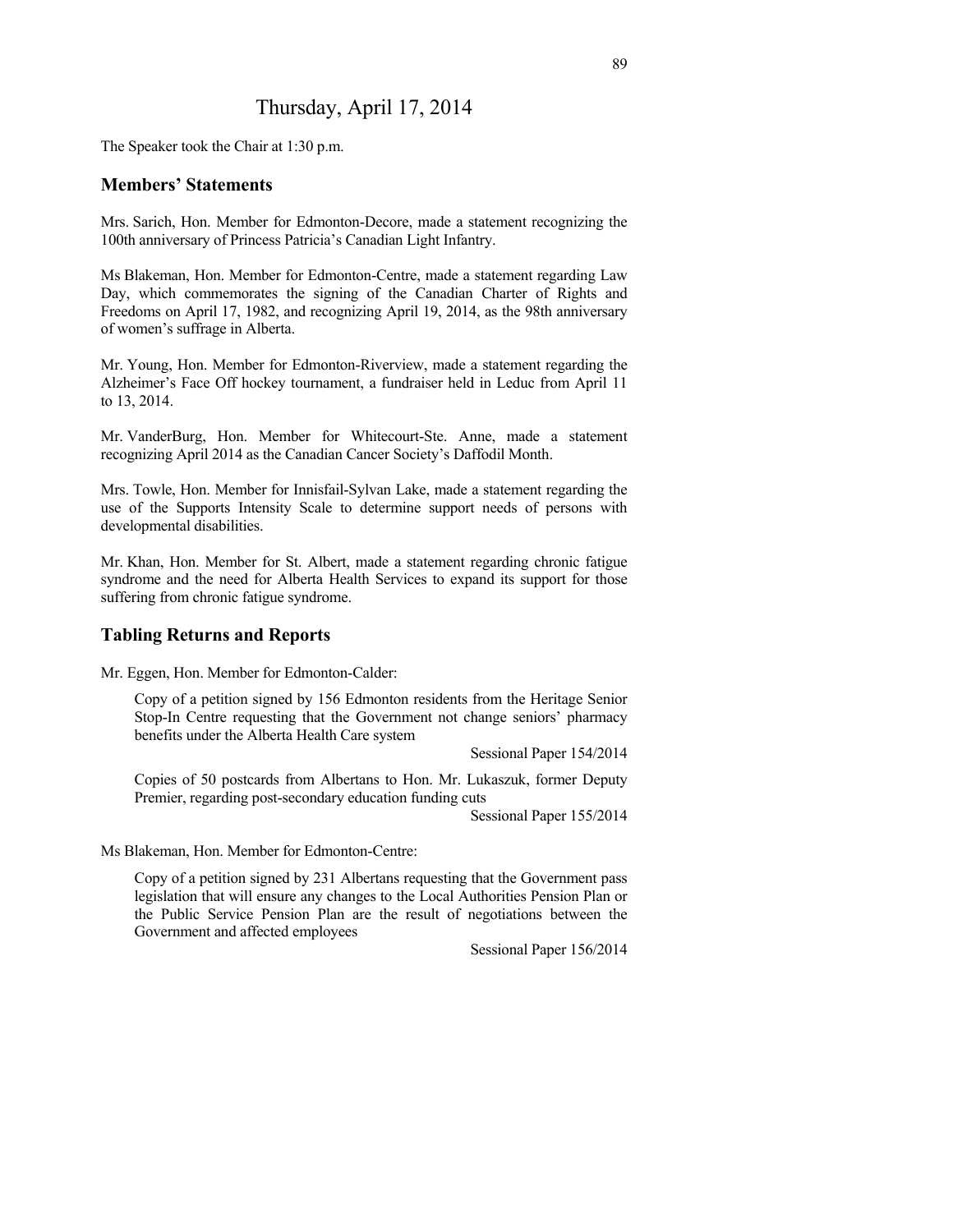Municipal Connection newsletter dated April 17, 2014, prepared by the Alberta Urban Municipalities Association

Sessional Paper 157/2014

# **ORDERS OF THE DAY**

# **Government Bills and Orders**

#### **Second Reading**

On the motion that the following Bill be now read a Second time:

Bill 8 Appropriation Act, 2014 (\$) — Hon. Mr. Horner

Hon. Mr. Horner moved adjournment of the debate, which was agreed to.

On the motion that the following Bill be now read a Second time:

Bill 9 Public Sector Pension Plans Amendment Act, 2014 — Hon. Mr. Horner

Hon. Mr. Horner moved adjournment of the debate, which was agreed to.

On the motion that the following Bill be now read a Second time:

Bill 10 Employment Pension (Private Sector) Plans Amendment Act, 2014 — Hon. Mr. Horner

Hon. Mr. Horner moved adjournment of the debate, which was agreed to.

#### **Third Reading**

On the motion that the following Bill be now read a Third time:

- Bill 6 New Home Buyer Protection Amendment Act, 2014 Minister of Municipal Affairs
- Hon. Mr. Weadick moved adjournment of the debate, which was agreed to.

On the motion that the following Bill be now read a Third time:

Bill 7 Tax Statutes Amendment Act, 2014 (\$) — Hon. Mr. Horner

Hon. Mr. Horner moved adjournment of the debate, which was agreed to.

#### **Second Reading**

On the motion that the following Bill be now read a Second time:

Bill 8 Appropriation Act, 2014 (\$) — Hon. Mr. Horner

A debate followed.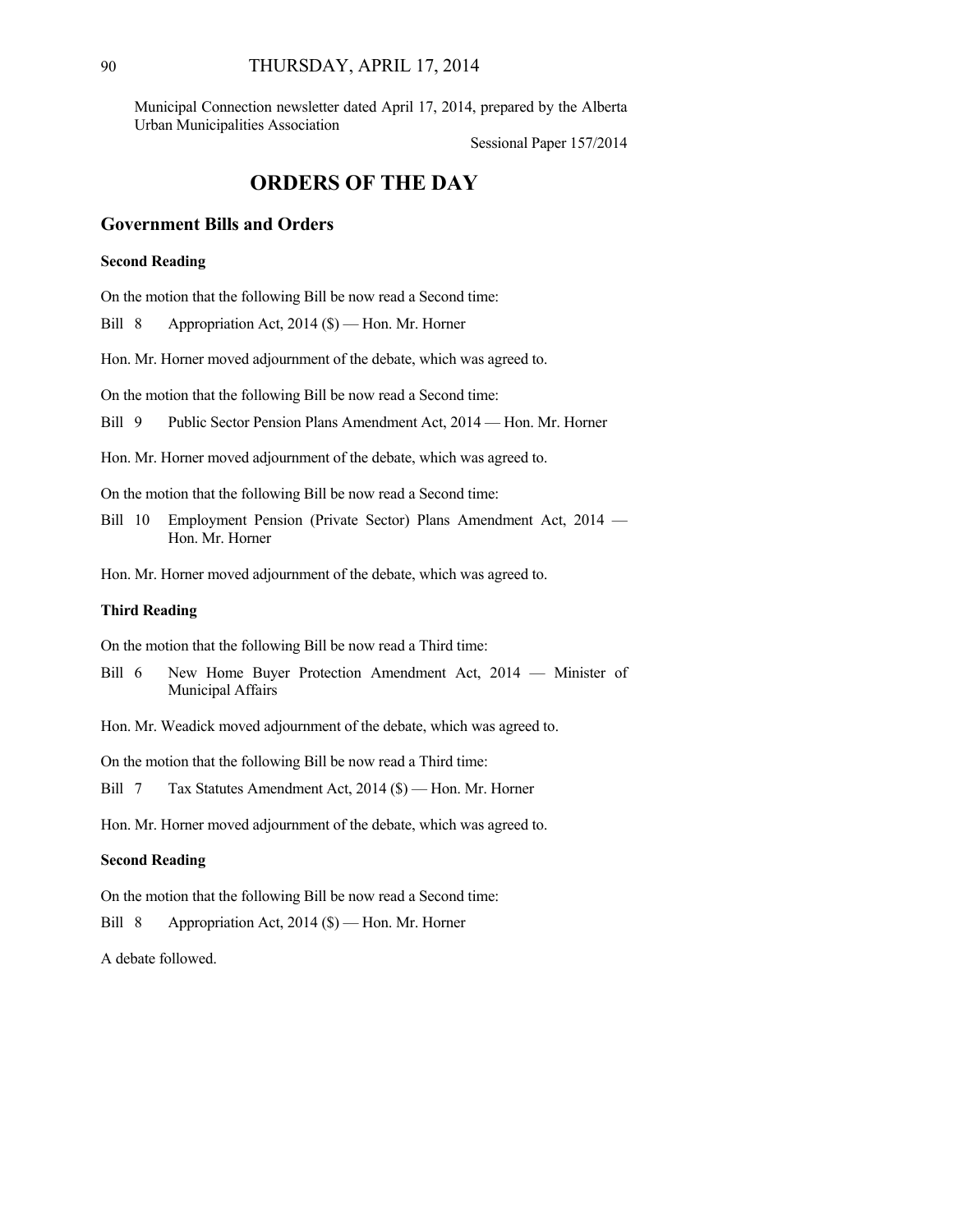Pursuant to Standing Order 64(3), at 4:15 p.m. the Deputy Speaker interrupted the proceedings and immediately put the question on the Appropriation Bill standing on the Order Paper for Second Reading.

The following Bill was read a Second time and referred to Committee of the Whole:

Bill 8 Appropriation Act, 2014 (\$) — Hon. Mr. Horner

# **Adjournment**

Pursuant to Standing Orders 3(3) and 4(2), and on motion by Hon. Mr. Olson, Deputy Government House Leader, the Assembly adjourned at 4:16 p.m. until Tuesday, April 22, 2014, at 1:30 p.m. 

Tuesday, April 22, 2014

The Speaker took the Chair at 1:30 p.m.

# **Members' Statements**

Mrs. Leskiw, Hon. Member for Bonnyville-Cold Lake, made a statement recognizing Lil Bodnar, founder of the Bonnyville Society Singers and the Bonnyville Tune-agers, who sang O Canada in the Assembly on April 22, 2014.

Mr. Anderson, Hon. Member for Airdrie, made a statement regarding the Airdrie Health Foundation, founded by Michelle and Jeff Bates after their son Lane passed away, and the working group established by Alberta Health Services to design a 24-hour health care model for Airdrie.

Ms Pastoor, Hon. Member for Lethbridge-East, made a statement regarding the negative impact and resulting financial losses from aquatic invasive species, in particular, zebra and quagga mussels, on Alberta's aquatic ecosystems.

Ms Johnson, Hon. Member for Calgary-Glenmore, made a statement regarding the work being done by Genome Alberta and recognizing April 29, 2014, as DNA Day.

Ms Olesen, Hon. Member for Sherwood Park, made a statement regarding GreenTRIP and the unveiling of the new Bethel Transit Terminal in Sherwood Park on April 15, 2014.

Mrs. Forsyth, Hon. Member for Calgary-Fish Creek, made a statement regarding the excellent care she received from health care professionals following her recent surgery.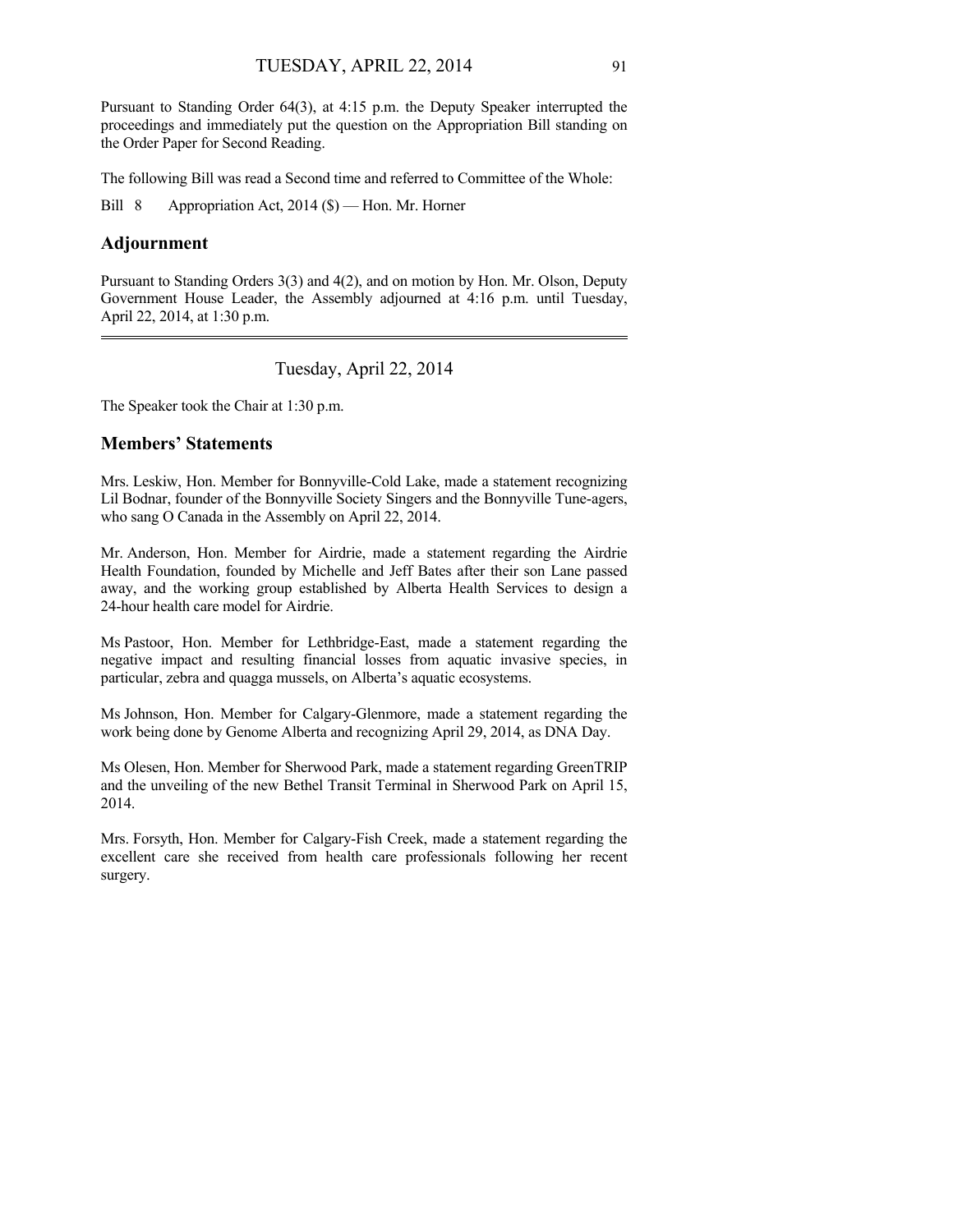### **Presenting Reports by Standing and Special Committees**

Mr. Xiao, Chair, Standing Committee on Private Bills, presented the following report:

In accordance with Standing Order 99, the Standing Committee on Private Bills has reviewed the petitions that were presented on Wednesday, April 16, 2014, and can advise the House that the petitions comply with Standing Orders 90 to 94.

# **Presenting Petitions**

Mr. Anderson, Hon. Member for Airdrie, presented a petition from 2,404 Albertans urging the Government to recognize the need for 24-hour urgent health care services in Airdrie and work with community leaders and health professionals to provide the resources necessary for their prompt establishment.

### **Introduction of Bills (First Reading)**

Notice having been given:

Bill 11 Child, Youth and Family Enhancement Amendment Act, 2014 — Hon. Mr. Bhullar

# **Tabling Returns and Reports**

Mr. Eggen, Hon. Member for Edmonton-Calder:

Copies of 50 postcards from Albertans to Hon. Mr. Lukaszuk, former Deputy Premier, regarding post-secondary education funding cuts

Sessional Paper 158/2014

Hon. Mr. Lukaszuk, Minister of Jobs, Skills, Training and Labour:

Memorandum dated November 29, 2013, from Hon. Mr. Lukaszuk, Deputy Premier and Chair, Operations and Policy Committee, to Hon. Ms Redford, Premier, and Members of Cabinet, regarding the institution of a new process to track the release of information requests through the FOIP process

Sessional Paper 159/2014

Letter dated December 6, 2013, from Jill Clayton, Information and Privacy Commissioner, to Hon. Mr. Lukaszuk, Deputy Premier and Chair, Operations and Policy Committee, writing to follow up their telephone conversation of November 27, 2013, regarding a proposed table form to be used to alert Government Ministers to impending releases of records under the Freedom of Information and Protection of Privacy Act

Sessional Paper 160/2014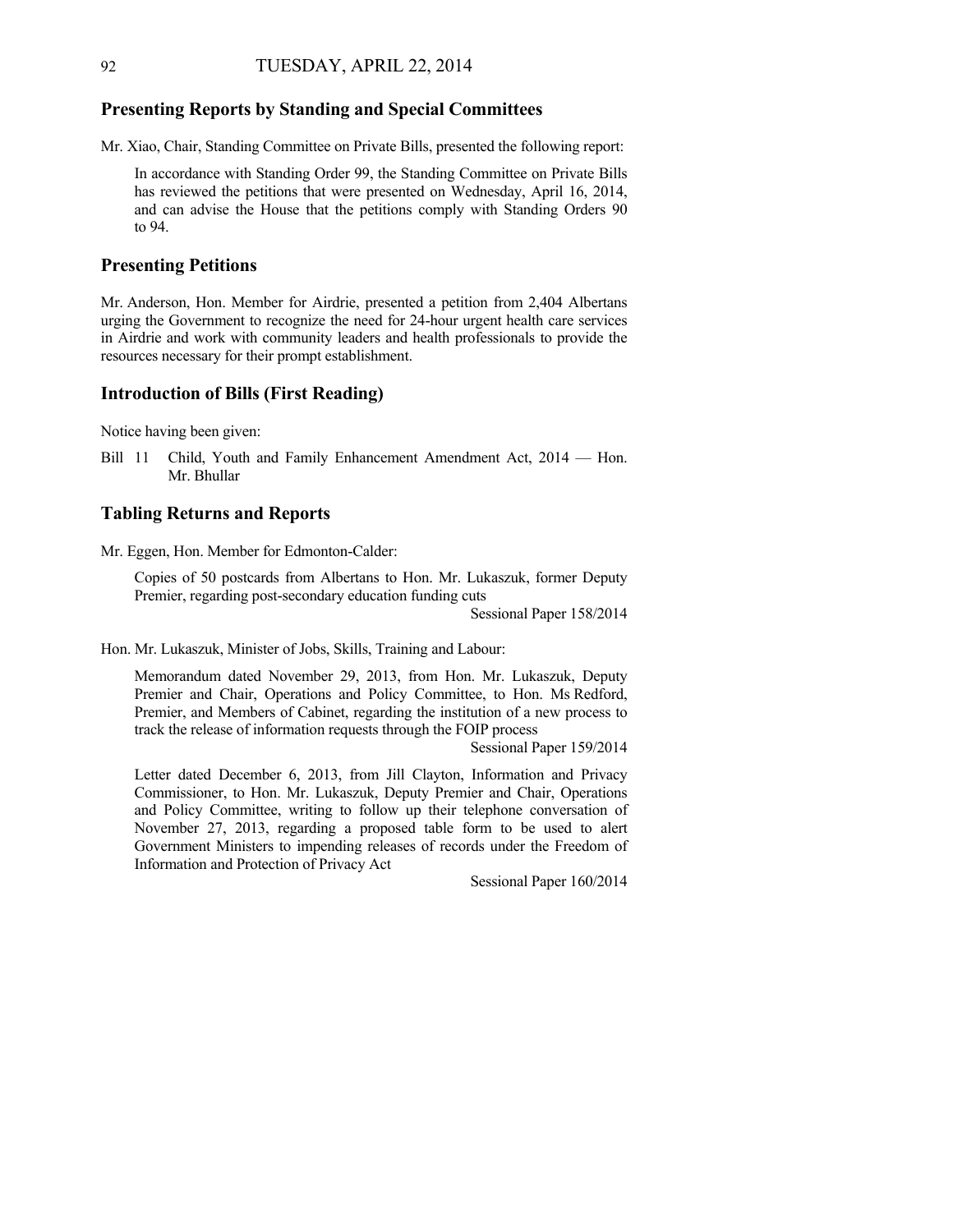Mr. Wilson, Hon. Member for Calgary-Shaw, on behalf of Ms Smith, Hon. Leader of the Official Opposition:

Text of an email, undated and unaddressed, from Melissa Sadownik, Access and Privacy Advisor, Service Alberta, regarding Records of Decision for three unidentified cross-government requests, relating to comments made by Ms Smith, Hon. Leader of the Official Opposition, during Oral Question Period on April 22, 2014

Sessional Paper 161/2014

# **ORDERS OF THE DAY**

# **Government Bills and Orders**

### **Second Reading**

On the motion that the following Bill be now read a Second time:

Bill 9 Public Sector Pension Plans Amendment Act, 2014 — Hon. Mr. Horner

A debate followed.

Mrs. Towle moved adjournment of the debate, which was agreed to.

On the motion that the following Bill be now read a Second time:

Bill 10 Employment Pension (Private Sector) Plans Amendment Act, 2014 — Hon. Mr. Horner

A debate followed.

Mr. Anderson moved adjournment of the debate, which was agreed to.

#### **Committee of the Whole**

According to Order, the Assembly resolved itself into Committee of the Whole and the Acting Speaker left the Chair.

(Assembly in Committee)

# **Adjournment**

Pursuant to Standing Order 4(4), the Committee recessed at 6:00 p.m. until 7:30 p.m.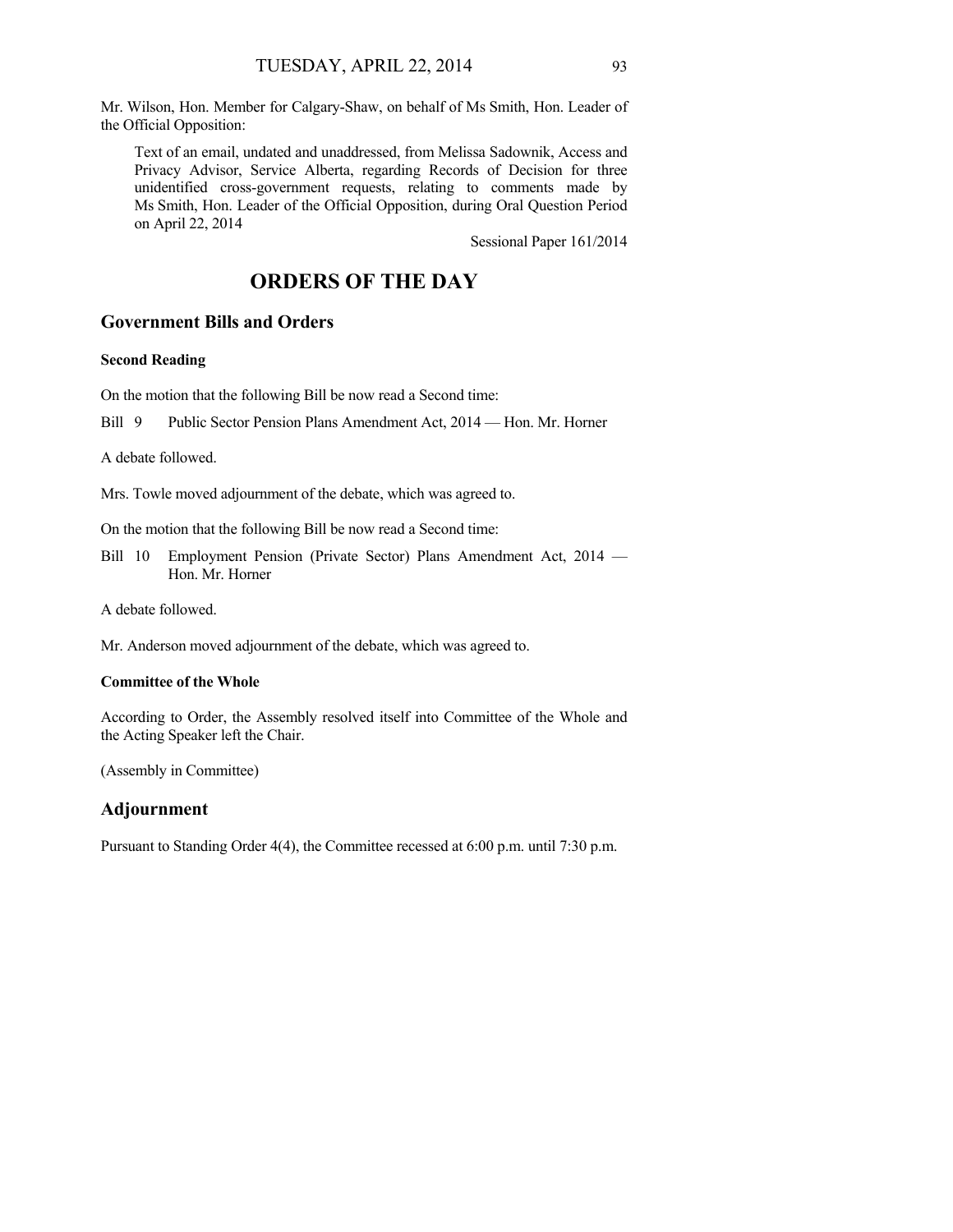#### TUESDAY, APRIL 22, 2014 — 7:30 P.M.

# **Government Bills and Orders**

### **Committee of the Whole**

(Assembly in Committee)

And after some time spent therein, pursuant to Standing Order 64(4), at 10:15 p.m. the Chair interrupted the proceedings and immediately put the question on the Appropriation Bill standing on the Order Paper referred to Committee of the Whole.

The Acting Speaker resumed the Chair.

The following Bill was reported:

Bill 8 Appropriation Act, 2014 (\$) — Hon. Mr. Horner

#### **Second Reading**

On the motion that the following Bill be now read a Second time:

Bill 10 Employment Pension (Private Sector) Plans Amendment Act, 2014 — Hon. Mr. Horner

A debate followed.

Mr. Mason, Hon. Member for Edmonton-Highlands-Norwood, moved that the motion be amended by deleting all the words after "that" and substituting the following:

Bill 10, Employment Pension (Private Sector) Plans Amendment Act, 2014, be not now read a Second time because the Legislative Assembly believes that the Bill forces unilateral changes to pension schemes that endanger the health of the plans and restricts transparency and decision-making authority for members.

A debate followed on the amendment.

The question being put, the amendment was defeated.

Hon. Mr. Campbell, Government House Leader, requested and received the unanimous consent of the Assembly to shorten the interval between division bells to one minute.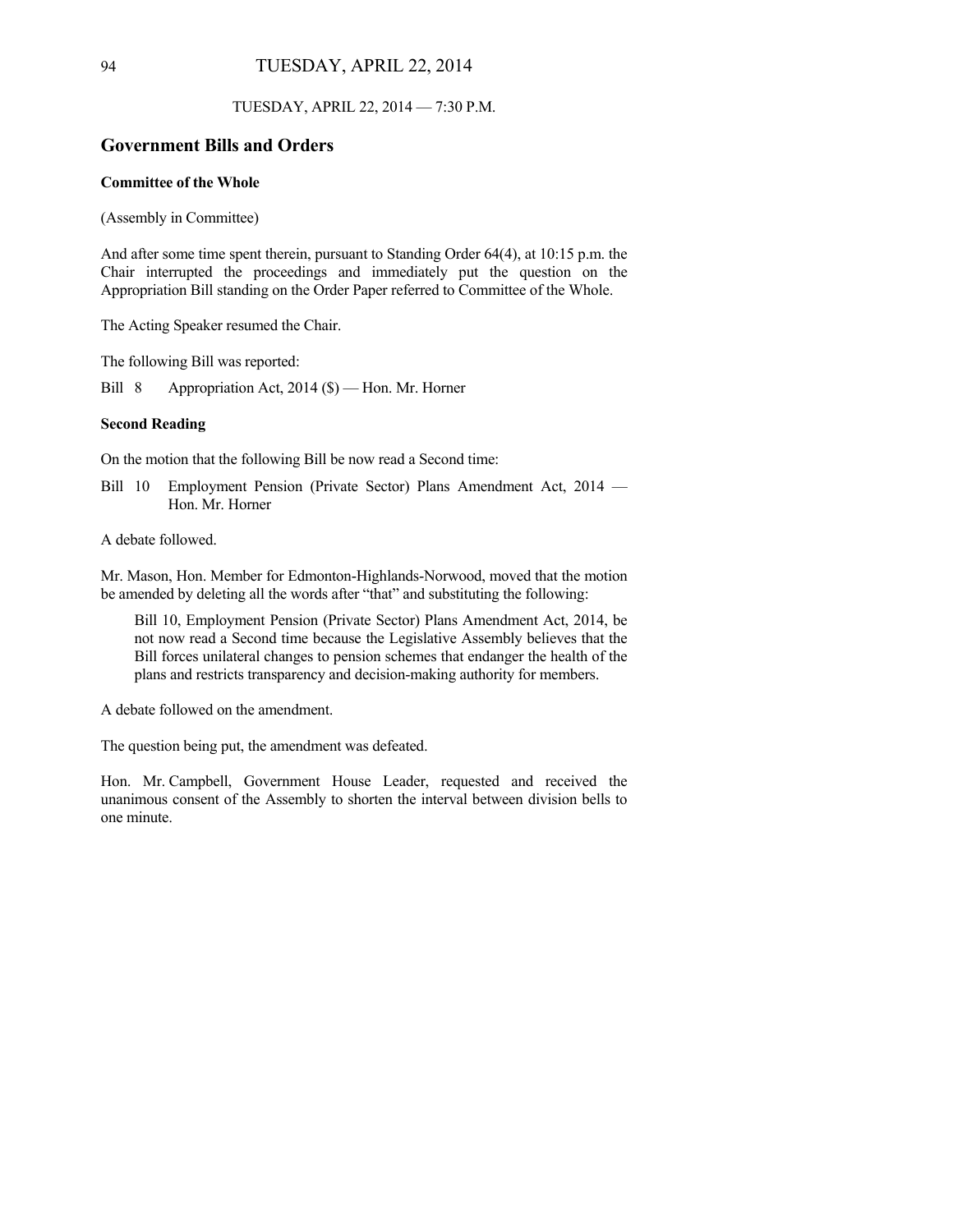The question being put, the motion was agreed to. With Mrs. Jablonski in the Chair, the names being called for were taken as follows:

For the motion: 35

| Amery                 | Horner                     | Rodney        |
|-----------------------|----------------------------|---------------|
| <b>Bhullar</b>        | Hughes                     | Rowe          |
| Campbell              | Jansen                     | Sandhu        |
| Cusanelli             | Jeneroux                   | Sarich        |
| Dallas                | Johnson (Calgary-Glenmore) | <b>Starke</b> |
| DeLong                | Klimchuk                   | Strankman     |
| Dorward               | Luan                       | VanderBurg    |
| Fawcett               | Lukaszuk                   | Wilson        |
| Fraser                | McIver                     | Woo-Paw       |
| Fritz                 | McQueen                    | Xiao          |
| Hale                  | Oberle                     | Young         |
| Horne                 | Ouadri                     |               |
| Against the motion: 6 |                            |               |
| <b>Bilous</b>         | Hehr                       | Notley        |
| Eggen                 | Mason                      | Swann         |

The following Bill was read a Second time and referred to Committee of the Whole:

Bill 10 Employment Pension (Private Sector) Plans Amendment Act, 2014 — Hon. Mr. Horner

# **Adjournment**

On motion by Hon. Mr. Campbell, Government House Leader, the Assembly adjourned at 12:51 a.m. Wednesday, April 23, 2014, until 1:30 p.m.

Wednesday, April 23, 2014

The Speaker took the Chair at 1:30 p.m.

# **Members' Statements**

Ms Smith, Hon. Leader of the Official Opposition, made a statement regarding Government spending and promises made by the Progressive Conservative Party during the provincial general election campaign in 2012.

Mr. Bilous, Hon. Member for Edmonton-Beverly-Clareview, made a statement recognizing the Beverly centennial.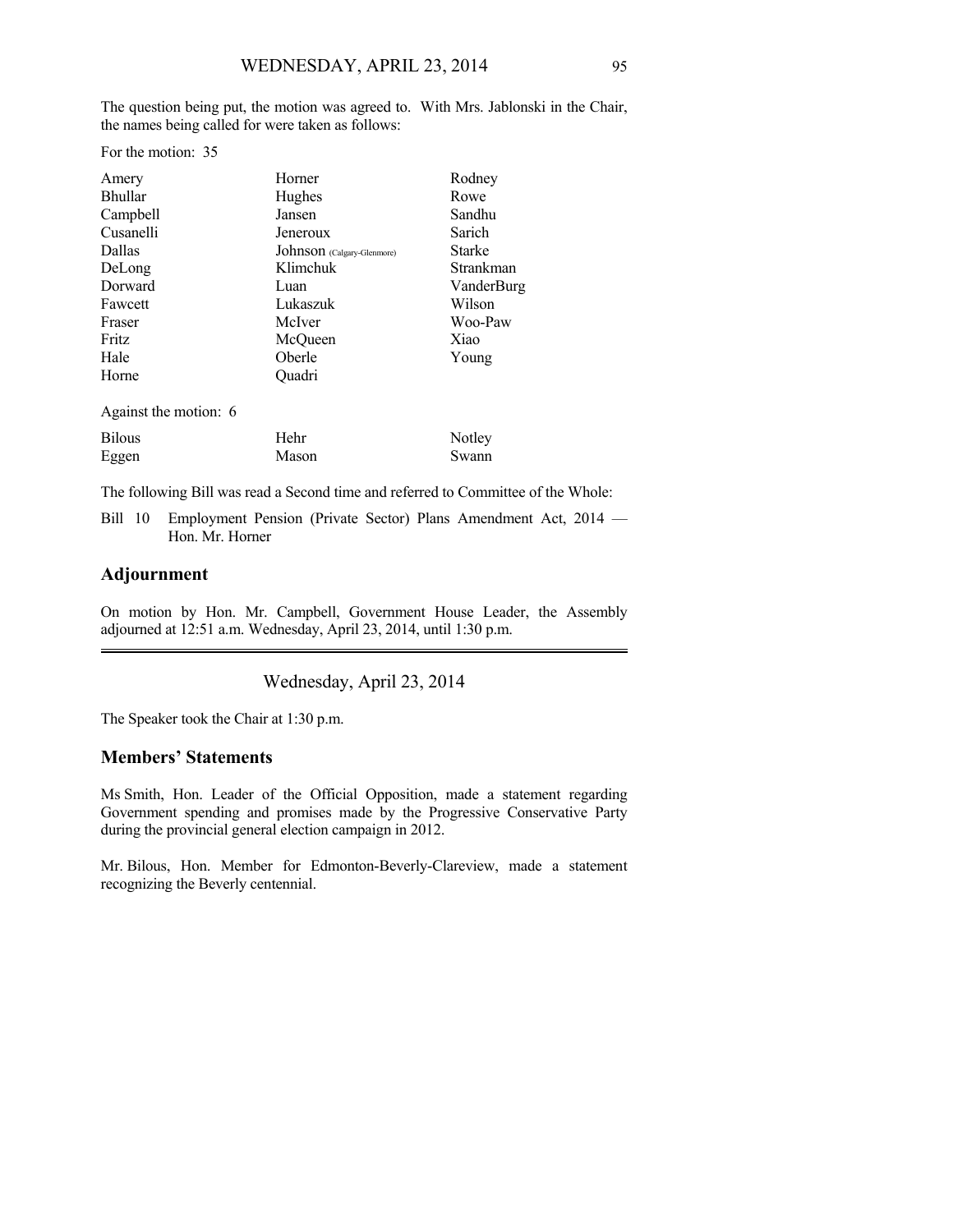Mrs. Sarich, Hon. Member for Edmonton-Decore, made a statement regarding the Edmonton Chinese Bilingual Education Association which established the Chinese Mandarin Bilingual Program in 1982.

Mr. Goudreau, Hon. Member for Dunvegan-Central Peace-Notley, made a statement recognizing Teresa Nuthall of Wanham, an advocate for breast cancer research, and the community of Wanham for their fundraising efforts, including the Wild Pink Yonder's Pinkest Little Town, the Fun Dance, and A Pink Affair Christmas Party.

Ms Calahasen, Hon. Member for Lesser Slave Lake, made a statement regarding the call by the Native Women's Association of Canada for a national public inquiry into missing and murdered Aboriginal women that was rejected by the federal government, the efforts of the Association and the Institute for the Advancement of Aboriginal Women to review the cases, and asking all Members of the Legislative Assembly to engage in lobbying to reverse this decision.

Mr. Hale, Hon. Member for Strathmore-Brooks, made a statement regarding the recent theft of over 20 dogs in the County of Newell, stolen from family homes, yards, and farms.

#### **Speaker's Statements**

#### **Members' Anniversaries**

The Speaker made a statement in recognition of the second anniversary of the election of 38 Members of the Legislative Assembly who were elected and one Member of the Legislative Assembly who was elected for a second time to the Legislative Assembly of Alberta on April 23, 2012.

### **St. George's Day**

The Speaker made a statement recognizing April 23, 2014, as St. George's Day.

### **Introduction of Bills (First Reading)**

Notice having been given:

Bill Pr1 Rosebud School of the Arts Amendment Act, 2014 — Mr. Hale

Bill Pr2 Maskwachees Cultural College Amendment Act, 2014 — Ms Calahasen

### **Tabling Returns and Reports**

Hon. Mr. Bhardwaj, Associate Minister – Persons with Disabilities:

The Lancet Global Health article dated March 2014 entitled "The international charter on prevention of fetal alcohol spectrum disorder"

Sessional Paper 162/2014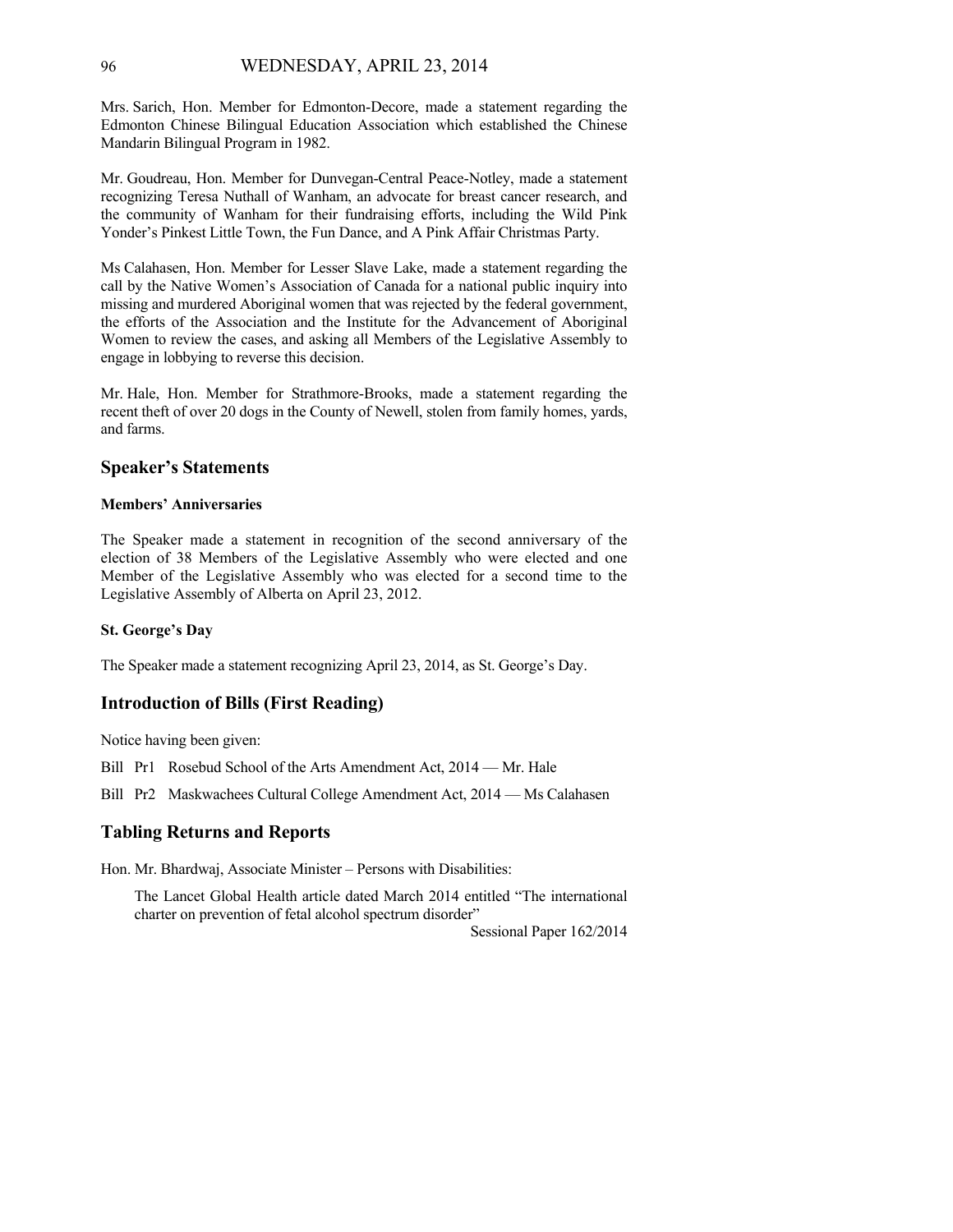Consensus Statement on Legal Issues of Fetal Alcohol Spectrum Disorder (FASD) Edmonton, Alberta, Institute of Health Economics Consensus Statement Volume 5 – September 18 to 20, 2013

Sessional Paper 163/2014

Mr. Eggen, Hon. Member for Edmonton-Calder, on behalf of Mr. Bilous, Hon. Member for Edmonton-Beverly-Clareview:

Copies of 50 postcards from Albertans to Hon. Mr. Lukaszuk, former Deputy Premier, regarding post-secondary education funding cuts

Sessional Paper 164/2014

Mr. Hehr, Hon. Member for Calgary-Buffalo, on behalf of Dr. Sherman, Hon. Member for Edmonton-Meadowlark:

Report dated April 11, 2014, entitled "Alberta Federation of Labour (AFL) Coalition on Pensions, Commentary on Financial Positions of Local Authorities Pension Plan (LAPP) and Public Service Pension Plan (PSPP)," prepared by George and Bell Consulting

Sessional Paper 165/2014

Final Report dated February 2014 entitled "Canadian Pensioners' Mortality, Pension Experience Subcommittee – Research Committee," prepared by the Canadian Institute of Actuaries

Sessional Paper 166/2014

Mrs. Towle, Hon. Member for Innisfail-Sylvan Lake:

RDC Values article entitled "Early Learning and Child Care Diploma Program Suspension, Background - April 2, 2014"

Sessional Paper 167/2014

Document, undated, entitled "Forum Discussion: Possible Effects of the RDC ELCC Diploma Program Suspension"

Sessional Paper 168/2014

Copy of a petition signed by 318 Albertans urging the Red Deer College Board of Directors to re-examine their decision to suspend the Early Learning and Child Care diploma program

Sessional Paper 169/2014

# **ORDERS OF THE DAY**

## **Government Bills and Orders**

#### **Third Reading**

On the motion that the following Bill be now read a Third time:

Bill 8 Appropriation Act, 2014 (\$) — Hon. Mr. Horner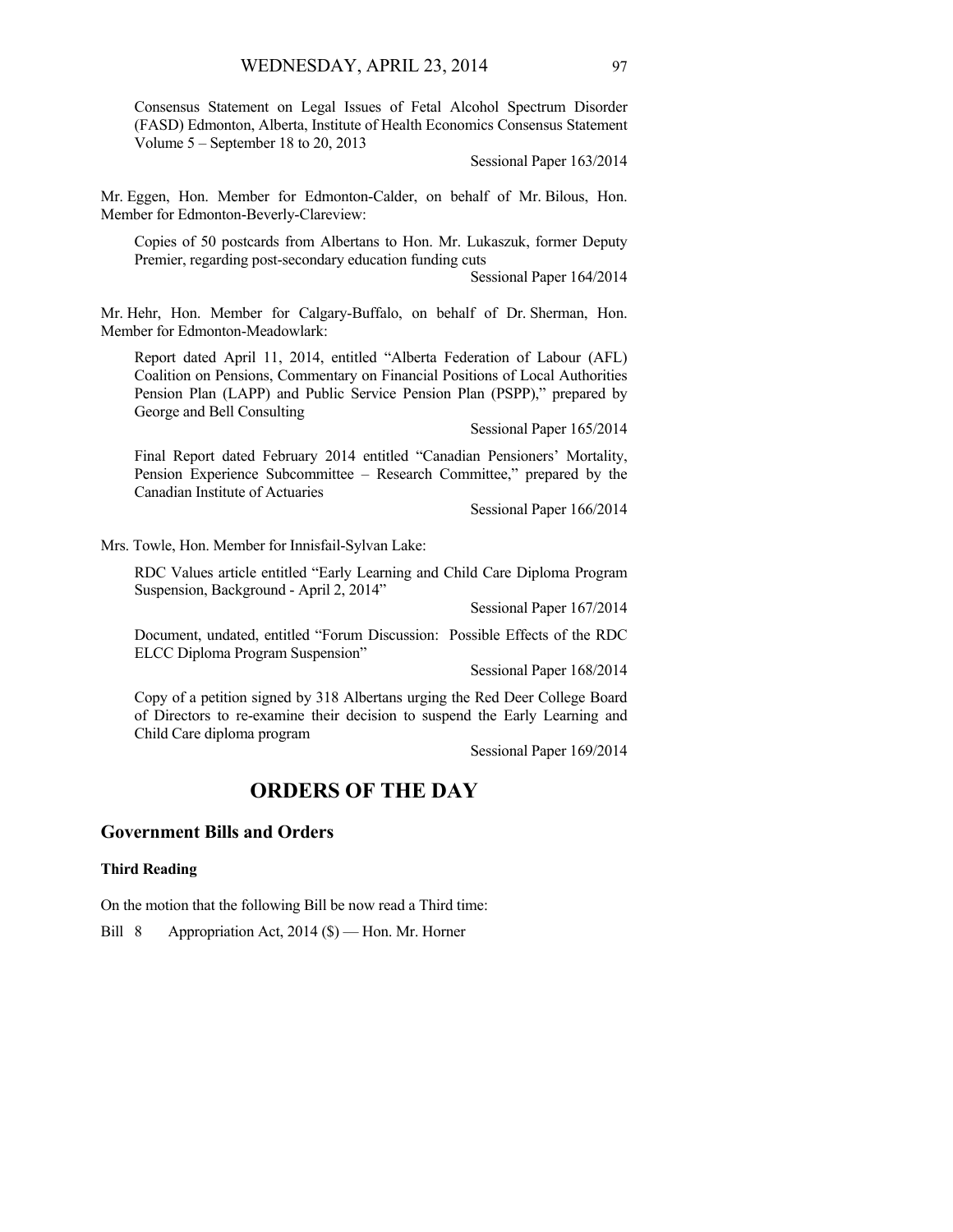A debate followed.

Mr. Wilson moved adjournment of the debate, which was agreed to.

### **Second Reading**

On the motion that the following Bill be now read a Second time:

Bill 11 Child, Youth and Family Enhancement Amendment Act, 2014 — Hon. Ms Jansen on behalf of Hon. Mr. Bhullar

Hon. Ms Jansen moved adjournment of the debate, which was agreed to.

On the motion that the following Bill be now read a Second time:

Bill 9 Public Sector Pension Plans Amendment Act, 2014 — Hon. Mr. Horner

A debate followed.

Ms Notley, Hon. Member for Edmonton-Strathcona, moved that the motion be amended by deleting all the words after "that" and substituting the following:

Bill 9, Public Sector Pension Plans Amendment Act, 2014, be not now read a Second time but that it be referred to the Standing Committee on Alberta's Economic Future.

A debate followed on the amendment.

Ms Blakeman moved adjournment of the debate on the amendment, which was agreed to.

# **Adjournment**

On motion by Hon. Mr. Oberle, Deputy Government House Leader, that it be called 6:00 p.m., the Assembly adjourned at 5:57 p.m. until 7:30 p.m.

WEDNESDAY, APRIL 23, 2014 — 7:30 P.M.

# **Government Bills and Orders**

### **Third Reading**

On the motion that the following Bill be now read a Third time:

Bill 8 Appropriation Act, 2014 (\$) — Hon. Mr. Horner

A debate followed.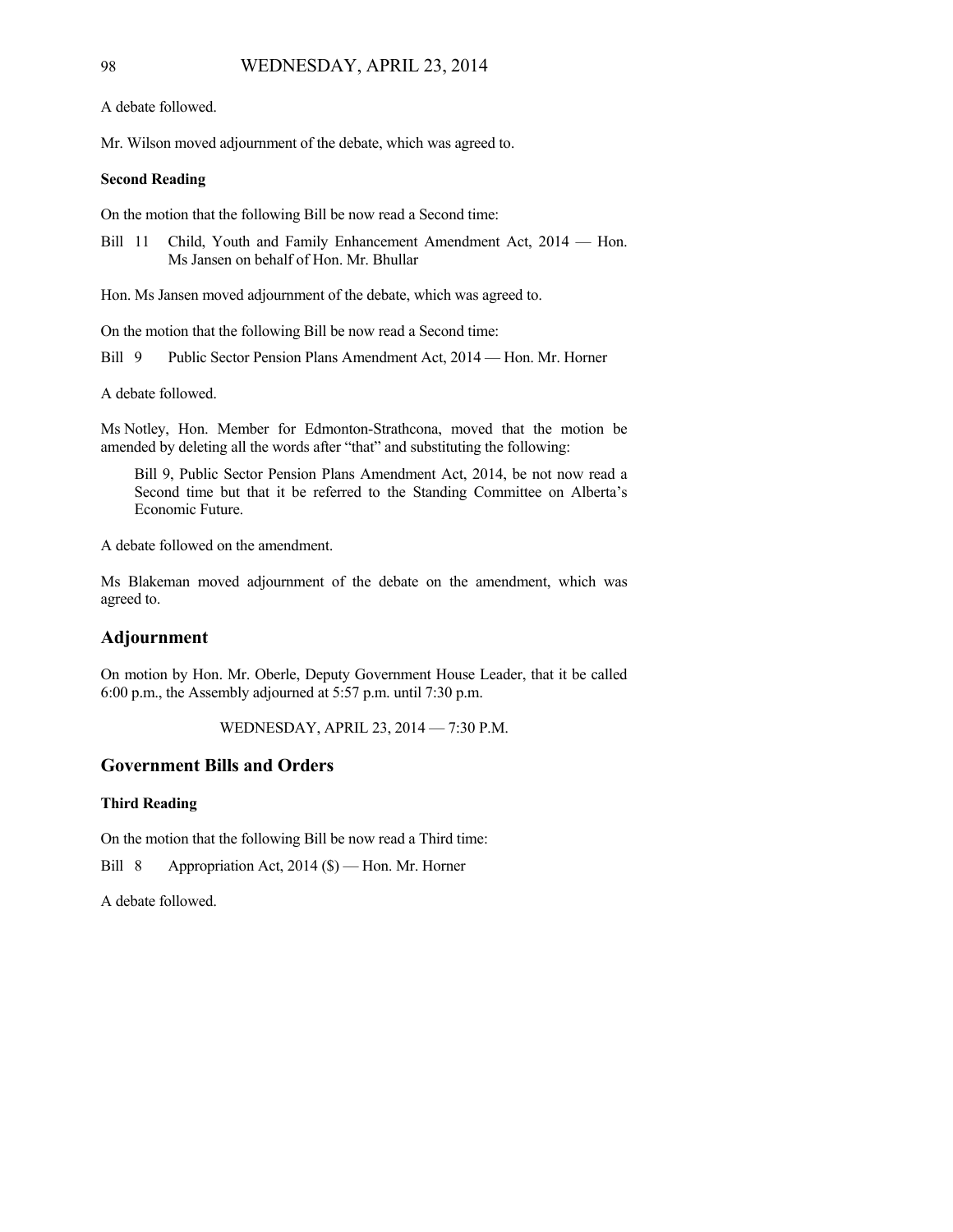Hon. Mr. Denis, Deputy Government House Leader, requested the unanimous consent of the Assembly to shorten the interval between division bells this evening to one minute.

Unanimous consent was not granted.

The question being put, the motion was agreed to. With Mr. Rogers in the Chair, the names being called for were taken as follows:

For the motion: 33

| Bhardwaj  | Griffiths                  | Pastoor       |
|-----------|----------------------------|---------------|
| Calahasen | Johnson (Calgary-Glenmore) | Ouadri        |
| Casey     | Kennedy-Glans              | Sandhu        |
| Cusanelli | Klimchuk                   | Sarich        |
| DeLong    | Kubinec                    | Scott         |
| Denis     | Leskiw                     | <b>Starke</b> |
| Dorward   | Lukaszuk                   | VanderBurg    |
| Drysdale  | McDonald                   | Weadick       |
| Fawcett   | McQueen                    | Woo-Paw       |
| Fraser    | Oberle                     | Xiao          |
| Goudreau  | Olesen                     | Young         |

Against the motion: 20

| Anderson      | Hehr     | <b>Stier</b> |
|---------------|----------|--------------|
| Anglin        | Mason    | Strankman    |
| <b>Barnes</b> | Notley   | Swann        |
| Bikman        | Pedersen | Towle        |
| Eggen         | Rowe     | Webber       |
| Fox           | Sherman  | Wilson       |
| Hale          | Smith    |              |

The following Bill was read a Third time and passed:

Bill 8 Appropriation Act, 2014 (\$) — Hon. Mr. Horner

### **Second Reading**

On the motion that the following Bill be now read a Second time:

Bill 9 Public Sector Pension Plans Amendment Act, 2014 — Hon. Mr. Horner

Debate continued on the amendment introduced by Ms Notley, Hon. Member for Edmonton-Strathcona, that the motion be amended by deleting all the words after "that" and substituting the following: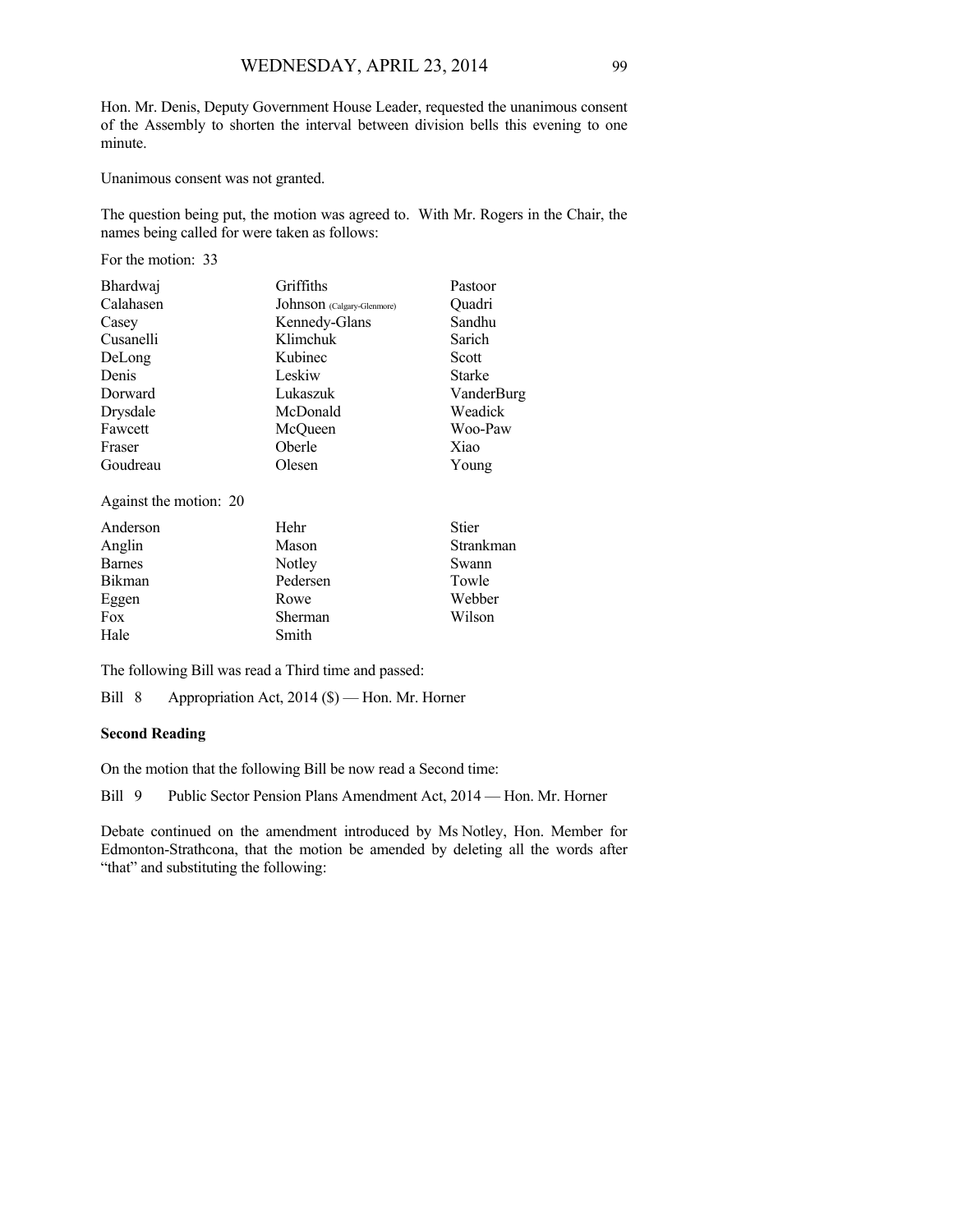Bill 9, Public Sector Pension Plans Amendment Act, 2014, be not now read a Second time but that it be referred to the Standing Committee on Alberta's Economic Future.

Hon. Mr. Horner moved adjournment of the debate on the amendment, which was agreed to.

### **Third Reading**

The following Bills were read a Third time and passed:

- Bill 6 New Home Buyer Protection Amendment Act, 2014 Minister of Municipal Affairs
- Bill 7 Tax Statutes Amendment Act, 2014 (\$) Hon. Mr. Horner

# **Adjournment**

On motion by Hon. Mr. Denis, Deputy Government House Leader, the Assembly adjourned at 11:14 p.m. until Thursday, April 24, 2014, at 1:30 p.m.

Thursday, April 24, 2014

The Speaker took the Chair at 1:30 p.m.

# **Ministerial Statements**

Hon. Mr. Lukaszuk, Minister of Jobs, Skills, Training and Labour, made a statement recognizing April 28, 2014, as the National Day of Mourning for all workers who have been killed or injured on the job.

Mr. Bikman, Hon. Member for Cardston-Taber-Warner, commented on the statement.

Ms Blakeman, Hon. Member for Edmonton-Centre, requested and received the unanimous consent of the Assembly to allow additional Members to comment on the Ministerial Statement.

Dr. Swann, Hon. Member for Calgary-Mountain View, Ms Notley, Hon. Member for Edmonton-Strathcona, and Mr. Allen, Hon. Member for Fort McMurray-Wood Buffalo, then commented on the statement.

Hon. Mr. Campbell, Government House Leader, requested and received the unanimous consent of the Assembly to waive Standing Order  $7(7)$  in order to complete the Daily Routine.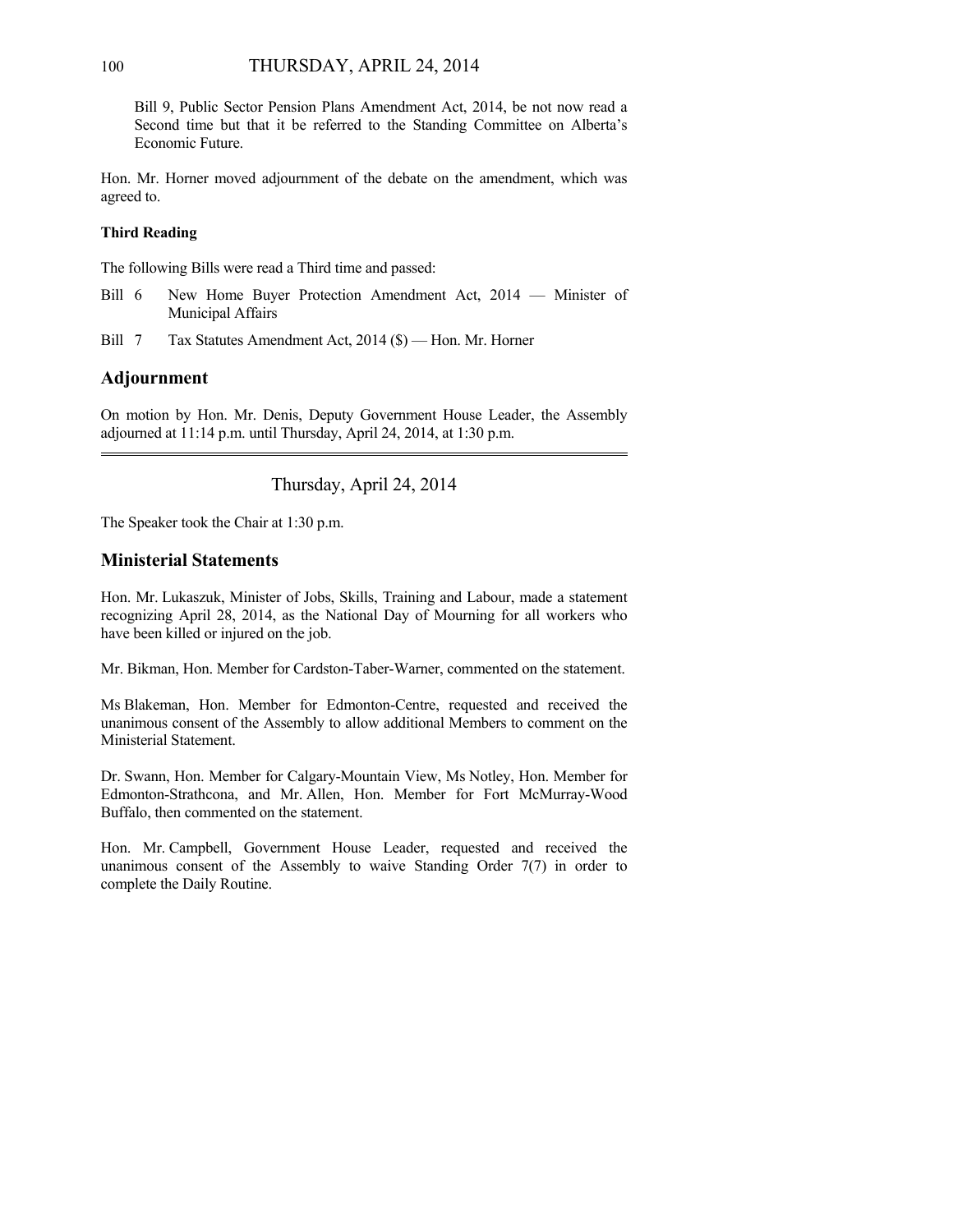# **Members' Statements**

Ms Kubinec, Hon. Member for Barrhead-Morinville-Westlock, made a statement regarding the Canadian Search Dog Association.

Dr. Swann, Hon. Member for Calgary-Mountain View, made a statement regarding the need for legislation requiring age restrictions and the use of helmets while operating all-terrain vehicles.

Mr. Quadri, Hon. Member for Edmonton-Mill Woods, made a statement recognizing April 24, 2014, as World Meningitis Day.

Ms Cusanelli, Hon. Member for Calgary-Currie, made a statement regarding math curriculum redesign.

Mr. McAllister, Hon. Member for Chestermere-Rocky View, made a statement regarding the Hockey Marathon for the Kids to be held in Chestermere from May 4 to 14, 2014, to raise funds for the Alberta Children's Hospital, the Foundation for Brain Health, and flood relief.

Mr. Webber, Hon. Member for Calgary-Foothills, made a statement regarding the recent measles outbreak in Alberta and the need for mandatory vaccinations.

# **Notice of Motions**

Hon. Mr. Campbell, Government House Leader, gave oral notice of the intention to introduce the following Bills:

Bill 12 Statutes Amendment Act, 2014 — Hon. Mr. Campbell

Bill 13 Condominium Property Amendment Act, 2014 — Ms Olesen

### **Tabling Returns and Reports**

Mr. Bilous, Hon. Member for Edmonton-Beverly-Clareview, on behalf of Ms Notley, Hon. Member for Edmonton-Strathcona:

Copies of 50 postcards from Albertans to Hon. Mr. Lukaszuk, former Deputy Premier, regarding post-secondary education funding cuts

Sessional Paper 170/2014

Ms Blakeman, Hon. Member for Edmonton-Centre, on behalf of Mr. Hehr, Hon. Member for Calgary-Buffalo:

Copy of a presentation dated June 12, 2012, entitled "Vaccine Hesitancy in Alberta," prepared by Dr. Judy McDonald, Medical Officer of Health, Alberta Health Services, relating to comments made by Mr. Hehr during Oral Question Period on April 24, 2014

Sessional Paper 171/2014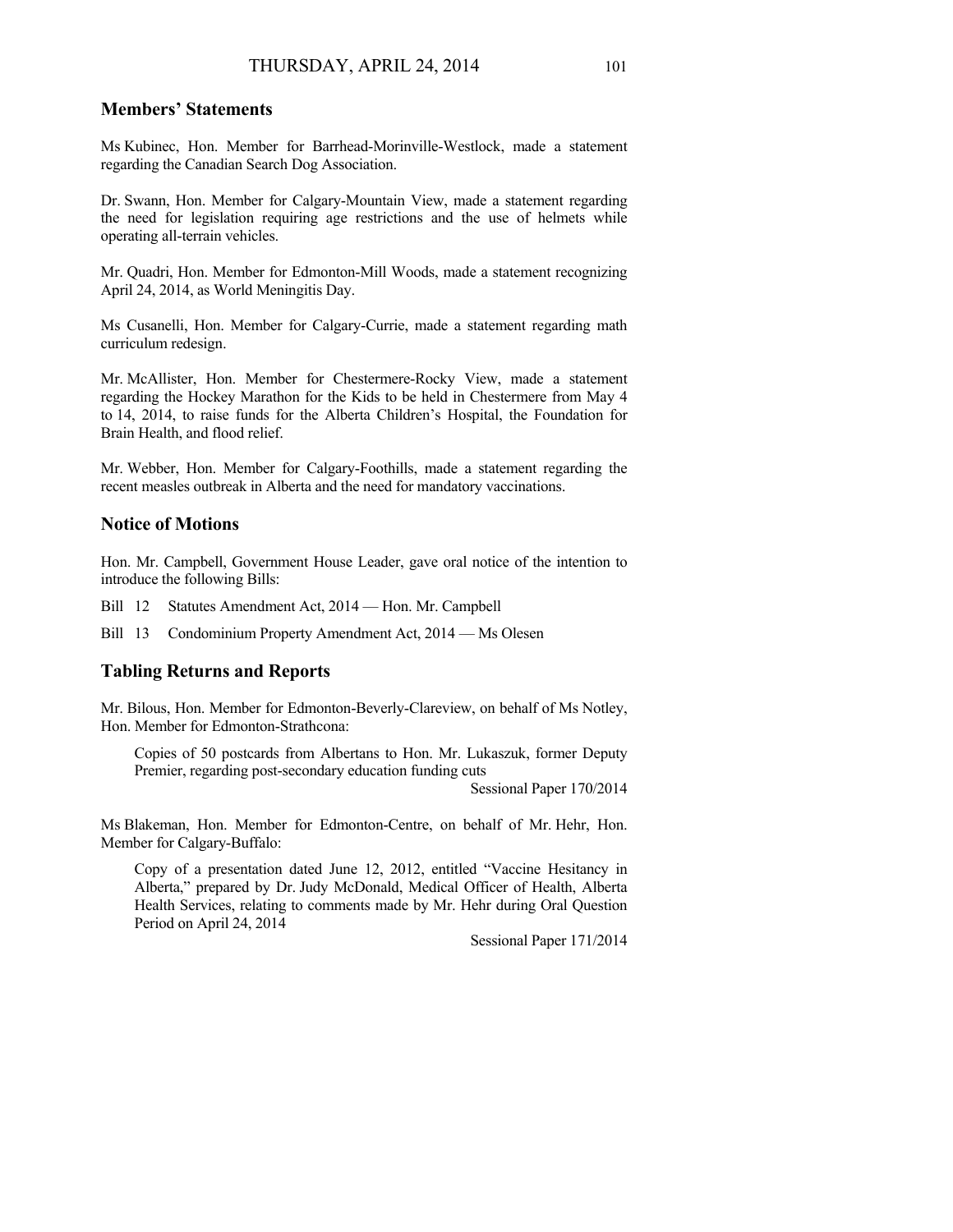Copy of the Immunization of School Pupils Act of Ontario, relating to comments made by Mr. Hehr during Oral Question Period on April 24, 2014 Sessional Paper 172/2014

Copy of the New Brunswick Department of Education and Early Childhood Development proof of immunization policy dated September 2012, relating to comments made by Mr. Hehr during Oral Question Period on April 24, 2014 Sessional Paper 173/2014

CBC Radio website article dated April 15, 2014, entitled "Should childhood vaccines be mandatory?" relating to comments made by Mr. Hehr during Oral Question Period on April 24, 2014

Sessional Paper 174/2014

Hon. Mr. Zwozdesky, Speaker of the Legislative Assembly:

Memorandum dated April 24, 2014, from Mrs. Jablonski, Hon. Member for Red Deer-North, to Hon. Mr. Zwozdesky, Speaker of the Legislative Assembly, requesting early Committee of the Whole consideration of Bill 203, Childhood Vision Assessment Act

Sessional Paper 175/2014

### **Tablings to the Clerk**

Clerk of the Assembly on behalf of Hon. Mr. Griffiths, Minister of Service Alberta:

Alberta Vital Statistics, Annual Review 2012

Sessional Paper 176/2014

# **ORDERS OF THE DAY**

## **Government Bills and Orders**

#### **Second Reading**

On the motion that the following Bill be now read a Second time:

Bill 11 Child, Youth and Family Enhancement Amendment Act, 2014 — Hon. Mr. Bhullar

A debate followed.

Mr. Bilous moved adjournment of the debate, which was agreed to.

### **Adjournment**

Pursuant to Standing Order 3(6), and on motion by Hon. Mr. Olson, Deputy Government House Leader, the Assembly adjourned at 4:09 p.m. until Monday, May 5, 2014, at 1:30 p.m.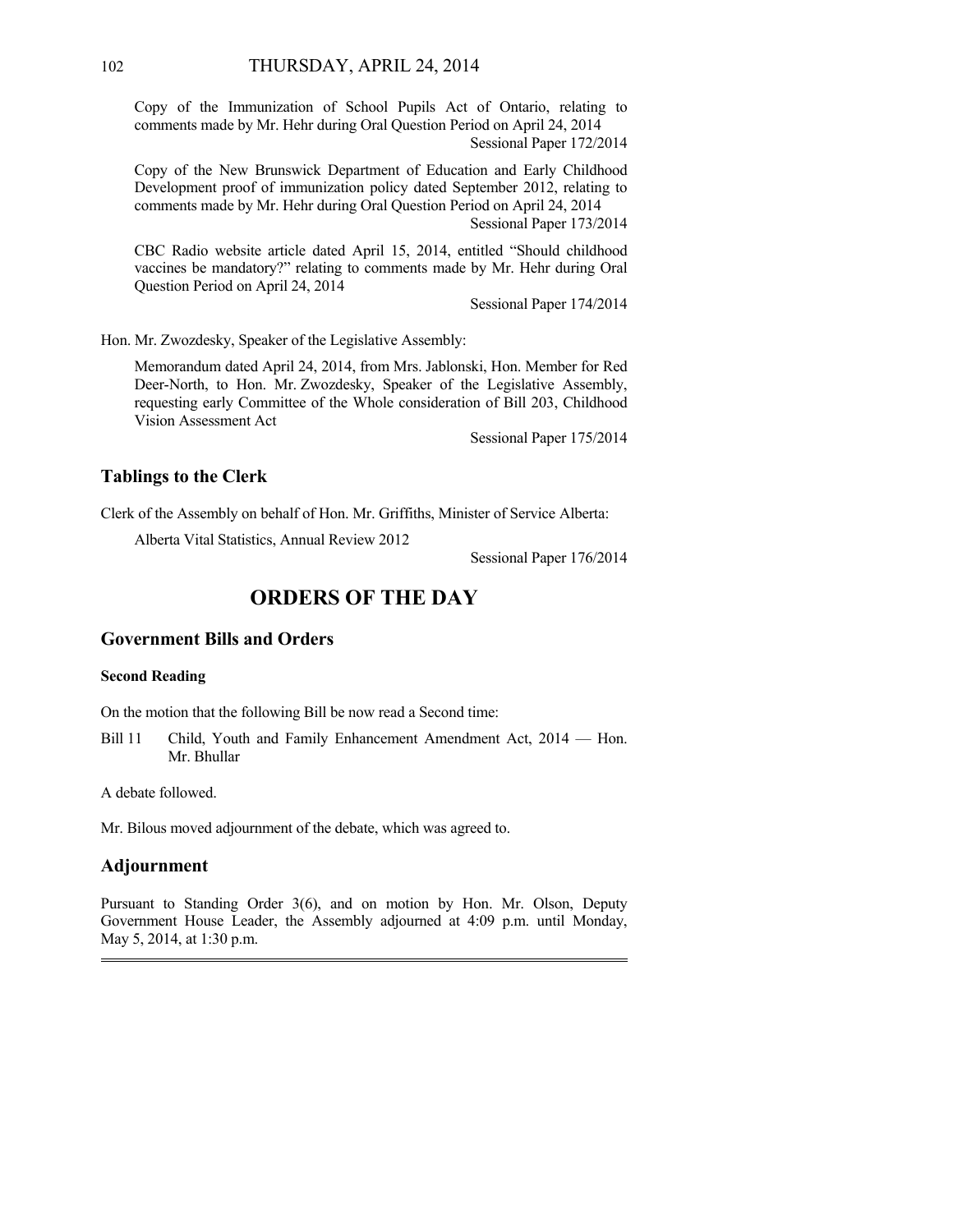## Monday, May 5, 2014

The Speaker took the Chair at 1:30 p.m.

#### **Members' Statements**

Mrs. Jablonski, Hon. Member for Red Deer-North, made a statement regarding the commemoration of the 99th anniversary of the Armenian Genocide held in the Legislature Rotunda on May 5, 2014.

Mr. Donovan, Hon. Member for Little Bow, made a statement regarding the growth of the Village of Nobleford and recognizing the leadership of Nobleford's current council.

Mr. Lemke, Hon. Member for Stony Plain, made a statement regarding the federal government's moratorium of the Temporary Foreign Worker Program in the food services sector and the need for temporary foreign workers in Alberta's labour market.

Ms Olesen, Hon. Member for Sherwood Park, made a statement recognizing May 5 to 11, 2014, as Mental Health Week.

Mr. VanderBurg, Hon. Member for Whitecourt-Ste. Anne, made a statement recognizing the 69th anniversary of the liberation of the Netherlands by Allied forces.

Dr. Swann, Hon. Member for Calgary-Mountain View, made a statement regarding reducing childhood poverty and the need for supports for children.

#### **Presenting Petitions**

Mrs. Leskiw, Hon. Member for Bonnyville-Cold Lake, presented a petition from 266 Albertans urging the Government to pass legislation implementing a new vaccination process for children in Alberta schools which recognizes written parental consent as the only acceptable form of consent for children under the age of 18 to be vaccinated and thereby ensuring no child can be vaccinated in school without explicit parental consent.

### **Introduction of Bills (First Reading)**

Notice having been given:

Bill 12 Statutes Amendment Act, 2014 — Hon. Mr. Campbell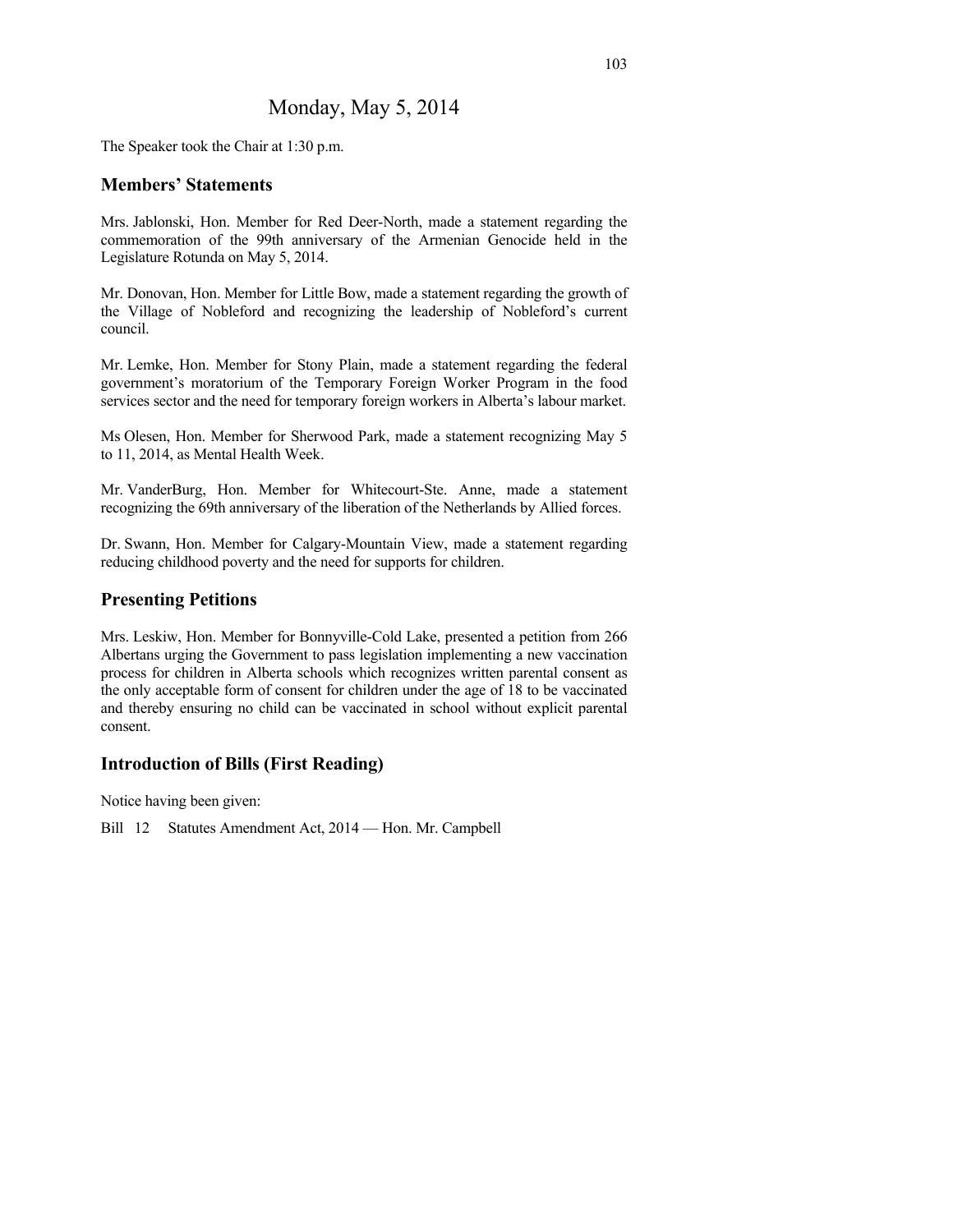#### **Tabling Returns and Reports**

Mrs. Jablonski, Hon. Member for Red Deer-North:

Letter dated April 24, 2014, from the Alberta Committee of Citizens with Disabilities to Mrs. Jablonski, Hon. Member for Red Deer-North, expressing their support for Bill 203, Childhood Vision Assessment Act

Sessional Paper 177/2014

Letter dated April 29, 2014, from John McDonald, Executive Director and Regional Vice-President, CNIB Alberta and Northwest Territories, to Mrs. Jablonski, Hon. Member for Red Deer-North, regarding May being Vision Health Month and containing facts about vision health and vision loss

Sessional Paper 178/2014

Mr. Eggen, Hon. Member for Edmonton-Calder:

Copies of 50 postcards from Albertans to Hon. Mr. Lukaszuk, former Deputy Premier, regarding post-secondary education funding cuts

Sessional Paper 179/2014

Letter dated May 2, 2014, from Naheed Nenshi, Mayor, City of Calgary, to Hon. Mr. Hancock, Premier, Minister of Innovation and Advanced Education, expressing concern regarding Bill 9, Public Sector Pension Plans Amendment Act, 2014

Sessional Paper 180/2014

Dr. Swann, Hon. Member for Calgary-Mountain View:

Edmonton Journal website article dated May 1, 2014, entitled "Province Won't reach Family Care Clinics target"

Sessional Paper 181/2014

Calgary Herald website article dated May 2, 2014, entitled "Mandatory immunizations in Alberta will save lives, bioethicist says"

Sessional Paper 182/2014

Memorandum dated April 22, 2014, from Murray Gold, Koskie Minsky Barristers and Solicitors, to Gil McGowan, President, Alberta Federation of Labour, regarding the governance, funding, and benefit provisions of the Employment Pension Plans Act as modified by Bill 10, Employment Pension (Private Sector) Plans Amendment Act, 2014

Sessional Paper 183/2014

Brief dated May 2014 on Bill 10, Employment Pension (Private Sector) Plans Amendment Act, 2014, prepared by the Alberta Federation of Labour

Sessional Paper 184/2014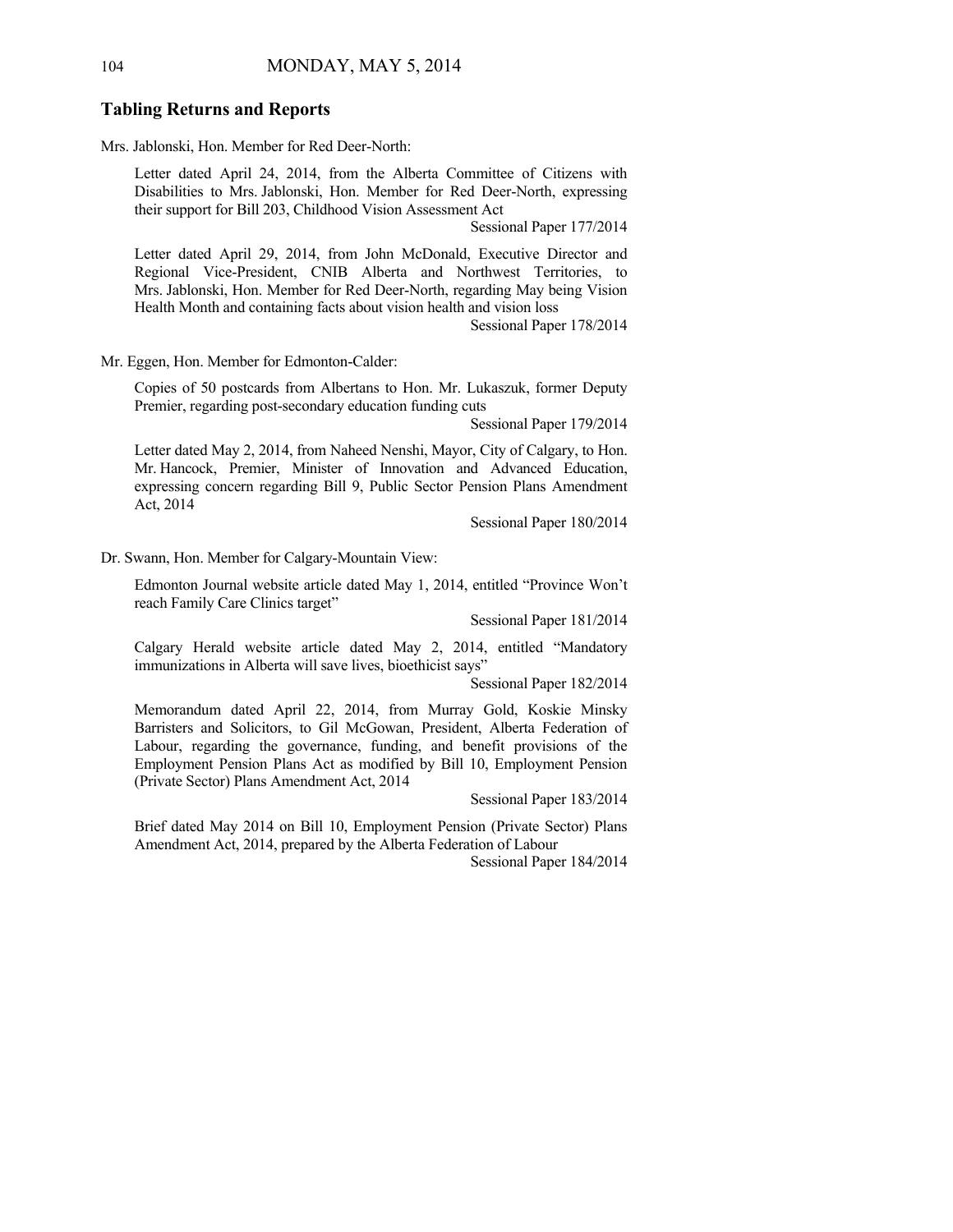Mr. Bikman, Hon. Member for Cardston-Taber-Warner:

2 recent email messages to Mr. Bikman, Hon. Member for Cardston-Taber-Warner, expressing concern regarding proposed amendments to legislation that would designate the sandhill crane as a game bird

Sessional Paper 185/2014

Hon. Mrs. McQueen, Minister of Energy:

CNBC website article dated March 3, 2014, entitled "I'd vote 'yes' on Keystone pipeline: Warren Buffett"

Sessional Paper 186/2014

#### **Tablings to the Clerk**

Clerk of the Assembly on behalf of Ms Blakeman, Hon. Member for Edmonton-Centre:

Report entitled "Childcare and School Vaccination Requirements, 2007-2008," prepared by the Centers for Disease Control and Prevention

Sessional Paper 187/2014

Clerk of the Assembly on behalf of Hon. Mr. Lukaszuk, Minister of Jobs, Skills, Training and Labour:

Pursuant to the Regulated Forestry Profession Act, cR-13, s4(2), College of Alberta Professional Forest Technologists, 2013 Annual Report

Sessional Paper 188/2014

Pursuant to the Agrology Profession Act, cA-13.5, s4(2), Alberta Institute of Agrologists, 68th Annual General Meeting Report, April 1, 2014

Sessional Paper 189/2014

Pursuant to the Engineering and Geoscience Professions Act, cE-11, s12(4), Association of Professional Engineers and Geoscientists of Alberta, Annual Report 2013

Sessional Paper 190/2014

## **ORDERS OF THE DAY**

## **Public Bills and Orders Other Than Government Bills and Orders**

#### **Second Reading**

On the motion that the following Bill be now read a Second time:

Bill 204 Freedom of Information and Protection of Privacy (MLA Public Interest Fee Waiver) Amendment Act, 2014 — Mr. Barnes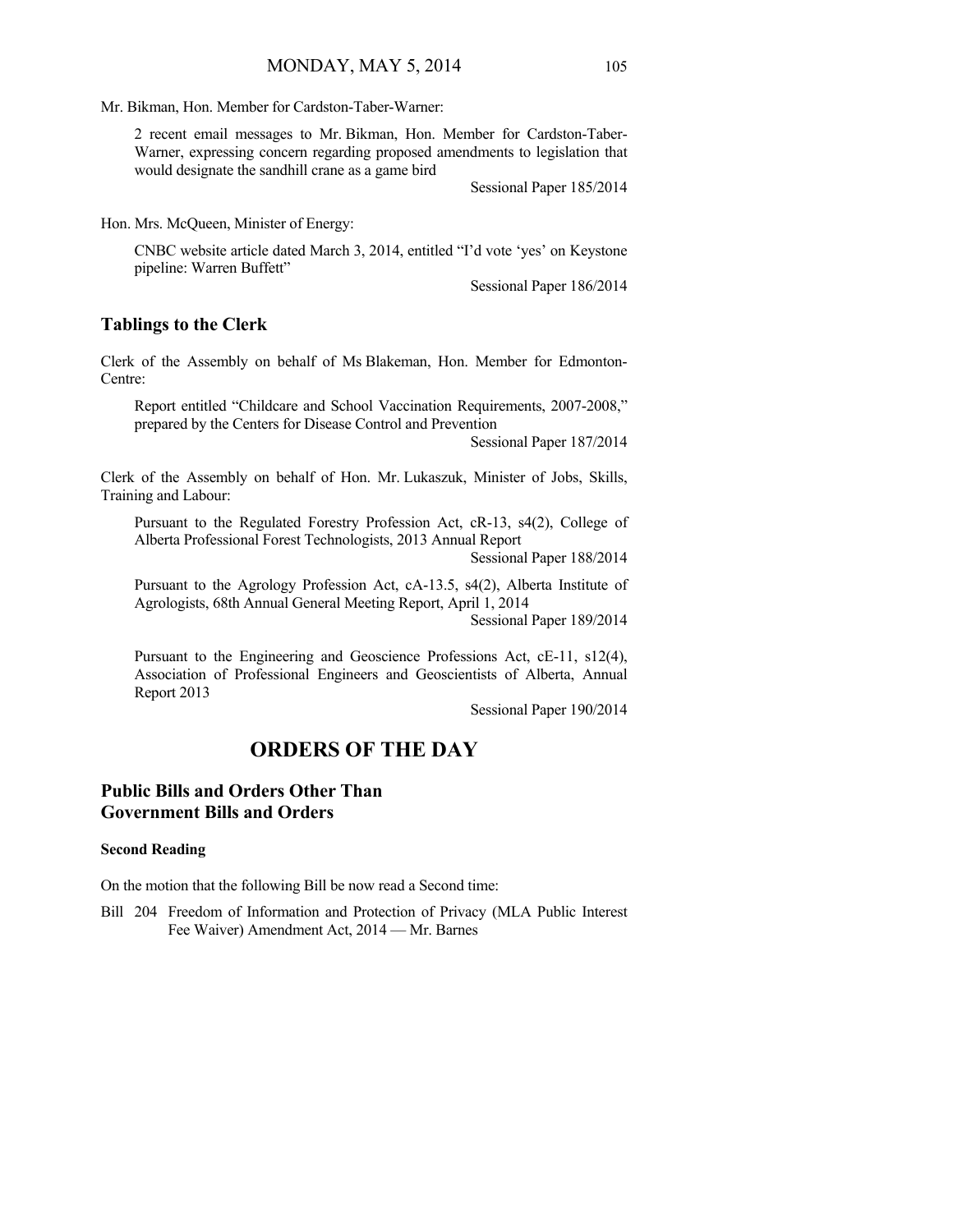#### A debate followed.

The question being put, the motion was defeated. With Mr. Rogers in the Chair, the names being called for were taken as follows:

For the motion: 11

| Anderson      | Donovan  | Rowe  |
|---------------|----------|-------|
| <b>Barnes</b> | Eggen    | Swann |
| <b>Bikman</b> | Kang     | Towle |
| <b>Brown</b>  | Pedersen |       |

#### Against the motion: 45

| Allen          | Griffiths                  | Olesen        |
|----------------|----------------------------|---------------|
| Amery          | Horne                      | Olson         |
| <b>Bhullar</b> | Hughes                     | Ouadri        |
| Calahasen      | Jablonski                  | Ouest         |
| Campbell       | Jansen                     | Redford       |
| Casey          | Jeneroux                   | Rodney        |
| Cusanelli      | Johnson (Calgary-Glenmore) | Sandhu        |
| <b>Dallas</b>  | Khan                       | Sarich        |
| Dorward        | Kubinec                    | Scott         |
| Drysdale       | Lemke                      | <b>Starke</b> |
| Fawcett        | Leskiw                     | VanderBurg    |
| Fenske         | Luan                       | Weadick       |
| Fraser         | McDonald                   | Woo-Paw       |
| Fritz          | McIver                     | Xiao          |
| Goudreau       | McOueen                    | Young         |

Hon. Mr. Campbell, Government House Leader, requested and received the unanimous consent of the Assembly to waive Standing Order 8(1) to allow the Assembly to proceed to Motions Other Than Government Motions.

### **Motions Other Than Government Motions**

*505***.** Moved by Dr. Brown on behalf of Mr. Cao (amended):

Be it resolved that the Legislative Assembly urge the Government to introduce amendments to the Health Information Act and other Acts governing freedom of information and protection of privacy that would *allow the Information and Privacy Commissioner to release information to relevant Ministers' Offices and affected parties when a data breach occurs*.

A debate followed.

The question being put, the motion was agreed to.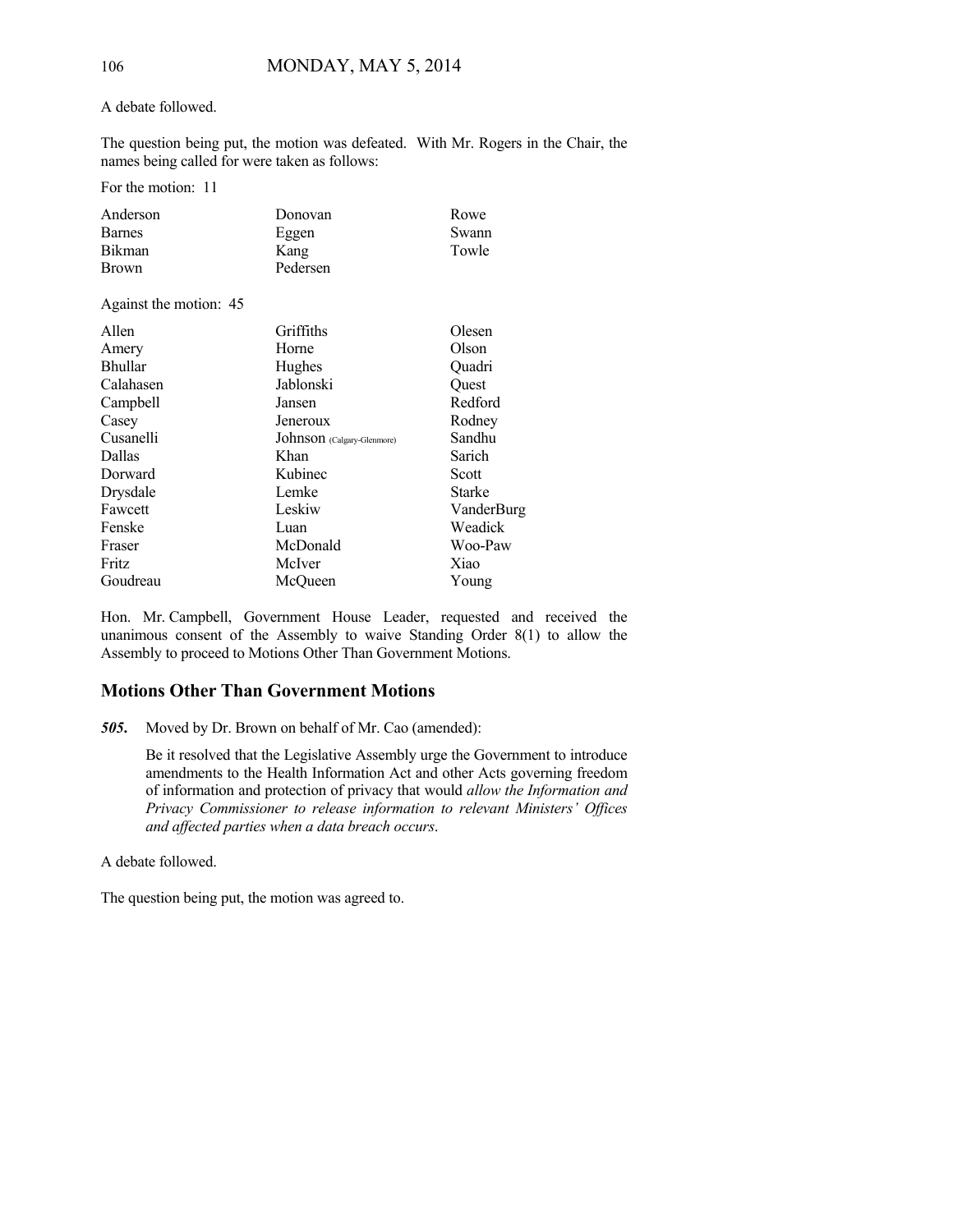#### **Adjournment**

On motion by Hon. Mr. Olson, Deputy Government House Leader, the Assembly adjourned at 5:20 p.m. until 7:30 p.m.

MONDAY, MAY 5, 2014 — 7:30 P.M.

#### **Government Bills and Orders**

#### **Second Reading**

On the motion that the following Bill be now read a Second time:

Bill 9 Public Sector Pension Plans Amendment Act, 2014 — Hon. Mr. Horner

Debate continued on the amendment introduced by Ms Notley, Hon. Member for Edmonton-Strathcona, on April 23, 2014, that the motion be amended by deleting all the words after "that" and substituting the following:

Bill 9, Public Sector Pension Plans Amendment Act, 2014, be not now read a Second time but that it be referred to the Standing Committee on Alberta's Economic Future.

The question being put, the amendment was defeated.

Mr. Kang, Hon. Member for Calgary-McCall, on behalf of Dr. Swann, Hon. Member for Calgary-Mountain View, moved that the motion be amended by deleting all the words after "that" and substituting the following:

Bill 9, Public Sector Pension Plans Amendment Act, 2014, be not now read a Second time but that it be read a Second time this day six months hence.

A debate followed on the amendment.

The question being put, the amendment was defeated.

The question for Second Reading of Bill 9, Public Sector Pension Plans Amendment Act, 2014, being immediately put, the motion was agreed to. With Mr. Rogers in the Chair, the names being called for were taken as follows: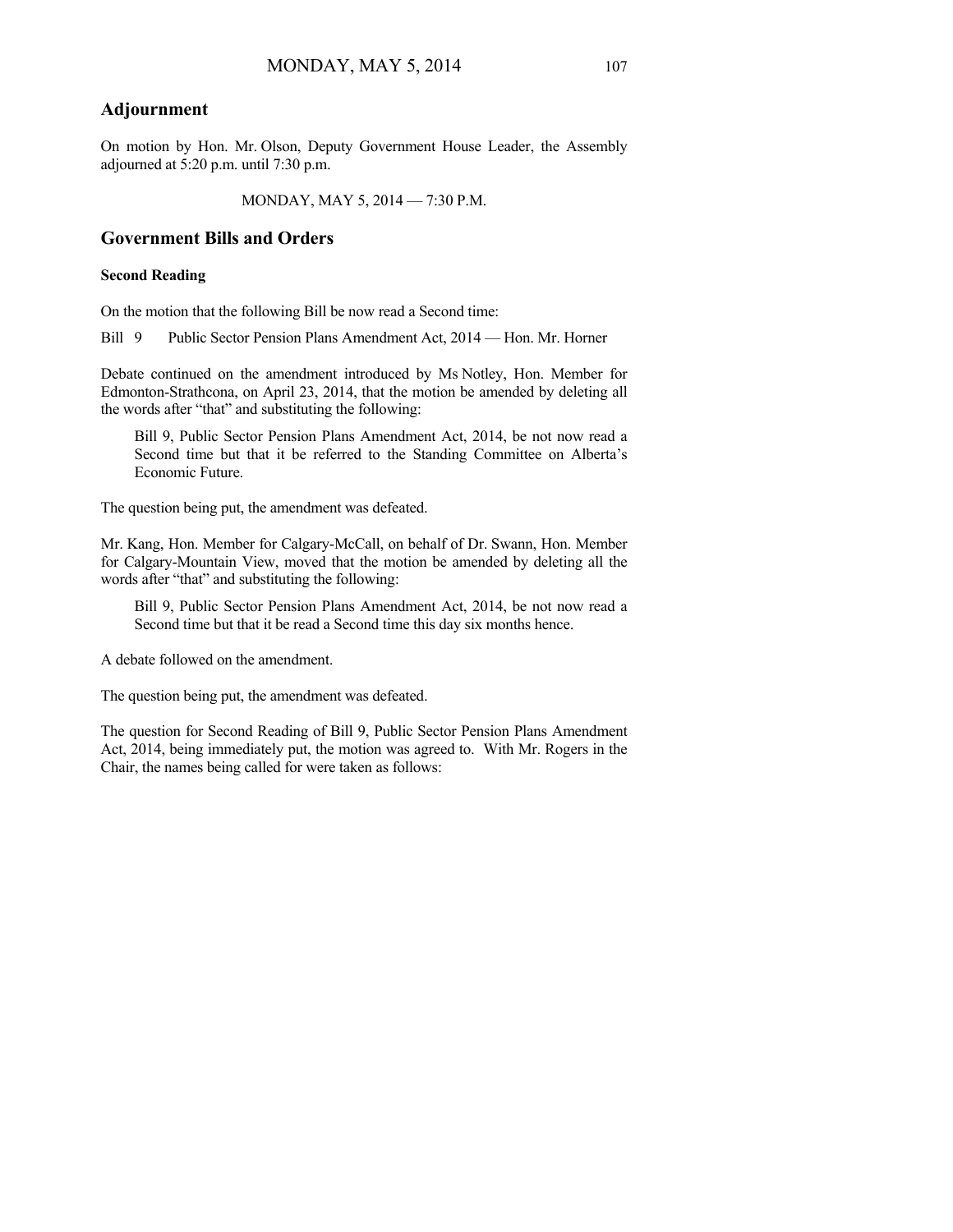Allen Goudreau Oberle Amery Griffiths Olesen Bhardwaj Horner Quadri Bhullar Hughes Quest Brown Jansen Rodney Calahasen Jeneroux Sandhu Campbell Johnson (Calgary-Glenmore) Sarich Cusanelli Kennedy-Glans Scott Dallas Klimchuk Starke Dorward Kubinec VanderBurg Drysdale Leskiw Weadick Fawcett Luan Luan Woo-Paw Fenske McDonald Xiao Fritz McQueen Young

Against the motion: 14

| <b>Bilous</b> | Kang           | Strankman |
|---------------|----------------|-----------|
| Blakeman      | Mason          | Swann     |
| Donovan       | McAllister     | Towle     |
| Eggen         | Pedersen       | Wilson    |
| Hale          | <b>Sherman</b> |           |

The following Bill was read a Second time and passed:

Bill 9 Public Sector Pension Plans Amendment Act, 2014 — Hon. Mr. Horner

Pursuant to Standing Order 78.1 and on motion by Hon. Mr. Horner, President of Treasury Board and Minister of Finance, the following Bill was referred to the Standing Committee on Alberta's Economic Future for the committee's review:

Bill 9 Public Sector Pension Plans Amendment Act, 2014 — Hon. Mr. Horner

Pursuant to Standing Order 78.1 and on motion by Hon. Mr. Horner, President of Treasury Board and Minister of Finance, the following Bill was referred to the Standing Committee on Alberta's Economic Future for the committee's review:

Bill 10 Employment Pension (Private Sector) Plans Amendment Act, 2014 — Hon. Mr. Horner

On the motion that the following Bill be now read a Second time:

Bill 11 Child, Youth and Family Enhancement Amendment Act, 2014 — Hon. Mr. Bhullar

A debate followed.

Debate adjourned.

For the motion: 42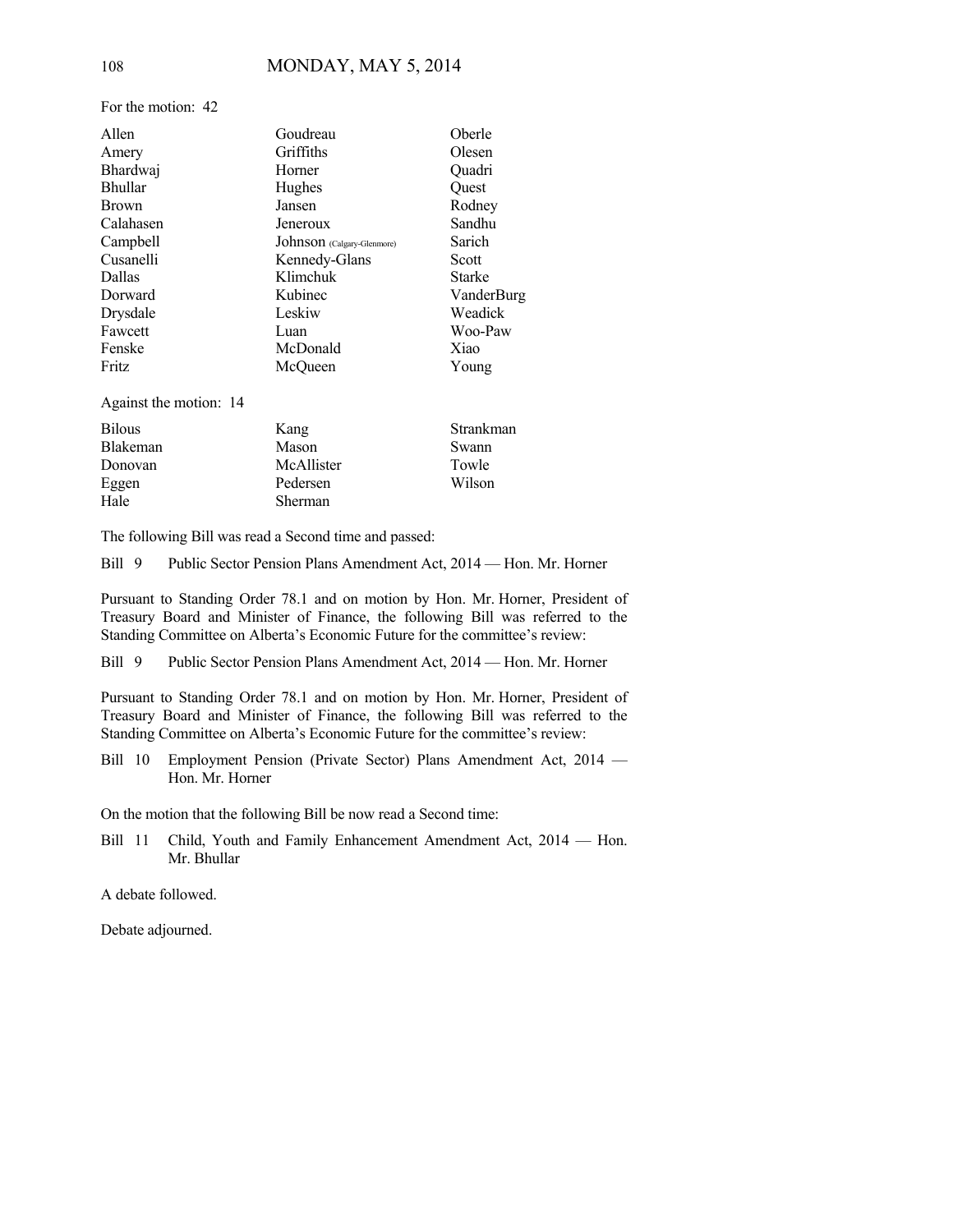#### **Adjournment**

On motion by Hon. Mr. Campbell, Government House Leader, the Assembly adjourned at 9:10 p.m. until Tuesday, May 6, 2014, at 1:30 p.m. 

### Tuesday, May 6, 2014

The Speaker took the Chair at 1:30 p.m.

#### **Members' Statements**

Mrs. Leskiw, Hon. Member for Bonnyville-Cold Lake, made a statement regarding the Alberta Education Task Force for Teaching Excellence report released on May 5, 2014.

Mr. Anglin, Hon. Member for Rimbey-Rocky Mountain House-Sundre, made a statement regarding the sale of AltaLink by SNC-Lavalin to Berkshire Hathaway Energy.

Mr. Sandhu, Hon. Member for Edmonton-Manning, made a statement regarding the mental health system in Alberta.

Mr. Mason, Hon. Member for Edmonton-Highlands-Norwood, made a statement regarding the Government's attack on public sector employees, including pensions and freedom of speech.

Mr. Luan, Hon. Member for Calgary-Hawkwood, made a statement regarding labour shortages in Alberta and asking all Members of the Legislative Assembly to urge the Government to develop a comprehensive provincial solution.

Mr. Barnes, Hon. Member for Cypress-Medicine Hat, made a statement recognizing May 4 to 11, 2014, as Family Caregiver Week.

#### **Presenting Reports by Standing and Special Committees**

Mr. Xiao, Chair, Standing Committee on Private Bills, presented the following report:

The Standing Committee on Private Bills has had certain Bills under consideration and reports as follows:

The Committee recommends that the following Private Bills proceed:

- Bill Pr1 Rosebud School of the Arts Amendment Act, 2014 Mr. Hale
- Bill Pr2 Maskwachees Cultural College Amendment Act, 2014 Ms Calahasen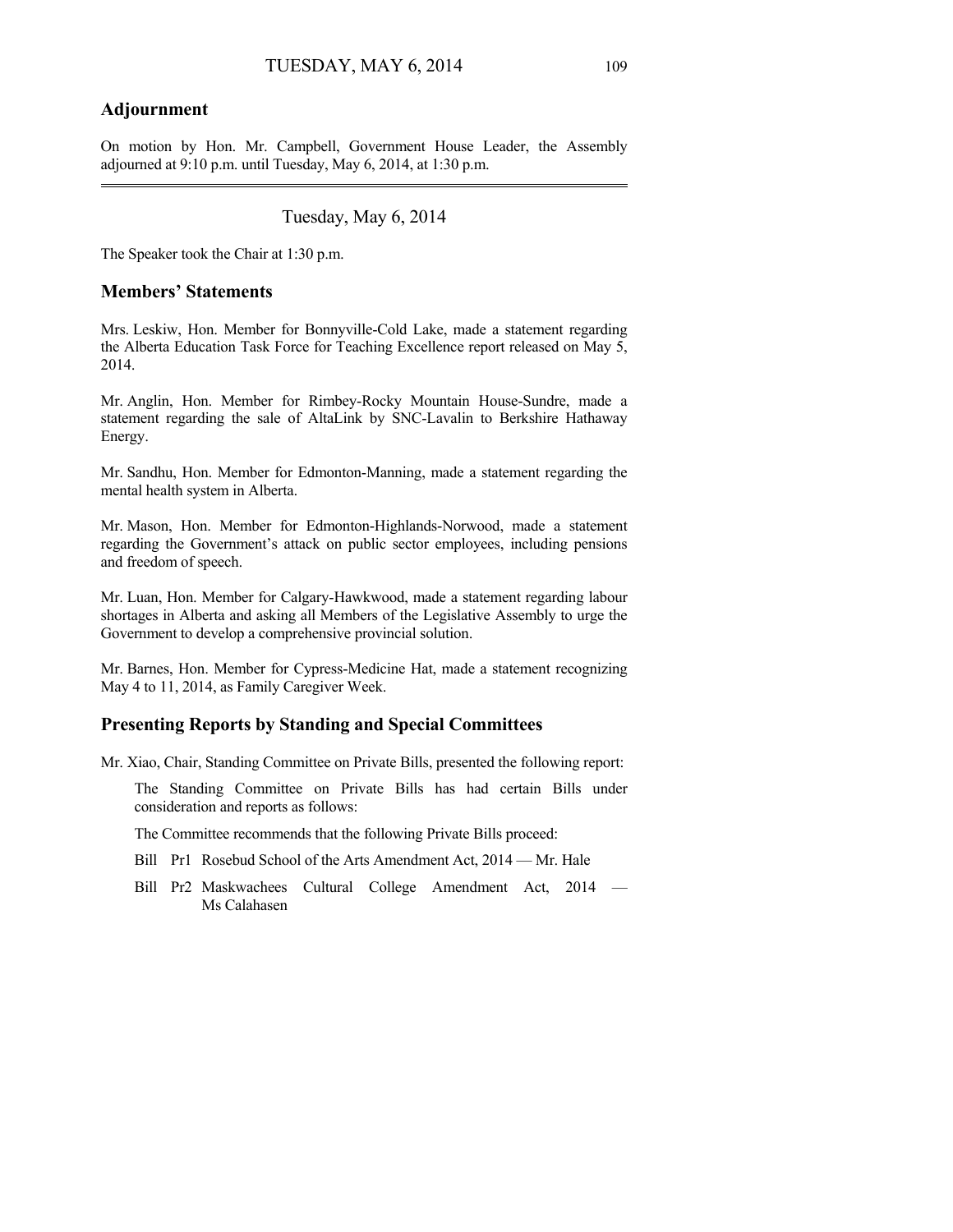#### 110 TUESDAY, MAY 6, 2014

Concurrence of the Assembly was requested with respect to the report.

The question being put, concurrence in the report was granted.

#### **Introduction of Bills (First Reading)**

Notice having been given:

Bill 13 Condominium Property Amendment Act, 2014 — Ms Olesen

On motion by Hon. Mr. Olson, Deputy Government House Leader, the following Bill was placed on the Order Paper under Government Bills and Orders:

Bill 13 Condominium Property Amendment Act, 2014 — Ms Olesen

#### **Tabling Returns and Reports**

Hon. Mr. Rodney, Associate Minister – Wellness, on behalf of Hon. Mr. Horne, Minister of Health, pursuant to the Health Professions Act, cH-7, s4(2):

College of Dental Technologists of Alberta, 2012 Annual Report

Sessional Paper 191/2014

College of Registered Psychiatric Nurses of Alberta, Annual Report 2013 Sessional Paper 192/2014

Mr. Bilous, Hon. Member for Edmonton-Beverly-Clareview, on behalf of Mr. Mason, Hon. Member for Edmonton-Highlands-Norwood:

Copy of a petition signed by 1,514 Albertans urging the Government to pass legislation that will ensure that any changes to the Local Authorities Pension Plan or the Public Service Pension Plan are the result of negotiations between Government and affected employees

Sessional Paper 193/2014

Copies of 50 postcards from Albertans to Hon. Mr. Lukaszuk, former Deputy Premier, regarding post-secondary education funding cuts

Sessional Paper 194/2014

Dr. Swann, Hon. Member for Calgary-Mountain View:

Letter dated April 29, 2014, from Barb Joyner, Acting Director, Information and Privacy Office, Human Services, to Dr. Sherman, Hon. Member for Edmonton-Meadowlark, attaching records with respect to Dr. Sherman's Freedom of Information and Protection of Privacy Act request for a copy of all contracts between Human Services and Navigator Ltd., relating to comments made by Dr. Sherman during Oral Question Period on May 6, 2014

Sessional Paper 195/2014

Document dated April 2012 entitled "Alberta Public Affairs Bureau communications job descriptions"

Sessional Paper 196/2014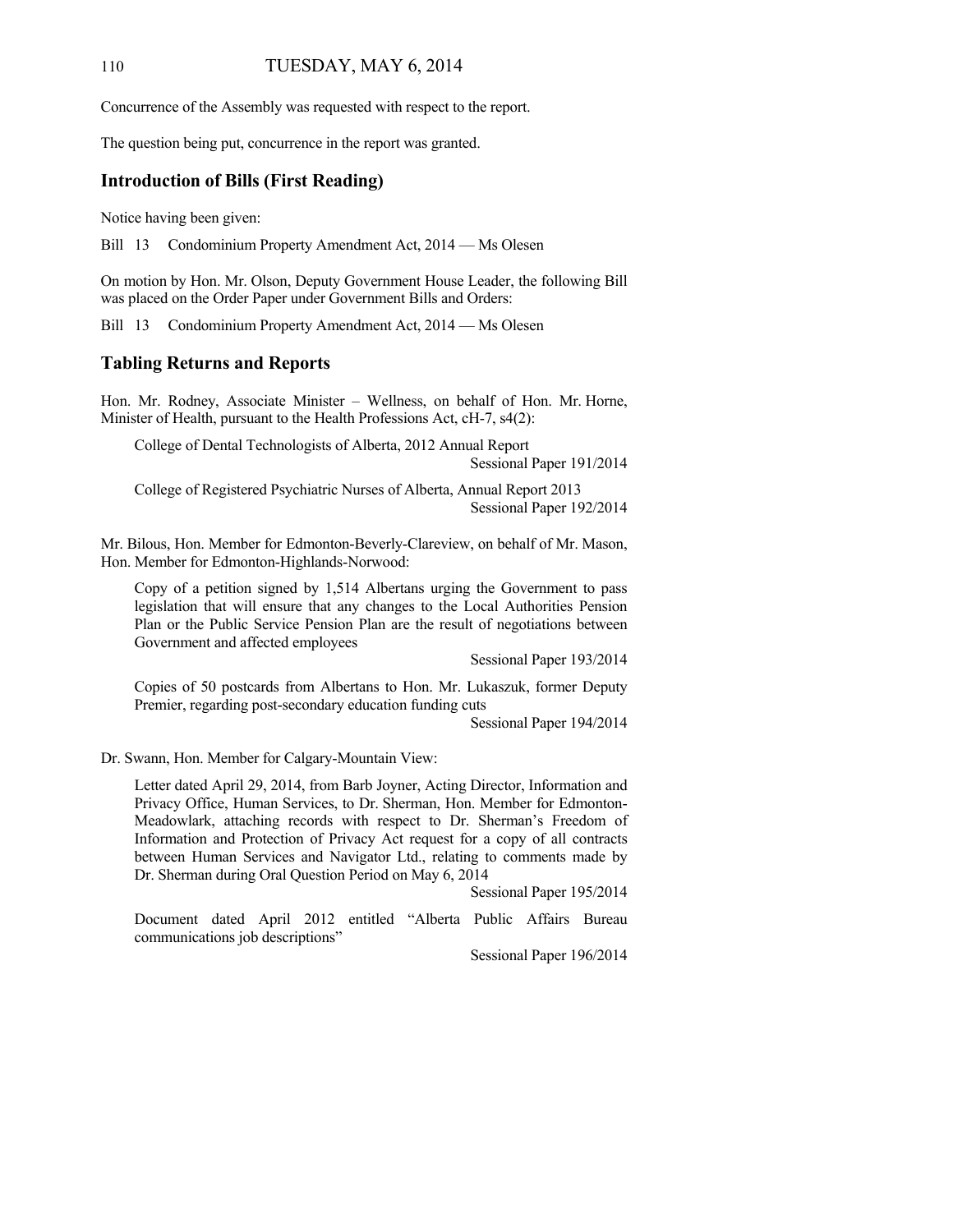Letter dated April 29, 2014, from John McDonald, Executive Director and Regional Vice-President, CNIB Alberta and Northwest Territories, to Dr. Swann, Hon. Member for Calgary-Mountain View, regarding May being Vision Health Month and containing facts about vision health and vision loss

#### Sessional Paper 197/2014

Letter dated May 1, 2014, from Paul Douglas, President and Chief Executive Officer, PCL Constructors Inc., David Claggett, President, Kiewit Energy Canada Co., Wayne Shaw, President, Flint Infrastructure Services Ltd., Bill Elkington, CEO, JV Driver Group, Stephen Kushner, President, Merit Contractors Association, and Don Breen, President, Ledcor Industrial Limited, to Hon. Mr. Lukaszuk, Minister of Jobs, Skills, Training and Labour, expressing concern regarding the Government's intention to move forward with recommendations provided in the report entitled "Alberta Construction Labour Legislation," prepared by Andrew Sims

#### Sessional Paper 198/2014

Letter dated May 1, 2014, from Walter Wise, General President, International Association of Bridge, Structural, Ornamental and Reinforcing Iron Workers, to Hon. Mr. Lukaszuk, Minister of Jobs, Skills, Training and Labour, expressing concern regarding the Government's intention to move forward with recommendations provided in the report entitled "Alberta Construction Labour Legislation," prepared by Andrew Sims

#### Sessional Paper 199/2014

Letter dated May 1, 2014, from Stephen Kushner, President, Merit Contractors Association, to Hon. Mr. Lukaszuk, Minister of Jobs, Skills, Training and Labour, expressing concern regarding the Government's intention to move forward with recommendations provided in the report entitled "Alberta Construction Labour Legislation," prepared by Andrew Sims

Sessional Paper 200/2014

Document, undated, entitled "Joint Response to the Report on the Alberta Construction Labour Legislation Review," prepared by the Construction Competitiveness Alliance (Boilermaker Contractors Association, Building Trades of Alberta, Construction Labour Relations Alberta, and Electrical Contractors Association of Alberta)

Sessional Paper 201/2014

Mr. Allen, Hon. Member for Fort McMurray-Wood Buffalo:

Fertility and Sterility article dated September 2011 entitled "Funding in vitro fertilization treatment for persistent subfertility: the pain and the politics," prepared by Edward Hughes and Mita Giacomini

Sessional Paper 202/2014

Hon. Mr. Campbell, Government House Leader, requested and received the unanimous consent of the Assembly to waive Standing Order 7(7) in order to complete the Daily Routine.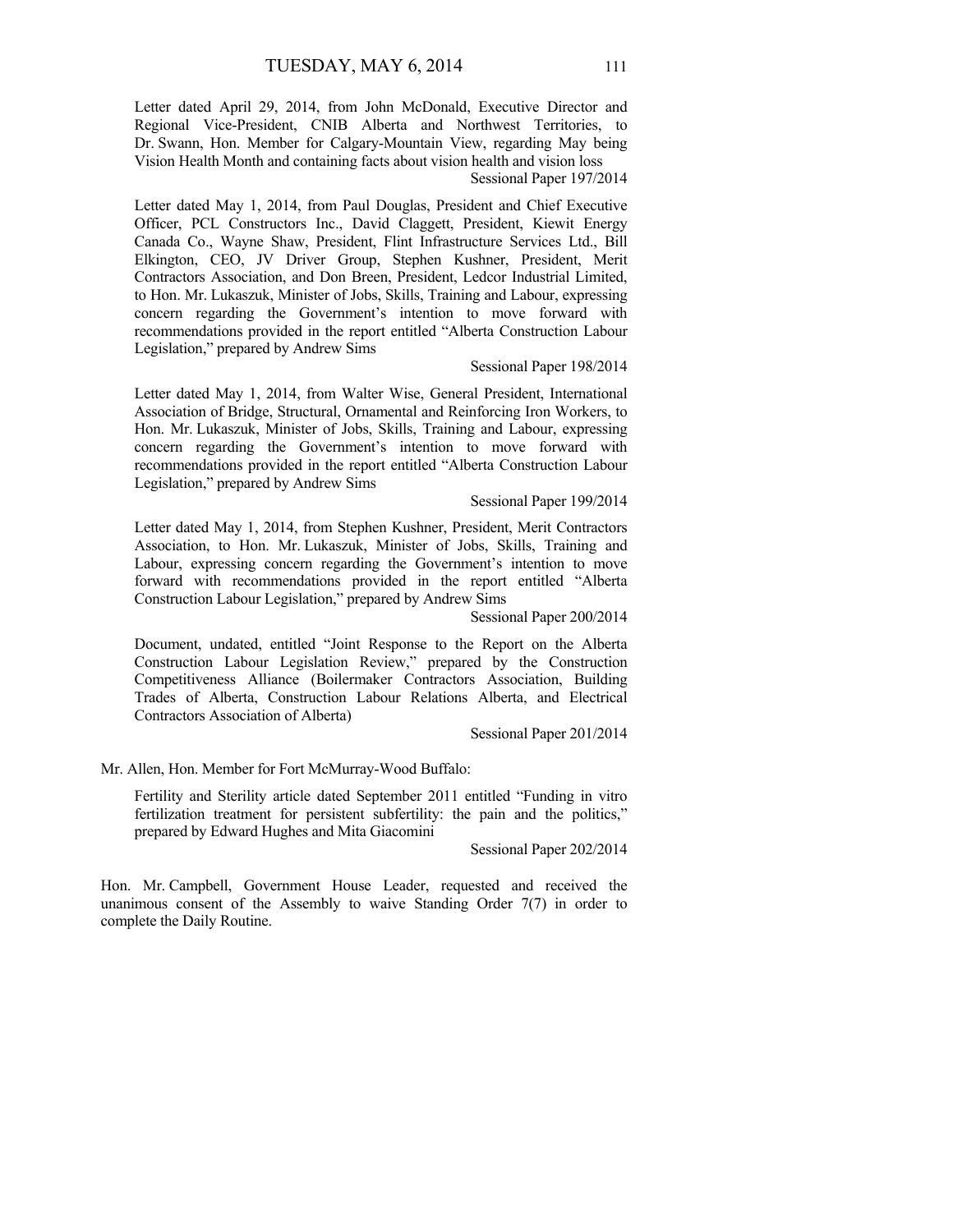#### 112 TUESDAY, MAY 6, 2014

Mr. Casey, Hon. Member for Banff-Cochrane:

East Central Alberta Review website article dated March 6, 2014, entitled "County of Stettler focuses on transparency"

Sessional Paper 203/2014

Stettler Independent website article dated September 18, 2013, entitled "County Faces Elections Alberta Inquiry"

Sessional Paper 204/2014

Stettler Independent website article dated January 22, 2014, entitled "County: 'We do feel vindicated' "

Sessional Paper 205/2014

Ms Smith, Hon. Leader of the Official Opposition:

Letter, undated, from Dawn Bleackley, Grade 6 teacher at École Senator Riley Middle School, to Ms Smith, Hon. Leader of the Official Opposition, attaching correspondence from students expressing concern regarding a variety of issues Sessional Paper 206/2014

Mr. Anderson, Hon. Member for Airdrie:

Email message dated December 9, 2013, to Mr. Anderson, Hon. Member for Airdrie, regarding the Alberta Securities Commission and FOREX trading in Alberta

Sessional Paper 207/2014

Letter dated March 19, 2014, from Trudy Pool to Mr. Anderson, Hon. Member for Airdrie, expressing concern regarding proposed changes to the Life License Qualification Program which would result in fewer life insurance agents and less life insurance coverage for Albertans

Sessional Paper 208/2014

Mrs. Towle, Hon. Member for Innisfail-Sylvan Lake:

Copy of a petition signed by 66 Albertans urging the Minister of Human Services to ensure justice and fairness for a Somali-Canadian child who is currently under an adoption order to a non-Somali family

Sessional Paper 209/2014

Mr. McAllister, Hon. Member for Chestermere-Rocky View:

Copy of an online petition from 14,179 people urging the Minister of Education to return the education curriculum back to the basics so that children can be empowered by mastering the fundamentals of mathematics

Sessional Paper 210/2014

Document containing several hundred comments supporting a petition urging the Minister of Education to return the education curriculum back to the basics so that children can be empowered by mastering the fundamentals of mathematics

Sessional Paper 211/2014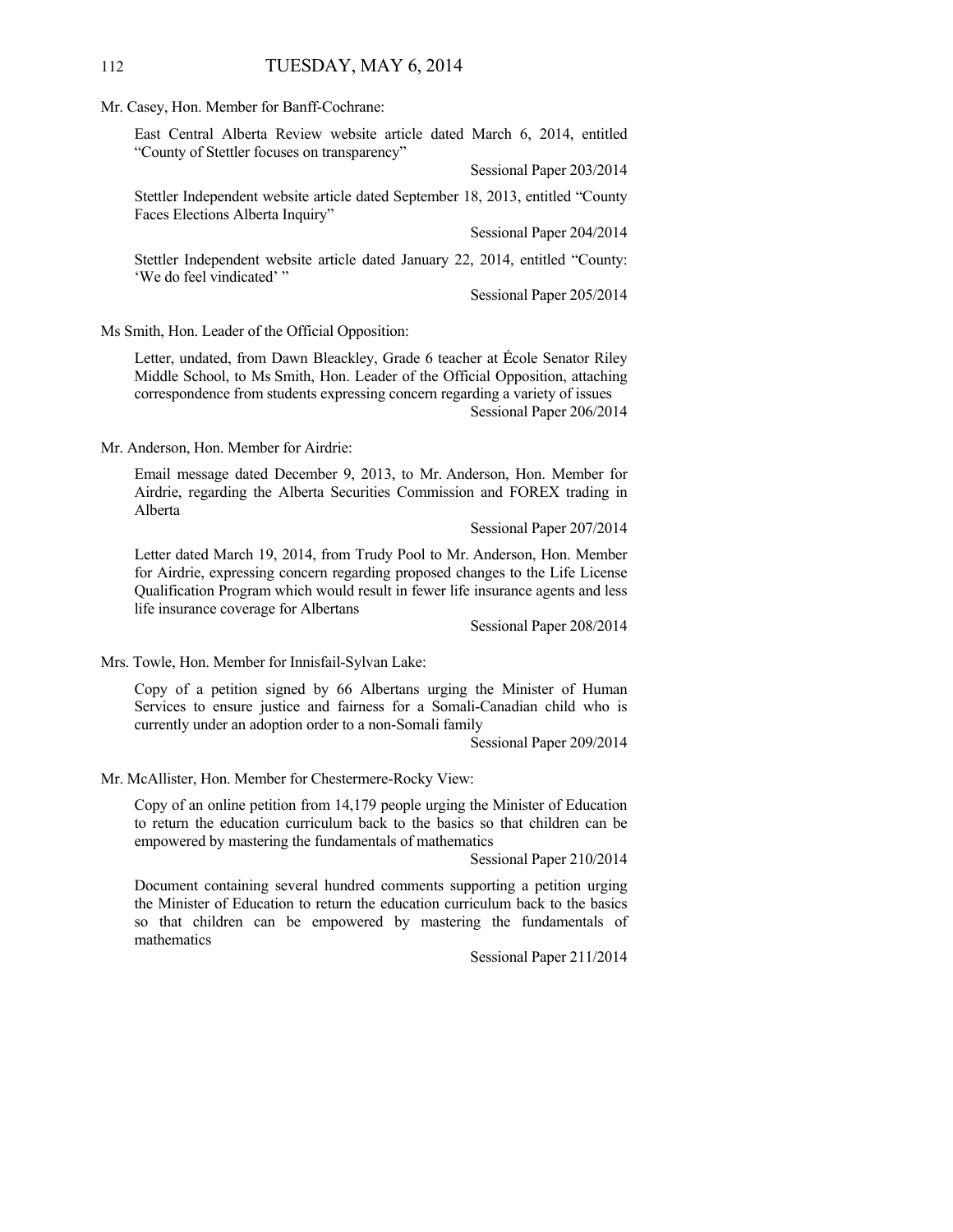Ms Blakeman, Hon. Member for Edmonton-Centre:

Document, undated, entitled "Proposed Alberta Liberal Amendments to Bill 9, Public Sector Pension Plans Amendment Act, 2014," prepared by the Alberta Liberal Opposition

Sessional Paper 212/2014

Document, undated, entitled "Proposed Alberta Liberal Amendments to Bill 10, Employment Pension (Private Sector) Plans Amendment Act, 2014," prepared by the Alberta Liberal Opposition

Sessional Paper 213/2014

Letter dated May 5, 2014, from Ms Blakeman, Hon. Member for Edmonton-Centre, to the Speaker of the Legislative Assembly and all Members of the Legislative Assembly on behalf of citizens concerned with proposed changes to ban rewards and incentives earned for pharmaceutical purchases

Sessional Paper 214/2014

Email message dated May 5, 2014, from Sheena Neilson, B.Sc.(Pharm.), to Ms Blakeman, Hon. Member for Edmonton-Centre, regarding the proposed changes to ban incentives on prescription pharmacy purchases

Sessional Paper 215/2014

#### **Tablings to the Clerk**

Clerk of the Assembly on behalf of Hon. Mr. McIver, Minister of Infrastructure:

Memorandum dated May 5, 2014, from Marcia Nelson, Deputy Minister, Infrastructure, to Hon. Mr. McIver, Minister of Infrastructure, regarding construction on the 11th floor of the Edmonton Federal Building

Sessional Paper 216/2014

## **ORDERS OF THE DAY**

#### **Government Bills and Orders / Private Bills**

#### **Second Reading**

The following Bills were read a Second time and referred to Committee of the Whole:

- Bill 11 Child, Youth and Family Enhancement Amendment Act, 2014 Hon. Mr. Bhullar
- Bill 12 Statutes Amendment Act, 2014 Hon. Mr. Campbell
- Bill Pr1 Rosebud School of the Arts Amendment Act, 2014 Mr. Hale
- Bill Pr2 Maskwachees Cultural College Amendment Act, 2014 Ms Calahasen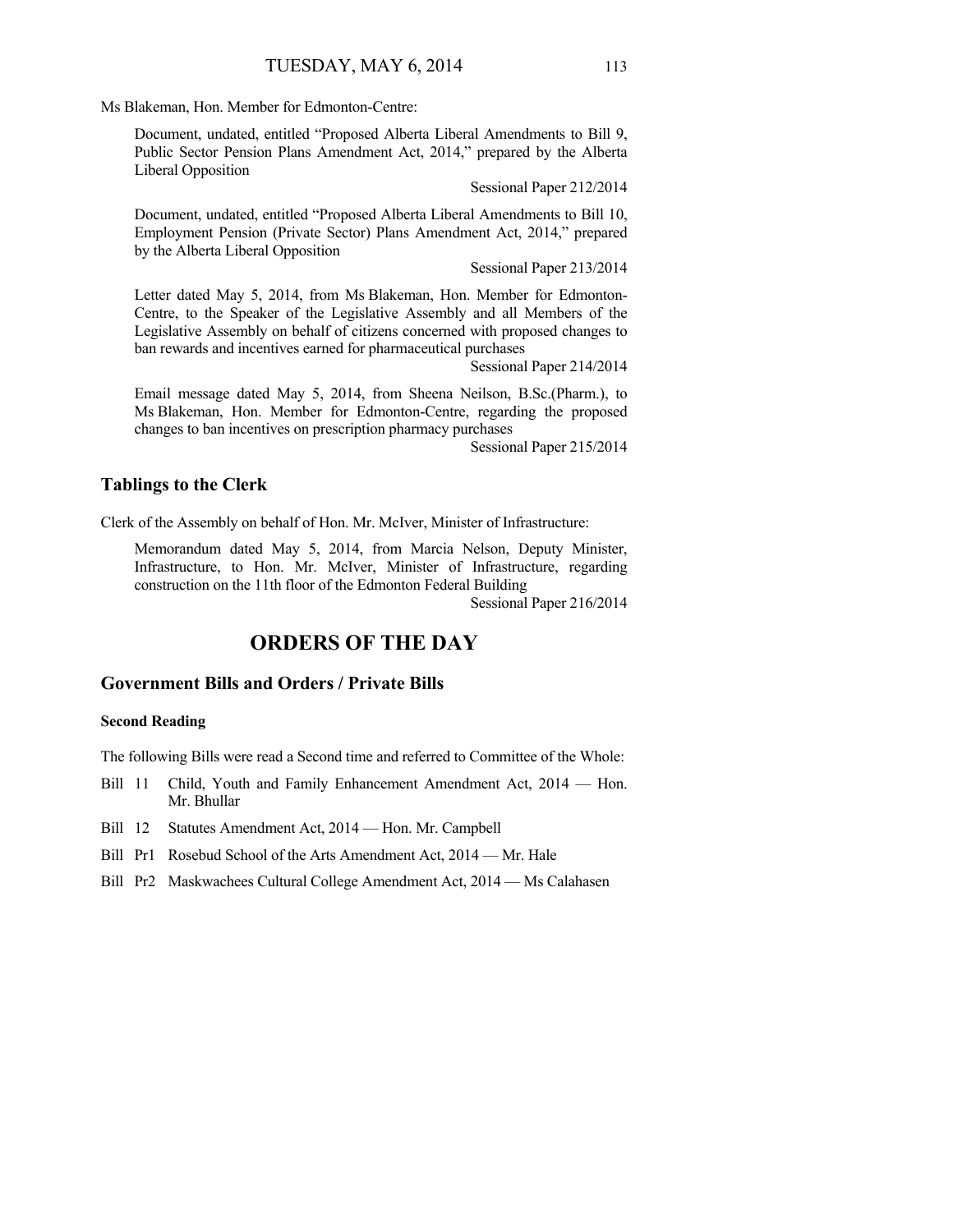#### **Committee of the Whole**

According to Order, the Assembly resolved itself into Committee of the Whole and the Deputy Speaker left the Chair.

(Assembly in Committee)

### **Adjournment**

Pursuant to Standing Order 4(4), the Committee recessed at 6:00 p.m. until 7:30 p.m.

TUESDAY, MAY 6, 2014 — 7:30 P.M.

### **Government Bills and Orders / Private Bills**

#### **Committee of the Whole**

(Assembly in Committee)

The following Bill was taken under consideration:

Bill 11 Child, Youth and Family Enhancement Amendment Act, 2014 — Hon. Mr. Bhullar

Mrs. Towle, Hon. Member for Innisfail-Sylvan Lake, moved that the Bill be amended in section 16 in the proposed section 126.3(3) by striking out "and" at the end of clause (a), by adding "and" at the end of clause (b) and by adding the following after clause (b):

(c) the public interest in the administration of justice.

A debate followed on the amendment.

The question being put, the amendment was agreed to. With Mr. Rogers at the Table, the names being called for were taken as follows: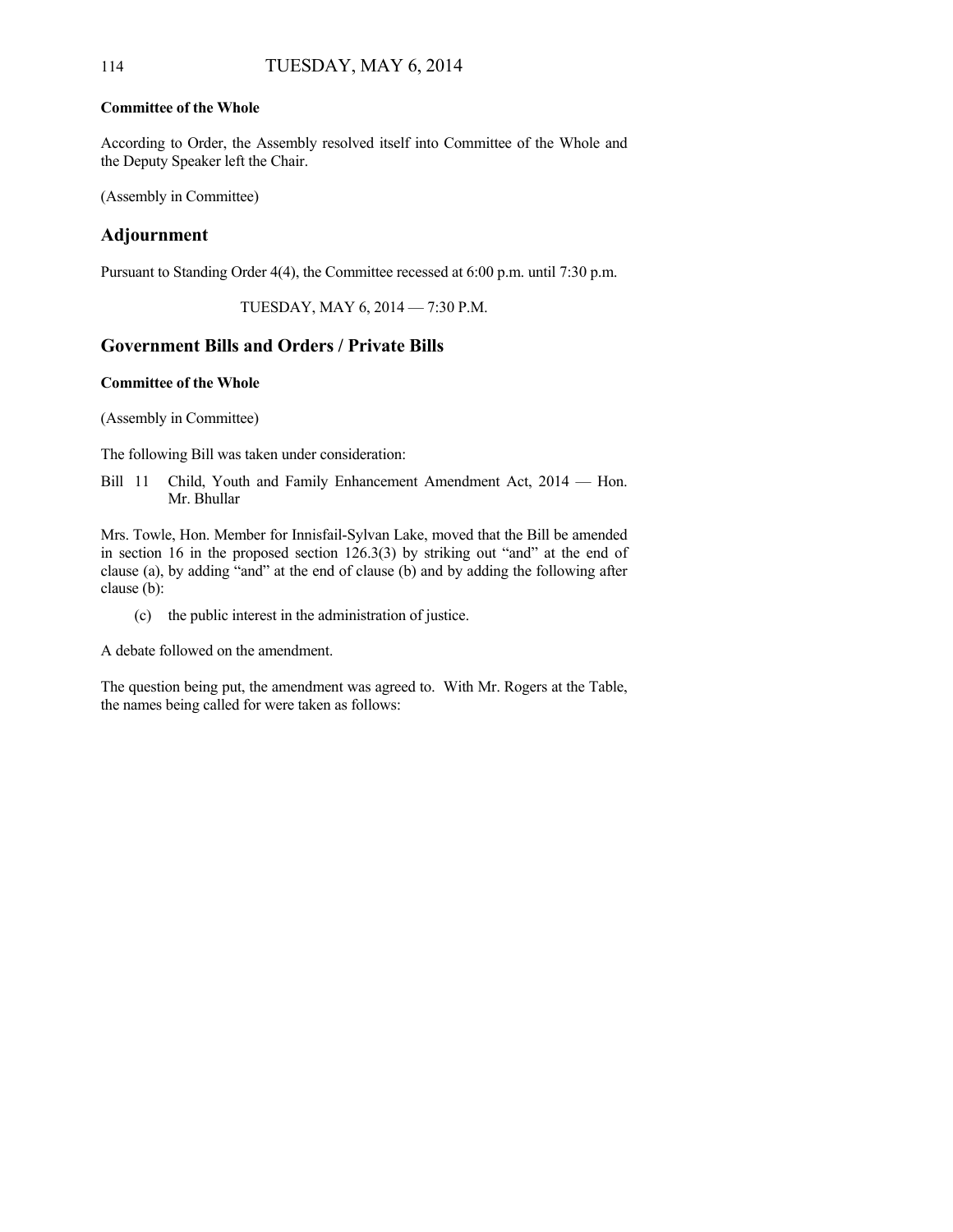For the amendment: 41

| Amery          | Eggen                      | Kang    |
|----------------|----------------------------|---------|
| Anderson       | Fawcett                    | Kubinec |
| <b>Barnes</b>  | Fenske                     | Lemke   |
| Bhardwaj       | Fox                        | Leskiw  |
| <b>Bhullar</b> | Fraser                     | Oberle  |
| <b>Bikman</b>  | Fritz                      | Redford |
| <b>Brown</b>   | Goudreau                   | Rodney  |
| Calahasen      | Griffiths                  | Rowe    |
| Campbell       | Hale                       | Sandhu  |
| Casey          | Horne                      | Scott   |
| Cusanelli      | Hughes                     | Towle   |
| Dallas         | Jansen                     | Weadick |
| Dorward        | Jeneroux                   | Woo-Paw |
| Drysdale       | Johnson (Calgary-Glenmore) |         |

Against the amendment: 0

And after some time spent therein, the Deputy Speaker resumed the Chair.

The following Bills were reported:

- Bill 12 Statutes Amendment Act, 2014 Hon. Mr. Campbell
- Bill Pr1 Rosebud School of the Arts Amendment Act, 2014 Mr. Hale
- Bill Pr2 Maskwachees Cultural College Amendment Act, 2014 Ms Calahasen

Progress was reported on the following Bill:

Bill 11 Child, Youth and Family Enhancement Amendment Act, 2014 — Hon. Mr. Bhullar

Mr. Jeneroux, Acting Chair of Committees, tabled copies of all amendments considered by Committee of the Whole on this date for the official records of the Assembly.

Amendment to Bill 11 (A1) (Hon. Minister of Human Services) — Agreed to

Sessional Paper 217/2014

Amendment to Bill 11 (A2) (Hon. Member for Innisfail-Sylvan Lake) — Defeated

Sessional Paper 218/2014

Amendment to Bill 11 (A3) (Hon. Member for Innisfail-Sylvan Lake) — Defeated

Sessional Paper 219/2014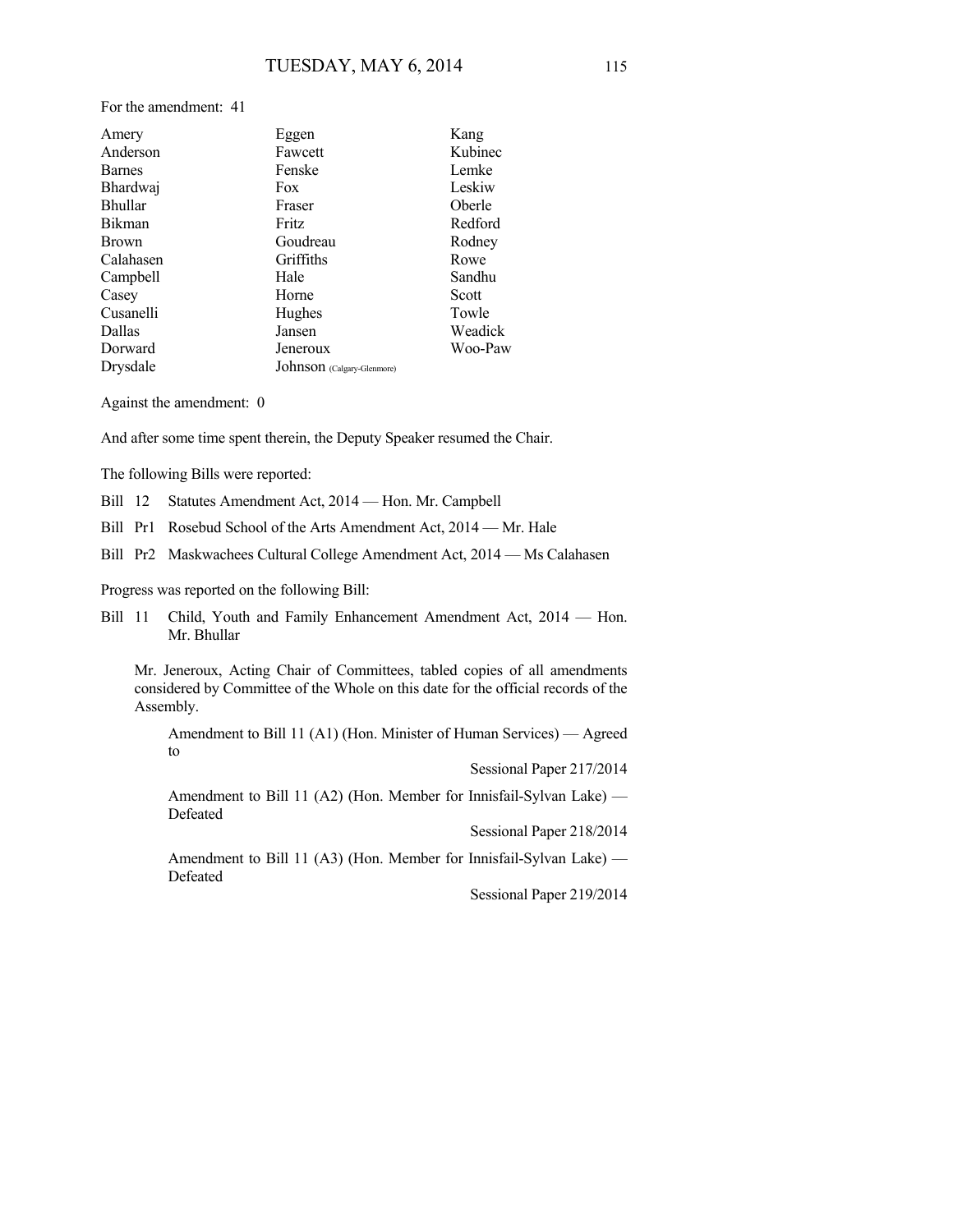Amendment to Bill 11 (A4) (Hon. Member for Innisfail-Sylvan Lake) — Defeated

Sessional Paper 220/2014

Amendment to Bill 11 (A5) (Hon. Member for Edmonton-Centre) — Defeated

Sessional Paper 221/2014

Amendment to Bill 11 (A6) (Hon. Member for Innisfail-Sylvan Lake) — Agreed to on division

Sessional Paper 222/2014

Hon. Mr. Campbell, Government House Leader, requested and received the unanimous consent of the Assembly to waive Standing Order 77(1) to allow for Third Reading consideration of Bill Pr1, Rosebud School of the Arts Amendment Act, 2014, and Bill Pr2, Maskwachees Cultural College Amendment Act, 2014.

#### **Third Reading**

The following Bills were read a Third time and passed:

Bill Pr1 Rosebud School of the Arts Amendment Act, 2014 — Mr. Hale

Bill Pr2 Maskwachees Cultural College Amendment Act, 2014 — Ms Calahasen

Hon. Mr. Campbell, Government House Leader, requested and received the unanimous consent of the Assembly to waive Standing Order 77(1) to allow for Third Reading consideration of Bill 12, Statutes Amendment Act, 2014.

On the motion that the following Bill be now read a Third time:

Bill 12 Statutes Amendment Act, 2014 — Hon. Mr. Campbell

A debate followed.

Mr. Anderson moved adjournment of the debate, which was agreed to.

#### **Adjournment**

On motion by Hon. Mr. Campbell, Government House Leader, the Assembly adjourned at 8:05 p.m. until Wednesday, May 7, 2014, at 1:30 p.m.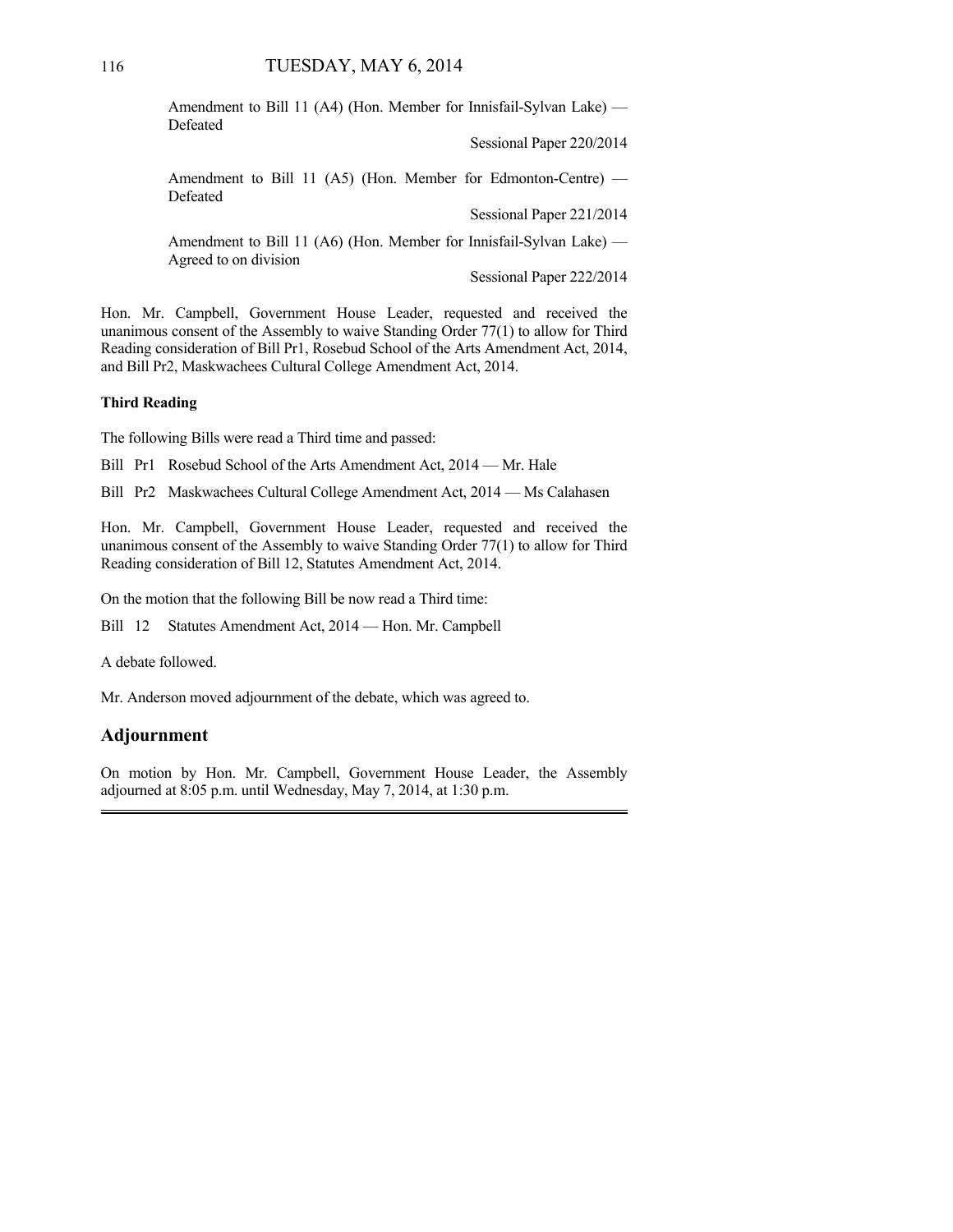## Wednesday, May 7, 2014

The Speaker took the Chair at 1:30 p.m.

#### **Tribute to Mr. Mason, Hon. Member for Edmonton-Highlands-Norwood**

Hon. Mr. Hancock, Premier, Minister of Innovation and Advanced Education, made a statement recognizing the dedicated service of Mr. Mason, Hon. Member for Edmonton-Highlands-Norwood, as he has announced that he will resign as Leader of the New Democrat opposition on October 19, 2014.

Ms Smith, Hon. Leader of the Official Opposition, and Dr. Swann, Hon. Member for Calgary-Mountain View, commented on the statement.

Mr. Mason, Hon. Member for Edmonton-Highlands-Norwood, responded to the statements and thanked the Speaker, all Members of the Legislative Assembly, the Table Officers, the Pages, and his caucus.

Hon. Mr. Campbell, Government House Leader, requested and received the unanimous consent of the Assembly to waive Standing Order 7(7) in order to complete the Daily Routine.

#### **Members' Statements**

Ms Smith, Hon. Leader of the Official Opposition, made a statement recognizing May 5 to 9, 2014, as World Hunger Awareness Week and the importance of contributing to local food banks.

Mr. Bilous, Hon. Member for Edmonton-Beverly-Clareview, made a statement regarding families facing increased school fees.

Mr. Luan, Hon. Member for Calgary-Hawkwood, made a statement recognizing the opening of Robert Thirsk High School in the Calgary-Hawkwood constituency on May 6, 2014.

Mr. Rogers, Hon. Member for Leduc-Beaumont, made a statement recognizing the 100th anniversary of the Dingman No. 1 Discovery Well, which struck oil in Turner Valley on May 14, 1914.

Mr. Casey, Hon. Member for Banff-Cochrane, made a statement recognizing May 4 to 10, 2014, as Emergency Preparedness Week.

Mr. Fox, Hon. Member for Lacombe-Ponoka, made a statement regarding the City of Lacombe and the history of Lacombe, whose main street was dedicated as one of Canada's greatest places by the Canadian Institute of Planners.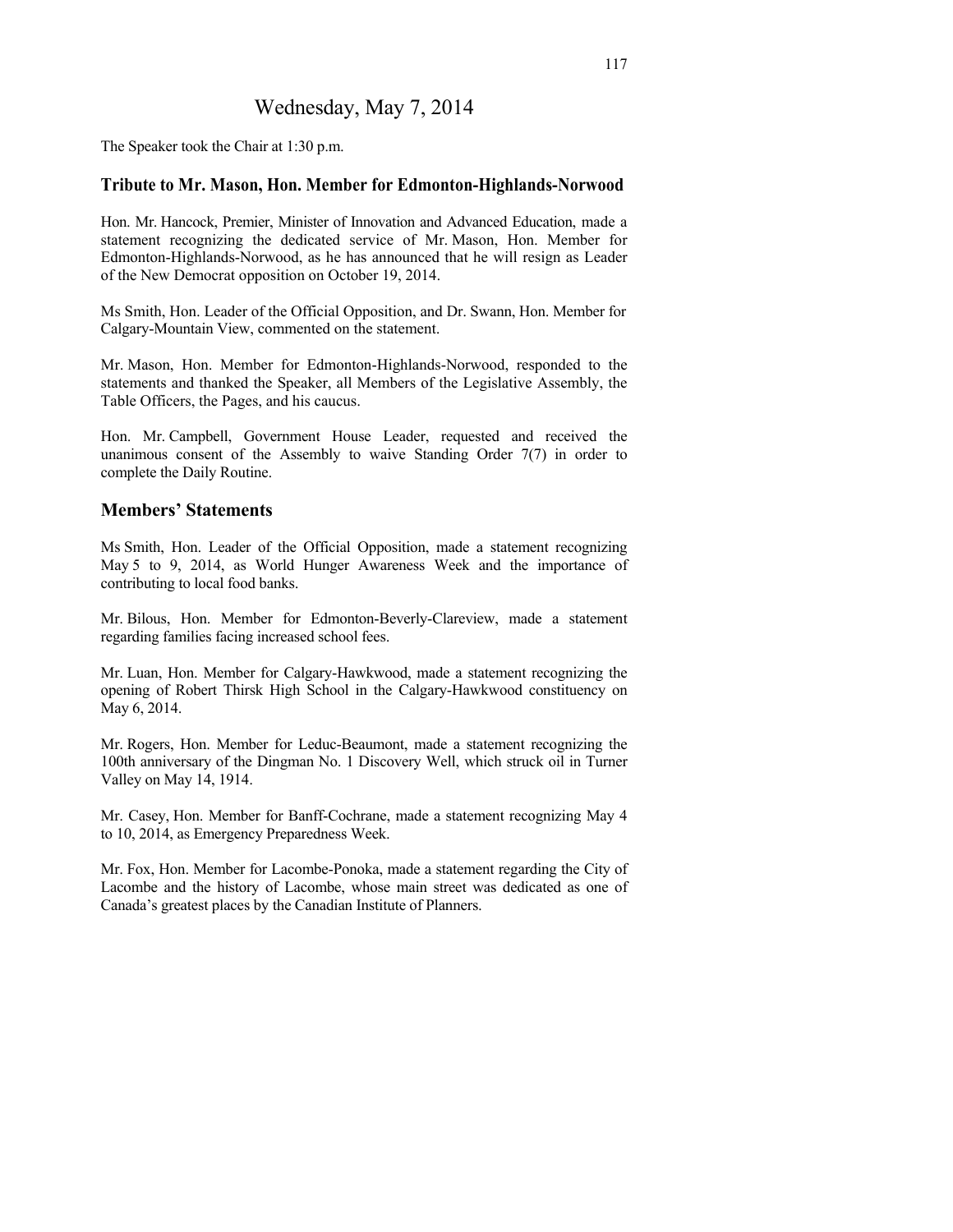#### **Presenting Reports by Standing and Special Committees**

Mr. Rogers, Chair, Select Special Ethics Commissioner Search Committee, presented the following report:

Select Special Ethics Commissioner Search Committee, Report of the Committee, dated May 7, 2014

Sessional Paper 223/2014

#### **Notices of Motions**

Hon. Mr. Campbell, Government House Leader, gave oral notice of the following motion:

Be it resolved that the Legislative Assembly concur in the report of the Select Special Ethics Commissioner Search Committee and recommend to the Lieutenant Governor in Council that the Honourable Marguerite Trussler, Q.C., be appointed Ethics Commissioner for the Province of Alberta for a five year term commencing May 26, 2014.

#### **Tabling Returns and Reports**

Mr. Bilous, Hon. Member for Edmonton-Beverly-Clareview:

Copies of 50 postcards from Albertans to Hon. Mr. Lukaszuk, former Deputy Premier, regarding post-secondary education funding cuts

Sessional Paper 224/2014

Mr. Rowe, Hon. Member for Olds-Didsbury-Three Hills:

6 pieces of correspondence regarding constituents who are suffering from Lyme disease and their struggles to get a diagnosis and treatment in Alberta

Sessional Paper 225/2014

Ms Blakeman, Hon. Member for Edmonton-Centre, on behalf of Dr. Sherman, Hon. Member for Edmonton-Meadowlark:

News release dated May 7, 2014, entitled "ATA Launches FOIP Request on Minister Johnson's Task Force," prepared by the Alberta Teachers' Association, relating to comments made by Dr. Sherman during Oral Question Period on May 7, 2014

Sessional Paper 226/2014

Ms Blakeman, Hon. Member for Edmonton-Centre:

Document dated September 22, 2008, entitled "Alberta Environment Approvals Program Policy, Environmental Management Division" regarding Policy No. APPC-2008-01, relating to comments made by Ms Blakeman during Oral Question Period on May 7, 2014

Sessional Paper 227/2014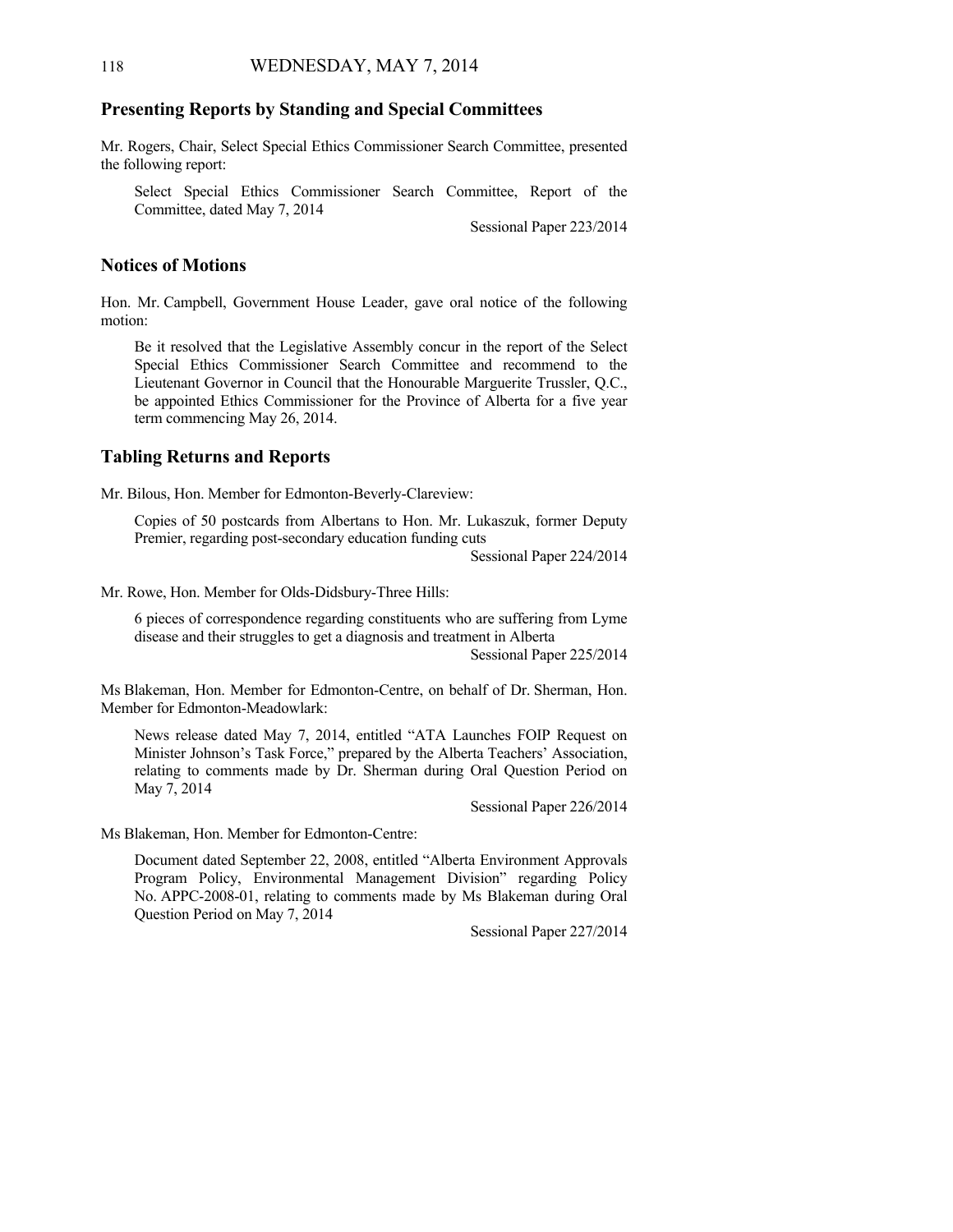Letter dated June 26, 2012, from Amit Banerjee, P.Eng., Regional Approvals Manager, Northern Region, Alberta Environment and Water, to Jennifer Grant, Oil Sands Environmental Coalition, and letter dated July 17, 2012, from Amit Banerjee, P.Eng., Regional Approvals Manager, Northern Region, Alberta Environment and Sustainable Resource Development, to Karin Buss, Klimek Buss Bishop Law Group, regarding the Government rejecting their submissions to be considered as a Statement of Concern with respect to the Southern Pacific Resource Corp. McKay Thermal Project – Phase 2 and the Southern Pacific Resource Corp. McKay In-situ Oil Sands Plant, relating to comments made by Ms Blakeman during Oral Question Period on May 7, 2014

#### Sessional Paper 228/2014

Letter dated March 27, 2014, from Kevin Wilkinson, Designated Director under the Act, Regional Approvals Manager, Alberta Environment and Sustainable Resource Development, to Jennifer Grant, Oilsands Program Director, Oil Sands Environmental Coalition, regarding the Government rejecting the Oil Sands Environmental Coalition submission to be considered as a Statement of Concern with respect to STP McKay Thermal Project Phase 2 – Southern Pacific Resource Corp., and attaching a document entitled "Alberta Government Decision Statement, Southern Pacific Resource Corp., STP McKay Thermal Project – Phase 2," relating to comments made by Ms Blakeman during Oral Question Period on May 7, 2014

#### Sessional Paper 229/2014

Court of Queen's Bench of Alberta Reasons for Judgment of the Honourable Mr. Justice R.P. Marceau dated October 1, 2013, between Pembina Institute, Fort McMurray Environmental Association, Applicants, and Director, Northern Region, Alberta Environment and Sustainable Resources Development and Southern Pacific Resource Corp, Respondents, relating to comments made by Ms Blakeman during Oral Question Period on May 7, 2014

Sessional Paper 230/2014

Briefing Note dated August 12, 2009, regarding Statement of Concern, Rejection of Oil Sands Environmental Coalition, relating to comments made by Ms Blakeman during Oral Question Period on May 7, 2014

Sessional Paper 231/2014

News release dated October 3, 2013, entitled "Minister McQueen statement on recent comments by NDP," prepared by the Alberta Government, relating to comments made by Ms Blakeman during Oral Question Period on May 7, 2014 Sessional Paper 232/2014

Documents entitled "Appendix A, Template for Statement of Concern Acceptance Letter," "Appendix B, Template for Notification Letter to Project Applicant that Statement of Concern Accepted," "Appendix C, Template for Statement of Concern Rejection Letter," "Appendix D, Template for Statement of Concern Clarification Letter," and "Appendix E, Notice of Decision to Accepted Statement of Concern Filer," relating to comments made by Ms Blakeman during Oral Question Period on May 7, 2014

Sessional Paper 233/2014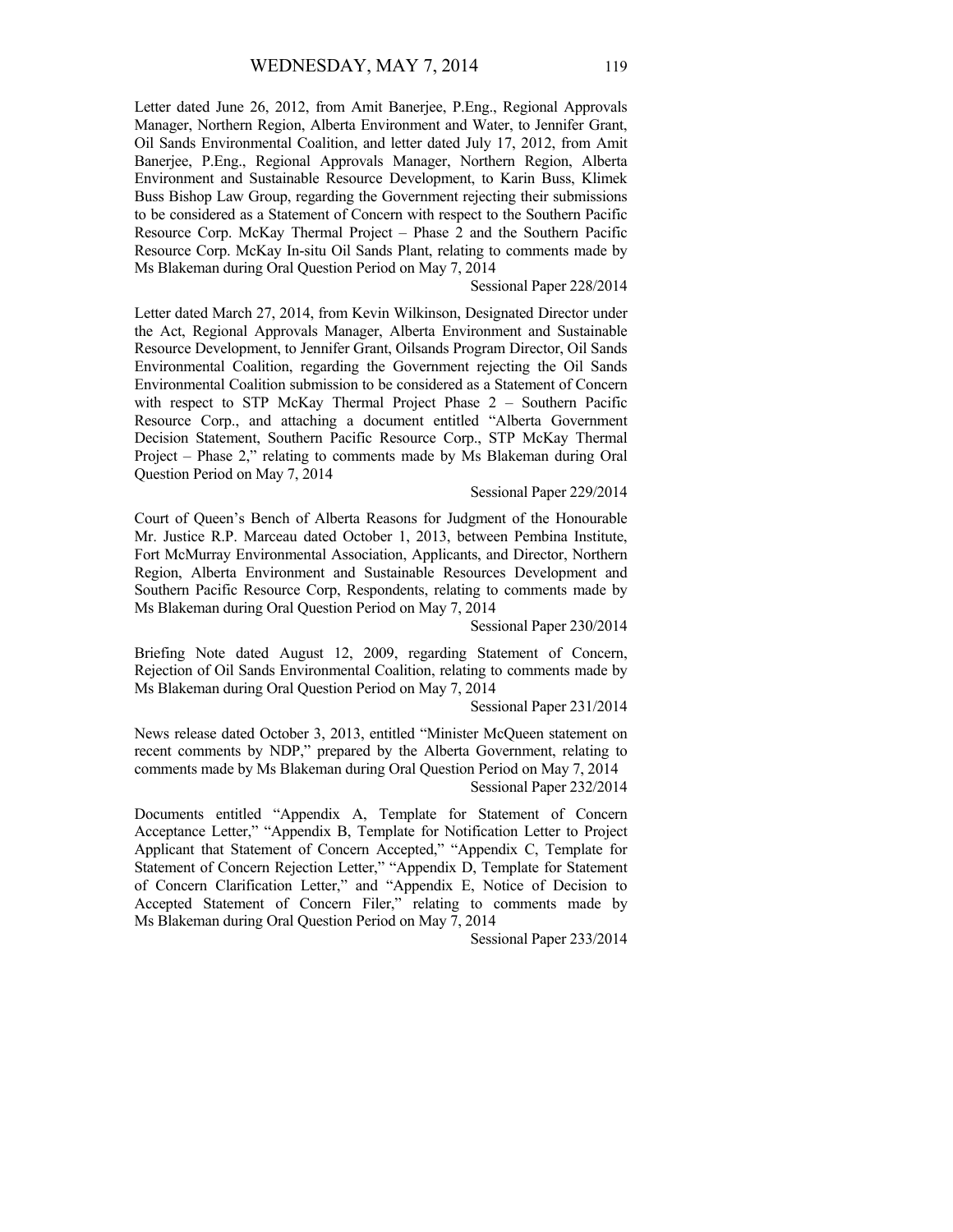4 letters from Alberta Environment, Alberta Environment and Water, and Alberta Environment and Sustainable Resource Development, to various recipients requesting additional information regarding their submissions to be considered as a Statement of Concern, relating to comments made by Ms Blakeman during Oral Question Period on May 7, 2014

Sessional Paper 234/2014

3 letters from Alberta Environment, Alberta Environment and Water, and Alberta Environment and Sustainable Resource Development, to various recipients rejecting their submissions to be considered as a Statement of Concern, relating to comments made by Ms Blakeman during Oral Question Period on May 7, 2014

Sessional Paper 235/2014

Mr. Bikman, Hon. Member for Cardston-Taber-Warner:

Email message dated May 3, 2014, from Judy Jensen to Mr. Bikman, Hon. Member for Cardston-Taber-Warner, expressing concern regarding the care of seniors at Linden View

Sessional Paper 236/2014

Mr. Wilson, Hon. Member for Calgary-Shaw:

Letter dated March 10, 2014, from Patricia Lovitt, unaddressed, expressing concern regarding the length of time she has been waiting for shoulder surgery and regarding Alberta Health Services

Sessional Paper 237/2014

#### **Tablings to the Clerk**

Clerk of the Assembly on behalf of Hon. Mr. Griffiths, Minister of Service Alberta:

Report dated June 2013 entitled "Condominium Property Act Review, Consultation Analysis Report"

Sessional Paper 238/2014

#### **Speaker's Statement – Pages of the Assembly**

The Speaker made a statement recognizing the Pages who would not be returning for the next sitting of the Legislature and read a letter from the departing Pages. The Deputy Speaker then made a statement, and the Deputy Chair of Committees presented the Pages with a gift.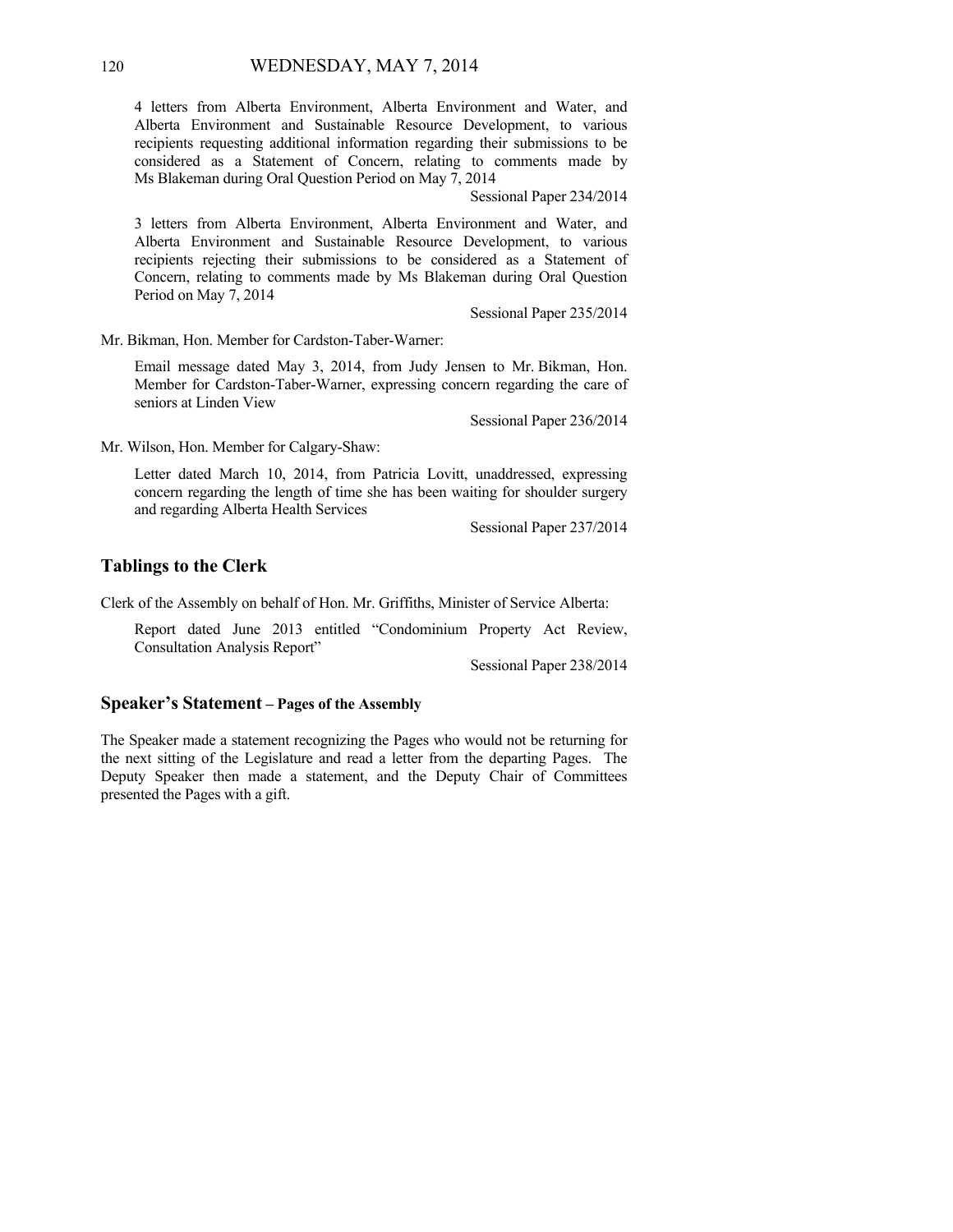## **ORDERS OF THE DAY**

#### **Government Motions**

**13.** Moved by Hon. Mr. Campbell:

Be it resolved that the following changes to:

- A. the Standing Committee on Families and Communities be approved: that Mr. Webber replace Mr. VanderBurg; that Mr. Pedersen replace Mrs. Forsyth as Deputy Chair; that Mr. Fox replace Mrs. Forsyth.
- B. the Standing Committee on Alberta's Economic Future be approved: that Ms Kennedy-Glans replace Mr. Dorward.
- C. the Standing Committee on Resource Stewardship be approved: that Mr. Cao replace Mr. Webber; that Mr. Hale replace Mr. Anglin as Deputy Chair.
- D. the Standing Committee on Public Accounts be approved: that Mr. Jeneroux replace Ms Fenske.
- E. the Standing Committee on the Alberta Heritage Savings Trust Fund be approved: that Ms Redford replace Mr. Sandhu.

The question being put, the motion was agreed to.

Hon. Mr. Campbell, Government House Leader, requested and received the unanimous consent of the Assembly to waive Standing Order 39(1) to allow for consideration of Government Motion 14.

**14.** Oral notice having been given May 7, 2014, moved by Hon. Mr. Campbell:

Be it resolved that the Legislative Assembly concur in the report of the Select Special Ethics Commissioner Search Committee and recommend to the Lieutenant Governor in Council that the Honourable Marguerite Trussler, Q.C., be appointed Ethics Commissioner for the Province of Alberta for a five year term commencing May 26, 2014.

The question being put, the motion was agreed to.

#### **Government Bills and Orders**

#### **Committee of the Whole**

According to Order, the Assembly resolved itself into Committee of the Whole and the Speaker left the Chair.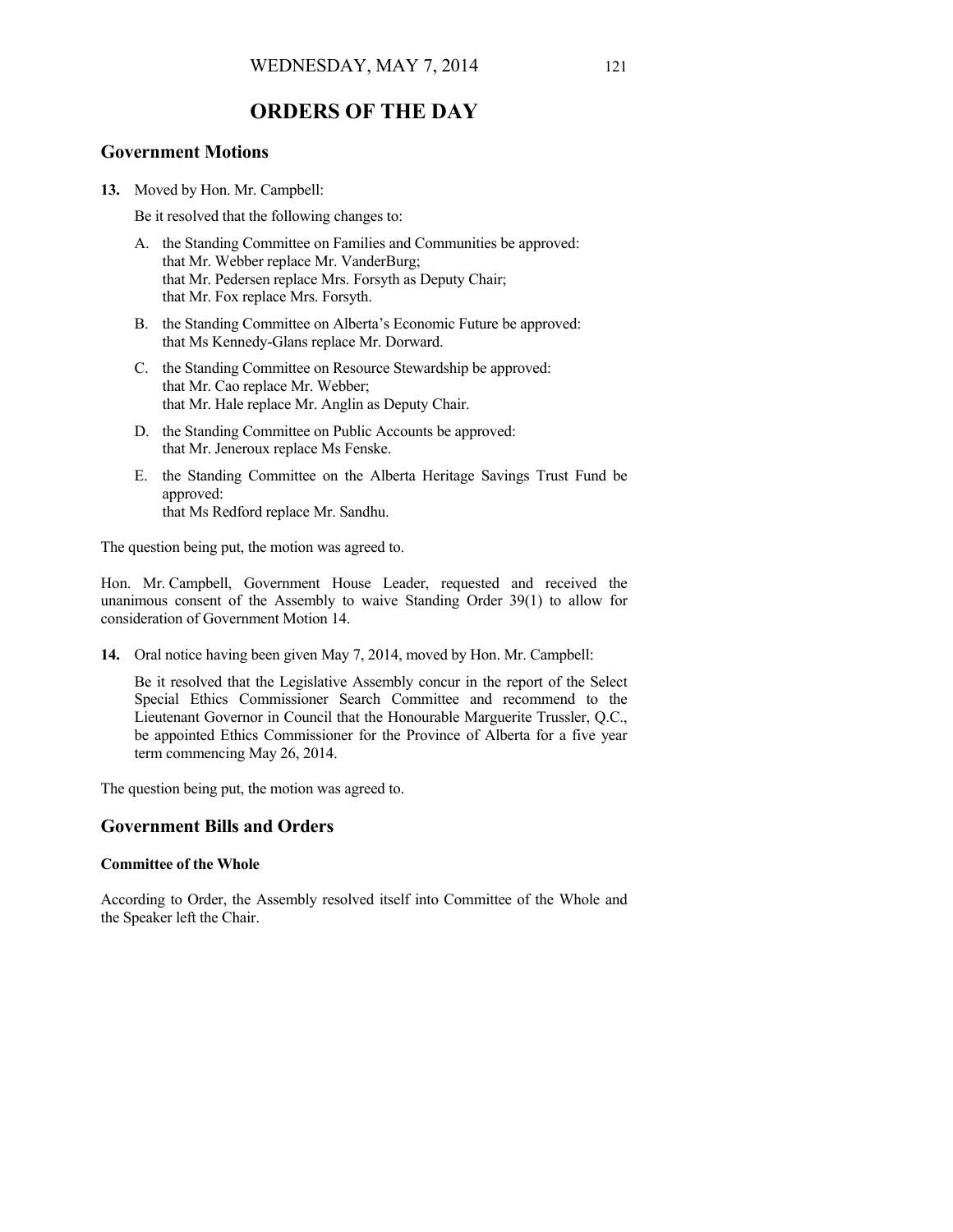#### 122 WEDNESDAY, MAY 7, 2014

(Assembly in Committee)

And after some time spent therein, the Acting Speaker assumed the Chair.

The following Bill was reported with some amendments:

Bill 11 Child, Youth and Family Enhancement Amendment Act, 2014 — Hon. Mr. Bhullar

Mr. Jeneroux, Acting Chair of Committees, tabled copies of all amendments considered by Committee of the Whole on this date for the official records of the Assembly.

Amendment to Bill 11 (A7) (Hon. Member for Edmonton-Strathcona) — Agreed to

Sessional Paper 239/2014

Amendment to Bill 11 (A8) (Hon. Member for Edmonton-Strathcona) — Defeated

Sessional Paper 240/2014

#### **Third Reading**

On the motion that the following Bill be now read a Third time:

Bill 12 Statutes Amendment Act, 2014 — Hon. Mr. Campbell

A debate followed.

Ms Notley moved that the motion for Third Reading of Bill 12, Statutes Amendment Act, 2014, be amended by deleting all the words after "that" and substituting the following:

Bill 12, Statutes Amendment Act, 2014, be not now read a Third time but that it be read a Third time this day six months hence.

A debate followed on the amendment.

The question being put, the amendment was defeated.

The question for Third Reading of Bill 12, Statutes Amendment Act, 2014, being immediately put, the motion was agreed to.

The following Bills were read a Third time and passed:

- Bill 11 Child, Youth and Family Enhancement Amendment Act, 2014 Hon. Mr. Bhullar
- Bill 12 Statutes Amendment Act, 2014 Hon. Mr. Campbell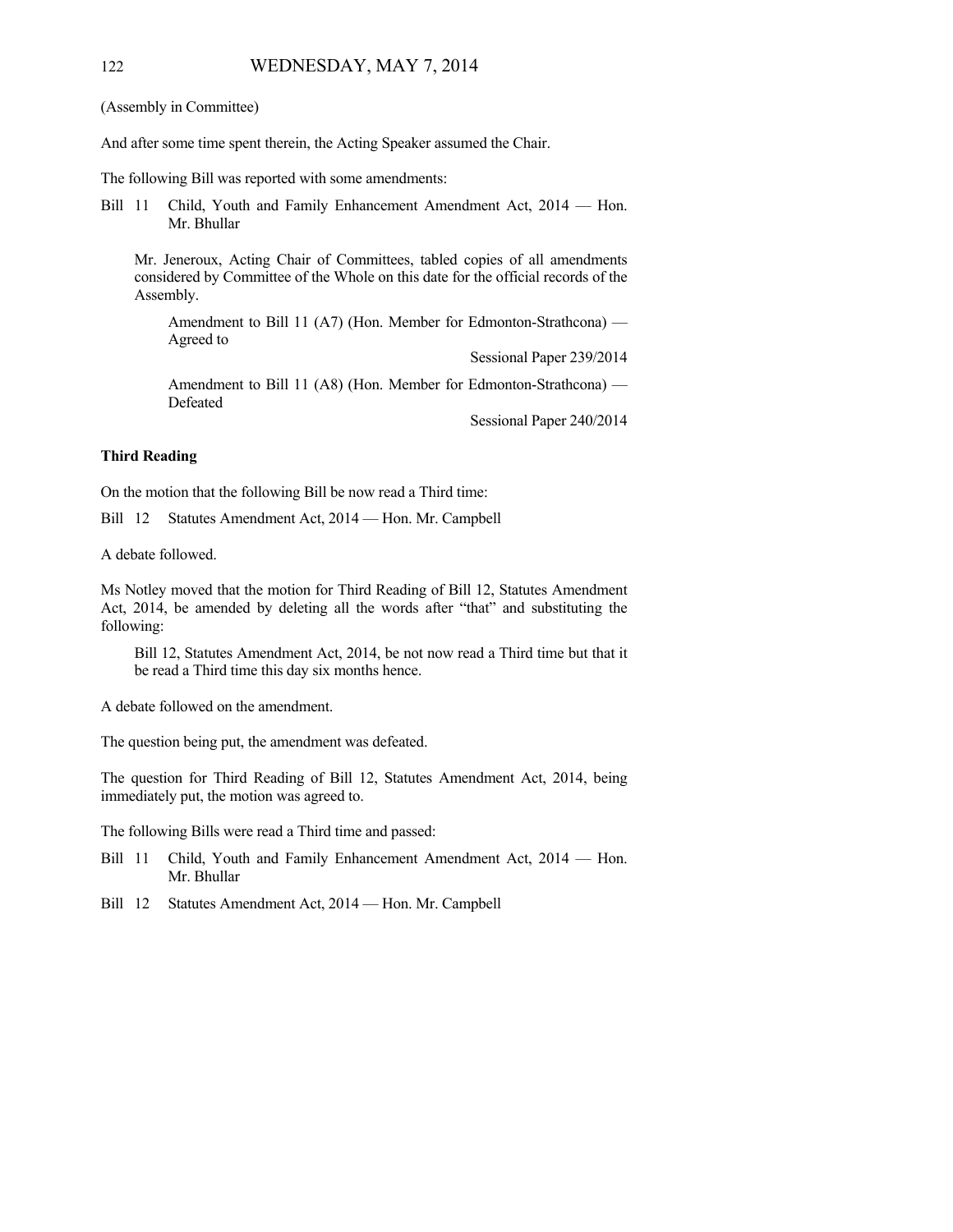#### **Adjournment**

On motion by Hon. Mr. Campbell, Government House Leader, the Assembly adjourned at  $4:50$  p.m. until Thursday, May 8, 2014, at  $1:30$  p.m.

### Thursday, May 8, 2014

The Speaker took the Chair at 1:30 p.m.

#### **Members' Statements**

Mrs. Sarich, Hon. Member for Edmonton-Decore, made a statement recognizing the 50th anniversary of Glengarry School in Edmonton and the opening of the Hassan Seifeddine Literacy Centre.

Dr. Sherman, Hon. Member for Edmonton-Meadowlark, made a statement regarding Government policies and Alberta Liberal values.

Mr. McDonald, Hon. Member for Grande Prairie-Smoky, made a statement recognizing the 2014 Great Kids Awards winners and nominees.

Mr. Xiao, Hon. Member for Edmonton-McClung, made a statement recognizing May 9, 2014, as the National Day of Honour in recognition and commemoration of Canada's military mission in Afghanistan.

Mr. Pedersen, Hon. Member for Medicine Hat, made a statement regarding the Government's involvement with entrepreneurship and innovation.

Mr. Webber, Hon. Member for Calgary-Foothills, made a statement regarding the importance of Members of the Legislative Assembly spending sufficient time debating proposed legislation and the status of Bill 205, Animal Protection (Prevention of Animal Distress and Neglect) Amendment Act, 2014.

#### **Presenting Petitions**

Mrs. Leskiw, Hon. Member for Bonnyville-Cold Lake, on behalf of Ms Cusanelli, Hon. Member for Calgary-Currie, presented a petition from 16 Albertans urging the Government to urge the federal government to support legislation to protect those exploited by the sex trade or human trafficking.

Mrs. Leskiw, Hon. Member for Bonnyville-Cold Lake, on behalf of Ms Cusanelli, Hon. Member for Calgary-Currie, presented a petition from 202 Albertans urging the Government to urge the federal government to oppose fully legalized prostitution in Canada.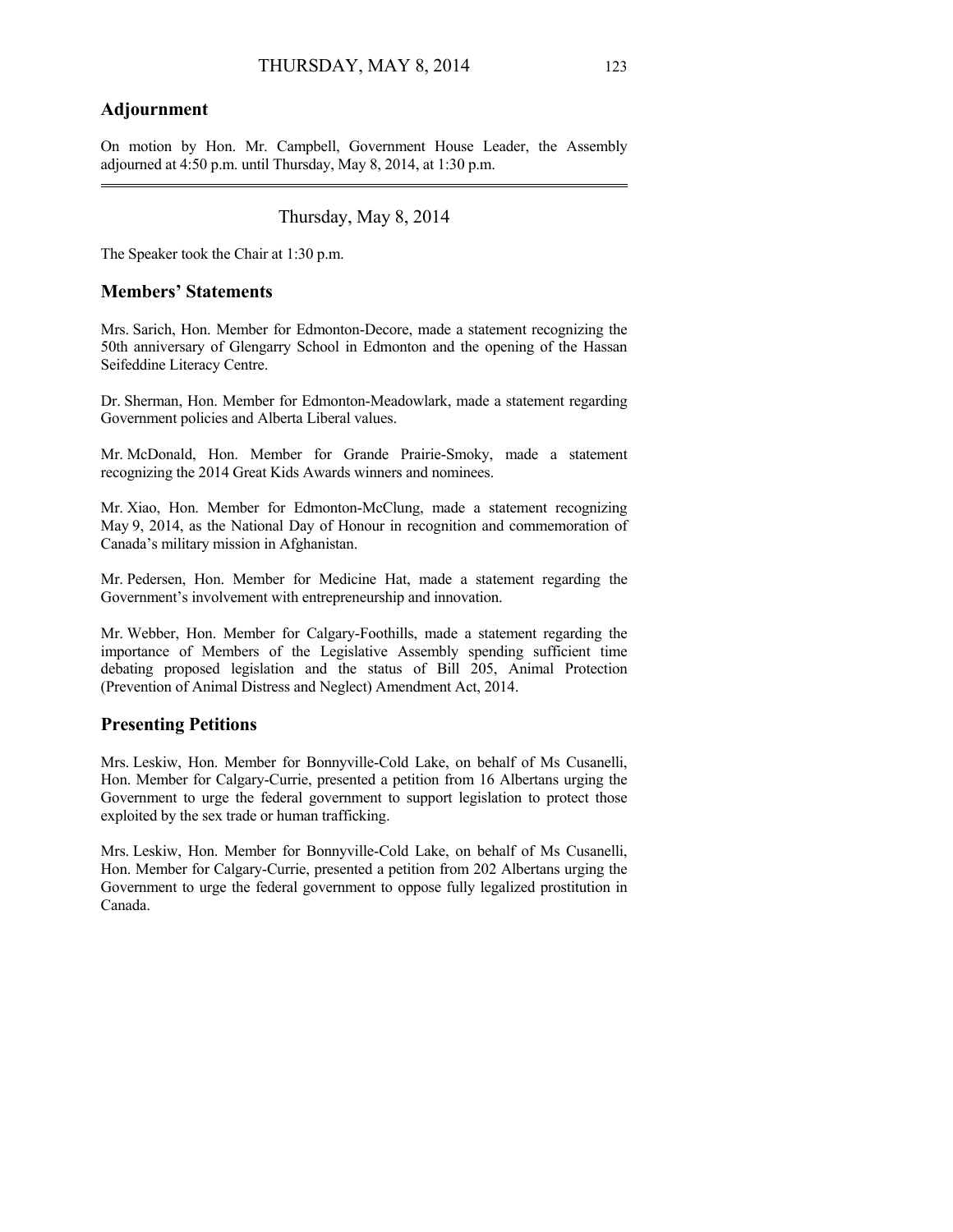Mrs. Leskiw, Hon. Member for Bonnyville-Cold Lake, on behalf of Ms Cusanelli, Hon. Member for Calgary-Currie, presented a petition from several hundred Albertans urging the Government to encourage the Government of Canada to oppose legislation that would fully legalize prostitution.

#### **Tabling Returns and Reports**

Ms Blakeman, Hon. Member for Edmonton-Centre, on behalf of Dr. Sherman, Hon. Member for Edmonton-Meadowlark:

Document dated June 2010 entitled "Supporter Database, Hon. Jonathan Denis, QC, MLA Calgary-Egmont," a presentation to the Progressive Conservative Caucus

Sessional Paper 241/2014

Ms Blakeman, Hon. Member for Edmonton-Centre:

Huffington Post website article dated May 8, 2014, entitled "Still Alberta's Prerogative to Determine Speakers at Oilsands Reviews: Alison Redford," relating to comments made by Ms Blakeman during Oral Question Period on May 8, 2014

Sessional Paper 242/2014

Letter dated March 27, 2014, from Gary Perkins, Associate General Counsel, Alberta Energy Regulator, to Jennifer Grant, Oilsands Environmental Coalition, and Lewis Manning, Lawson Lundell LLP, regarding the application by Canadian Natural Resources Limited for approval of its Kirby Expansion Project, relating to comments made by Ms Blakeman during Oral Question Period on May 8, 2014

Sessional Paper 243/2014

Alberta Energy Regulator Decision dated April 3, 2014, on an application by Canadian Natural Resources Limited for the Kirby Expansion Project, relating to comments made by Ms Blakeman during Oral Question Period on May 8, 2014 Sessional Paper 244/2014

Mrs. Towle, Hon. Member for Innisfail-Sylvan Lake:

Email message dated May 8, 2014, from Shauna McHarg to Paula Kerner attaching an email message dated April 26, 2011, from Shauna McHarg to Mr. Quest, Hon. Member for Strathcona-Sherwood Park, regarding her experiences with Covenant Health and the concerns resolution process with respect to her prohibition from visiting Covenant Health facilities

Sessional Paper 245/2014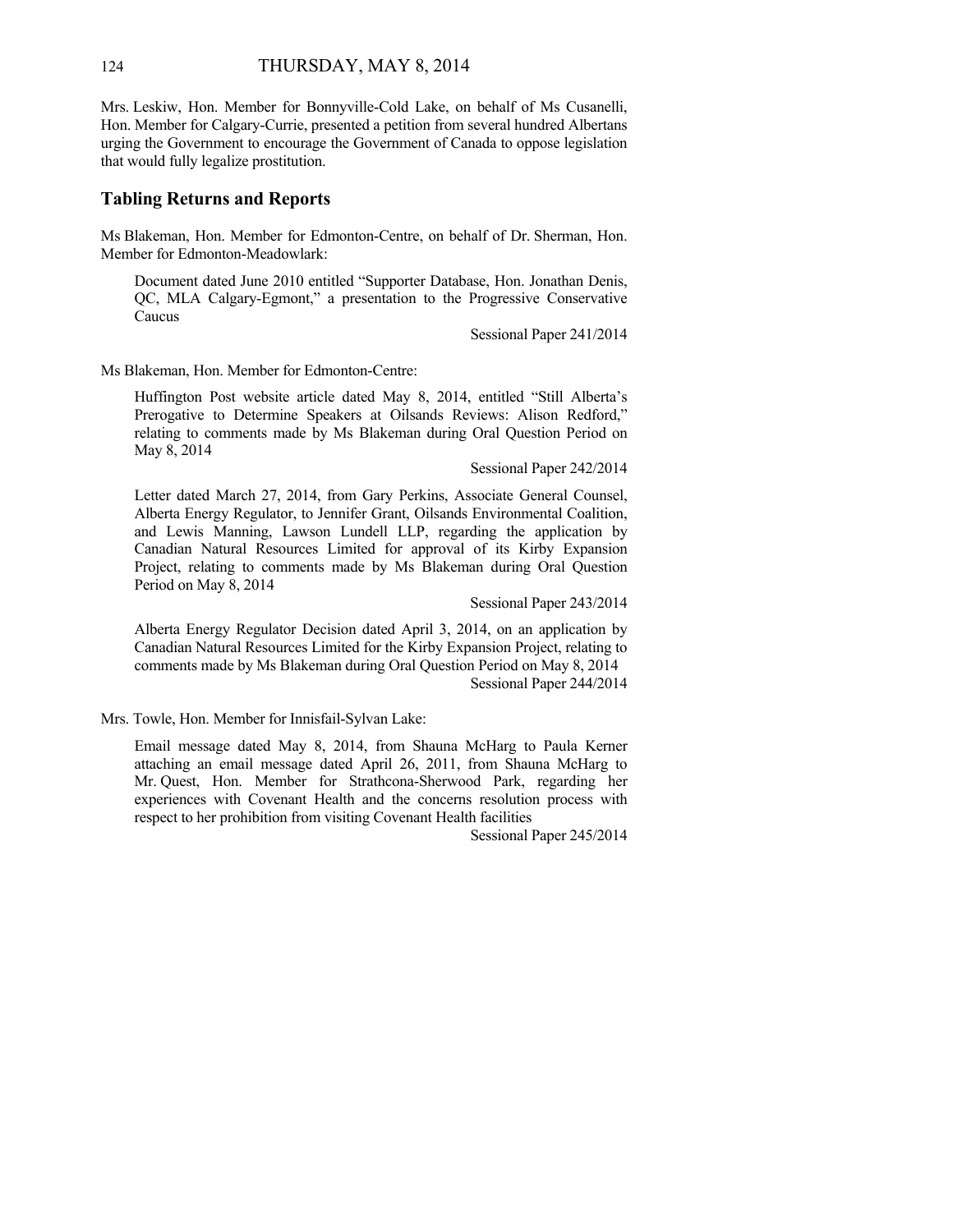#### **Tablings to the Clerk**

Clerk of the Assembly on behalf of Hon. Mr. Lukaszuk, Minister of Jobs, Skills, Training and Labour:

Letter dated May 7, 2014, from Robert Blakeman, Business Manager, International Association of Bridge, Structural, Ornamental and Reinforcing Iron Workers, Local 720, to Hon. Mr. Lukaszuk, Minister of Jobs, Skills, Training and Labour, regarding the Sims Report

Sessional Paper 246/2014

Letter dated May 6, 2014, from John Desrosiers, Business Manager, Construction and General Workers' Union, Local No. 92, to Hon. Mr. Lukaszuk, Minister of Jobs, Skills, Training and Labour, regarding the Sims Report

Sessional Paper 247/2014

Letter dated May 5, 2014, from Ian Robb, President/Administrator, UNITE HERE Local 47, President, Northern Alberta Building Trades Council, Chair, Building Trades of Alberta Camp Committee, to Hon. Mr. Lukaszuk, Minister of Jobs, Skills, Training and Labour, regarding the Sims Report

Sessional Paper 248/2014

Letter dated May 6, 2014, from Wade Logan, Business Manager, International Association of Heat and Frost Insulators and Allied Workers, Local 110, to Hon. Mr. Lukaszuk, Minister of Jobs, Skills, Training and Labour, regarding the Sims Report

Sessional Paper 249/2014

Letter dated May 6, 2014, from Bruce Moffat, Business Manager and CEO, International Union of Operating Engineers, Locals 955, 955B, 955C, to Hon. Mr. Lukaszuk, Minister of Jobs, Skills, Training and Labour, regarding the Sims Report

Sessional Paper 250/2014

Letter dated May 6, 2014, from Brett McKenzie, Executive Director, General Presidents' Maintenance Committee for Canada, to Hon. Mr. Lukaszuk, Minister of Jobs, Skills, Training and Labour, regarding the consultation process for the Alberta Construction Labour Legislation Review

Sessional Paper 251/2014

Letter dated May 6, 2014, from John Tackaberry, Business Manager, International Union of Painters and Allied Trades Local 177 to Hon. Mr. Lukaszuk, Minister of Jobs, Skills, Training and Labour, regarding the Sims Report

Sessional Paper 252/2014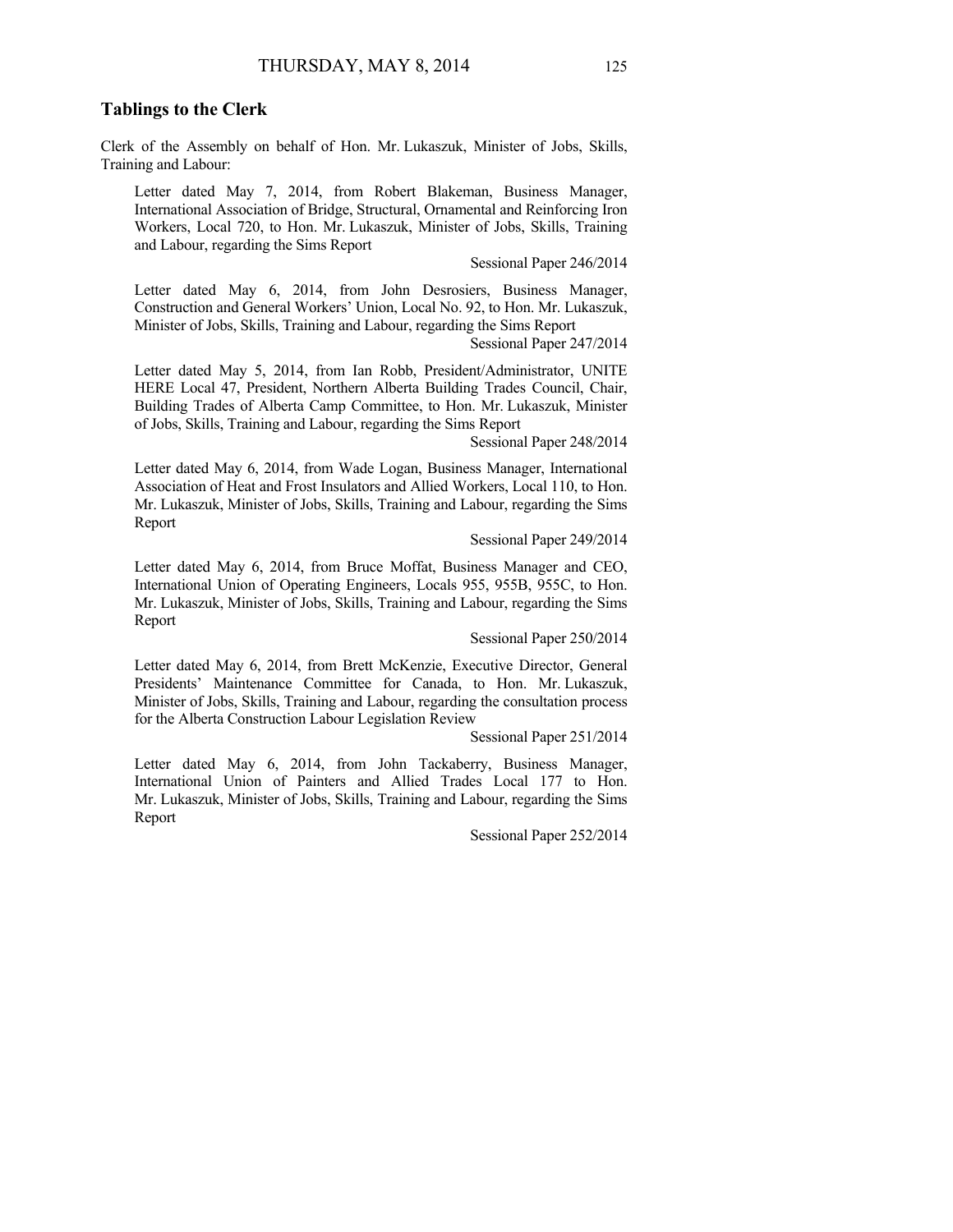## **Adjournment**

Pursuant to Government Motion 9 agreed to on March 4, 2014, and on advice by Hon. Mr. Campbell, Government House Leader, to the Assembly that the business for the Spring Sitting is concluded, the Assembly adjourned at 2:57 p.m. until Monday, October 27, 2014, at 1:30 p.m.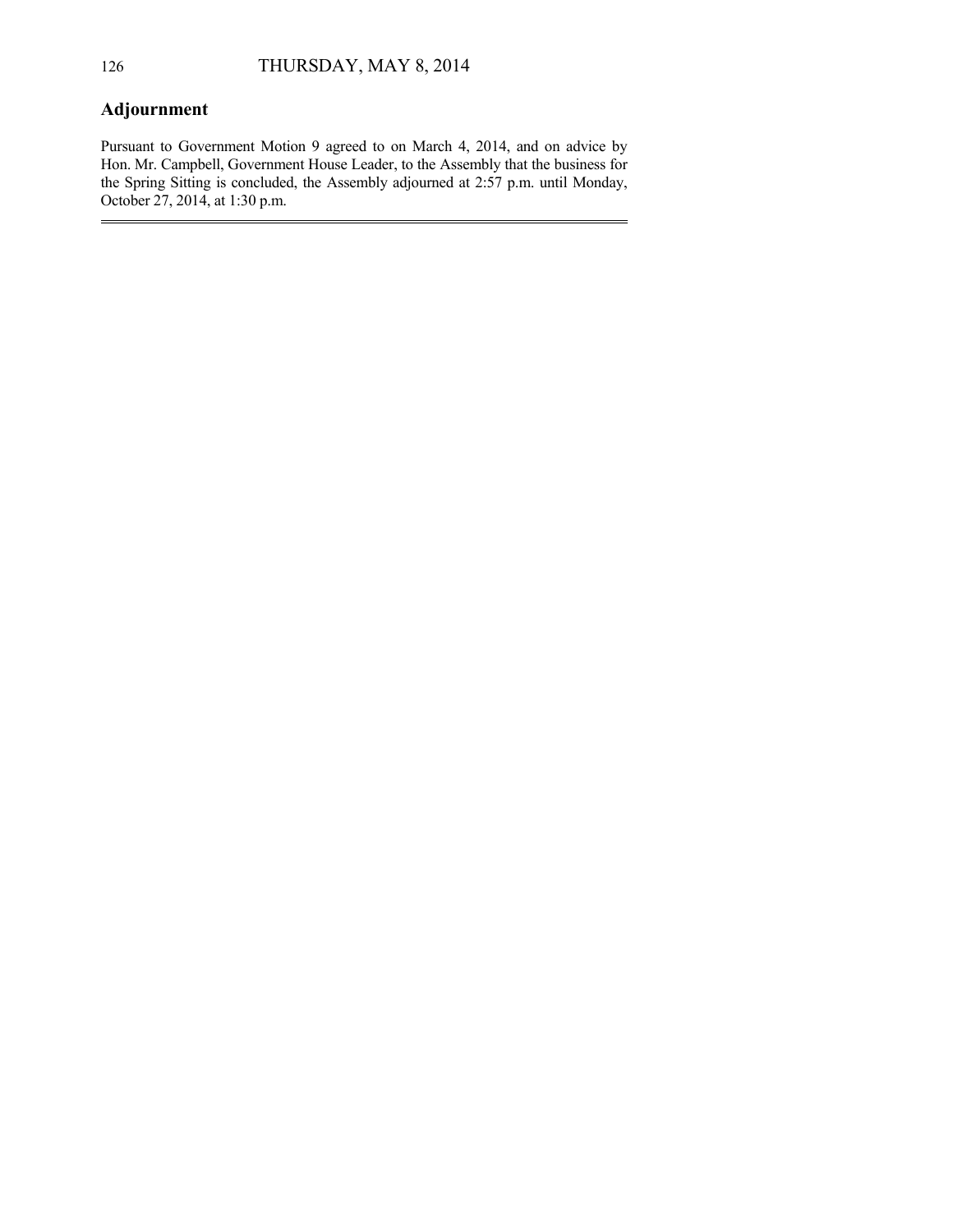# **PROROGATION**

SEPTEMBER 18, 2014